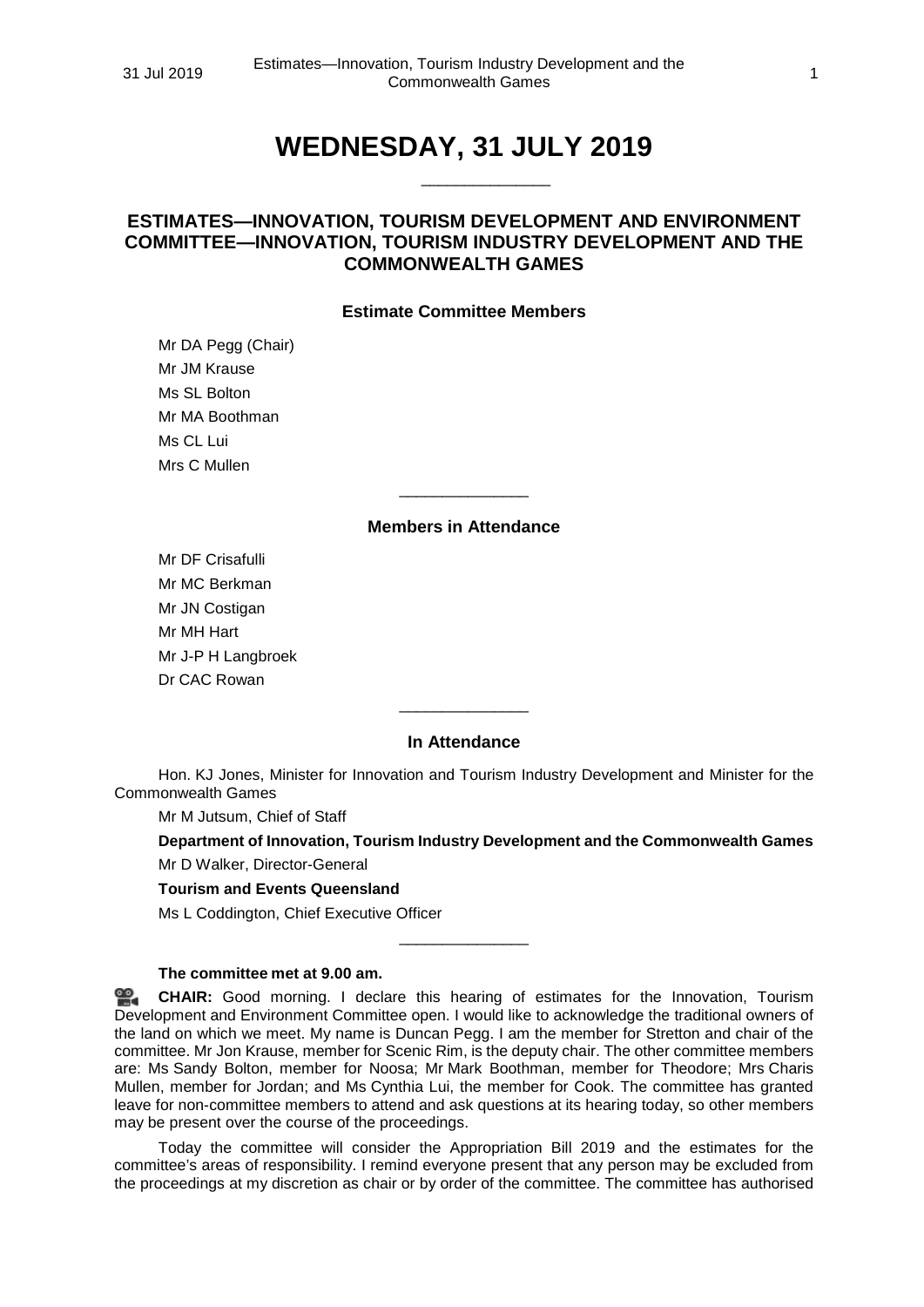its hearing to be broadcast live, televised and photographed. Copies of the committee's conditions for broadcasting proceedings are available from the secretariat. I ask that all mobile phones and electronic devices be turned off or switched to silent mode. Also, I remind everyone that food and drink are not permitted in the chamber.

The committee will examine the portfolio areas in the following order: tourism industry development from 9 am to 10.30 am; innovation from 11 am to 12.30 pm; environment, national parks, heritage and Great Barrier Reef from 1.30 pm to 3 pm; science from 3.30 pm to 4.15 pm; and arts from 4.15 pm to 5 pm. The committee will now examine the proposed expenditure in the Appropriation Bill 2019 for the portfolio areas of the Minister for Innovation and Tourism Industry Development and Minister for the Commonwealth Games. The visiting members present are Mr David Crisafulli, member for Broadwater, and Mr Jason Costigan, the member for Whitsunday.

I remind those present today that the committee's proceedings are proceedings of the Queensland parliament and are subject to the standing rules and orders of the parliament. It is important that questions and answers remain relevant and succinct. The same rules for questions that apply in parliament apply in this hearing. I refer to standing orders 112 and 115 in this regard. Questions should be brief and relate to one issue and should not contain lengthy or subjective preambles, argument or opinion. I intend to guide proceedings today so that relevant issues can be explored fully and to ensure there is adequate opportunity to address questions from government and non-government members of the committee.

On behalf of the committee I welcome the minister, the director-general, officials and members of the public to the hearing. For the benefit of Hansard, I ask officials to identify themselves the first time they answer a question referred to them by the minister or the director-general. I now declare the proposed expenditure for the tourism industry development portfolio open for examination. The question before the committee is—

That the proposed expenditure be agreed to.

Minister, I invite you to make an opening statement of no more than five minutes.

**Ms JONES:** Queensland tourism continues to grow off the back of record investment by the Palaszczuk government. In the last year, 2.7 million international tourists spent, for the very first time, a record \$6 billion in Queensland, up 8.6 per cent. We are also seeing more Australians than ever before choosing to visit the state where life is beautiful one day and perfect the next. Some 24.6 million Australian travellers spent \$18.5 billion here in Queensland. For the first time in a decade, we have started to turn the tide on market share, growing faster than New South Wales and Victoria. This was my No. 1 KPI, and we are delivering.

We know that the former Newman government ripped \$188 million from the tourism budget, with no plan for growth or for ongoing funding for our RTO network. As a result, we saw tourism flatline. Because of our record investment and stronger partnerships across industry and the private sector, we have turned the corner. Today more than 2.8 million extra tourists are coming to Queensland than in the last year of the Newman government, and they are spending like never before—\$6.6 billion more in our economy than in 2014.

We are backing tourism because we know that this industry does not just create jobs in South-East Queensland; it also delivers new jobs and sustainable jobs right across our great state. This term we are investing an extra \$180 million to partner with the private sector and industry to create new tourism experiences and attractions. This is what the industry told us to focus on. This focus on industry development is delivering \$25 million for the Great Barrier Reef island restoration package, \$38 million for the Attracting Tourism Fund, \$36 million for the tourism infrastructure package and \$12 million for outback infrastructure funding.

As a result, we are delivering more than a quarter of a billion dollars in new tourism infrastructure and attractions, including more than \$165 million leveraged from the private sector. Later this year, construction is also set to start on the \$41 million 94-kilometre Wangetti Trail, set to become one of Australia's most iconic attractions, which the member for Cook can attest to. We also are progressing approaches to market for new integrated resorts in Cairns and the Gold Coast, and our investment attraction unit is laser focused on building our tourism investment pipeline. We have seen more than \$700 million in new hotels and resorts open in the last 12 months, with more than \$14 billion of tourism infrastructure still in the pipeline.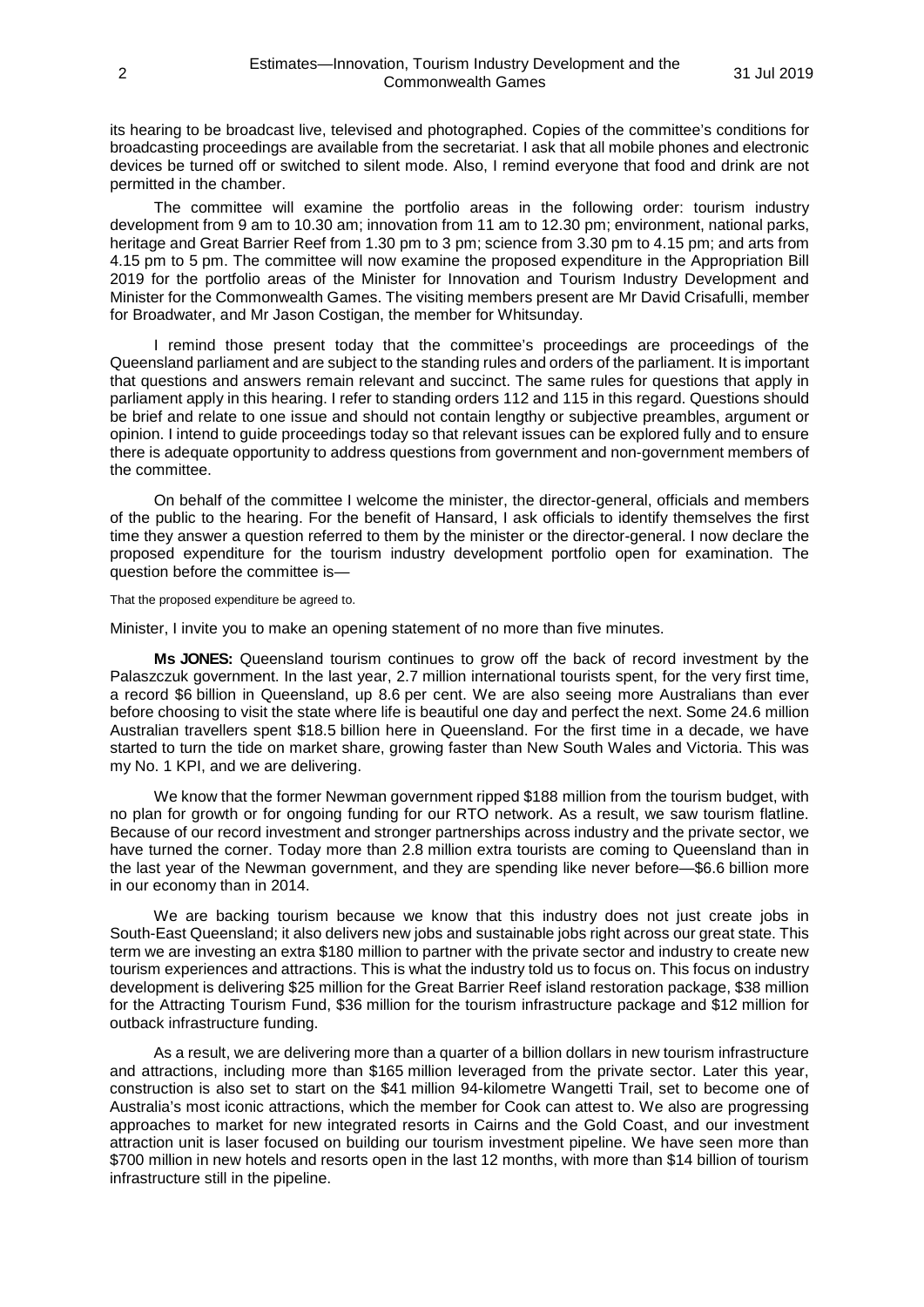We also continue to focus on route development attraction. Since we were elected in 2015, we have secured 24 new and expanded international flights to Queensland, bringing 2.8 million extra seats worth more than \$2 billion in overnight visitor expenditure. When it comes to events, we call it 'magic'. We have more than doubled our events calendar, now worth more than \$800 million in Queensland, and kicked off new events such as the NRL magic round, QODE and SportAccord 2019.

Since the Premier declared 2019 the Year of Outback Tourism, our rural tourism operators have united like never before. The Premier has inspired a renewed focus on the outback and ensures that we back new events and build new attractions for visitors in outback Queensland.

We also have broken new ground when it comes to marketing our state. In partnership with Uber, we delivered the world's first rideshare submarine right here in our own very Great Barrier ReefscUber, giving tourists a unique reef experience. A successful worldwide marketing campaign leveraged almost a billion dollars worth of free advertising of Queensland; is that right?

**Ms Coddington:** \$120 million.

**Ms JONES:** Talking it up! Queensland's industry is working together, and we are working really hard to grow tourism and tourism jobs right across our state, delivering an economic boon for Queensland.

**CHAIR:** Thank you very much, Minister. We will now move to questions.

**Mr CRISAFULLI:** Minister, I refer to the department's responsibility to position Queensland as an attractive investment destination on page 2 of the SDS. Have international investors in Queensland's tourism industry started to be billed for the government's foreign land tax surcharge?

**Ms JONES:** Yes, they have. As the member knows from his time as a minister in government, government is about choices. We need to make choices about where we raise revenue. We made it very clear that we were not going to slug householders, as the Newman government did when it went to the 2012 and 2015 elections promising to reduce electricity prices. In fact, they increased by \$160 per year, by 40 per cent.

In regard to the tourism industry I can say that—you should know this, and I am sure you do— 90 per cent of the businesses that operate in tourism in Queensland are small businesses. They are mum-and-dad operations based here in Queensland. A 40 per cent increase in electricity prices is a massive slug for those businesses. That is why as a government we have absolutely focused on not slugging small businesses in Queensland. In actual fact—and this is something that I know you have advocated for in the past—we delivered improvements in payroll tax for Queensland based businesses and for family run businesses.

**Mr CRISAFULLI:** Director-General, I refer again to the SDS at page 2 with regard to attractive investment destination. Can you advise when you were first notified about the foreign land tax surcharge?

**Mr Walker:** I thank the member for the question. In terms of specifically being advised, I do not recall precisely when that was. I would need to check through my emails and my diary. In terms of investment attraction, I can say pleasingly that we have exceeded our SDS target that you will see within the SDS documents in terms of investment attraction achieved—in fact, quite significantly above what we had posted.

**Mr CRISAFULLI:** Director-General, the question was about the foreign land tax surcharge. When were you first notified about it? Was it weeks before the budget? Was it when the budget was delivered?

**Mr Walker:** I do not recall. I would need to go back and have a look.

**Mr CRISAFULLI:** Has the department done any modelling about the impact of this tax on industry?

**Mr Walker:** We are working with the Office of State Revenue and Treasury generally. We certainly will continue to get a good idea on any impacts, if at all, with regard to that change. As I say, we are very pleased with our delivery against our SDS target on investment attraction for the year just past.

**Mr CRISAFULLI:** Director-General, I refer to the department's service area objective to promote long-term growth of the tourism industry by facilitating a strategic whole-of-government approach to planning and investment, and it is in the SDS at page 3. Has the Premier's office had any involvement, including consultation, over Queensland cruise tourism initiatives or policies considered by the department?

**Mr Walker:** Not that I am aware. We clearly work closely with departments such as State Development, with Treasury and with the Department of the Premier and Cabinet. In terms of our strategic work and our policy work, I am not aware of any such contact.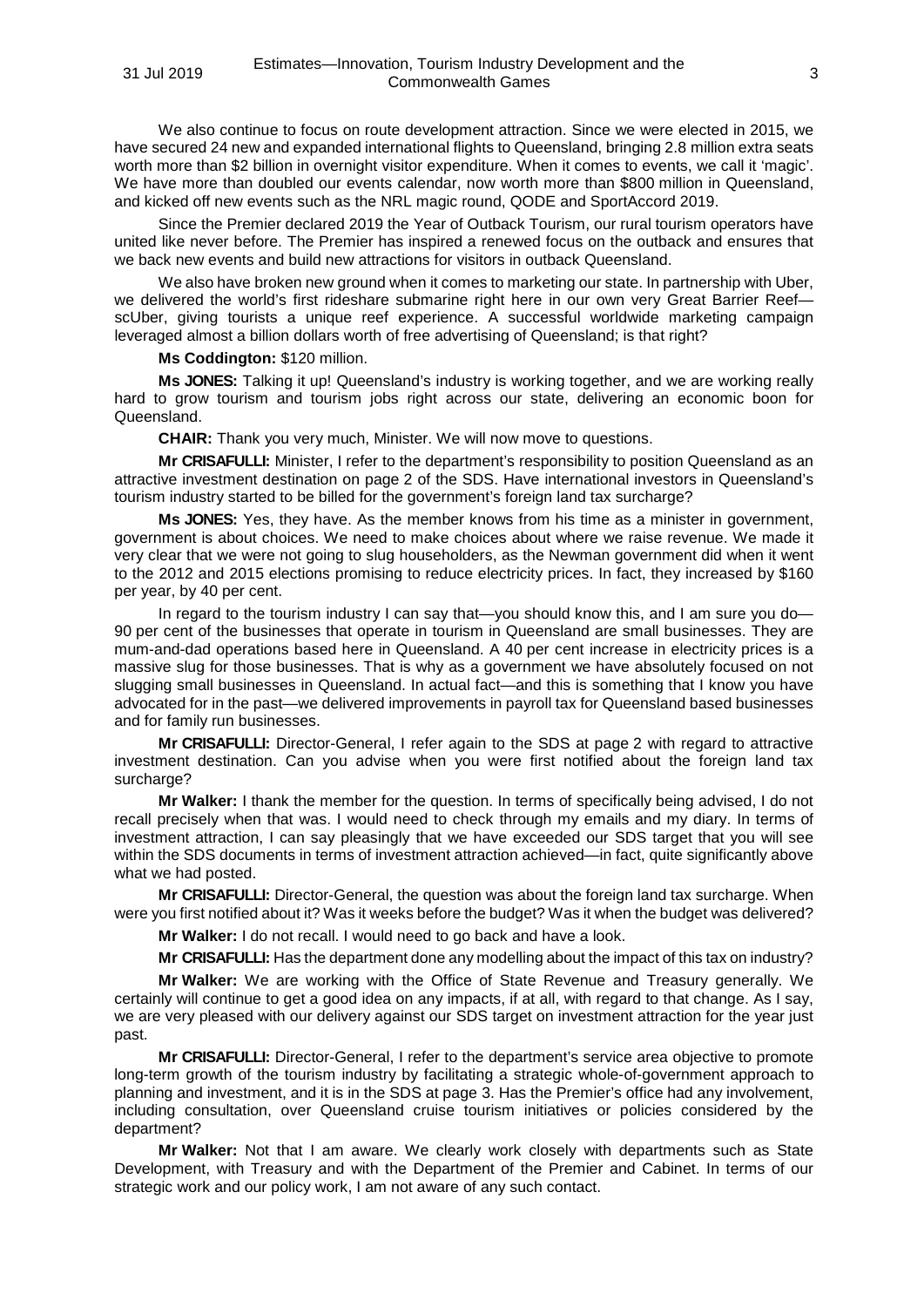**Mr CRISAFULLI:** Did the Premier's chief of staff declare his financial interest in the cruise tourism sector to the department?

**Mr Walker:** I have not had any conversation with the chief of staff regarding that. Like I say, our advice and our strategic work has been something that we have been piecing together, and rather successfully, I must say, given our results.

**Mr CRISAFULLI:** Has the department prepared any briefing notes or cabinet papers relating to cruise tourism since 2017?

**Mr Walker:** I would need to check. I do not recall offhand, but I would need to take that on advisement and come back.

**Ms JONES:** If I could add with regard to the question—

**Mr CRISAFULLI:** Mr Chairman, my question was to the director-general. If the minister wants to—

**Ms JONES:** Yes, but it was about a political staffer—

**Mr CRISAFULLI:** No—

**Ms JONES:**—and a political staffer in the Premier's—

**CHAIR:** Order! Member for Broadwater, the minister is trying to add to the answer from the director-general.

**Mr CRISAFULLI:** Then he should—

**CHAIR:** I think—

**Mr KRAUSE:** I raise a point of order.

**Ms JONES:** I think there is a point that needs to be made—

**Mr KRAUSE:** I raise a point of order, Mr Chair.

**Ms JONES:**—because it highlights a key difference—

**Mr KRAUSE:** I raise a point of order, Mr Chair.

**Ms JONES:**—between the LNP and Labor governments. Chiefs of staff of the Premier—

**Mr KRAUSE:** I raise a point of order, Mr Chair.

**Ms JONES:**—do not ring up departments—

**Mr KRAUSE:** I raise a point of order, Mr Chair.

**Ms JONES:**—and officers in my department.

**Mr KRAUSE:** I raise a point of order, Mr Chair.

**CHAIR:** I will hear the point of order.

**Ms JONES:** We know you operate like that, but we do not.

**CHAIR:** I will hear the point of order from the deputy chair.

**Mr KRAUSE:** Mr Chair, under standing orders 181, 182 and 183, a minister can only answer questions directly put to them or add additional information in writing. The question was put to the director-general and I think the director-general is required to answer it.

**CHAIR:** You have made your point, Deputy Chair, and the director-general has answered the question. Member for Broadwater, do you have any further questions?

**Mr CRISAFULLI:** My question is to the CEO of Tourism and Events Queensland. I refer to the department's service area objective to secure major events in the SDS at page 4. The minister made headlines last year announcing a plan to bring an NFL game to Suncorp Stadium after a taxpayer trip to North America. Will there be an NFL game played here in Queensland during this term of government?

**Ms JONES:** There was no commitment. There was just a meeting and a range of—

**Mr CRISAFULLI:** Again, Mr Chairman, my question was to the CEO.

**Ms JONES:** You could ask me questions!

**Mr CRISAFULLI:** I will come to you.

**CHAIR:** Member for Broadwater, there is an attempt to get the information that you are seeking, so you are being unruly. I call Ms Coddington.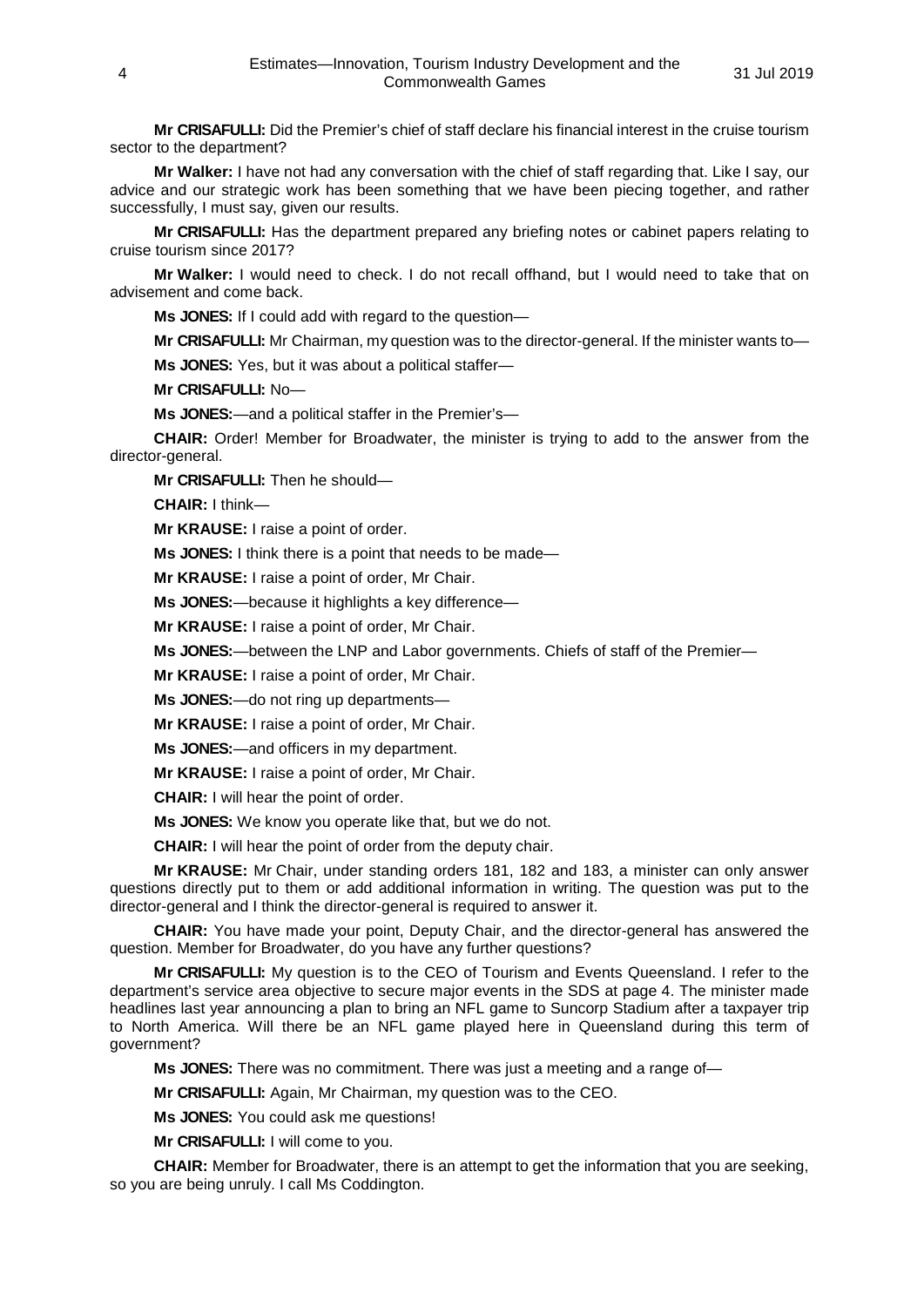**Ms JONES:** Yes, and I am trying to help with an answer.

**CHAIR:** Yes. Thank you, Minister.

**Ms Coddington:** Thank you for the question, honourable member. On trips we constantly are looking to grow our events calendar and we investigate opportunities. At this point we are continuing to talk to different organisations about the potential to have new events in Queensland. Events like an NFL match would need to be investigated, the business case would need to be developed and then we would need to see what the opportunities were.

**Mr CRISAFULLI:** So no commitment at this stage?

**Ms Coddington:** No commitment at this point.

**Mr CRISAFULLI:** I have a further question to the CEO of TEQ. Last month the Premier instructed the minister to put a deal on the table to bring the NRL 2020 to Suncorp Stadium. What deal did TEQ put forward and why did it fail to fulfil the Premier's request of the minister?

**CHAIR:** Just a point of clarification: member for Broadwater, you referred to 'the NRL 2020'. Could you just clarify for the benefit of the committee what you mean by that?

**Mr CRISAFULLI:** That is the grand final.

**CHAIR:** Okay. You did not mention grand final, so thanks for clarifying that. Ms Coddington.

**Ms Coddington:** With regard to the grand final, for 2020 our understanding is that the 2020 match is contracted to the New South Wales government.

**Ms JONES:** Read the paper.

**Mr CRISAFULLI:** So the answer to that is also no?

**Ms JONES:** Read the paper.

**Ms Coddington:** The 2020 grand final is not available.

**Mr CRISAFULLI:** Sure. A further question to the CEO: Minister Jones has been included in media reports of IndyCars returning to the Gold Coast that date back to 2016. Last year the minister and the Premier made an announcement that IndyCars may be relaunched in March next year. Could you indicate to us if IndyCars will be coming to the Gold Coast next year?

**CHAIR:** Member for Broadwater, just before the—

**Ms JONES:** Can you table that press release? I am not aware of a press release with my name in it.

**CHAIR:** Yes, and that was exactly the point I was going to ask. Member for Broadwater, do you have the media reports to table?

**Mr CRISAFULLI:** I will check, Mr Chairman, but there were obviously public statements around the IndyCar, including in recent times. I wanted to know if the IndyCars will be returning to the Gold Coast next year.

**CHAIR:** Just before you answer, Ms Coddington: member for Broadwater, it appears you do not have the media reports you are referring to. Do you have the dates or the name of the article or a reference point to benefit the committee?

**Mr CRISAFULLI:** Mr Chairman, the question is still relevant. I will remove the reference to 2016, but there has been considerable publicity in recent times about IndyCars returning to the Gold Coast, including a front-page story in the *Gold Coast Bulletin*. The question is whether or not IndyCars will be coming to the Gold Coast next year.

**Ms Coddington:** With regard to IndyCars, that proposal is being led by the department of sport and rec. TEQ is aware of interest to secure a leg of the IndyCar series for the Gold Coast. We are always looking for opportunities to secure new or growing events and major events that will deliver significant tourism value for Queensland. As you know, TEQ event investment decisions are made within a competitive environment and based on the value a prospective event is likely to deliver against our mandated outcomes.

**Mr CRISAFULLI:** Did TEQ attempt—again to the CEO—

**CHAIR:** Sorry, member for Broadwater, but who are you addressing your question to?

**Mr CRISAFULLI:** To the CEO again. Did TEQ attempt to secure next year's State of Origin game 3 for Townsville rather than it going to Adelaide?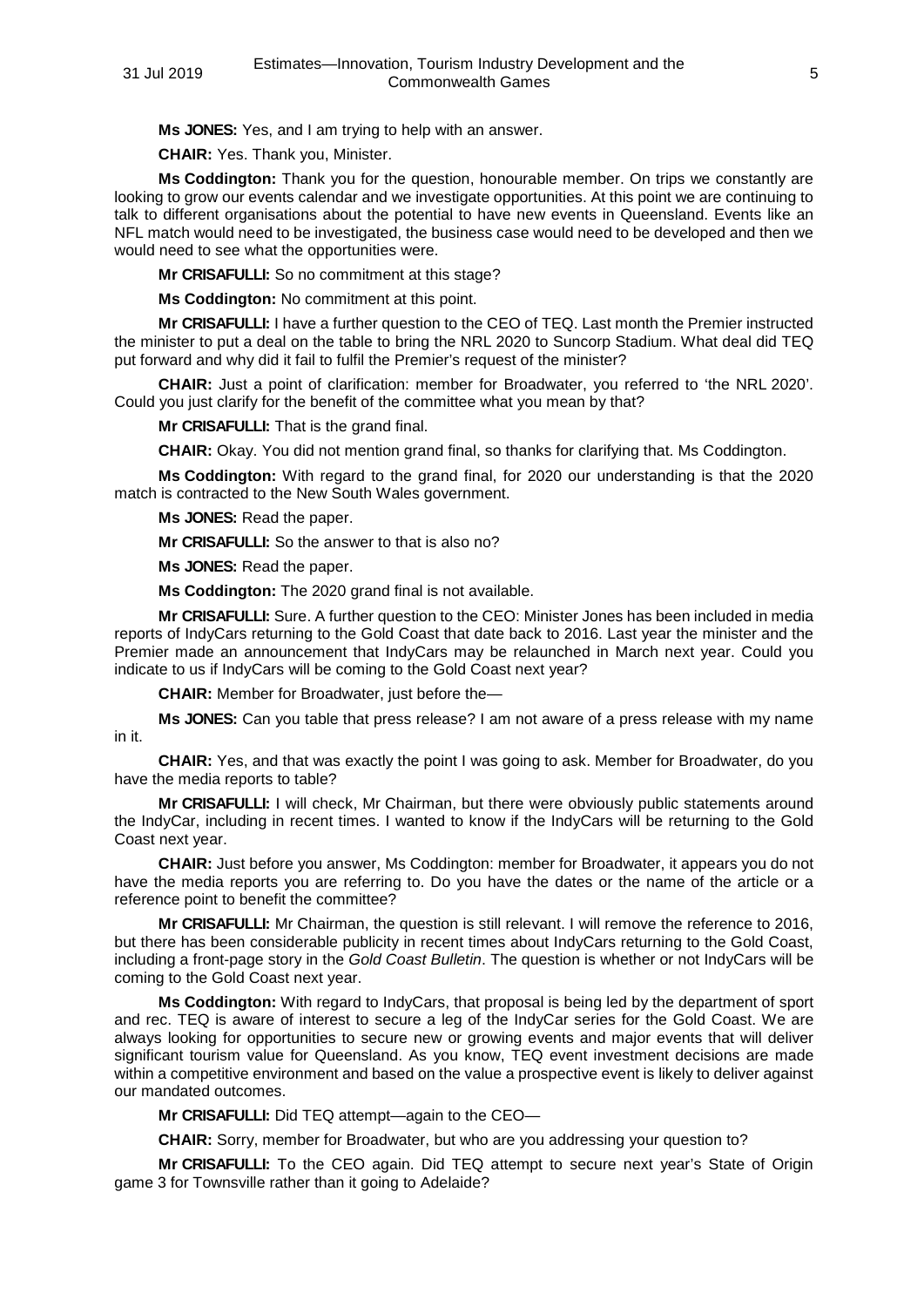**Ms Coddington:** The NRL have made it very clear that the third match is out for bidding and that the states of Queensland and New South Wales have one match each and the other is out to bid. They are looking for new markets and therefore have Perth and Adelaide in their sights as opposed to current markets, which they see Queensland as being.

**Mr CRISAFULLI:** Again to the CEO, would there be a pitch put forward? That decision has been made for 2020, but for future years is there an opportunity for that to be held in a regional city, for example Townsville, in 2020?

**Ms JONES:** Do you care about Townsville now, do we?

**Ms Coddington:** We would always consider those opportunities. Again, as I have just stated, we also look for the economic benefit of the cost-benefit analysis that we do on bringing events. As we know, events like the State of Origin draw a very large crowd and that comes into the economic analysis that the NRL would make and how much money that they were looking for to secure such an event.

**Mr CRISAFULLI:** A further question to the CEO of TEQ, and I refer to TEQ's expenses in the SDS at page 22. Do any of TEQ's staff who work in Brisbane live interstate?

#### **Ms Coddington:** No.

**Ms JONES:** Go after the staff. Charming!

**Mr CRISAFULLI:** Again a question to the CEO: have Queensland taxpayers been billed for any flights or other expenses relating to travel between Queensland and New South Wales for Mr Drummond Montgomery?

**Ms Coddington:** There would be occasions that that would have happened—

**Ms JONES:** Like trying to secure the grand final, for example!

**Ms Coddington:**—because he goes to New South Wales quite often to meet with the—

**Ms JONES:** The NRL!

**Ms Coddington:**—NRL but also Opera Australia and many other proponents where we have secured events. The Ring Cycle with Opera Australia and QPAC required lengthy negotiations.

**Mr CRISAFULLI:** What value for money did Queensland taxpayers receive from sending two executives, including Mr Drummond Montgomery, to the Burning Man event at a cost of \$27,000?

**Ms Coddington:** We are always looking for new events within our events portfolio. Going to the States on that trip was significant for us—not just for looking at what is a large, remote event that could offer learning potential for us but that trip also included a meeting with the World Surf League to ensure we could continue to secure the Pro on the Gold Coast as well as talking to Nashville in regard to an MOU to back up the work that we do with CMC Rocks. In regard to that, we are looking at a remote style event for which we have a working title of Oasis Q. It is not about replicating what you talk about, Burning Man, but it is about developing an event that is focused on wellness and First Nations people for a location where we can draw a large number of people. There were learnings out of Burning Man that we will apply to the development of that event.

**Mr CRISAFULLI:** What were those learnings and why would a trip funded by taxpayers deliver value for money for Queenslanders?

**Ms Coddington:** That event in America draws an audience of around 77,000 people. As I said, it is a very large, remote event—one road in, one road out. That enabled us to learn about how they manage that traffic flow and how the towns along the way are activated to optimise that. We also looked at site logistics—as I said, traffic management, set-up and pack-down. We also had meetings with them regarding the growth and development of the event. We focused on creative content, artistic vision, operational requirements and future planning of the event.

**Mr CRISAFULLI:** Minister, I refer to the department's capital statement on page 57 of Budget Paper No. 3. The Regional Tourism Infrastructure and Experience Development Program had a \$12.4 million capital grant budget allocation the last financial year. This financial year, the previously estimated \$39.6 million program is nowhere to be found in the budget papers. Can you please detail what the actual spend of this budgeted amount was and where the other \$27.2 million has been allocated?

**Ms JONES:** Sorry, which program are you talking about?

**Mr CRISAFULLI:** It is the Regional Tourism Infrastructure and Experience Development Program. It had a \$12.4 million capital budget last financial year and it had forward projections.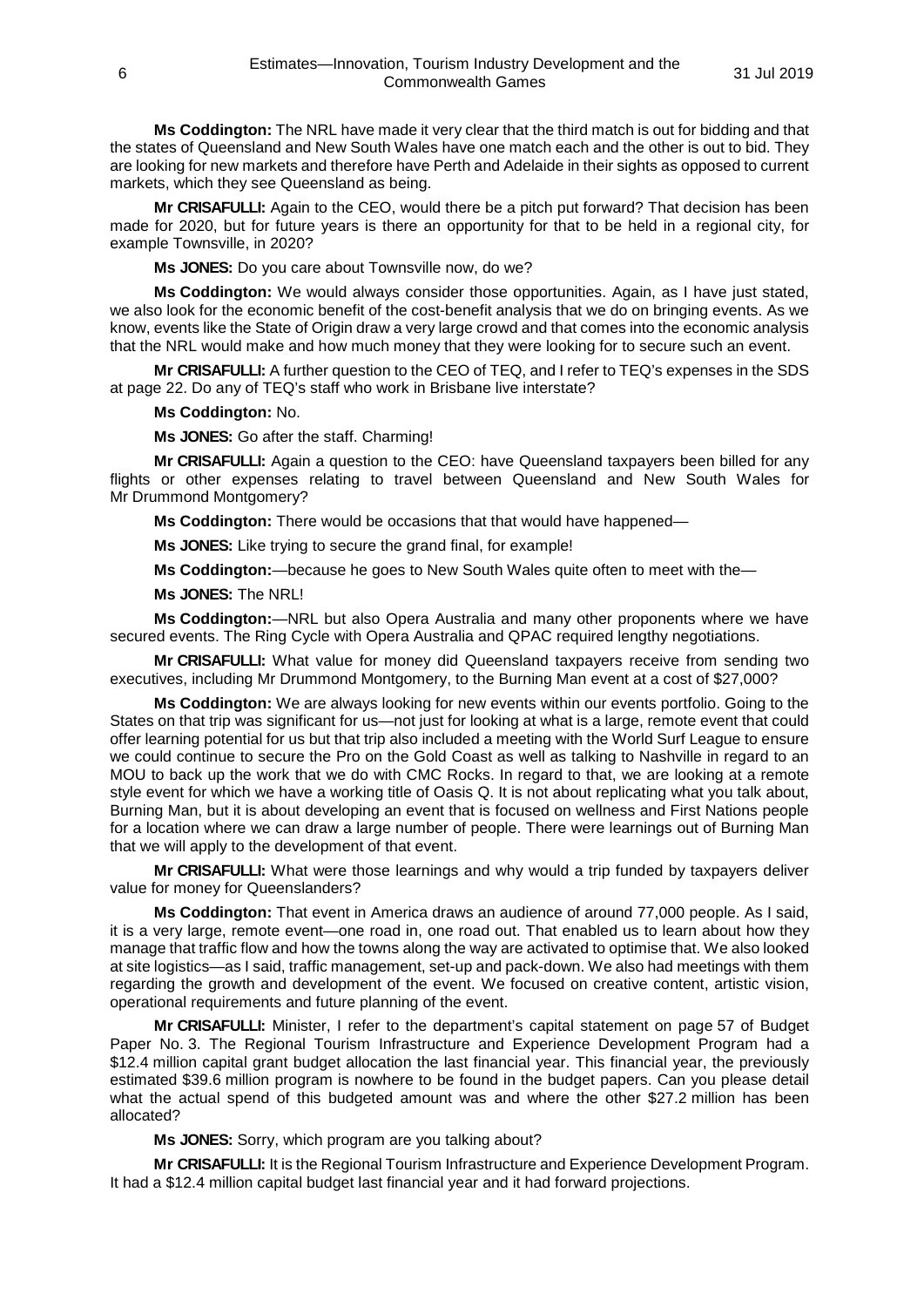**Ms JONES:** I think it is the Growing Tourism Infrastructure project. This is a \$36 million program. As we said, we are the first government in the history of Queensland to have in the tourism portfolio capital expenditure to grow new tourism infrastructure. The tourism infrastructure fund is a \$36 million fund in total, of which we have allocated \$33.8 million.

So far we have announced 12 projects. This includes at Australia Zoo the Camp Crocodile Hunter, a mix of camping, glamping and cabin accommodation options at the zoo on the Sunshine Coast. Last week I announced the Australian Jet Boats project, which is Moreton rafting, which is a high-speed tour boat departing from Brisbane and taking visitors to key Moreton Bay locations. We have also announced funding for the Australian Age of Dinosaurs, which is the Gondwana Stars Observatory, and the March of the Titanosaurs exhibit at Winton. We have also provided capital funding for the Big Pineapple corporation, which is revitalising and modernising the visitor experience at the Big Pineapple on the Sunshine Coast.

In the city of the Gold Coast, we have partnered with the Gold Coast city council for the artificial reef and dive attraction site. This afternoon I am going to the Whitsundays, where we will be announcing a partnership with a new \$8 million project in that area. In regard to Lady Musgrave Experience, we have also partnered there for a new three-level multipurpose pontoon at Musgrave island. In regard to Longreach, we have also funded, with the Qantas museum, a unique light show and experience that tells the history of Qantas and outback Queensland. We have also partnered with Sunlover for the expansion of marine infrastructure in Cairns and the Whitsundays.

I think everyone in the room would know Sharpie. We have also partnered with Story Bridge adventures on a range of new adventure outdoor activities in Brisbane. Lady Musgrave Island, which has been rated globally as one of our best experiences, has also been funded. I was in Cairns a couple of weeks ago where we announced a more than \$4 million package for a number of new tourism infrastructure experiences. We are including—I thought my kids would be super excited about this two new water slides on the Great Barrier Reef. I have never gone diving; I have only ever gone snorkelling, so I thought this was something my family could do. Basically, the operators up there-Sunlover general manager Sharon Sheldrake—said that the business operated a slide at Moore Reef and they wanted to expand it. They said—

Without the government's support, these projects wouldn't have been finalised. They will help more tourists come to Cairns, we've got a great marketing campaign to push that out. The project and the build will also create jobs.

You cannot get a better birthday party than that.

**Ms BOLTON:** Minister, regarding the department's objective to promote the long-term growth of the tourism industry, would you update us on the progress for the short-term lets code of conduct, to finalise the ongoing requests from councils, industry and residents regarding this, which continues to cause ongoing anger and unrest?

**Ms JONES:** I thank the member for Noosa. I know that the member for Noosa is a strong advocate for her local community in this regard. I appreciate, as we have spoken about in the past, that Noosa is feeling the brunt of this expanded industry. This is part of the issue when you are delivering record growth in tourism, as we are on the Sunshine Coast, for example. Under the Newman government the industry was worth around \$2 billion. It is now worth almost \$3 billion under our watch.

As I have said previously in the parliament, we are working through these issues with the many stakeholders who have varying views about the way forward. The honourable member would be well aware that the Noosa council is already looking to amend its own planning scheme to limit the locations where peer-to-peer sharing is allowed. We found through the discussions at the peer-to-peer round table that there are a lot of powers already under the Local Government Act that enable local councils to deliver this.

One of the key things we heard from the industry reference group was that it did not want onesize-fits-all. Certainly, my concern is where you have communities—I have spoken about this in the past—in the outback. When you have major events like we have just had, the Big Red Bash in Birdsville, they need the additional accommodation to cater for the people. Airbnb has enabled those events to grow.

My issue is that this is a national problem. We are seeing the states coming up with different solutions. I know that New South Wales has been grappling with this for some years and they have not got any better solutions. I can confirm today that I have written to Simon Birmingham to say that we need a national discussion of tourism ministers on this. The latest advice I received yesterday is that the senior officers—directors-general—from all states and territories who are meeting next week will be discussing how we can go forward with a framework that is consistent for operators across the country.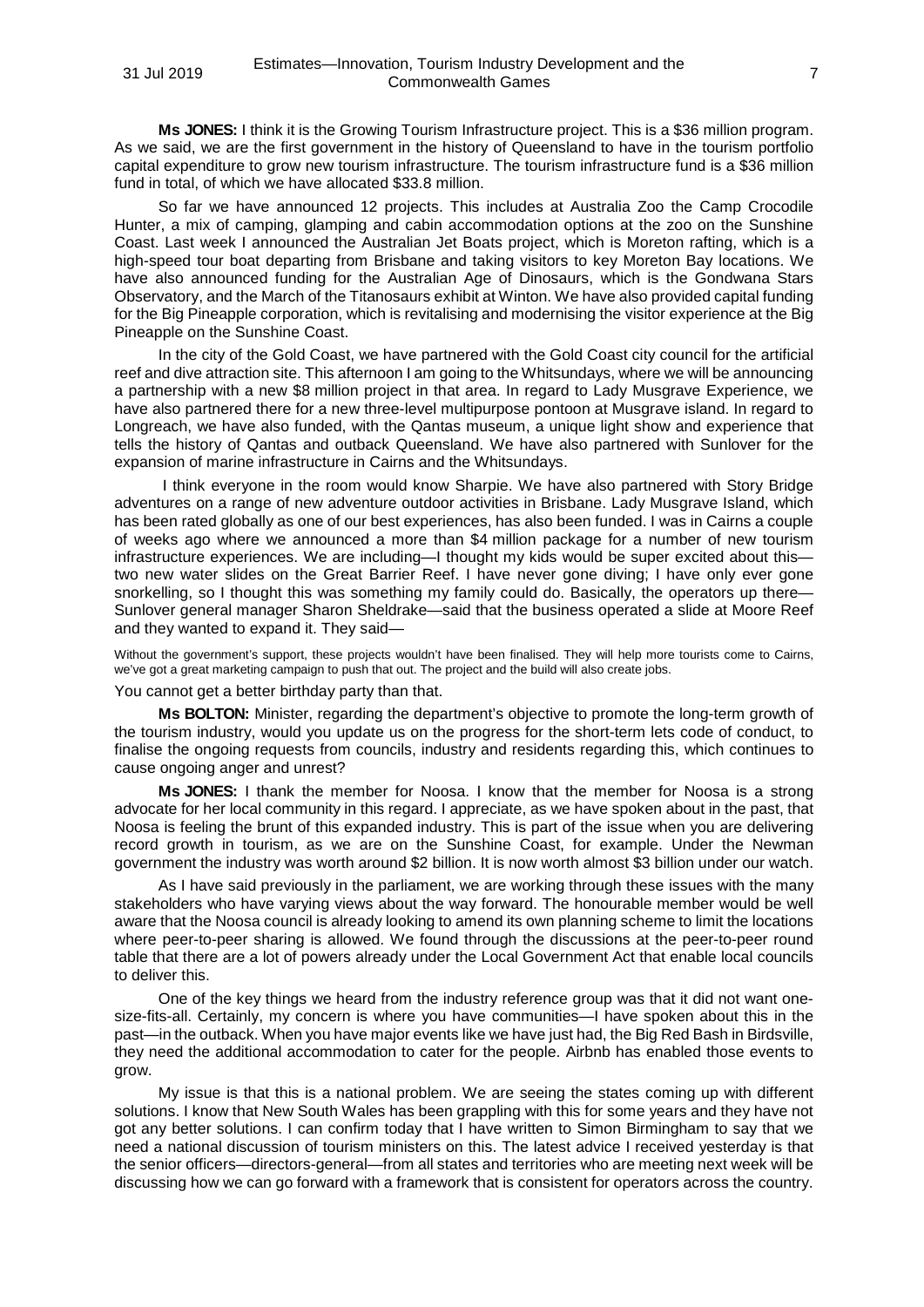I think there is a real fear in the states going it alone and creating a patchwork of regulation when we should have consistent regulation across the country. That discussion and meeting is happening next week. I am very pleased to talk to the member for Noosa about the outcome of that and certainly make her views known at the tourism ministers' meeting in Cairns coming up soon.

**Ms BOLTON:** Thank you.

**CHAIR:** Minister, I have a question in relation to page 3 of the SDS and also your opening comments regarding record visitors to Queensland. Could you please update the committee on the Palaszczuk government's success in growing tourism in Queensland?

**Ms JONES:** I thank the honourable member for the question. As I said, our government absolutely understands the importance of tourism. Tourism is one of the fastest growing industries globally, as more and more people have the opportunity to travel. We have to be out there aggressively chasing new major events and new tourism opportunities to get people to choose Queensland in an ever-growing competitive market.

The chair of Tourism Australia, Bob East, is familiar to many of us. Sometimes you have to take one for the team. I said to the federal tourism minister that, while I did not want to see Bob East leave Queensland as our chair, both Leanne and I felt that having a Queenslander in the top job nationally would be to all of our benefit. I make this point because tourism means jobs. It does not mean jobs just here in South-East Queensland; it means jobs right across many of the communities that are represented here today. That is why we increased funding by an additional \$180 million, as I have spoken about. Also, we are the first government in Queensland's history to say that we are going to go out there with matching funds to build brand-new tourism infrastructure and to fast-track that infrastructure to create jobs.

In addition to that, we have also provided the four-year funding guarantee, as included in the budget, where Tourism and Events Queensland can actually get on with the job of going out there and chasing events, knowing full well that they have that money in their back pocket. As I have said at previous estimates, one of the biggest challenges in chasing events is not what the member for Broadwater wanted to talk about; it is the fact that when they were in government they had no money in the forward estimates. When you secure events, you do not want a one-off; you want to have a twoto three-year contract. For example, in the case of the Logies, why would we go to all the trouble of securing the Logies for the Gold Coast for one year and put all that effort, money and resources into that to see it poached by another state a year later? We have long-term, ongoing, yearly contracts, which is why it is so critical that we continue to have that four-year funding quarantee.

I say all of this because our record stands in stark contrast to the time in which the honourable shadow minister was a minister in the government. We know that this is what tourism looked like under the Newman government. It flatlined. That was a direct consequence of cutting funding for what they described at the time was a pillar. I do like a graph. The Palaszczuk government very clearly has an upward trajectory in growth of visitor spend in our state because we are backing tourism and tourism jobs.

**Mr KRAUSE:** Point of order, Mr Chair. The minister knows well that she should not be using props and I would ask her to cease doing that in the future or else table documents immediately.

**Ms JONES:** I am happy to table them immediately.

**CHAIR:** The minister is tabling those graphs.

**Ms JONES:** That is international visitor spend.

**CHAIR:** We need the leave of the committee to table. Is leave granted? Leave is granted.

**Ms JONES:** As I said, it is not only growth in international visitors who are choosing to come to Queensland because of our aggressive approach to deliver world-class events and to ensure that our campaigns are relevant to tourists that we are competing with globally, we are also seeing more Australians than ever before come to Queensland and spend more in our economy. I would like to table the document which shows how much more Australians are spending now in the Queensland market. This is what was happening under the Newman government, once again flatlining.

**CHAIR:** Is leave granted to table those documents? Leave is granted.

**Ms JONES:** Under the Palaszczuk government you can see quite clearly that if you invest in tourism you invest in jobs.

**Mr KRAUSE:** Point of order, Mr Chair.

**CHAIR:** Are you tabling that document?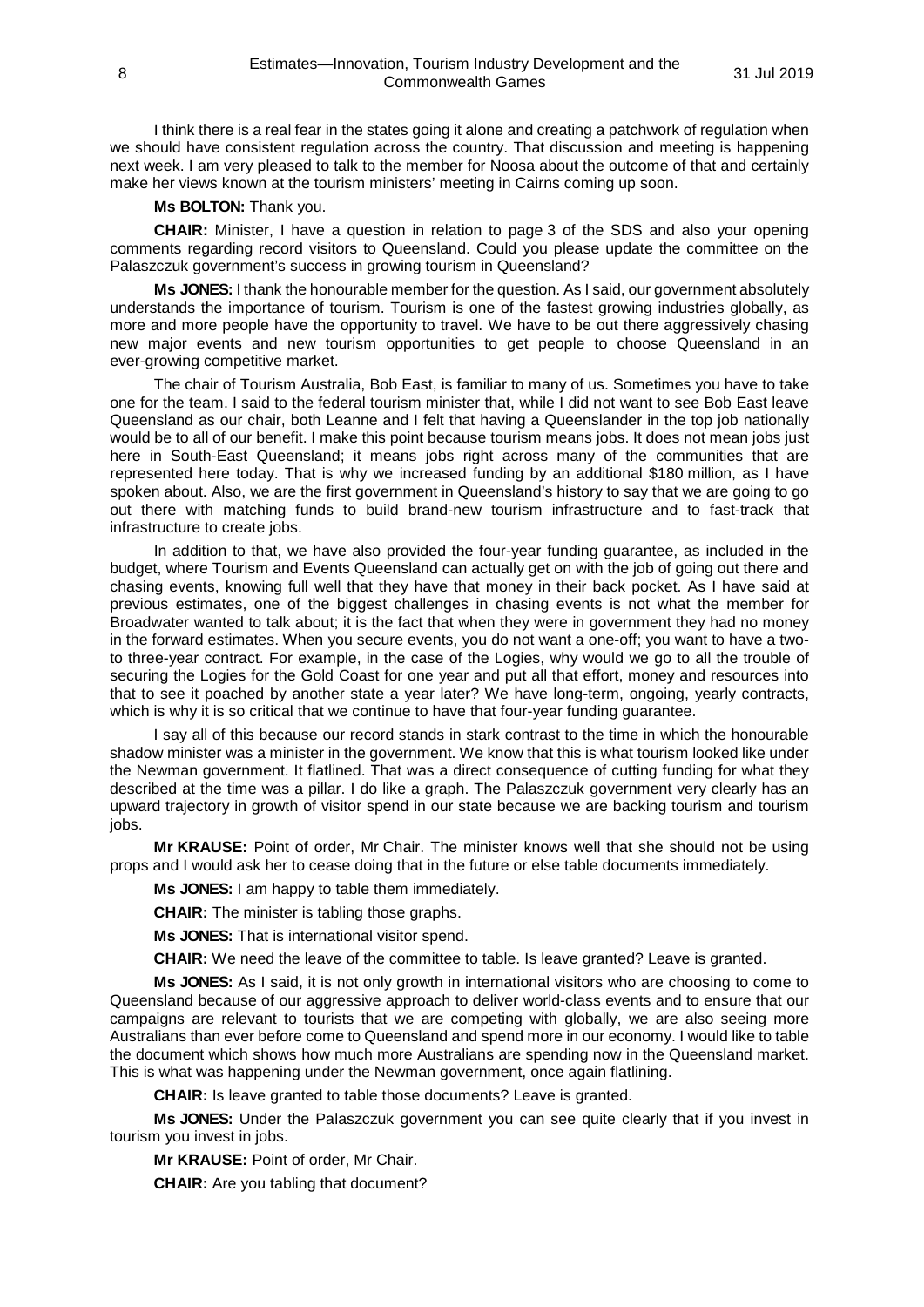**Ms JONES:** I am tabling the document.

**CHAIR:** Is leave granted? Leave is granted. Does that address your point of order?

**Mr KRAUSE:** I would ask you to direct the minister to stop using props as she knows full well she is not supposed to under the standing orders.

**CHAIR:** Deputy Chair, the minister is tabling the documents and handing them to the secretariat as you have seen. There is no point of order.

**Mrs MULLEN:** With reference to page 4 of the SDS and Queen's Wharf Brisbane, can the minister update the committee on the progress of this project and the expected economic value the project will have for the state?

**Ms JONES:** As I said, this is a really exciting project. Whenever I am travelling around Brisbane people raise with me, 'What is the time line?' At 18 months I think it has been the largest excavation project that Queensland has ever seen. Excitingly, a number of weeks ago we announced that it was moving into the construction phase with two tower cranes now on the skyline.

Today I am pleased to announce that tenders have closed and are currently being assessed for the Neville Bonner Bridge. Today we will be able to release some of the design work on what the new Neville Bonner Bridge will look like. As you know, this creates a brand new connection between the north bank of the river and the south bank of the river. Construction is expected to get underway in the first quarter of 2020 and be completed by the middle of 2022. We expect that by having this new connection over the Brisbane River, which has been talked about since I think 2001 when I first started working on a north bank document, around 1.4 million additional people will use the bridge each and every year crossing between the north of the river and South Bank. The landing point for the bridge is opposite the big wheel. However, I can advise—I know there were some media reports—that the latest advice I have is that it will not have an impact on the big wheel's operation and it will continue to operate throughout the construction.

As you know, the \$3.6 billion Queen's Wharf integrated resort will completely change the face not only of tourism for Queensland but also for locals as well when you think about the more than 50 new restaurants and bars that will be there for everybody who is coming to visit but also for us as locals. The excavation phase, which I have just spoken about, supported around 100 jobs. Twenty-eight of the 32 contracts tendered for the excavation and shoring works were placed with South-East Queensland companies and there were even three regional based companies that secured work, including a Toowoomba based fence hire company. Excitingly, 99 per cent of the materials that supported the excavation and shoring works were sourced from South-East Queensland.

Stage 1 of construction works for the new waterline park, mangrove walk and bicentennial bikeway upgrade between 1 William Street and the Goodwill Bridge are under way and it is expected that the mangrove walk and the waterline park, which will be the first public realm—and we have talked a lot about the benefit of having additional public amenity for locals—is expected to be delivered before Christmas. We have had to put up with the construction—as with any major project that is what you have to do—but Queenslanders and residents of Brisbane will be able to experience some of that new public realm before Christmas this year.

**Ms LUI:** Minister, the SDS on page 4 also references the Growing Tourism Infrastructure Fund. How is this fund helping to grow tourism in Queensland and what funds have been leveraged from private investment?

**Ms JONES:** As I said, during every election you meet with your stakeholders—as you do regularly in this job, which is one of the great things about being the tourism minister because we have great stakeholders, great people who are very enthusiast who we work with on a daily basis—and what they said to me before the last election was the number one thing we could do to see, as in those charts that I have tabled, an upkick in trajectory was to invest in new experiences.

Queensland is known as a wonderful destination. People recognise that it is a beautiful place to visit, but ensuring we continue to modernise our offering and to have new experiences is what the industry told us would be the best game changer, lock in the funding guarantee, which we have done, and also provide additional funding. That is why I am pleased that through this infrastructure funding we have now awarded funding to 13 projects. As I said, I will be in the Whitsundays tomorrow announcing further funding through this fund. Combined, these projects will support up to 200 construction jobs, 290 jobs when operational and inject an additional \$65 million into the Queensland economy each and every year.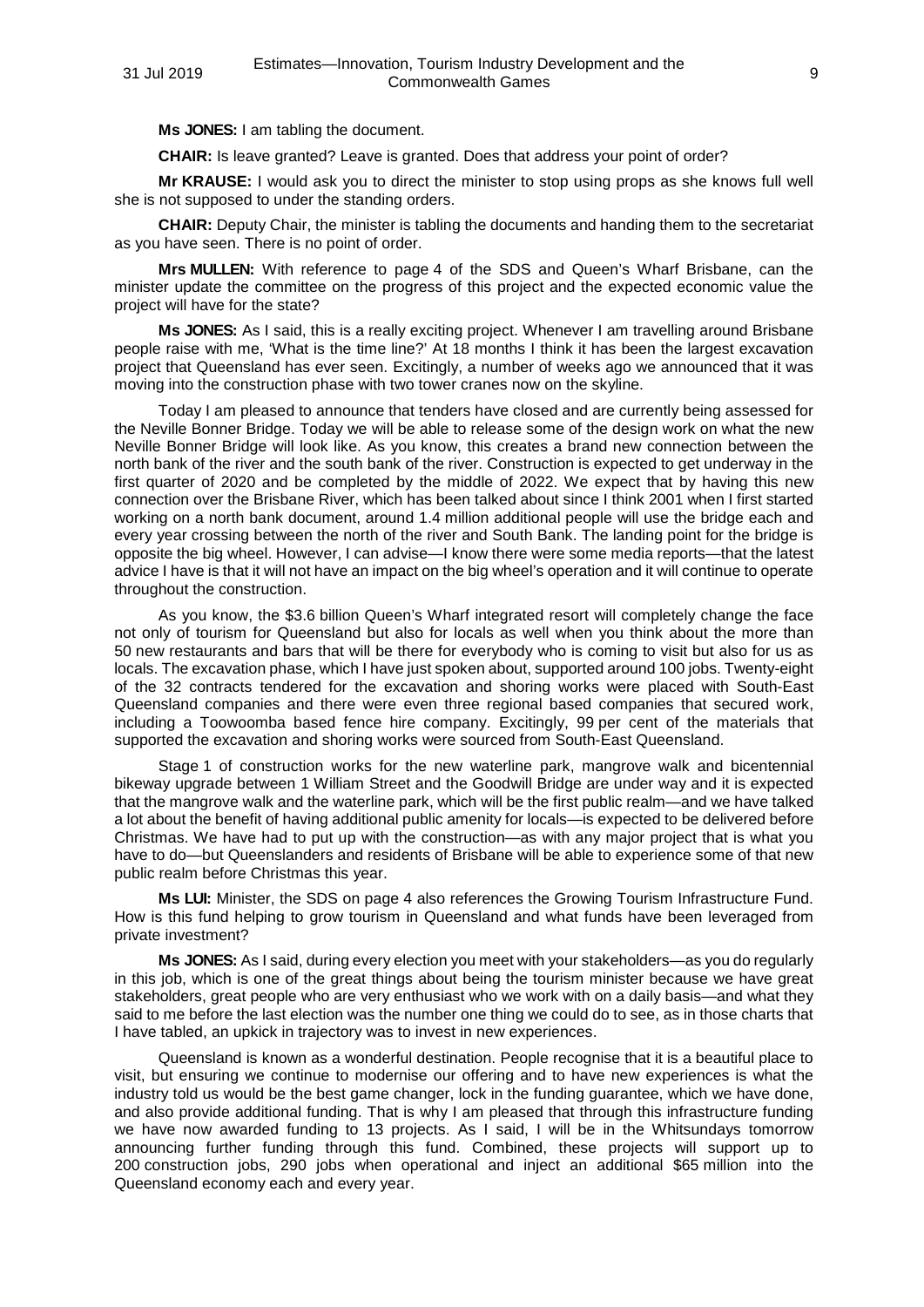In answering the shadow minister's questions, I said that we have partnered with some of the best-known industry operators in Queensland because what I wanted, given the mandate from our Premier, is to get jobs and get jobs now. We are laser focused on creating jobs so we partner with the people we have the confidence will deliver that infrastructure on time and create and open the doors and enable us to start getting the benefit of that investment.

As I said, \$8 million for the wildlife camping experience on the Sunshine Coast. I think many people in this room, both the member for Noosa and the shadow minister, would know Simon Latchford from Visit Sunshine Coast. He is very passionate about the Sunshine Coast. I have not met anyone who lives on the Sunshine Coast who is not passionate about the Sunshine Coast, and I am sure the member for Noosa knows why. Simon said that one of the issues they have is a lot of the accommodation is two- or three-night accommodation. This Australia Zoo experience really complements the existing accommodation that is on the Sunshine Coast and does provide for day-night travellers as well. It is filling a bit of a gap in the Sunshine Coast market.

As I said, we have also backed investors in the Big Pineapple. I am sure many remember the Big Pineapple. The member for Jordan is nodding. She is more my age so that is our childhood memories. Also we have backed an artificial reef and dive site on the Gold Coast, something that the mayor of the Gold Coast has been very passionate about. I think where we have landed on the dive site on the Gold Coast will be a major win. It is a great location and is a new, modern experience that is different to other dive sites across Queensland. We are backing the expansion of the Sunlover marine infrastructure in Cairns and the Whitsunday—backing our reef operators; and new outdoor adventures on the Story Bridge.

Both the shadow minister and I had a significant birthday this year. I got to climb the Story Bridge for the first time, which I never thought I would do. I am putting that down to a new lease on life. We are also delivering a new three-level pontoon at Lady Musgrave Island which, as I said, will include the first underwater accommodation available on the Great Barrier Reef. These are really exciting initiatives that would not have happened without state government investment. Certainly we have fast-tracked that investment.

**CHAIR:** Minister, the Premier declared 2019 the Year of Outback Tourism. I refer you to page 2 of the SDS. How is the Palaszczuk government helping to grow tourism in the outback?

**Ms JONES:** I am sure I speak on behalf of all committee members when I say that, as Queenslanders, we know how tough it is for many of our peers who live in remote and outback parts of Queensland when it comes to drought and what we have seen in the past 24 months with flooding rains as well. Recently I was at an event in my own community with St Vincent de Paul. The head of St Vincent de Paul Queensland remarked that this is the only state in Australia where they simultaneously run a fundraising charity for both drought victims and flood victims. This goes to the length and breadth of our state. The member for Cook is here. She understands what it is like to represent a community that is spread over such large areas of land.

That is why I am so proud that the Premier has chosen 2019 to be the Year of Outback Tourism. I have had the great privilege of going to the outback a number of times this year and meeting with tourism operators, who are really working hard to deliver additional economic spend in their local communities. We are the first government in Australia to provide funds to partner with councils and tourism operators to build new attractions in the outback. In 2018-19 we committed \$12.2 million for outback tourism infrastructure. This includes the \$10 million Outback Tourism Infrastructure Fund and more than \$2 million for the expansion and refurbishment of the Australian Workers Heritage Centre in Barcaldine.

In this the Year of Outback Tourism, we have put investment to work to fund 15 projects throughout the Outback Tourism Infrastructure Fund. I have already talked about some of those projects. The Cobbold Gorge glass bridge will be a game changer for tourism in that area, as will the Dinosaur Dreaming Trail in Winton and Barcaldine, which are already completed. You can take my word for it, but with all things in politics it is always better to hear it from the horse's mouth, although in this case maybe it is the dinosaur's mouth. The Australian Age of Dinosaurs founder David Elliott said that it is already making a difference. He said that they have broken records in regard to visitors per day. They are trying to fit 45 people on a tour as it has been so busy, but that is great. In the middle of the school holidays, everyone hits at once.

Work is also underway on the Freedom Parks at Aramac, Jericho and Muttaburra. There is the Hands Sharing Country Together project at Barcaldine; the Experience the Brisbane Line project at Charleville; All Aboard! Time Travel After Dark experience at Cunnamulla; the Bigger Big Rig and tree walk at Roma; as I mentioned earlier, the Qantas Super Constellation display at Longreach—and it was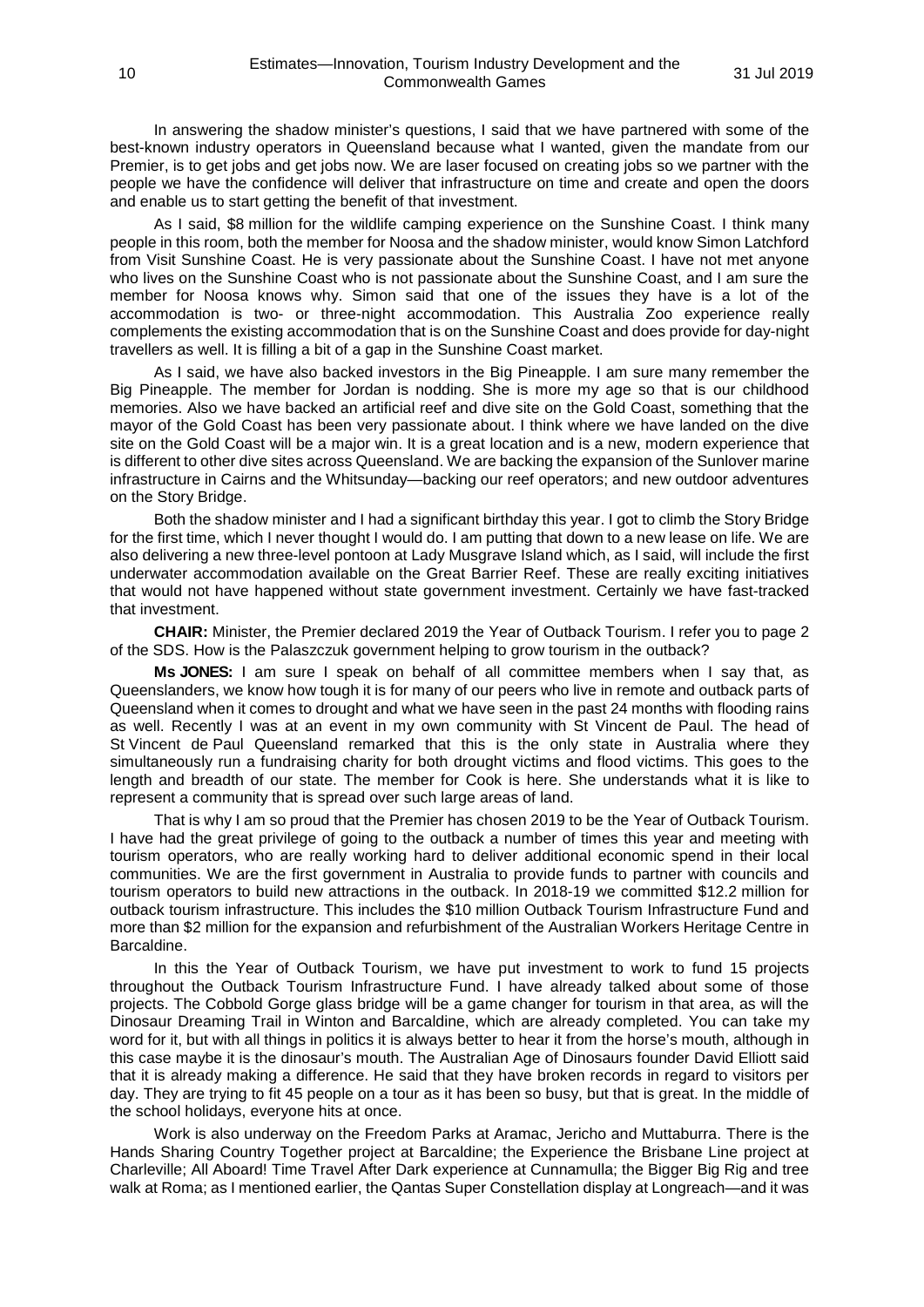pretty amazing to go inside that aeroplane, which will be a great tourist attraction; and for the first time we are providing five-star ecolodges at Longreach. Another six projects are soon to commence: the artesian baths and landscaping at Julia Creek; outback rail adventures at Longreach; conference room and camp kitchens at Adels Grove; the outback Gondwana dinosaur interpretation centre at Eromanga; the courthouse virtual reality hologram at Birdsville; and the Riversleigh Fossil Centre revitalisation at Mount Isa.

I have never seen so much excitement in the outback regarding tourism. It makes such a difference because when there is a downturn in other economic activities tourism can fill the breach.

**Mrs MULLEN:** Minister, earlier you spoke about the Great Barrier Reef Island Resorts Rejuvenation Program. I refer to page 4 of the SDS. Can you please inform the committee about what the program is doing to help inject new life into tourism on our Great Barrier Reef islands?

**Ms JONES:** You are right: the Great Barrier Reef is the lifeblood of many tourism operations. I am sure the member for Whitsunday is well aware of that. It contributes around \$6 billion to the economy every year and supports more than 60,000 job. That is why, as a government, we are absolutely determined to protect the Great Barrier Reef for future generations. We are also working with the tourism industry to create new tourism opportunities and to grow investment in our islands. For too long we have seen some Great Barrier Reef islands suffer—some because of cyclones and some because of economic issues. We decided very clearly to go to the last election—we were the only side of politics to do so—with a package to revitalise our Great Barrier Reef islands. I am very pleased to say that we are seeing a massive resurgence in the Great Barrier Reef islands.

Only last month we saw Daydream Island open. Hayman Island is reopening later this month. I am proud to say that 10 Great Barrier Reef island resort projects have now been awarded funding under the \$25 million package. These are right up and down the length and breadth of the Great Barrier Reef. They include new and improved public walking trails, better public amenities, renewable energy and visitor infrastructure. We have supported projects such as on Green Island, where we have been upgrading walking trails, and on Orpheus Island. We are reconstructing a jetty at South Molle Island that was damaged during Cyclone Debbie. There are new marina terminals and walking trails on Hamilton Island. We are improving water, energy and waste management on Hayman Island and seeing better renewable energy infrastructure on Lady Elliott Island. That work is now underway and will support around 150 jobs during construction.

Once again, the industry has come out fully supporting the investment that we are making across the Great Barrier Reef. The CEO of Hamilton Island resort, Glenn Bourke, said—

Thank you to you and your team for this wonderful grant and corresponding opportunity for Hamilton Island and the greater environs of the Great Barrier Reef in our region. It provides us with the ability to lift our game environmentally and to commit to significant new infrastructure to deliver great outcomes for tourism and the environment.

# Ville Resort Casino CEP Michael Jones said—

Some of these islands and resorts have not been invested in for a long time and there is a chance for renewal. It is great to see that there is a mounting interest for people wanting to travel to these destinations.

Lady Elliott Island managing director Peter Gash said—

I feel confident that this initiative will pay tremendous dividends for the state of Queensland and the state government for having shown the courage and the foresight to make this a reality for Queensland's special islands. These islands are all truly very precious gems that deserve our absolute best to ensure that they are protected and can serve future generations.

We are very proud of our record. We understood that there was an intervention that could be made. That is why we invested \$25 million and, as a consequence of our partnering fund with the private sector, we are starting to see that investment flow.

**CHAIR:** We will now move to non-government questions.

**Mr CRISAFULLI:** Director-General, in my last question I referred to the Regional Tourism Infrastructure and Experience Development Fund. The minister's answer was about the Growing Tourism Infrastructure Fund. I want to go back to the budget from last year, on page 68. Of the \$12.4 million capital grant money for the Regional Tourism Infrastructure and Experience Development Fund, how much was spent?

**CHAIR:** As a point of clarification before we ask for the answer, member for Broadwater, you referred to the budget from last year and not this year; is that correct?

**Mr CRISAFULLI:** I have referenced it this year and the minister's answer pointed to a different fund. I am asking, of the Regional Tourism Infrastructure and Experience Development Fund, how much of the \$12.4 million was spent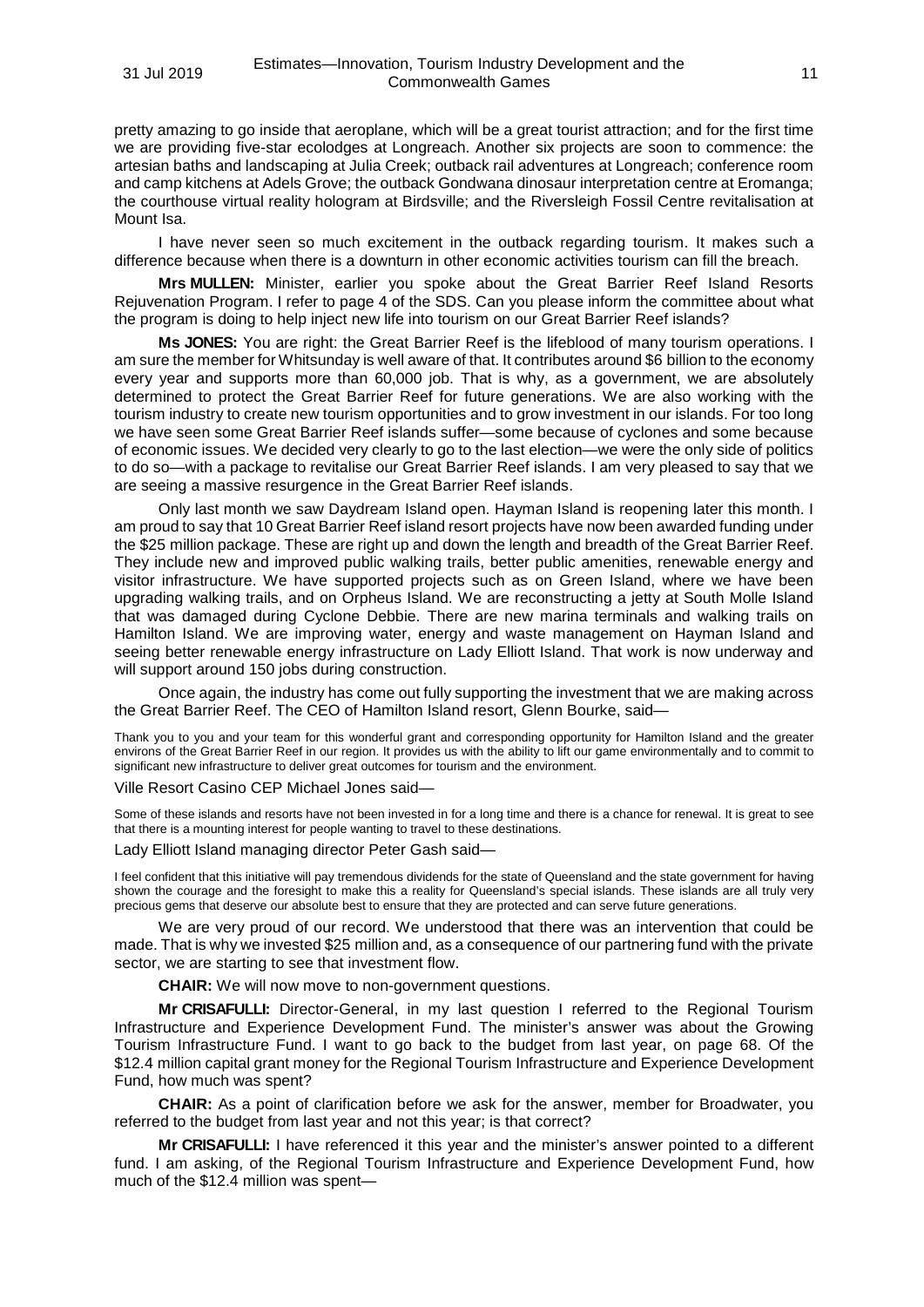**Ms JONES:** Can I clarify: it is called the Growing Tourism Infrastructure Fund now.

**Mr CRISAFULLI:** Minister, I understand. I am asking: of the \$12.4 million, how much was spent?

**CHAIR:** Member for Broadwater, it is important to get the names of these programs right to avoid confusion.

**Mr CRISAFULLI:** That is right, Mr Chairman. That is why I am asking how much of the \$12.4 million was spent. I am asking the director-general.

**Mr Walker:** In terms of the naming of that particular fund, the minister responded just a little earlier and she is absolutely correct: it was renamed the Growing Tourism Infrastructure Fund. In terms of the allocation, it was \$33.8 million, as we previously advised. The \$24½ million—I am getting some information on that. I can say that the vast majority of the program has been committed. I am seeking some information as to how much was spent.

You will see in the SDS or the budget documentation that we have made some movement in our funds over years. That is primarily to align our cash flows with those of the private sector. Essentially, these are grants to the private sector where we agree milestone payments contractually. Those milestone payments feature at a number of different stages throughout the FEs, so we recast our funds. I will get you some information on how much was spent, but I can assure the member that the vast majority of the \$33.8 million for the GTI Fund is indeed committed.

**Mr CRISAFULLI:** Director-General, my question was how much has been expended? Of the \$12.4 million is it half, is it three-quarters, is it a third, is it a sixth?

**Mr Walker:** I am just getting that information now.

**Mr CRISAFULLI:** My next question is to the director-general. I will take that on notice and hopefully we can get that information back. I refer to the \$23 million allocation just mentioned around the Great Barrier Reef resort which is at page 57 of Budget Paper No. 3. How much from last year's \$10 million budget for this package has been spent?

**Mr Walker:** It is a very similar answer to the one I have given with regard to GTI. It is worth noting that these are grants programs in which we are merely a contributor to a private sector investment. It is not the classic capital works that a state government agency would undertake where it controls the project. We are very much relying upon the time lines of the private sector.

**Ms JONES:** Progress payments.

**Mr Walker:** What we do is agree milestone payments or progress payments, as the minister mentions, and they are very much in line with the private sector's delivery arrangements. In recent times we have recast, as we often do, our cash flows to align with those milestone payments.

**Mr CRISAFULLI:** I have a further question. This is about Great Keppel Island—

**CHAIR:** Who is your question directed towards?

**Mr CRISAFULLI:** To the director-general again.

**Ms JONES:** It is pretty predictable.

**Mr CRISAFULLI:** I refer to the \$770,000 expenditure. Why is this amount about \$5 million less than was budgeted?

**Mr Walker:** The Great Keppel Island pilot project is very much one to incentivise development on Great Keppel Island. It is very dependent upon Tower Holdings undertaking a sale and a new developer coming on line. We will continue to recast those cash flows until such time as there has been a sale. In collaboration with the new developer, we will align our payments to their development program.

**Mr KRAUSE:** My question is to the director-general. Ecotourism has been referenced in Service Delivery Statements every budget since the Palaszczuk government was elected, but figures in this year's budget show that the figures for last financial year's overnight stays are 30,000 fewer than targeted. Can the committee assume that during this term of government, since the 2017 election, no additional overnight ecotourism stays have been delivered?

**Mr Walker:** Are you referring to our SDS documentation or that of another department?

**Mr KRAUSE:** I am referring to your SDS at page 4.

**Ms JONES:** Our SDS shows that we have targets around visitor increase in numbers and overnight stays.

**Mr Walker:** Your question is a specific question with regard to ecotourism visit overnight stays?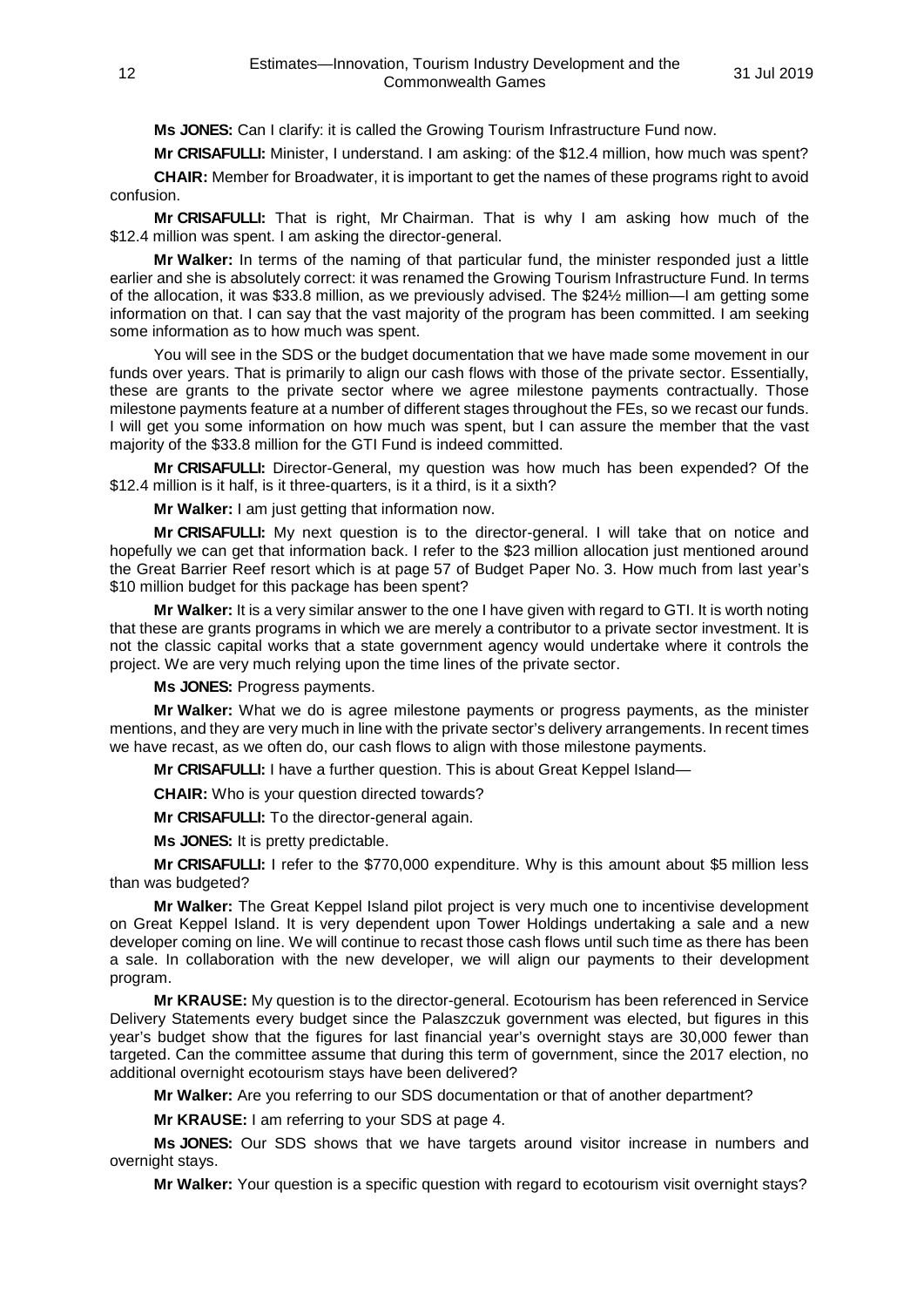**Mr KRAUSE:** It is and the overnight stays—

**Ms JONES:** That is included in our overall targets.

**Mr KRAUSE:** The actual figure was 30,000 fewer this year than targeted.

**CHAIR:** Deputy Chair, just to clarify. You refer to the SDS at page 4. There are actually no figures on page 4 of the SDS. Can you please point specifically—

**Mr KRAUSE:** Forgive me, Mr Chair. I was actually referring to the DES SDS, but one of this department's targets is to work with DES to increase overnight stays.

**Ms JONES:** Ask this afternoon.

**Mr KRAUSE:** The SDS shows that there are 30,000 overnight stays fewer than targeted.

**CHAIR:** I am going to rule that question out of order because you will have an opportunity to ask that this afternoon to the department. You are clearly not referring to this SDS. Are there any further questions, member for Broadwater?

**Mr CRISAFULLI:** I have a question of the director-general regarding the department's key priority to commence developing the Wangetti Trail which is on page 2 of the SDS. The minister referred to a commencement date. What month of what year do you believe construction will start on this project?

**Ms JONES:** In the last quarter.

**Mr Walker:** I am just—

**Ms JONES:** It is the last quarter of this year. I will be up there before the end of the year turning the sod.

**Mr Walker:** Correct.

**Ms JONES:** You will not be turning the sod; I will be turning the sod.

**Mr Walker:** You will be turning the sod, Minister.

**Mr CRISAFULLI:** The department's website has previously stated that construction would start in quarter 1 of 2020.

**Ms JONES:** So bringing it forward into the last quarter of 2019, that is how I roll.

**Mr KRAUSE:** Mr Chair, the minister is constantly interrupting the committee's proceedings. I would ask that you direct her to desist from those interruptions.

**Ms JONES:** I am getting very bored because you are not asking me anything.

**CHAIR:** You have made your point, Deputy Chair. I have given everybody on this committee in the proceedings so far a fair bit of leeway and I ask that everyone comply with the standing orders.

**Mr CRISAFULLI:** Director-General, I have had a look through publicly available material and it appears that there have been over half a dozen construction start dates proposed and announced by either the minister or the member for Cook. I would like to know where the clarity is around the start dates. The minister today has said the last quarter of this year, but the department's website has listed multiple different sites as has the website itself?

**Mr Walker:** The advice from my department is that construction will commence later this year.

**Mr CRISAFULLI:** My question is to the minister. I refer to Budget Paper No. 4 at page 64 relating to the additional \$13.9 million for global tourism hubs and ecotourism trails. Could you provide a breakdown between how much has been allocated to global tourism hubs and how much has been allocated towards ecotourism trails?

**Ms JONES:** In regard to global tourism hubs that answer was provided to you in response to a question on notice so you have the breakdown.

**Mr CRISAFULLI:** I would like you to answer that question.

**Ms JONES:** I have answered that question. You have it on the record. It was provided to you at 10 am yesterday.

**Mr CRISAFULLI:** You were not able to say how much of the \$12 million has been expended and now you cannot give me—

**Ms JONES:** It is about \$5 million.

**CHAIR:** Order! Member for Broadwater, you have asked a question that has been asked in the questions on notice. There is a whole range of other non-government members who are keen to ask questions. Do you have a question?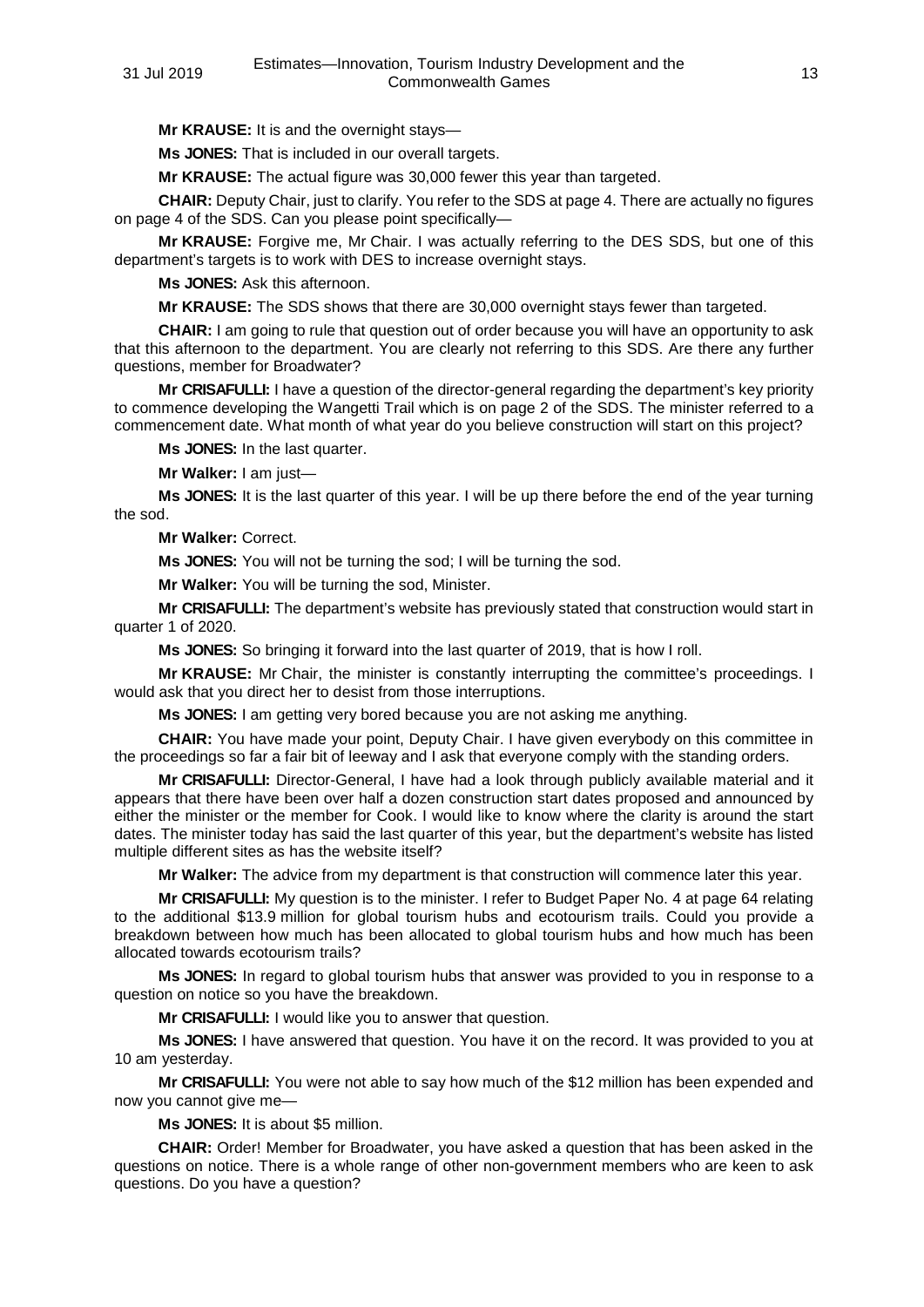**Mr CRISAFULLI:** With respect, I have asked a very direct question. It is a \$13.9 million fund and I want to know—

**Ms JONES:** I cannot help it if you do not read your answers to your own questions on notice, mate. I answered that question yesterday.

**Mr CRISAFULLI:** So you do not know?

**CHAIR:** Order, Minister! Order, member for Broadwater! Member for Broadwater, you have asked your question and you have received an answer from the minister. Do you have a further question?

**Mr CRISAFULLI:** Yes, I do. I will ask the director-general, who might be over his brief. Can you provide a further breakdown of the amount allocated to the Cairns global tourism hub and the amount for the Gold Coast Global Tourism Hub?

**Mr Walker:** I can confirm that. As the minister has mentioned, it is in the answer to the question on notice tabled yesterday at 10 am.

**Mr CRISAFULLI:** Director-General, would you be able to give a breakdown on how these funds will be spent on the global tourism hub versus the ecotourism initiative of the government? I want a simple breakdown between two KPIs.

**Ms JONES:** You asked it and you got the answer yesterday. Do your homework.

**Mr Walker:** I have just asked my staff to provide me with a copy of the answer to the question on notice. My understanding and my recollection is that that was provided in the answer to the question on notice provided at 10 am yesterday.

**CHAIR:** It might assist you to know, member for Broadwater, that we have also published publicly the answers to those questions on notice. That might assist you as well.

**Mr CRISAFULLI:** I am asking a question and I would really love the answer rather than pointing to a document.

**Ms JONES:** You got the answer. That is the whole point. You got it yesterday.

**Mr CRISAFULLI:** I will ask a further question of the director-general. How much has been spent on the report that identifies the 11 secret sites for the proposed Gold Coast Global Tourism Hub?

**Ms JONES:** It was answer to question on notice 10 yesterday, for the record. I can table that.

**Mr KRAUSE:** Point of order, Mr Chair. The minister is being highly disorderly with her disruptions to the committee.

**Mr CRISAFULLI:** Very much so.

**Mr KRAUSE:** I would ask that you direct her to cease the interjections. She has not been asked direct questions and we would like an answer from the director-general.

**Ms JONES:** Everyone can see that.

**CHAIR:** There is no point of order. Minister, are you seeking to table the publicly available answer to the question on notice to assist the—

**Ms JONES:** I would like to table the answer to the question on notice provided yesterday which is the question that the honourable member for Broadwater just asked. He received the answer to that exact question yesterday at 10 am. I thought he would have read it by now.

**CHAIR:** Thank you, Minister. Considering the answer to the question on notice is already publicly available I am happen for that answer to be handed to the member for Broadwater to assist him. There is no need to table it.

**Mr CRISAFULLI:** My question is of the director-general with reference to the SDS at page 4 with regard to global tourism hubs. How much was spent on the report that identified the 11 secret sites for the proposed Gold Coast Global Tourism Hub?

**Mr Walker:** The answer to question on notice 10 tabled yesterday, and I think now with you, details the expenditure for both the global tourism hub in Cairns and on the Gold Coast. With regard to the detail of your question, all I can say is that the government has be unequivocally clear that there is no preferred site for the Gold Coast Global Tourism Hub.

**Mr CRISAFULLI:** How much has been expended on that process to identify those 11 sites? We have read reports about some proponents being shown some of the sites and yet the Gold Coast community has not been told where those 11 sites are. How much has been spent?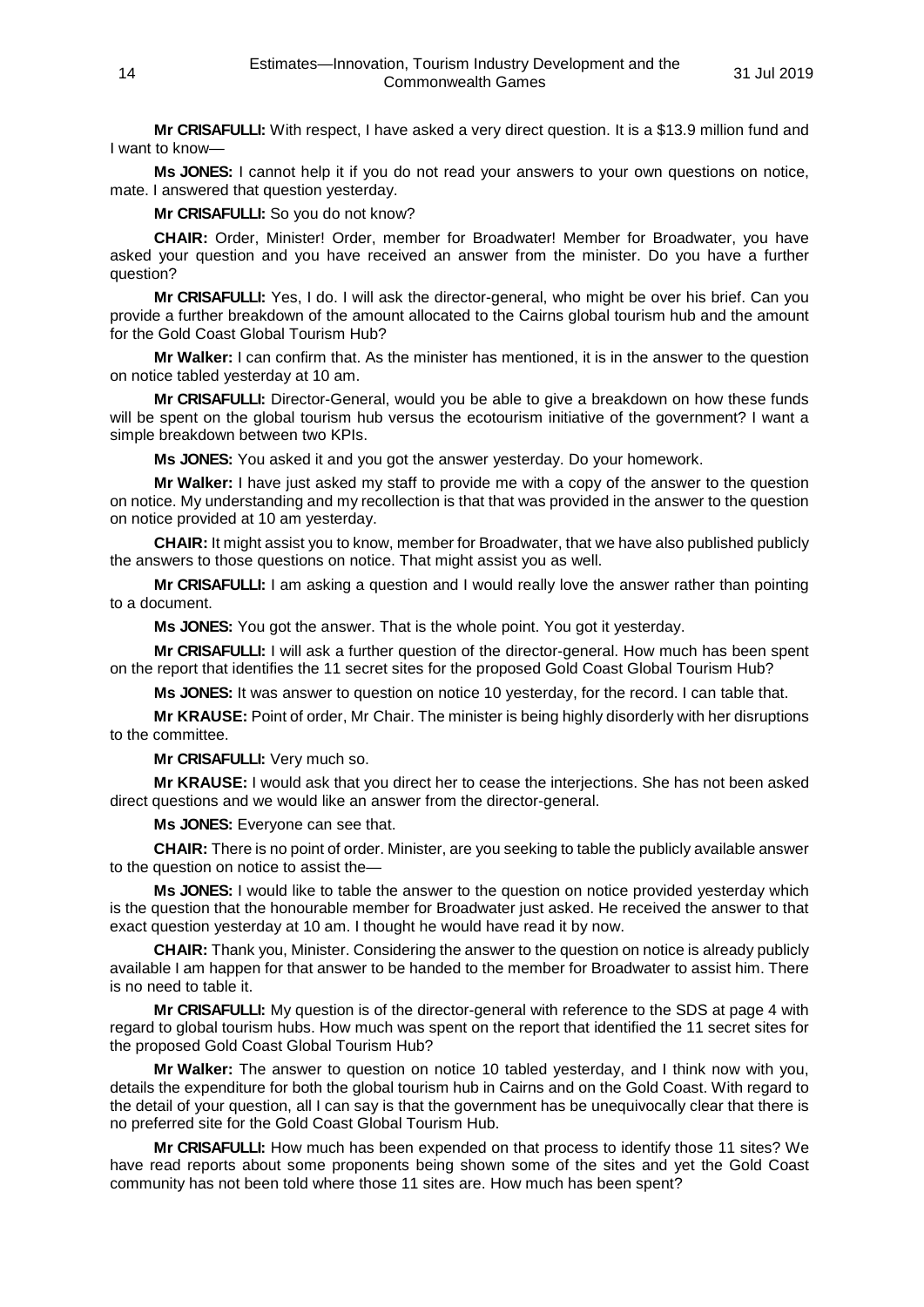**Mr Walker:** All I can do is reiterate that the expenditure to date on the activities undertaken for the Gold Coast Global Tourism Hub are outlined in answer to question on notice No. 10. There is no preferred site for the Gold Coast Global Tourism Hub.

**Mr CRISAFULLI:** Director-General, will you be releasing the 11 sites? Will you be notifying the community where those sites are?

**Mr Walker:** There is no preferred site. We look forward to working with the proponents, of which we have a number that have come forward as part of the EOI. Part of our request of them is to assist in identifying an industry preferred site. They are the experts, and we are looking forward to their input.

**Mr CRISAFULLI:** Director-General, I along with my Gold Coast colleagues have been contacted by an external consultant, KPMG, for consultation over the proposed Gold Coast global tourism hub. How much is KPMG's contract?

**Mr Walker:** I am not aware of that at hand. We would need to look into it.

**Ms JONES:** We will find out.

**Mr CRISAFULLI:** Will you take that on notice?

**Mr Walker:** Yes.

**Ms JONES:** We will get you an answer.

**CHAIR:** I note that that is taken on notice, member for Broadwater.

**Mr CRISAFULLI:** Thank you. Director-General, I refer to global tourism hubs on page 2 of the SDS. How many electronic gaming machine licences are being considered as part of the market approach being progressed for a Gold Coast global tourism hub?

**Mr Walker:** There were two very clear things that have been made apparent to me by government—that is, there is no preferred site for a Gold Coast global tourism hub and this transaction is being pursued on the basis of no net increase in EGMs on the Gold Coast. It is on that basis that we take this transaction forward.

**Mr CRISAFULLI:** Does that same principle of no increase also relate to the Cairns global tourism hub?

**Mr Walker:** Those statements are specific to the Gold Coast. Having said that, though, I read with interest comments made in the public realm by government. We would need to go to government about any deal we could potentially do on Cairns and specifically what it meant for EGMs.

**Mr CRISAFULLI:** Director-General, you have not ruled out the option of more electronic gaming machines for Cairns?

**Mr Walker:** It is something that we are still working through, given that we are currently in a procurement process and analysing the RFDP submissions that have been made by the proponents.

**Mr BOOTHMAN:** Director-General, I refer to the responsibility of the global tourism hub on page 2 of the SDS. Have any taxpayer funds been allocated towards buying back electronic gaming machine licences to facilitate the development of a Gold Coast global tourism hub?

#### **Ms JONES:** No.

**Mr Walker:** This is a question relating to our budget?

**Mr BOOTHMAN:** Yes. Have any taxpayer funds been allocated towards buying back electronic gaming machine licences when it comes to the Gold Coast global tourism hub?

# **Mr Walker:** No.

**Mr CRISAFULLI:** Director-General, what about in relation to the Cairns global tourism hub? Have any funds been allocated for pokie buybacks in that process?

# **Ms JONES:** No.

**Mr Walker:** No. Again, to advise on where we are in the process, we are still in a procurement process and analysing bids.

**Mr CRISAFULLI:** My question is to the CEO of Tourism and Events Queensland. I refer to TEQ's service summary to partner with the aviation industry on page 20 of the SDS. Has TEQ investigated making the contribution to facilitate airline expansion only payable once deadlines and KPIs have been met?

**Ms JONES:** That is how it works.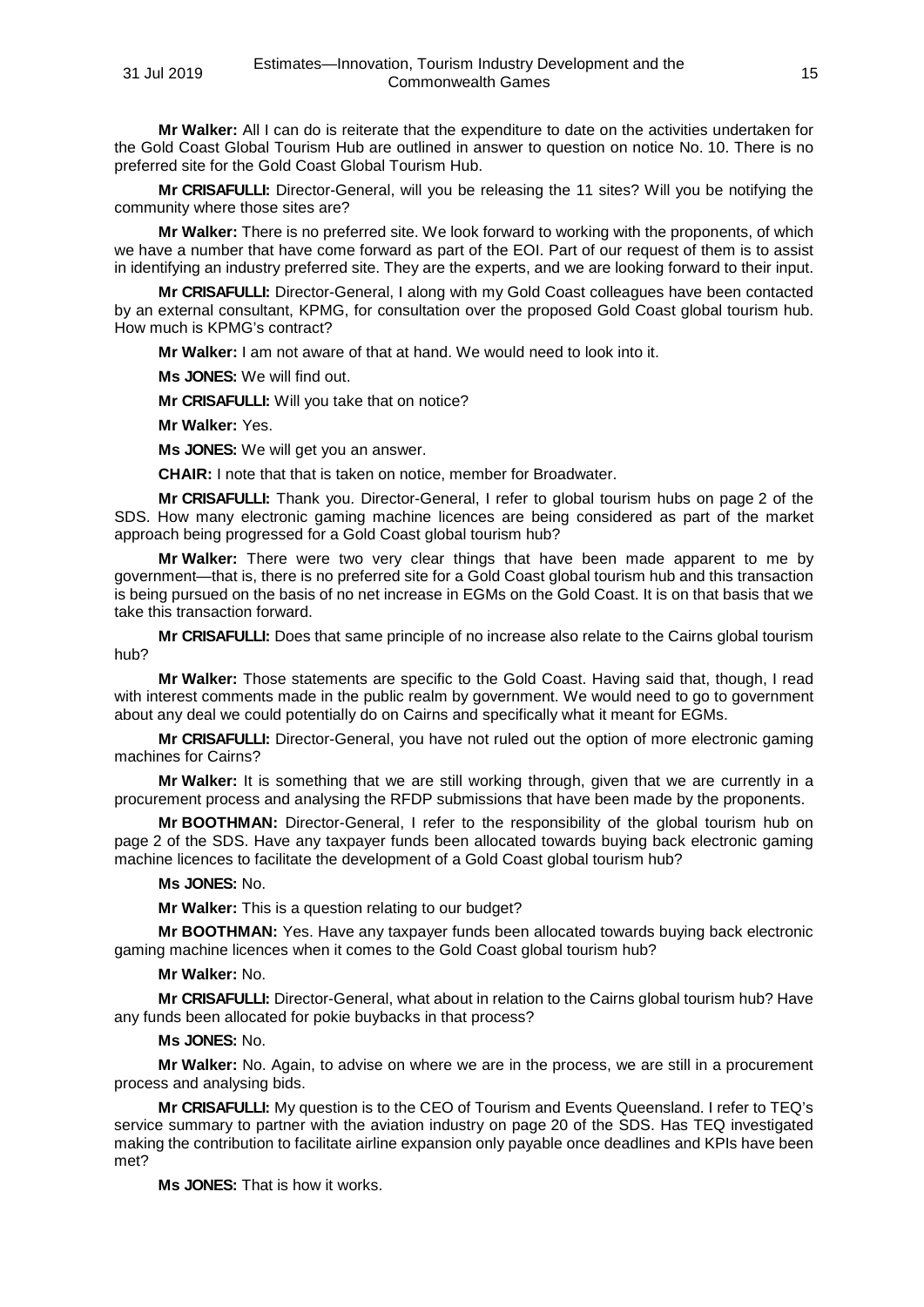**Ms Coddington:** Our investment in aviation is around marketing support. We work with airlines to ensure the route is as successful as possible. To do that, the marketing needs to start before the route actually starts flying. We do invest with airlines, remembering that that investment is spent by TEQ in market in partnership with trade and industry partners and the airline to market that route. It is not a cash payment to the airline. It is actually used to market the destination. The benefit is back to the destination at all times.

**Mr CRISAFULLI:** Director-General, I refer to page 3 of the department's SDS and the performance statement on tourism industry development. Following the round table in Cairns held by the minister in March, what meetings have taken place and what commitments have been secured with domestic airlines to bring in domestic subsidies to bring airfares down?

**Mr Walker:** There has been a lot of work going on with regard to Cairns in ensuring that we all work together—industry, government and stakeholders generally—in improving tourism outcomes for that great part of Queensland. There have been a number of meetings that have taken place. Most importantly, we have taken an expression of interest to the marketplace at large around provision of air services into Cairns. Pleasingly, that closed on Monday, at close of business, with some significant interest. The department, with other departments as partners, is currently working through that exercise now to analyse what opportunities we might have.

**Ms JONES:** We have had strong interest.

**Mr Walker:** We have had strong interest. Again, what we are looking to do is ensure that we continue to grow tourism in Tropical North Queensland.

**Ms BOLTON:** My question is to the minister. Regarding the department's objective of facilitating a strategic whole-of-government approach, given that staff are a vital asset, would the minister please advise what strategies interdepartmentally the government is undertaking to assist the industry to rebrand its jobs including hospitality as long-term career options versus the casualisation of jobs which is impacting not only the industry but the employers and the employees?

**Ms JONES:** Thank you, member for Noosa. I know that this is an issue that you are very concerned about, particularly around the displacement of workers as housing prices continue to grow in your community. We as a government understand that we need to invest in the next generation of tourism workers. That is why my colleague Minister Shannon Fentiman, in a whole-of-government approach, has enabled year 12 students to have access to one free TAFE course at the completion of year 12. That includes doing further study in the tourism industry. We have worked very closely with operators across Queensland to promote that school leavers can access free TAFE training in regard to tourism studies.

In addition to that, one of the things I am very proud of is our Young Tourism Leaders, which is something I launched a number of years ago where we have young tourism industry workers—under 25 or around that—who are already forging very successful careers in tourism now visiting schools right across Queensland to talk to the next generation of students to say, 'Why don't you join the tourism industry?'

The other thing we did is put Daniel Gschwind on the Jobs Queensland Board because, through the investment government is making, we expect to continue to see a growth in tourism jobs. We have released a tourism jobs plan through Jobs Queensland. That is a direct consequence of our government putting Daniel Gschwind, who as everyone knows is the CEO of the Queensland Tourism Industry Council, on our Jobs Queensland Board. We are working hand in glove with the tourism industry to promote tourism jobs and the skilling and training of the next generation of tourism operators.

I also want to acknowledge the Star group, who are delivering Queen's Wharf. They have been working in partnership with TAFE to train up what will be around 8,000 operational jobs going forward at Queen's Wharf. These will be permanent jobs with good wages and conditions. We will be creating new pay packets for Queenslanders as a direct result of that investment.

**Mr COSTIGAN:** Minister, will you advise whether there is anywhere in the various budget papers funding allocated by the government to entice the NRL to bring its grand final in 2021 and/or 2022 to Queensland?

**Ms JONES:** Our government is absolutely committed to growing our events calendar. Under the Newman government the events calendar was worth just over \$300 million. I am so proud that it is now worth more than \$800 million in economic activity to Queensland. This includes us securing new major events including the Magic Round—a first for Rugby League here in Queensland.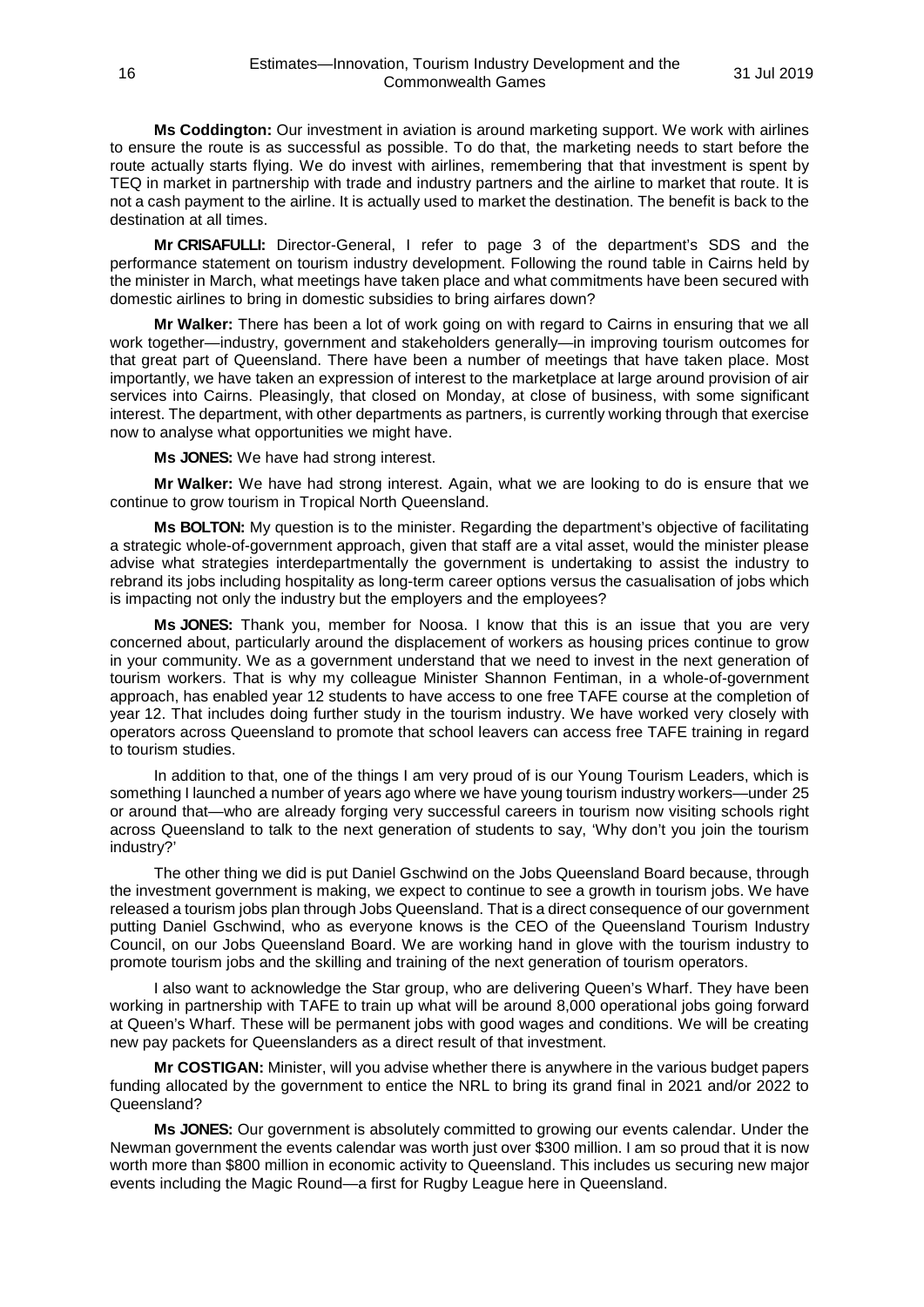In addition to that, we are currently in discussions with the NRL in regard to the grand final. The New South Wales government has absolutely let footy fans down. They made a commitment in a contract that they would have their stadiums built. What we are seeing now is that they cannot even demolish their stadiums on time, let alone build a stadium on time. The NRL are absolutely aware of Queensland's desire, and I think footy fans deserve, to have one of those grand finals here in **Queensland** 

From the most recent conversations I have had with the NRL, we believe that potentially there is 2021 and 2022. If we keep seeing the New South Wales government drag their heels, it could even be 2023—who knows? These are ongoing problems. Quite frankly, right now the contract that the NRL has with the New South Wales government is not worth the paper it is written on. It is about time that the New South Wales government and the NRL came clean with footy fans about exactly where that contract is at.

We have made it perfectly plain—in fact, I am pretty sure that the NRL have my number on the block call list because I ring them so much about trying to secure the grand final. We were the only side of politics that went to the last election with an additional \$36 million to secure events. That \$36 million in additional funding is already delivering new major events, and we will continue to pursue the grand final here in Queensland.

**Mr COSTIGAN:** Minister, in relation to the government's Attracting Aviation Fund, or whatever it is called nowadays, will you advise how much of that funding as a percentage has been, or is now being, injected into the regional tourism hotspots of Cairns and the Whitsundays?

**Ms JONES:** Yes, I am happy to get the exact breakdown of that funding, but I can clearly say that all of that money has been expended on flights. As I said in my opening remarks, we have had a significant increase of 2.4 million additional seats into Queensland under our watch. That is because not only have we funded the Aviation Attraction Fund but we have also provided additional funding through other programs such as Connecting with Asia. I am happy to get the breakdown specifically for the Whitsundays and Cairns.

The other thing I have done, in a first for Queensland—there were some people who could interpret it as being a bit of a walk away from what the fund was initially designed for—on a case-by-case basis I have allowed for domestic flights—for example, particularly in those peak months when people from Victoria and New South Wales want to get out of the cold—to allow them to, in some cases, have flights directly from Melbourne or Sydney into Cairns and the Whitsundays. From my perspective, I do not just want international visitors in those communities spending money: I want Victorians, New South Welshmen and I will even take some Tasmanians. We understand that from our perspective our No. 1 priority is jobs and growing the economy, and that is our focus.

**Mr COSTIGAN:** One final question, Chair?

**CHAIR:** No, member for Whitsunday, I am giving the member for Maiwar an opportunity to ask a question.

**Mr BERKMAN:** I would like to start with a question for the DG around Great Barrier Reef tourism, which employs more than 60,000 people, as you would be aware. The science tells us that the reef will be decimated by an average global temperature increase of 1½ degrees, which is almost inevitable at this point, and entirely lost if we hit two degrees. My question, Mr Walker, is: has your department undertaken an economic analysis of how this will affect Queensland's tourism industry and those people who rely on the survival of the reef for their livelihoods?

**Mr Walker**: There are numerous pieces of research that have been undertaken with regard to the impact on the tourism industry and the economy generally of Queensland and Australia as a result of climate change and impact to the reef. We are very aware of the importance of the reef to tourism. That is why we continue to work with colleagues in other departments such as the Department of Environment and Science and their very good work in seeking to address some of those critical issues. A lot of our focus has also been to ensure that we have a breadth and depth of tourism offerings within Queensland that go beyond the reef, but we are very, very keen to ensure that everything is done to mitigate some of the existing risk.

**Mr BERKMAN:** I have a question, Minister, in relation to the proposals to lease land at Hinchinbrook, Noosa and the Whitsundays. I note that the Australian Walking Company, which is Brett Godfrey's company, the chair of the tourism Queensland board, has applied for those leases.

**Ms JONES:** That is not true. That is not actually accurate.

**Mr BERKMAN:** I am sorry, the Australian Walking Company has not applied for those leases?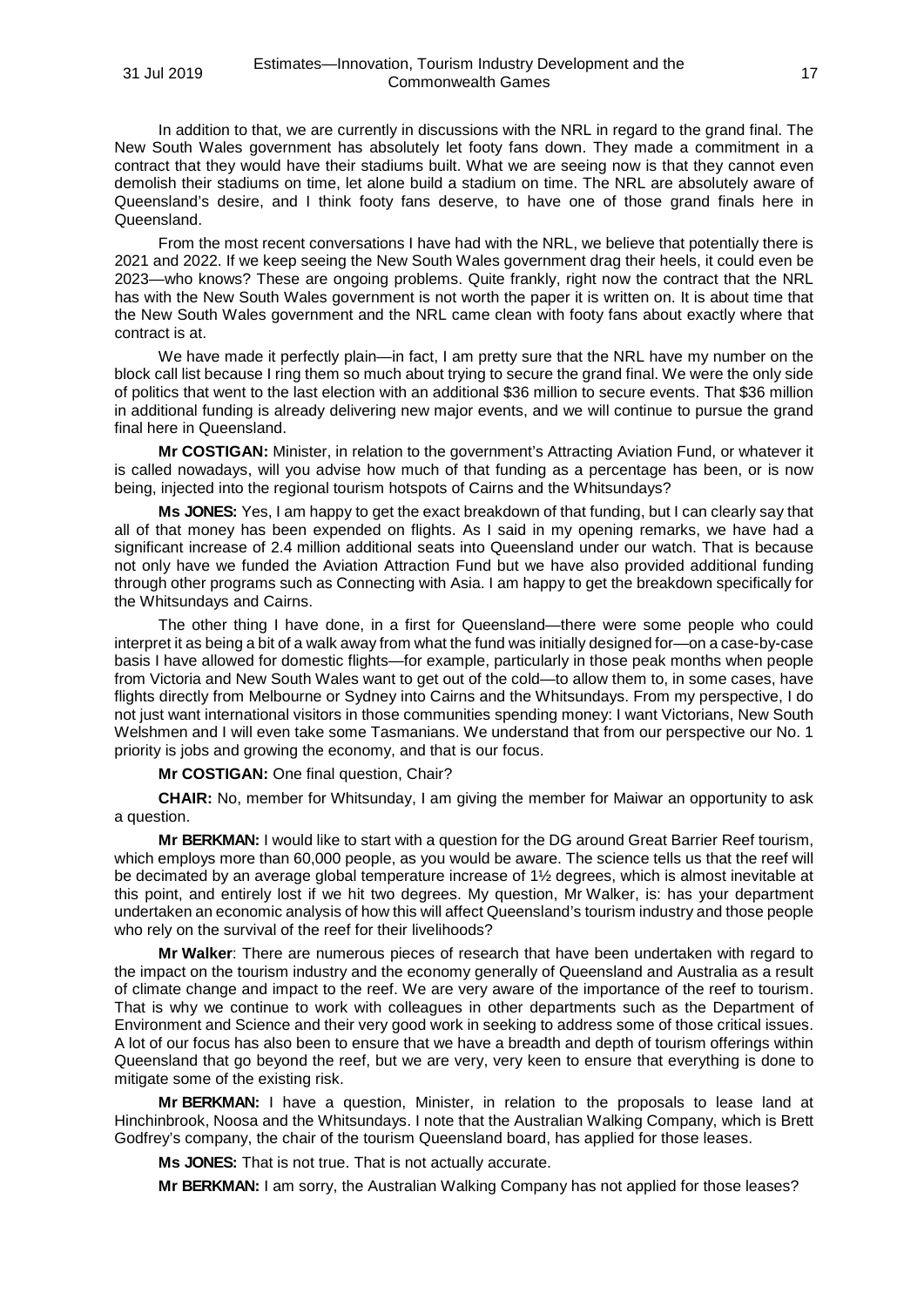**Ms JONES:** No. I will go through them individually if you like.

**Mr BERKMAN:** The question is, Minister: was tourism Queensland involved in discussions or the decision to offer long-term commercial leases of Queensland national parks for private ecotourism activities and accommodation?

# **Ms JONES:** No.

**Ms LUI:** My question is to the minister. Page 4 of the SDS refers to the Investment Attraction Fund. Minister, can you please update the committee on efforts to attract new investors to support the development of tourism infrastructure across the state?

**Ms JONES:** I know that we started this estimates hearing with some scaremongering from the LNP opposition, but what I can say is that we are very confident about the future growth of the tourism industry here in Queensland. Right now we have a \$14 billion pipeline of new hotels, resorts and attractions for Queensland. Through our investment attraction unit we are working hard to position Queensland as a leading destination for tourism infrastructure investment.

Last financial year alone close to \$700 million in new and upgraded hotels came online. These include: the \$70 million Adina Apartment Hotel; the \$43 million upgrade of The Ville Resort-Casino; \$60 million for the Emporium Hotel at South Bank; \$63 million for the Calile Hotel; \$200 million for the Westin Hotel; \$130 million for the Riley hotel in Cairns; \$50 million for Essence at Taringa; and \$70 million for the Fantauzzo Hotel at Howard Smith Wharves. We are also seeing major investments in our island resorts. The China Capital Investment Group delivered the \$140 million redevelopment of Daydream Island, which is now completed, and Mulpha Australia spent \$120 million to refurbish the InterContinental Hayman Island, open this month.

**Mr COSTIGAN:** It is already open.

**Ms JONES:** Yes, you are right; it is open.

**CHAIR:** Order, member for Whitsunday!

**Ms JONES:** We are officially opening it in a couple of weeks time.

**Mr COSTIGAN:** That is right too.

**CHAIR:** Member for Whitsunday, you are being unruly. I know you might be excited to join this committee again after quite a notable absence, but I ask you to restrain yourself.

**Ms JONES:** Of all the days for him to raise his face! Has anyone seen *The Age*?

**Mr COSTIGAN:** I wonder why, Mr Chair.

**CHAIR:** Order!

**Ms JONES:** We have a man who was kicked out of the LNP for the way he treated women.

**Mr KRAUSE:** Point of order, Mr Chair.

**Ms JONES:** We have a man over there who kicked a woman out of parliament so he could have a safe seat. Has anyone seen *The Age* today—

**CHAIR:** Order, Minister!

**Ms JONES:**—about complaints from all the staffers against the ministers? They do have a women problem.

**CHAIR:** Do you have a point of order, Deputy Chair?

**Mr KRAUSE:** The minister is being highly disorderly again. I ask you to direct her to cease those interiections.

**CHAIR:** As the member for Jordan has pointed out, the minister is responding to the member for Whitsunday's provocations. Minister, do you have a further response to the member for Cook's question?

Member for Cook, do you have a further question?

**Ms LUI:** Minister, I refer to page 2 of the SDS and the market approach for a global tourism hub in Cairns. Please update the committee on the economic benefits of an integrated resort in Far North Queensland.

**Ms JONES:** I thank the honourable member for the question. It gives me an opportunity to address this project which I thought had bipartisan support. Today I am releasing an economic impact analysis for the global tourism hub in Tropical North Queensland. This PWC report estimates that up to 2,300 jobs could be created in the region once the integrated resort is fully operational. Up to 620 jobs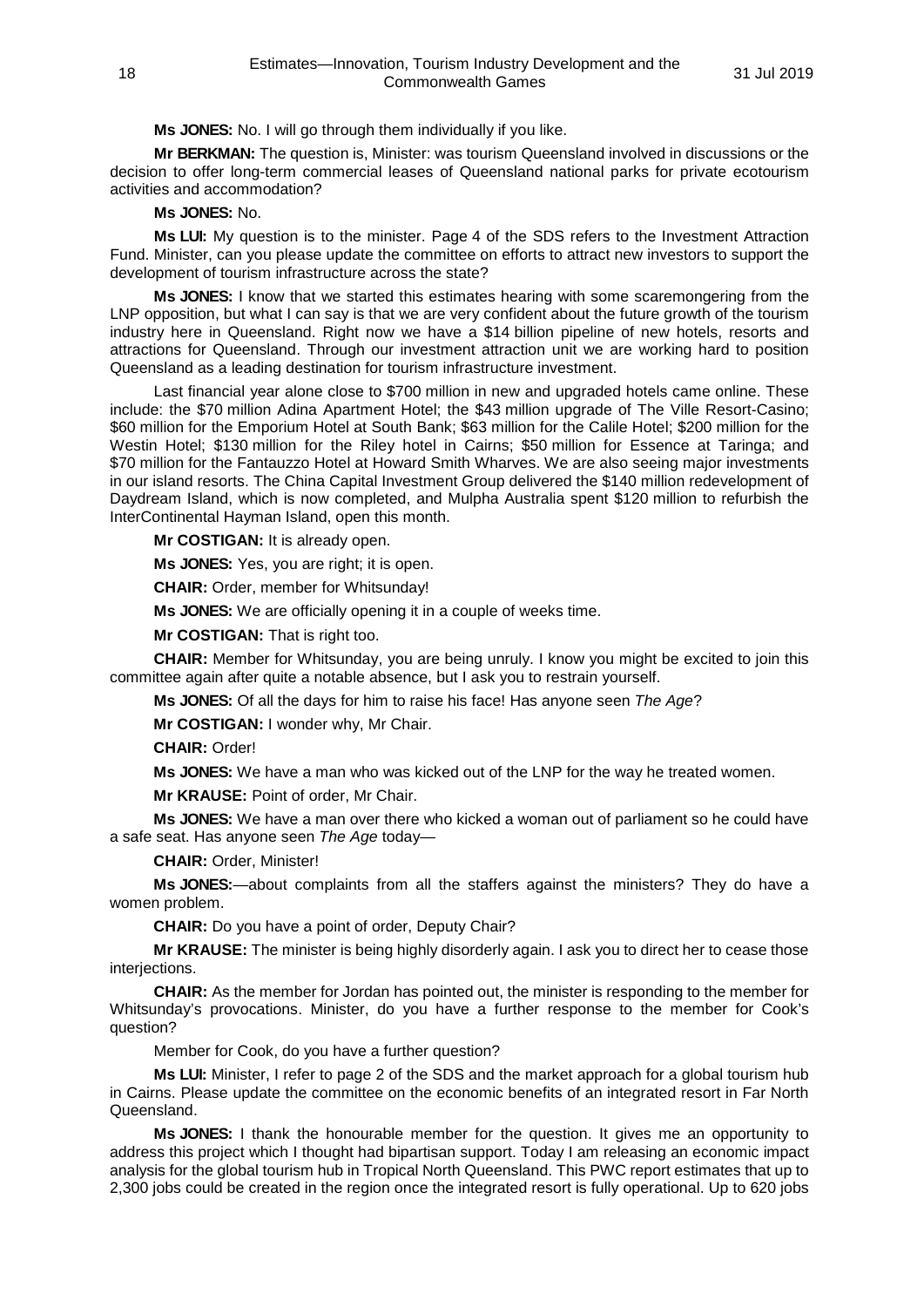are also expected to be supported during construction. The report also forecasts an uplift to the Cairns economy of up to \$2 billion by 2035. There has been a lot of talk about the importance of Cairns being supported, and that is exactly what our government is doing. You only have to look around Cairns which I know that you do—to see that our government is spending more in Cairns than any other government when you look at the upgrade to the convention centre, the dredging of the inlet to allow larger cruise ships and ships to come into Cairns as well as this project, which we are now saying will create up to 2,300 jobs.

Chair, we know from experience that integrated resorts have the potential to significantly grow tourism numbers. You do not have to take my word for it: you can take the word of the LNP's documentation at the last election where they talked about integrated resort developments. I am not going to wave it around but I am happy to table their policy. I am sure that the shadow minister is well aware of it. If he is well aware of the integrated resort development policy that the LNP issued at the last election, he will see very clearly that there is no mention of caps on poker machines at all. No mention. Just like there was no cap when they approved the ACF development down at the Gold Coast on The Spit at a location that nobody in the community wanted—on The Spit—which thankfully due to the leadership of the Premier has now been ruled out. We have protected The Spit for future generations. I find it galling that the LNP approved—with no cap—a brand-new casino right on The Spit where we would have seen up to potentially 2,000 addition poker machines. Because there was no talk of caps ever under any of the media releases or statements by any Newman government minister, including the shadow, about whether they wanted a cap. It is funny, when you move 1,200 kilometres, how you change your view.

In addition to that, what we also saw under their watch is an increase of 870 pokies for the Queen's Wharf development, so I find it highly galling that the LNP come in here and try to be holier than thou when it comes to this issue. There is only one side of politics that talks about a cap, and it is Labor. We will always do that. Do not forget who created the new two casino licences. It was the Newman government. Again I have Mr Seeney's press release in front of me from when he announced it. I think the question is—

**Mr CRISAFULLI:** It is a wonder you bring the press conference into it—

**CHAIR:** Order, member for Broadwater. You are continually interjecting on the minister on a question that you did not even ask. I call the minister.

**Ms JONES:** They do not like it because I am calling them out on their hypocrisy. All of a sudden five years later the honourable shadow minister cares about this issue? Did he say anything when he was a minister in their cabinet making these decisions? Did he mention a cap then? Did the honourable minister when he was in cabinet—

**Mr KRAUSE:** Point of order, Mr Chair.

**Ms JONES:**—mention the need for a cap for an integrated resort—

**CHAIR:** Minister, we will hear the point of order.

**Mr KRAUSE:** It is in relation to relevance and standing order 118. Chair, I think the minister is straying from the question asked and I ask that you bring her back to the question or, if she has finished answering, have another question

**CHAIR:** Thank you. The minister is answering the question from the member for Cook. Minister, do you have anything further to add?

**Ms JONES:** I do have something further to add. What I am talking about is the economic benefit of integrated resorts. They went to the last election criticising Labor, mind you, for sitting on our hands in regard to integrated resorts and saying that Labor has done nothing. All we have seen since we were elected and we have been actually pressing play on their policy is them bagging it from the sidelines.

They have had a lot of mileage in the local paper down there, but it is important to be really clear that when the LNP approved the ASF development on the Gold Coast—the integrated resort—there was no talk of a cap. My question to the shadow minister—he parades around saying he is holier than thou on this—is whether he in cabinet spoke up about a cap. I bet the answer is no, because there was no cap and no talk of a cap on poker machines under the LNP. In actual fact, all we saw under the LNP was an increase of 870 pokies here in Brisbane.

**Mr KRAUSE:** Point of order, Mr Chair, again on relevance. The minister is talking about—

**Ms JONES:** That is their record. It is about time everyone started judging them on their record.

**CHAIR:** I believe the minister has answered the question. We will move on to the next question.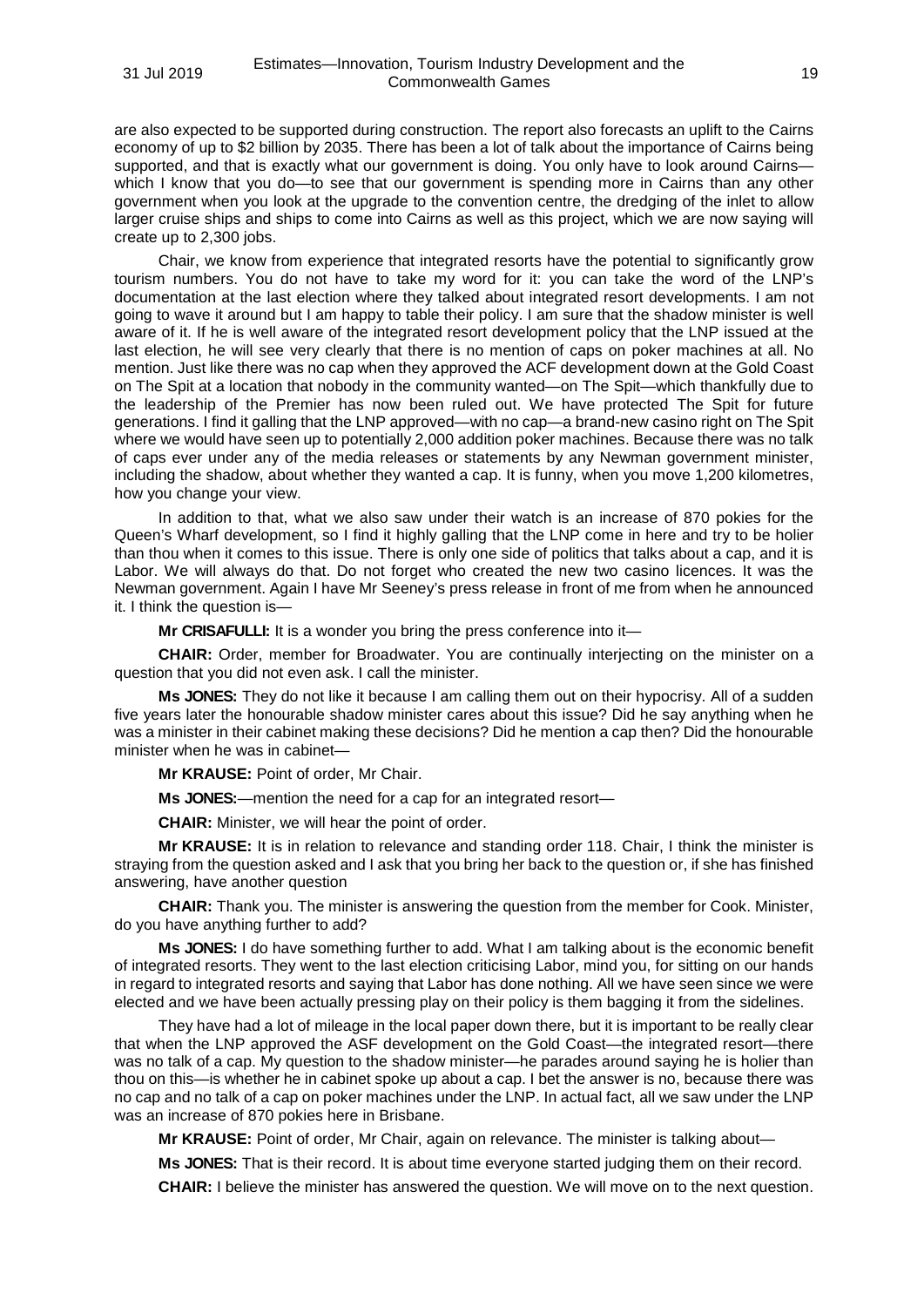**Ms JONES:** I would have answered it if he had asked me the question but he did not.

**Mr CRISAFULLI:** You did not know the answer to the ones I did ask. You did not have a clue about—

**CHAIR:** Thank you, Minister. Thank you, member for Broadwater. The member for Cook has a further question.

**Mr CRISAFULLI:** You still cannot answer—

**CHAIR:** Order, member for Broadwater! Please allow other committee members to have an opportunity to ask questions.

**Ms LUI:** Minister, page 4 of the SDS refers to the development of the Wangetti Trail. Can you please advise the committee of the progress of this iconic ecotourism project and the benefits that will flow to the region once the track is operational?

**Ms JONES:** Thank you so much. I thank you sincerely for your support and advocacy for this project from day one. Everyone has been so excited about the Wangetti Trail. I am very proud that this is the first time we will have a brand-new tourism infrastructure project like this through and adjacent to a national park. This is something that has been talked about for many years. I think I have said that when I was the environment minister I actually received a phone call from Wayne Goss saying, 'You need to act on this,' and I am very proud that we are delivering that. He was a great Queenslander who had great vision for our state.

As you have said, we are investing more than \$41 million to build the 94-kilometre Wangetti Trail—a six-day, five-night ecotourism experience. I must say that this is the first estimates where I have had a shadow minister complain that construction that was meant to start in the first quarter of 2020 is being brought forward to the last quarter of 2019. They are whingeing about it, but anyway. Maybe you just have to be around long enough to see these things happen.

The trail has received significant support from local and industry stakeholders including the members for Cairns, Cook, Barron River and Mulgrave, the mayors of Cairns and Douglas shire, Tourism Tropical North Queensland, the Wet Tropics Management Authority, Destination Cairns Marketing, World Trail and, more importantly, the traditional owners of the area which this wonderful Wangetti Trail will traverse. We know now more than ever that tourists are seeking eco adventure tourism. There was a lot of talk from the shadow minister that we are not acting on ecotourism. We are the only government that is acting on ecotourism. In fact, we have funded \$50 million worth of projects for ecotourism in Queensland. That is something I will be proud of for all of my days.

This trail will attract thousands of new visitors to the Far North and provide international and domestic walkers and mountain bike riders with a bushland and ocean experience. The member for Cook knows this area quite well and has seen it, and there are some amazing, world-class sights there that have never been seen before by tourists. The Wangetti Trail, when completed, is estimated to inject up to \$300 million into the economy and could create up to 75 construction jobs. More excitingly, by working in partnership with traditional owners it could create up to 150 jobs operational. We are continuing to work closely with the local traditional owners, including the Yirrganydji people and the Kuku Yalanji people. The department is supporting them to increase their capabilities in regard to jobs and business. We have invested \$950,000 for the business case and design works.

Also, in this year's budget we have excitingly committed the \$36 million to build the trail. We also received in a bipartisan way some funding from Warren Entsch, the federal member up there, who has been on the public record very strongly supporting this project. This is one of those great projects where we are seeing strong support from all levels of government, including the federal government. I think it will be an absolute game changer for tourism not only for Cairns but also for the whole region.

**Mrs MULLEN:** Minister, earlier you spoke about the importance of major events for Queensland. I refer you to page 21 of the SDS and the service performance standard regarding direct and incremental spending generated by the TEQ events portfolio. How is the Palaszczuk government growing the economy through our major events calendar?

**Ms JONES:** I thank the member for the question. We have been asked quite a number of questions about events today, and that is because we know that events drive visitation. We are actually travelling to places more and more. We have done this ourselves: as we become time poor we make the decision about where we are going to travel based on major events. That is why we have worked really hard with our team at Tourism and Events Queensland to grow our events. When we were elected, Queensland's events calendar was worth around \$380 million. Today I can report that it is well in excess of \$800 million. In those short five years we have grown that calendar significantly, and it is for two reasons.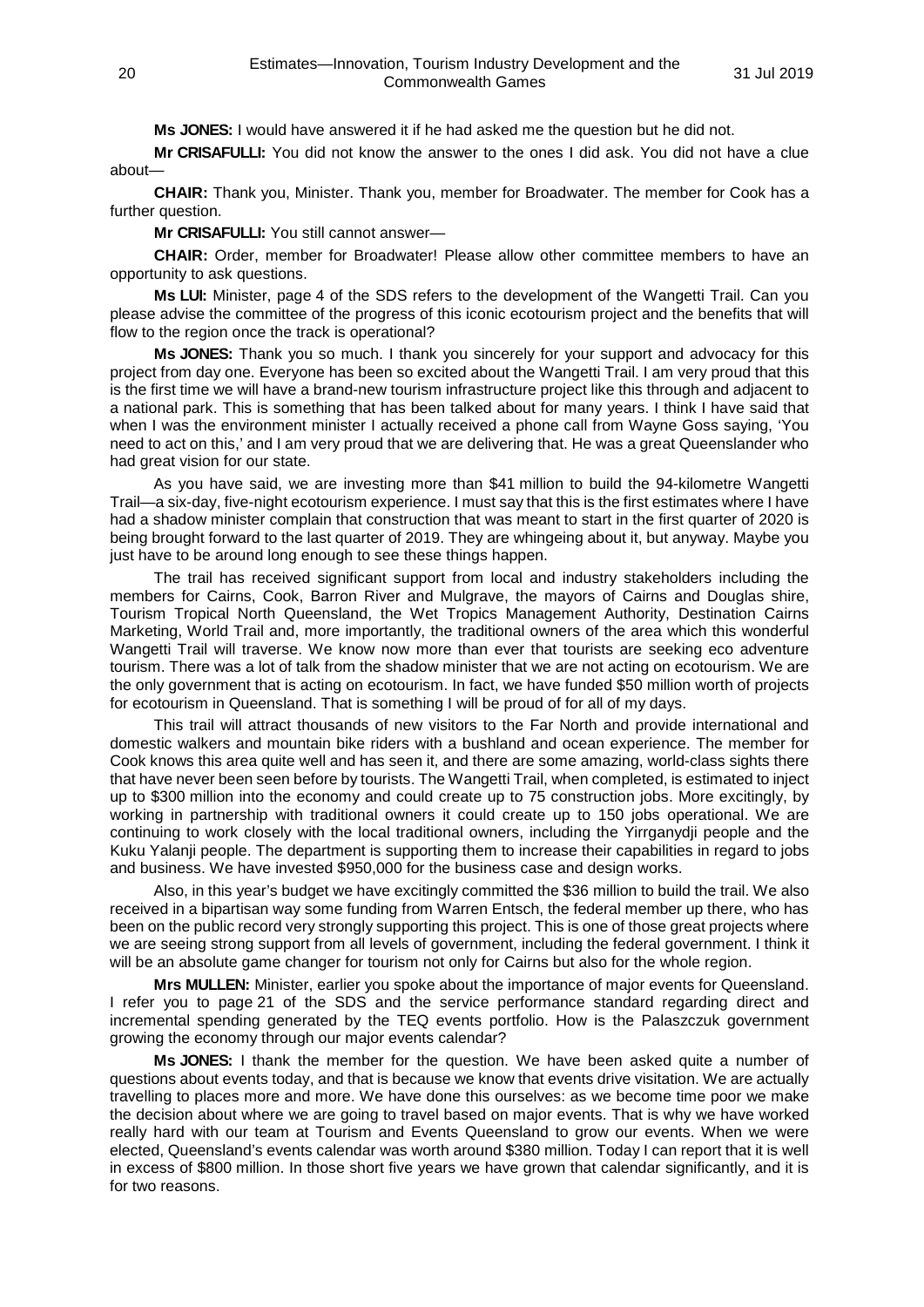The first is that we have taken a very direct approach to make some tough decisions about which events we back. There is finite funding, so you cannot always get everything that you want to see. Also, there is stiff competition. There has been some talk about Adelaide and Perth and NRL games. We have to get the balance right. I am not going to pay over the odds for events in a bidding war. It would be highly irresponsible as a state government to pay more than an event is worth. Obviously, we are lucky that in Brisbane we have the best rectangular stadium in the country in our backyard, but I would hate to be the events minister in Perth. What a headache to get people to travel that far to one of your major events. I think that is why they are paying so much for events, but that is another story.

The second reason we are seeing the significant growth—apart from the great work of the Tourism and Events Queensland team—is that at the last election we committed an additional \$36 million for events. Would this be the largest boost you have ever received for events funding?

### **Ms Coddington:** Yes.

**Ms JONES:** There you go. Congratulations. We were able to get SportAccord, the world's largest sport and business summit, to the Gold Coast. This has never been held in Australia before. We were the first place to have it, here on the Gold Coast. As has been widely reported, this enabled the Premier of Queensland to have a number of meetings with the IOC. Thomas Bach has spoken very highly about the fact that his experience when he came to the Gold Coast because of SportAccord was fundamental in his belief that South-East Queensland can host the Olympics. The Premier had a number of meetings with the IOC during SportAccord, and that is because we were able to get this event here to Queensland.

TEQ estimates that up to \$100 million in events outcomes have been secured as a direct result of SportAccord. In fact, the SportAccord managing director, Nis Hatt, said, 'There is no doubt this has been the best SportAccord ever.' You cannot beat that for an endorsement. We have not agreed on everything this morning, but I am sure the honourable member for Broadwater and I would agree that if you are going to host an event then it is unsurprising that the SportAccord leader is saying the Gold Coast is the best place he has ever had a SportAccord.

There have been delegates from across the world extremely impressed not only with the facilities on offer in Queensland but also with the relaxed lifestyle and the beautiful scenery of the Gold Coast. Many delegates have left the Gold Coast with a strong impression that Queensland is capable of hosting their future events. I am sure we will start seeing the outcomes of conversations had here in weeks, months and years to come.

As I said, we had the magic round, which delivered even more than we expected it to deliver. There were 32,500 seats sold to interstate and international fans. We saw a \$20 million benefit to the local economy because of the magic round. Lord Mayor Adrian Schrinner said, 'NRL Magic Round Brisbane will be an event like no other, with a major national sporting competition playing an entire round in the one city.'

I want to acknowledge the partnership we have with Brisbane Marketing. We leave politics at the door and we work absolutely for the best outcomes for Brisbane and the state, so we managed to secure a number of major events to Brisbane that in the past we would not have been able to secure. The CEO of the NRL, Todd Greenberg, said 'We've made a strong commitment to Queensland through this,' and rightfully so. We would like to see more commitment—wouldn't we, member for Whitsunday?—when it comes to these things.

Very excitingly, it is not all just sport, because for the *Ring Cycle* opera, which is to take place in 2020, we expect to see 35,000 visitors, worth \$15 million. Already we have sold more than \$4.5 million worth of tickets for an event that is not happening until I think September 2020, isn't it?

#### **Ms Coddington:** November.

**Ms JONES:** It is late 2020 and we have already sold \$4.5 million worth of tickets, with 75 per cent of the tickets sold for interstate and international travellers. I have to say that 75 per cent for interstate and international travellers is unheard of. That is why we are chasing events that deliver the money. They deliver international and interstate visitors who are choosing to come to Queensland because of these major events. We are targeting events that attract new visitors to our state and deliver an economic return. We are doing this because it means jobs in the tourism industry.

**CHAIR:** Minister, we only have a short time remaining, but I want to give you the opportunity, if you wish to do so, to respond to the questions taken on notice before the close of this session.

**Ms JONES:** My understanding is that—and correct me if I am wrong—one question we took on notice was with regard to KPMG, which was what they were paid for that work. It was \$219,000. In answer to the question asked by the honourable member for Whitsundays about the flights secured,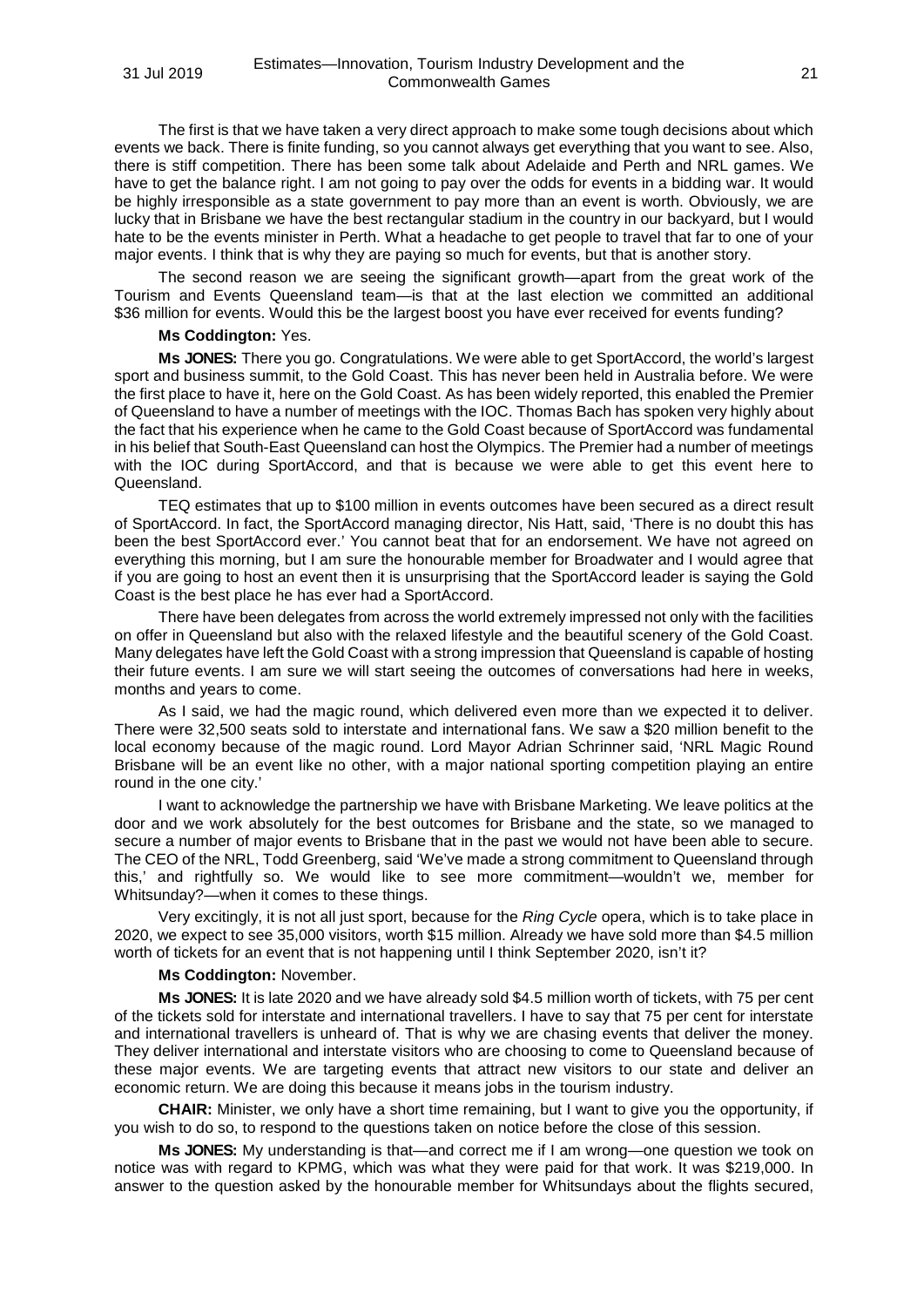there is Hainan Airlines, Shenzhen to Cairns; SilkAir, Singapore to Cairns; and Virgin Australia, Brisbane to Proserpine. That is when I talked about the fact that I changed the rules to enable some flights between domestic locations because I understand, as does the member for Whitsunday, that what we want is people coming to Queensland and spending money on local economies.

**Mr CRISAFULLI:** Mr Chair, there was just one more.

**CHAIR:** Those were the only two questions formally taken on notice, member for Broadwater, as recorded by the secretariat. I will give the director-general a chance to respond. Is there anything further?

**Mr KRAUSE:** Mr Chair, the director-general said he would come back to us about spending.

**Mr CRISAFULLI:** It was about the \$12.4 million.

**Mr Walker:** With regard to Great Keppel Island, the spend for 2018-19 was \$2.6 million and for the GTI, the Growing Tourism Infrastructure Fund, the spend in 2018-19 was \$2.66 million. As I say we have adjusted the cash flow to match the milestones of those particular grant programs.

**Ms JONES:** For clarity, because we are actually very responsible when it comes to taxpayers' money, we have committed \$33 million of the \$36 million. That will be provided to the private sector in progress payments for those projects. We do not just—

**Mr CRISAFULLI:** You budgeted \$12 million and spent \$2 million.

**CHAIR:** Member for Broadwater, these are questions taken on notice—your questions in fact. I ask you to respect the committee.

**Ms JONES:** We are fighting over an infrastructure fund and they went to the election with no money for infrastructure—

**Mr CRISAFULLI:** You budgeted \$12 million but spent \$2 million.

**Ms JONES:**—so I am very happy to be sitting on this side of the ledger—

**Mr CRISAFULLI:** Instead of just having a press conference, you should actually follow up and have the substance—

**Ms JONES:**—talking about a fund that they did not commit to. For clarity—

**CHAIR:** Order, member for Broadwater. I am about to warn you. You have had numerous—you have been put on notice about interjections.

**Ms JONES:** I would not be accusing them of not having substance on a day like today if I were a member of the LNP.

**Mr KRAUSE:** There was one—

**CHAIR:** I am going to close this session. The allocated time for the committee's consideration of the portfolio of tourism industry development has expired. The committee will now adjourn for a break and the hearing will resume at 11 am with the examination of estimates for the portfolio area of innovation. We look forward to your company then.

#### **Proceedings suspended from 10.31 am to 11.00 am.**

**[CHAIR:](http://www.parliament.qld.gov.au/docs/find.aspx?id=0Mba20190731_110014)** We will recommence. The hearing is resumed. Welcome back, Minister and officials. The committee will now examine the proposed expenditure for the portfolio area of innovation. I note the member for Burleigh has joined us. The question before the committee is—

That the proposed expenditure be agreed to.

Minister, I invite you to make an opening statement of no more than five minutes.

**Ms JONES:** Economies around the world are recognising the importance of innovation to create jobs, build skills and grow productivity. Only yesterday at a national summit about Australian innovation Cochlear CEO Dig Howitt said this—

We have several countries coming to ask us to move R&D there because they know we will ... create high-paying jobs—

for their people. He went on—

The IP that's developed ... attracts revenue, which means greater taxes are paid. So it's not so much what does the company need, it's what does the country need?

The country needs high-paying jobs. And that's why we need stable policy around R&D investment. That's why we need a mix of tax incentives and direct investment.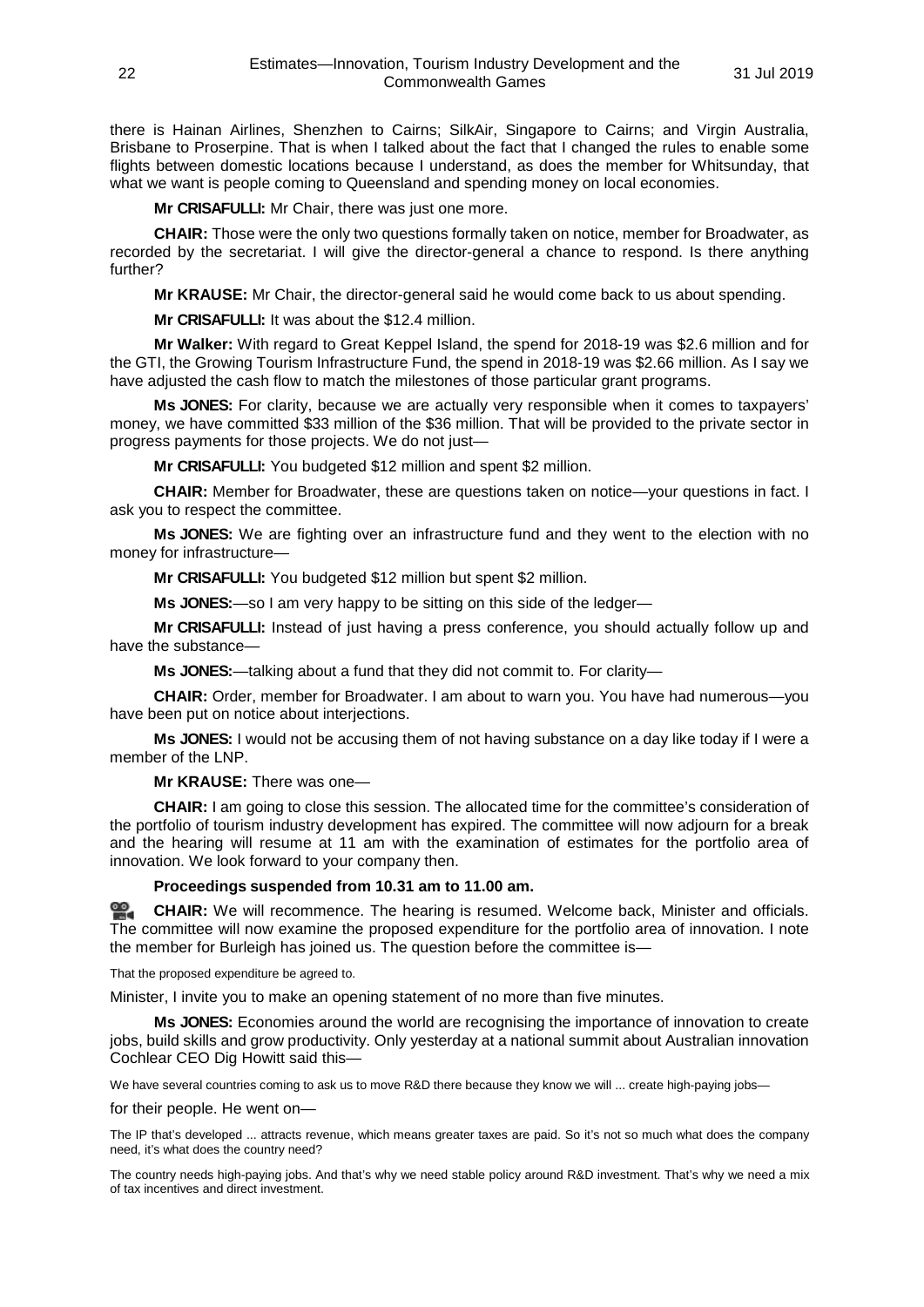That is why our government, through our Advance Queensland agenda, is working with local communities, local councils, local businesses and our universities here in Brisbane and across Queensland to create new jobs and strengthen our economy. This is particularly important in regional Queensland. By using new technologies including drones, machine learning and robotics, we can boost productivity, skills and jobs in traditional industries such as mining, resources, agriculture and manufacturing. Once again, this plays a very important role with regard to regional Queensland.

Yesterday I was joined by the mayor of Toowoomba, Paul Antonio; the mayor of Mackay, Greg Williamson; and the mayor of Gladstone, Matt Burnett, to officially launch a new innovation pilot in their cities. We released the Queensland Connects report at QUT, the culmination of two years of work between world leaders in innovation the Massachusetts Institute of Technology, or MIT, and Queensland business leaders, investors, universities and government. This report provides a blueprint to build jobs and innovation in regional Queensland.

Yesterday we announced that Mackay, Gladstone and Toowoomba will be the first three cities to undertake the next stage of this important work. The mayor of Toowoomba said yesterday that this project will build on our diverse economy, low unemployment rate, continued economic growth and ensure business confidence. Through our whole-of-government Advance Queensland programs delivered through nine departments, we have already supported more than 16,400 jobs. More than 7,400 of these are in regional Queensland. We have backed Queensland start-ups like Brisbane based company RedEye, who employed just eight people in 2016 and now operate four offices around the world and employs more than 100 people. We also supported GO1, a Logan based business that has scaled up and now has a global reach. In Burleigh, we have backed AgriChain, who have gone on to secure \$3.5 million in private investment to exploit their blockchain trading platform.

Today I can announce that in an Australian first the Queensland government has secured a new partnership with global tech company Google to launch its very first drone delivery service Wing Aviation in Logan later this year. Wing Aviation Australian Head of Operations Terrance Bouldin-Johnson said—

Queensland has staked out a leadership position in the advancement of drone technology and some of the most significant drone developments in the world are happening here.

In fact, the recently elected South Australian Premier, Steven Marshall, toured The Precinct, our innovation hub, in the Valley last month to see firsthand how our investment in innovation, business and jobs is delivering for our economy.

Chair, you would know too well that Campbell Newman and I do not always see eye to eye. However, both of us understand that by investing in smart businesses, local innovators and start-ups and by working hard to scale up investment we can create more jobs for Queenslanders in our state.

**CHAIR:** We will now move on to questions. Member for Burleigh, do you have a question?

**Mr HART:** Yes, I do. My first question is to the DG and it is in reference to SDS page 7 promoting investment-ready Queensland start-ups and small and medium enterprise to international investors. Mr Walker, given that your minister has principal ministerial responsibility for Advance Queensland and the Business Development Fund as an Advance Queensland program, can you confirm who is responsible for the payment of \$267,500 to Fortress Capstone Pty Ltd in March 2018?

**Mr Walker:** The Advance Queensland program has a number of departments which have lead responsibility. In the case of BDF, QIC—Queensland Investment Corporation—is the decision-maker with regard to any investment. They take an equity stake as part of their investment decisions.

**Mr HART:** Director-General, can I clarify this with you? Does that mean that the payment is ultimately the responsibility of the Deputy Premier?

**Mr Walker:** There is a Queensland Investment Corporation, as I understand. As I mentioned, this is a program that sits outside of my department. QIC is the investment decision-maker.

**Mr HART:** And QIC sits in Treasury, so that would make the ultimate decision-maker the Deputy Premier, correct?

**CHAIR:** Order. Member for Burleigh, I am going to rule that question out of order. You have had a clear response from Mr Walker that it is outside of his responsibilities. I think the questions you are asking would have best been directed to other estimates committee hearings. We are considering innovation in this particular question. You have had a clear answer to your question on that particular topic. Do you have further questions?

**Mr HART:** I do to the minister regarding the same reference in the SDS. Has the minister ever discussed Advance Queensland funding programs with David Barbagallo?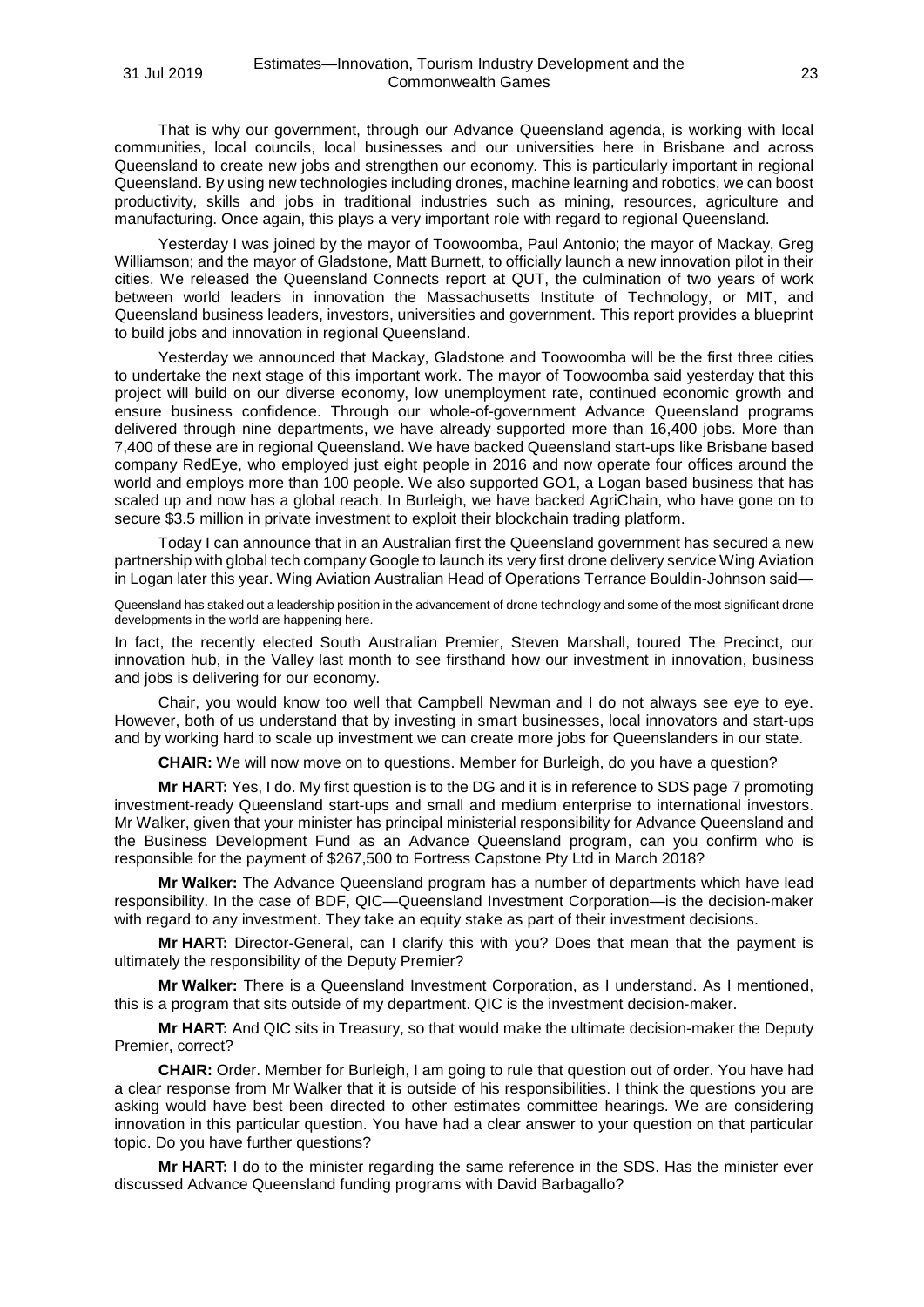**Ms JONES:** As the Minister for Innovation, my responsibility is to deliver an innovation agenda for Queensland.

**CHAIR:** Are there any further questions, member for Burleigh, or should we move on to other questions?

**Ms JONES:** In relation to the Business Development Fund I have never had a conversation with David Barbagallo.

**Mr HART:** Minister, you sit around the table at CBRC and so does David Barbagallo. Were Advance Queensland funding programs ever discussed there?

**Ms JONES:** In relation to the Business Development Fund, as we have already advised, that is a decision made by independent assessors; it is not a decision of the cabinet.

**Mr HART:** Minister, has David Barbagallo ever discussed a Fortress Capstone application with you?

**Ms JONES:** No.

**Mr HART:** Has David Barbagallo ever emailed you about Fortress Capstone?

**Ms JONES:** No.

**Mr HART:** Minister, can you advise if either Mr Andy Greig or Steve Baxter or companies associated with those people have ever benefitted from a grant or initiative of Advance Queensland or your department?

**Ms JONES:** With regard to Advance Queensland, as I said in my opening remarks, we are creating an environment in which investors can invest in Queensland based businesses. As you well know, Steven Baxter is a very proud champion of investing in Queensland businesses. This is a man who has worked tirelessly to grow the innovation sector here in Queensland. Absolutely, he has invested in Queensland businesses over many years.

**CHAIR:** Do you have any further questions, member for Burleigh?

**Mr HART:** Minister, has David Barbagallo ever discussed the acquittal of the government's investment in Fortress Capstone with you?

**Ms JONES:** No. I have had no discussions with David Barbagallo about that business—ever. Why would we?

**Mr HART:** Director-General, I refer again to page 7 in relation to Advance Queensland and specifically the Hot DesQ program. How many companies received grants through the Hot DesQ program in 2017-18 and 2018-19, and what was the total expenditure on that program?

**Mr Walker:** I am just getting some information on the spend. It is fair to say that that program is now at its end. We have committed \$6 million to the Hot DesQ program.

**Mr HART:** Is there a break-up between those two years?

**Mr Walker:** We announce the winners as the rounds go through. In fact, ministers have released those previously so they would be available on the government website. I just cannot see anything on my sheet at the moment, but my understanding is that it would be on the public record.

**Mr HART:** How many of those companies are still in Queensland?

**Mr Walker:** It is worth providing some context for Hot DesQ. This started very early, with Josh Lerner being engaged by government to provide some advice on how best to stimulate the innovation ecosystem in Queensland. The focus was very much on the generation of start-ups. A number of gaps were identified and a series of programs were then defined to address those gaps. One thing that the ecosystem spoke about—and regularly—was the need to learn from other successful start-ups, those going through the very difficult journey that it is to be a start-up in the new economy.

Other jurisdictions had had great success with similar programs, such as Chile. A program, namely Hot DesQ, was derived around that notion of bringing in the best and brightest from elsewhere so that they could become part of the Queensland community. It is in that context that people were sought from interstate and overseas. To be very clear, specifically we were seeking people from outside Queensland to come to Queensland to help Queensland start-ups.

With regard to your specific question, there are a number of success stories with regard to those who have stayed on—and why wouldn't they? As a former South Australian, I cannot think of a better place to be than Queensland. There are a number that have stayed on. Of course, others have returned to where they were previously, having discharged their responsibilities contractually with the state.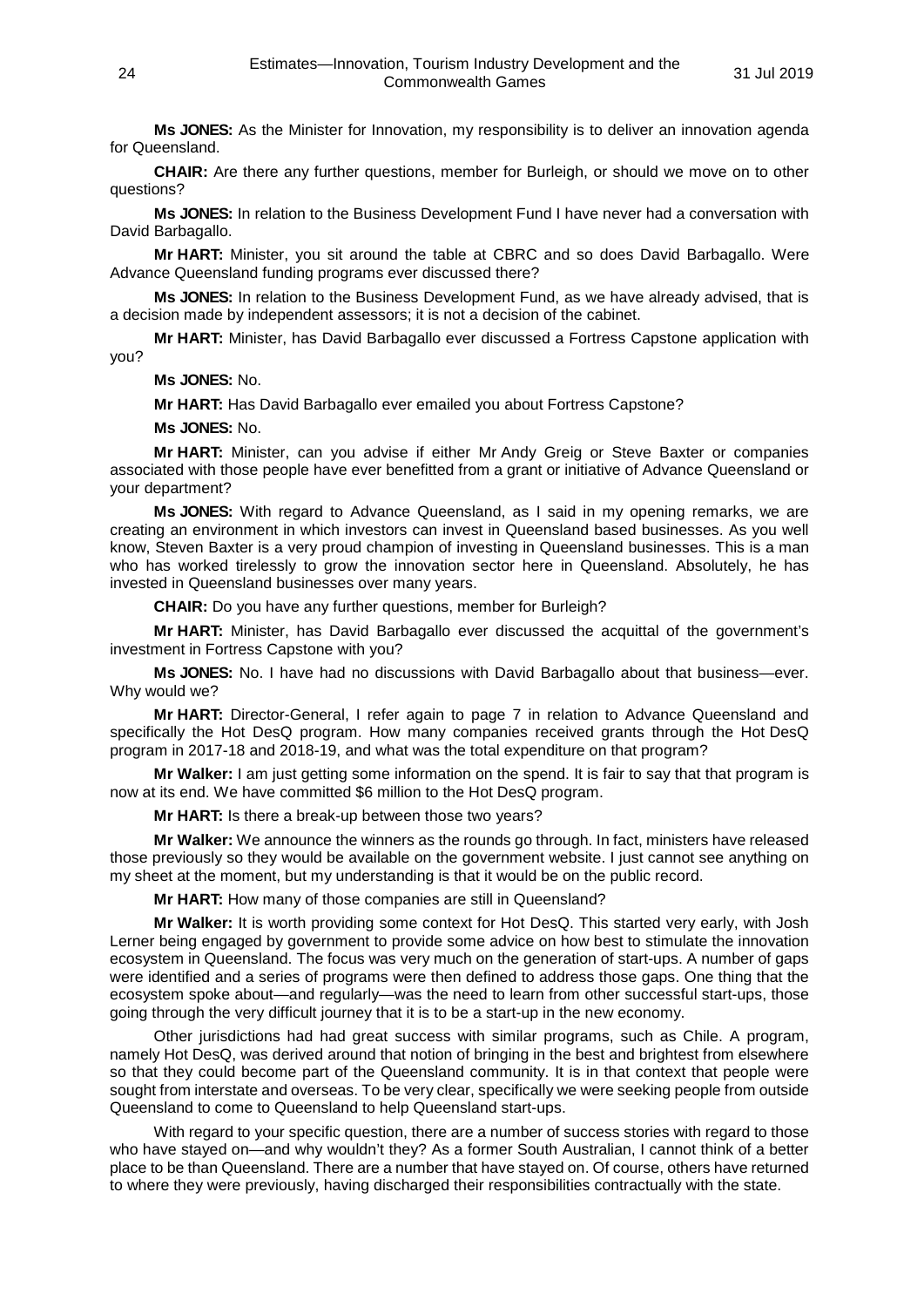**Mr HART:** Do you have numbers around those companies that are no longer in Queensland?

**Ms JONES:** They are not obliged to stay.

**Mr Walker:** The minister makes a very good point. They were not obliged to stay. In fact, they were only obliged to discharge their contractual responsibilities, which were to stay for a period of time and engage with the start-up ecosystem here in Queensland, to share their knowledge and to impart their skills and expertise. The pleasing thing—I am just looking for the detail from my staff—is that a number have stayed, which was never the obligation. I will look to come back with specific details of how many have stayed. It is very pleasing that some have stayed. In particular, some have been able to go on and provide additional assistance to the ecosystem. I am mindful of companies such as PledgeMe, one of the Hot DesQ recipients in the early rounds. They produced a platform that allowed—

**Mr HART:** That is fine, Director-General. I am really only interested in the ones that have come here, collected our money and left. Can I get those numbers? If you want to take it on notice, that is fine.

**Mr Walker:** I am happy to do that. I was just going to mention that PledgeMe has been very useful in attracting further funding for other start-ups in Queensland—another gap identified as part of the Josh Lerner report.

**CHAIR:** Is the minister happy for that question to be taken on notice in regard to the figures? The question is taken on notice.

**Mr HART:** On 19 June—my birthday, by the way—the minister said on channel 9 that she would evaluate each grant on a case-by-case basis. Has that happened?

**Mr Walker:** Yes.

**Mr HART:** Minister, is Hot DesQ under review and what is its likely fate?

**Ms JONES:** As we have heard, when the Newman LNP government was elected it commissioned Josh Lerner, who was seen globally as one of the leaders in building an innovation ecosystem. That report was commissioned in 2014. In that report, commissioned by the Newman government, Josh Lerner said that one of the things you need to do is attract talent to work with businesses here in the community and use the start-up knowledge that they have experienced around the world. I am advised that that is the basis for the Hot DesQ program. That is why it is called 'Hot DesQ'. It was never about an incentive to come to Queensland and set up business; that is a very different fund. This was more partnership funding, where we encouraged businesses, as per the Josh Lerner recommendations, to come and be a part of the ecosystem so we could fast-track the ecosystem growth. National data now shows that Queensland's start-up sector has grown faster than Victoria's. Why? At the last estimates we announced that we were going to increase by 50 per cent the precinct in the valley, because we have made a very deliberate investment to grow our start-up and entrepreneurial environment.

**Mr HART:** Sorry, Minister, but the question was: is it under review and what is its likely fate?

**Ms JONES:** That is exactly where I am getting to. I believe that this program—I have said this publicly and I am happy to say it again here—absolutely served a purpose at its time. It was from the Josh Lerner report, commissioned by the Newman government, which said that we needed to look at what levers we could pull to grow innovation. In my opening remarks I said that we know that if governments do not invest in the space then we will go backwards. It was revealed only this week that for the first time Australia has fallen out of the top 20 most innovative countries in the world and is now 22nd. It is deeply worrying for me as a mother.

I say all of this to answer your question. I think the Hot DesQ program absolutely served its purpose in regard to building that ecosystem. I do not believe that we need to continue that program. As we move to our new innovation strategy towards scaling up Queensland businesses, I think we will redirect the remainder of that funding towards those programs. I have said that publicly before.

**Mr HART:** That is another program that you have axed.

**CHAIR:** Member for Burleigh, do you have a question? You are not here to provide a running commentary. Please ask your question.

**Mr HART:** Mr Chair, thank you for that. Minister, in the same interview you said that you would only support programs that continue to deliver. How can a company that has already gone bankrupt or deserted the country deliver for Queensland? I ask that question just to get a sense of what you were thinking at the time.

**Ms JONES:** I was not the minister at the time.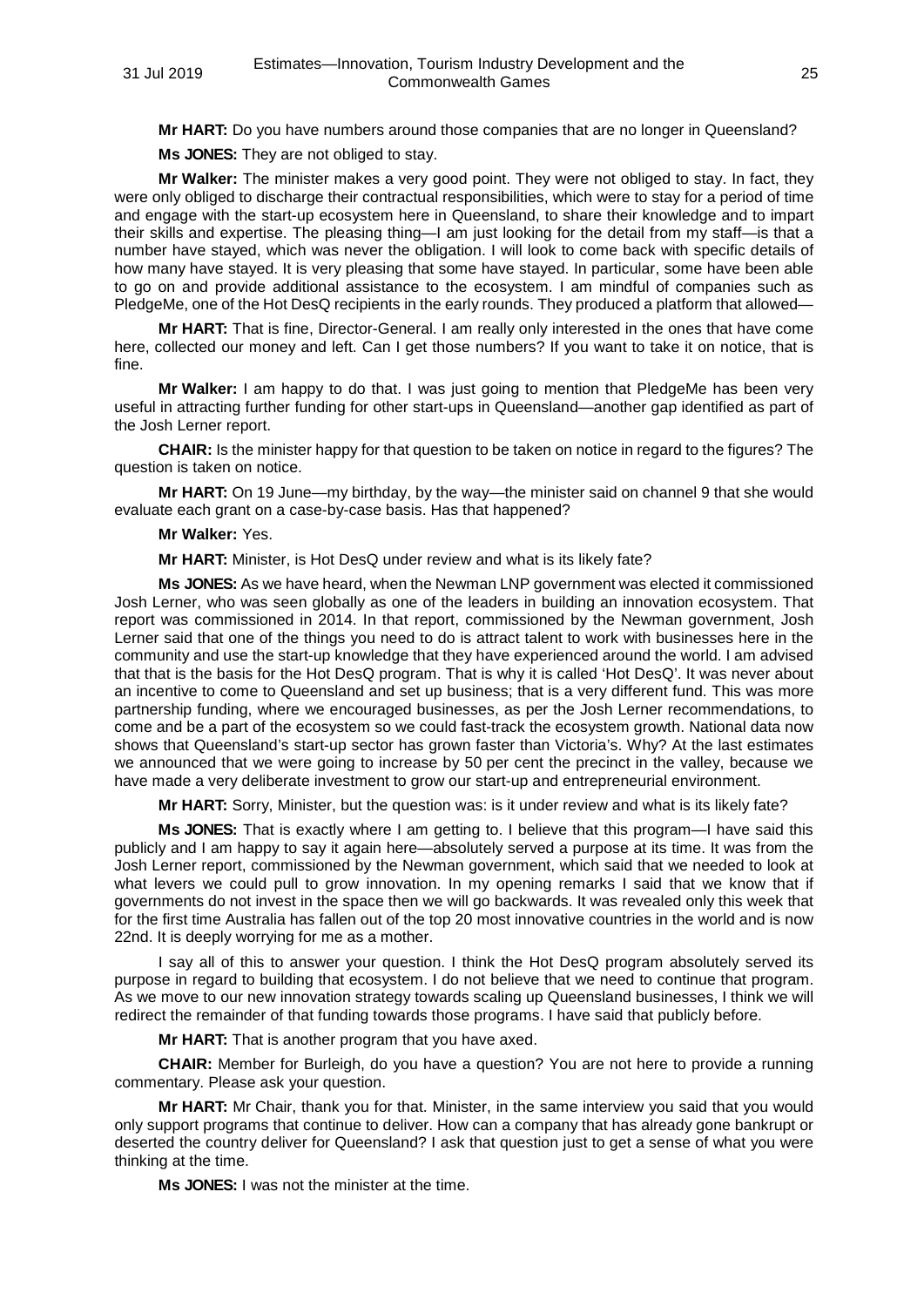# **Mr HART:** It is somebody else's fault?

**Ms JONES:** No, I am not saying that. I have met and dealt with some of the Hot DesQ recipients, some of whom, as the director-general has said, have chosen to stay in Queensland and build their companies here. The logic at the time, as I said on the public record, related to growing our ecosystem. Our focus as a government, particularly in the first term, was about not being left behind and about fasttracking entrepreneurs being based in Queensland, not going to Victoria, New South Wales or overseas. The Hot DesQ program was designed to bring some of the best and brightest brains to Queensland to work collaboratively with our local entrepreneurs and local start-ups to pass on their knowledge of success so that they, too, could be successful. In my opinion, that program has absolutely delivered. It has done what it was required to do but, as part of the review I am undertaking into Advance Queensland, we as a government are now very much focused—appropriately, given that our ecosystem has grown—on scaling up. I think this program has served its purpose and we are moving into the next stage of our Advance Queensland agenda.

**Mr HART:** Director-General, I refer to page 7 of the SDS and Advance Queensland, specifically the Small Business Innovation Research Fund. How much was budgeted for this fund in 2018-19?

**Mr Walker:** Thank you for the question and, again, the SBIR is a procurement initiative and one that was run in conjunction with a number of departments from across government, and it is worth providing context to this again. It was about identifying challenges that currently confront Queensland in a rather serious way, and in particular via those lead departments, and taking an innovative approach to solution identification.

**Mr KRAUSE:** I raise a point of order, Mr Chair.

**An opposition member:** Yes, relevance.

**CHAIR:** We will hear the point of order from the Deputy Chair.

**Mr KRAUSE:** Yes, it is about relevance. It was a very specific question about the amount budgeted in 2018-19 and I would ask the director-general to please come to that.

**CHAIR:** Thank you, Deputy Chair. I believe the director-general is coming to that figure.

**Mr Walker:** I thought it helpful to provide some context around the SBIR and in particular the benefits that it is providing.

**Mr HART:** We do not have much time.

**Mr Walker:** We will find that detail and get back to you.

**Mr HART:** Director-General, can you also give us a figure on how much was spent in that same period? I assume you would want to take that on notice as well.

**Mr Walker:** In terms of SBIR, the total commitment was \$2.6 million over the life of the program.

**Mr HART:** Director-General, how much funding was given to companies that were not from Queensland? Can you give us that figure?

**Mr Walker:** Again, we would need to get that information. It is worth noting that there are procurement rules around how government takes to market its offerings and we cannot preclude organisations from interstate or overseas in bidding for works. The focus was very much on delivering solutions—the best possible solution—to some really big issues from how best to mitigate risk on the Great Barrier Reef to other such things. The notion is you deliver the best possible solution, so we will get some detail on those that were outside of Queensland. Like we do with most procurement, we give heightened weighting to Queensland businesses—it is certainly a priority of my department—but when the solution is a better one from elsewhere then departments make their decisions.

**Ms JONES:** National Competition Policy.

**Mr HART:** So you will take that on notice?

**CHAIR:** Is the minister happy to take that question on notice?

**Mr Walker:** Yes.

**CHAIR:** Yes.

**Mr KRAUSE:** Can we just clarify that was yes?

**Ms JONES:** The important thing that the DG was saying is that this is not a grants program. It is a procurement program, so the procurement laws of the country and the National Competition Policy enacted by the Howard government apply. You can have some weighting for locals, but where a procurement has to be run nationally and interstate—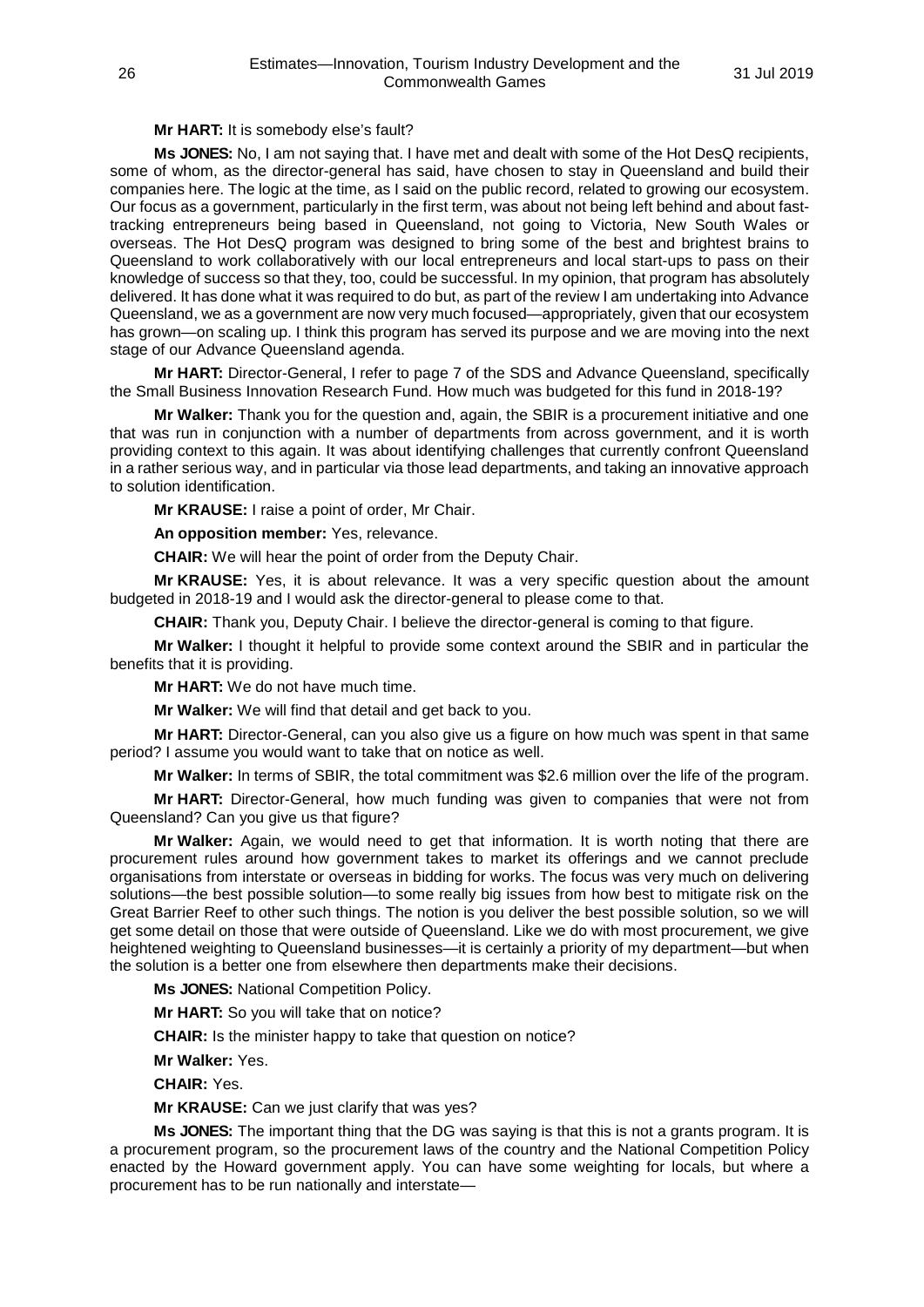**Mr KRAUSE:** I raise a point of order. There was no question asked of the minister. The question was asked of the director-general, but if they are going to be taken on notice could we just have a clear answer about that please—about the 2018-19 budget and also the promotion of grants given outside of Queensland?

**CHAIR:** Deputy Chair, thank you for your point of order. I note that the question has been taken on notice. Member for Burleigh, do you have—

**Mr KRAUSE:** There were two elements to it, Mr Chair.

**CHAIR:**—any further questions?

**Mr HART:** Yes, Mr Chair.

**CHAIR:** The question was taken on notice.

**Mr HART:** It was taken on notice?

**CHAIR:** Yes.

**Mr HART:** Director-General, what eligibility is in place to ensure grants are only given to small businesses?

**Mr Walker:** We have a number of programs and each program has a guideline that clearly sets out what precisely we are seeking to achieve, provides guidance to the marketplace in its response, provides guidance in particular to my departmental officers on how they will assess the applications that are received and, where we do use an independent panel, provides guidance to those independent panel members. For each of those programs it will vary, but generally given the nature of this department and its focus there are a number of guidelines and guidance around how we support small to medium sized enterprises. In fact, the vast majority of our activity is indeed in that space.

**Mr HART:** Thank you, Director-General.

**CHAIR:** Member for Burleigh, I am going to give the member for Noosa an opportunity to ask a question.

**Ms BOLTON:** Thank you, Mr Chair. My question is to the minister. With reference to page 3 of the SDS and the whole-of-government approach to planning and investment, would the minister please outline what interdepartmental and external innovations and innovative strategies are being implemented to manage our increased tourism? Does this include transport options, waste management and worker accommodation? As the minister knows, we have our Gubbi Gubbi-Kabi Kabi—coming from Cherbourg home to Noosa to work in tourism projects and they are going to need accommodations as well.

**Ms JONES:** I thank the honourable member for the question, and she is quite right in saying that what stands us apart is that we understand that innovation does not happen in a silo; it has to happen across all different portfolios. The way we have structured the Advance Queensland program means that there are nine ministers and nine departments that are responsible for individual projects. When it comes to innovation in housing policy, that absolutely sits with the Minister for Housing and Public Works.

I recently met with a fantastic company called Igloo during the last parliamentary sitting—it could have been before—and they are absolutely coming up with processes to make it easier for the private sector to deliver housing, particularly for those who are struggling to afford accommodation. Our focus very much and part of the work that I am doing through the review of the Advance Queensland policy is to align our Advance Queensland spending with the priorities of the government. Advance Queensland priorities, as articulated by the Premier, absolutely draw out the fact that we understand that homelessness and housing is an ongoing requirement. I would be expecting that, as we rollout the new strategy, there will be more focus on innovative solutions to housing outcomes.

**Ms BOLTON:** Fabulous. Thank you.

**CHAIR:** I call the member for Jordan.

**Mrs MULLEN:** Minister, it was very exciting to hear this morning about Google Wing. Are you able to provide some further information to the committee on the Palaszczuk government's strategy to make Queensland a global hub for drone technology?

**Ms JONES:** As the member is a very proud member of our Logan team and a very passionate supporter of seeing investment in the Logan region, it is amazing that today we are announcing that Logan is going to be on the lips globally of innovators. Google and Alphabet, their parent company, are some of the largest companies in the world right now and they are making investments in environments where they believe the government is able to deliver secure investment for them.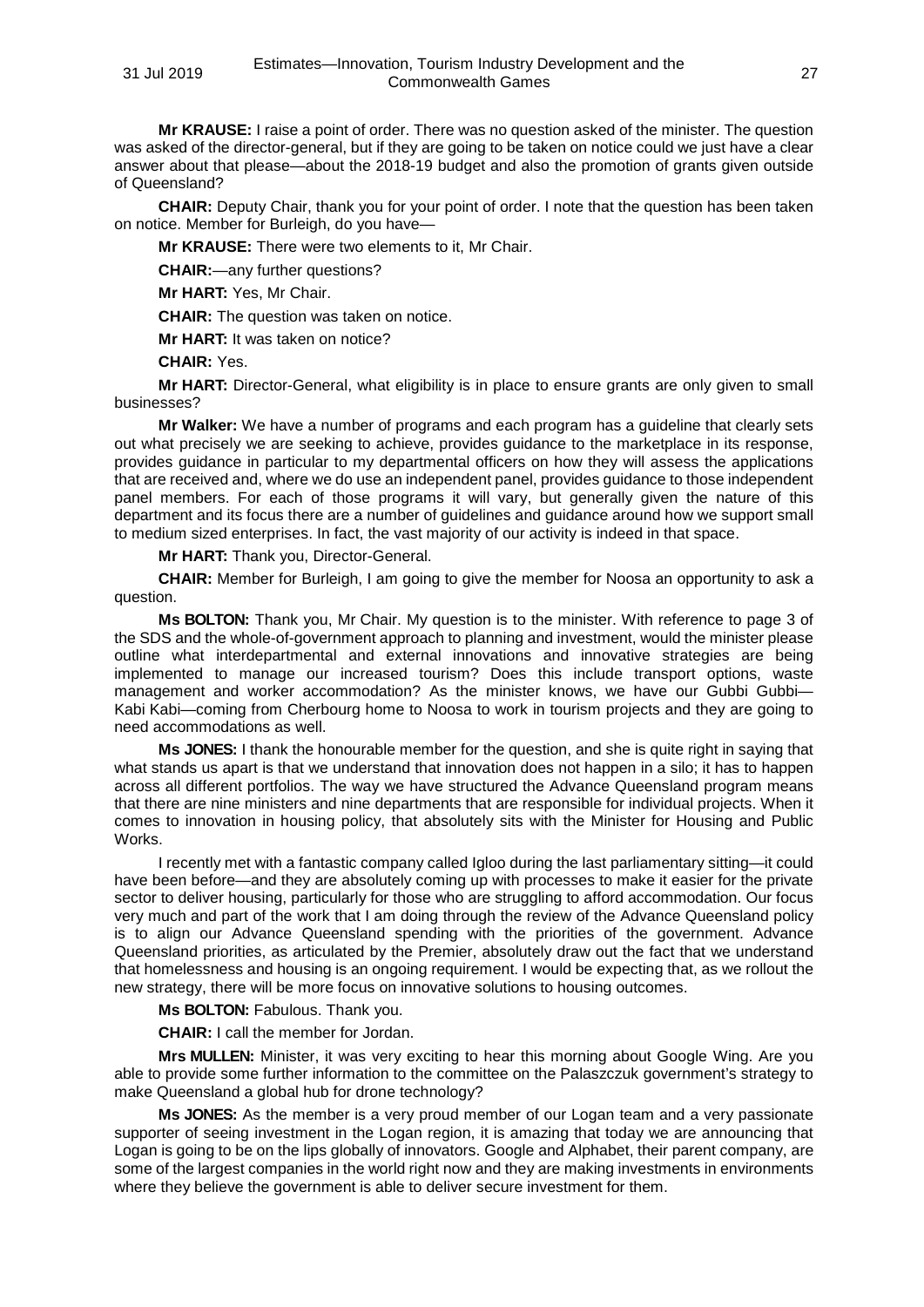We cannot underestimate what a game changer this is. Alphabet, one of the largest companies in the world and one of the fastest growing companies in the world right now, could choose to do this technology anywhere. We were up against very strong competitors, both interstate and internationally. They have chosen Queensland because they know that we are a government absolutely committed to growing innovation and, as I said earlier in my remarks, they understand stable, reliable government decision-making. That is why they have chosen here. They have chosen Logan because, as you know, it is one of the fastest growing areas in Queensland right now. It is absolutely full of families, as you know, that really will benefit from having a delivery-to-door service that Google Wing provides.

The advice that we have is that the global technology giant will launch their service in September this year and they are already out there in the Logan community, starting discussions and community consultation on this new initiative. Excitingly, Logan customers will be able to get delivered orders of up to 1.5 kilograms, including food and drink. I know that you are a mother as well, but the immediate thing that came to mind for me is if you are home alone and you have one child asleep and the other one is sick and you have run out of baby Panadol. That was the first thing that came to mind for me when I was having this discussion—that is, I could use this service rather than having to get the other child out of bed and pack them in the car to drive down to the chemist. Not only will it make life easier, but I am very proud of sharing this knowledge—that is, they have assured us that it is their policy that up to 50 per cent or more of the local products that they will make available through this service will come from local businesses, so we expect a major boon for local cafes and restaurants as well as businesses in the Logan area that will get access to a whole new customer base by having Google Wing.

Google Wing chose Queensland to expand their drone delivery service on the back of meetings that have taken place over a number of years such as during our Trade 2018 program during the Commonwealth Games. We also had follow-up meetings with Google Wing in Silicon Valley during the most recent trade mission and today's partnership is all part of our plan to embrace the importance of drone technology moving forward. We are also working very closely with the Australian government and other partners with regard to drone technology where Queensland is being recognised as world leading. Google's Australian head of operations, Terrance Bouldin-Johnson, has said that they are very pleased to be expanding their Australian operations and launching the first air delivery service in South-East Queensland.

As he says, Queensland has staked out a leadership position in the advancement of drone technology, and some of the most significant drone developments in the world are happening right here in Queensland. This is because the Premier, Annastacia Palaszczuk, has led the charge. She was the first Premier in Australia to release a Drones Strategy for our state and we have already established a partnership now with the federal government with a \$100 million cutting-edge facility for drone research and design here in Brisbane. We understand the importance of creating jobs through new technology and also improving the lives of ordinary Queenslanders through drone technology like this partnership with Google Wing.

**Ms LUI:** Minister, I refer to the SDS at page 7. In 2017 Queensland won its bid to host the Defence Cooperative Research Centre for Trusted Autonomous Systems. Can you please update the committee on the benefit of this CRC to Queensland?

**Ms JONES:** I thank the honourable member for the question. As I have just remarked, the reason we have a global giant like Google investing in drone technology in Queensland is that they understand that we have a road map to grow this industry. Queensland is now at the forefront of the development of key technologies including artificial intelligence, robotics and autonomous vehicles. The Defence CRC for autonomous systems is a strong vote of confidence in Queensland and leading innovation and technology capability.

As a consequence—and I know that my ministerial colleague Cameron Dick, the Minister for State Development, is also very passionate about this—we have been partnering with Boeing and the federal government to produce one of the world's cutting-edge design and research facilities for drones. As I said, this is part of our Drones Strategy. It is now operating in out of Toowong. Last month I was very privileged to officially open this new hub. It is an approach that will leverage, we believe, millions of dollars of new investment and create jobs here in Queensland that, if we had not secured the CRC, would have been lost to other states.

The \$100 million Defence cooperative research centre will also give local companies a unique opportunity to work directly with the Defence Force and defence services. Whenever you talk to a new business, whether it is a start-up or, indeed, a small or medium enterprise, they talk about that first customer. Securing a first customer, or a strong customer like the defence services, is critical for them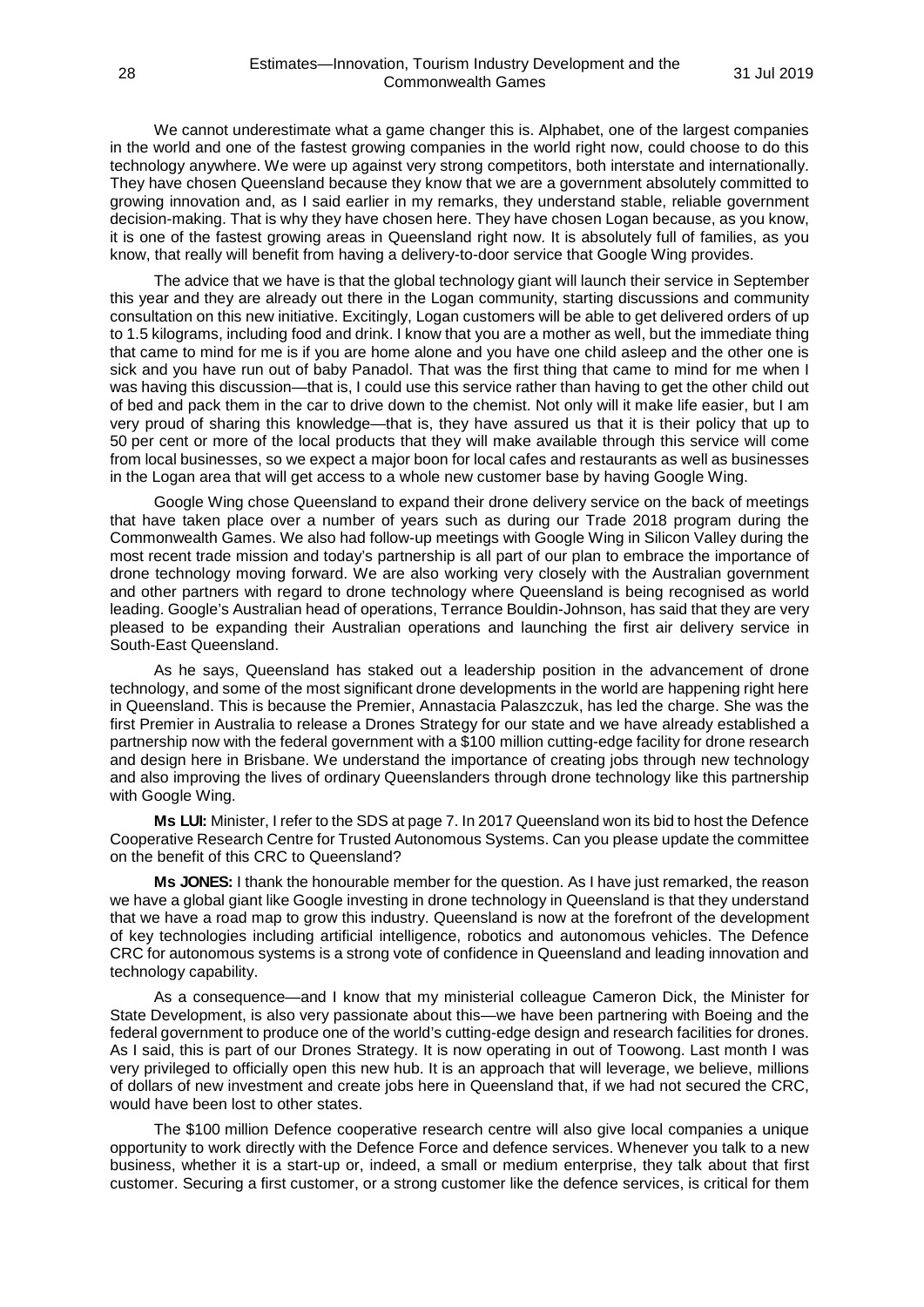to reinvest in their business and grow and expand their jobs and workforce. For example, Queensland companies Cyborg Dynamics and Skyborne Technologies have already secured contracts with the Defence CRC. I met some of the representatives of those companies at the launch. They were saying to me that, because of the Defence CRC, they are now employing more people and keeping those jobs here in Queensland.

Why are we investing in this space? We are investing in this space for our No. 1 priority under the Palaszczuk government, which is creating jobs locally. These local businesses are just an example of more businesses that will be able to secure new work and jobs through the Defence CRC. They will play a crucial part in the story of developing game-changing defence products and ensuring that local know-how stays here in Queensland. To that end, Dr Shane Arnott, the director of Boeing's Phantom Works International, has said—

We are on track to issue \$4.7 million in contracts associated with our Advance Queensland Autonomous Systems Platform Technology project by the end of 2019.

This is why Boeing has made significant investment in Australia, most recently in Queensland and its agile small-to-medium enterprises.

Skyborne Technologies, one of those small businesses that I spoke about, has said about this project—

The centre has allowed Skyborne to add intelligence to our unmanned system to provide the soldier on the ground with the precision of robot support.

These are just a couple of examples of where small businesses are benefiting from the investment that we are making with large global partners such as Boeing and Google Wing.

**CHAIR:** Minister, with reference to page 7 of the SDS and the Palaszczuk government's commitment to growing entrepreneurship in the regions, could you please update the committee on efforts to support entrepreneurs and start-ups in regional Queensland?

**Ms JONES:** I thank the honourable member for the question. We are very much of the view that having investment in new technologies and the innovation sector creates new opportunities for jobs in regional Queensland. By having more connectivity and unlocking our fibre network—I will talk about that later—through FibreCo, there is an unparalleled opportunity for businesses based in regional Queensland to automatically get to a global market. This is probably one of the most exciting things that is going to happen in the next five to 10 years for our children here in Queensland, particularly for children growing up in regional Queensland.

All of these technological advancements deliver a global market to local businesses in regional Queensland. Through our Regional Entrepreneurship Acceleration Program—the MIT REAP—as I said, we are partnering with the Massachusetts Institute of Technology, QUT, Rio Tinto, the University of Queensland, the Central Queensland University and our start-up investors to grow innovation in regional Queensland.

As I said, we have now outstripped Victoria when it comes to growing start-ups. Through this program we have seen over the last two years a real blueprint, or road map, for how we can continue to make those local collaborations in regional Queensland to grow jobs. As you heard in my opening remarks, yesterday I was joined by the mayors of three of our very dynamic cities that are known globally for having unique domain strengths. Toowoomba are world leaders in agritech and also in delivering some of the best agricultural products to the world. Mackay is known globally as being one of the leaders not only in the production of sugar cane and biofutures but also in mining technology and engineering advancement. That is why we have companies like Rio Tinto on board. Gladstone has built up a very strong reputation globally when it comes to the LNG industry. Our government is also very focused on growing the hydrogen industry there to keep jobs and create new jobs in regional Queensland.

That is why we announced yesterday that we are partnering with councils in these communities to do the next stage of this work, which is a sub REAP. Yesterday, we committed \$300,000 to partner with these councils. In the next six months I will be going to each those communities to pull together that sub REAP. Some of them have already been established. Also, we will be working together, sharing ideas and collaborating across those three regions. I share the enthusiasm of the mayors in saying that by investing in regional innovation we can create regional jobs. That is exactly our focus.

**Ms LUI:** Minister, I refer to page 7 of the SDS. Could you please update the committee on the Palaszczuk government's effort to improve the quality and speed of the internet in our regions through FibreCo Queensland?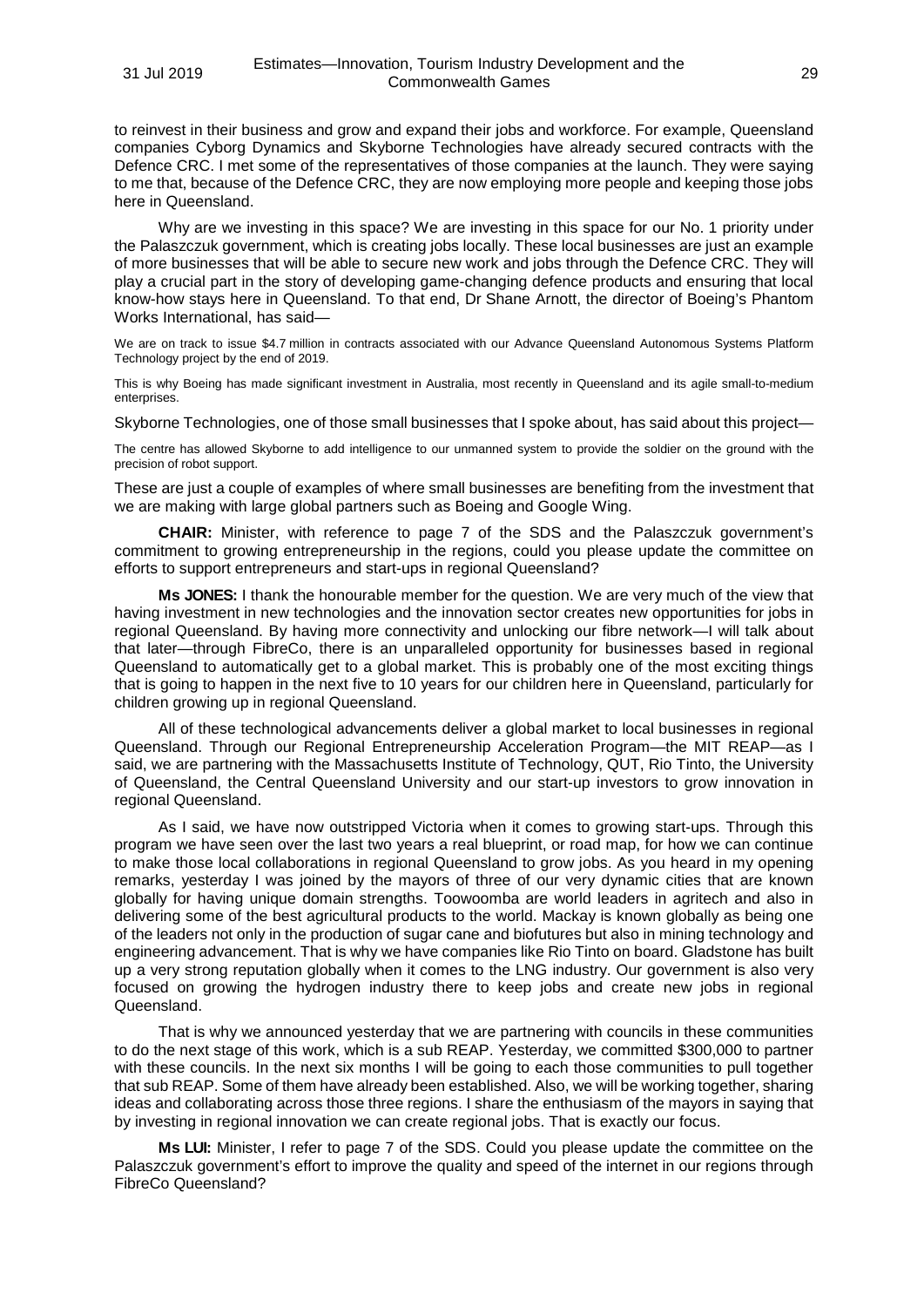**Ms JONES:** Already today we have talked about Steve Baxter. I should acknowledge him on the public record to say that he has been relentless in his pursuit of making sure that the government delivers on this election commitment. We were the only side of politics that went to the last election saying that we are going to use the government owned assets of our power companies to deliver a better quality internet service through our unlimited backhaul capacity in our power networks.

I make this point because it concerns me that, whilst we are looking at the opportunities that can be unlocked by us owning these power companies, since its re-election we have heard the Morrison government saying that the only way they will fund infrastructure moving forward is if governments like ours sell our assets. This is a stark contrast between our side of politics, which believes that these assets belong to the people of Queensland, and the other side, which, even weeks after the election, is now advocating for the sale of these assets. As we have said very clearly, we will not sell these assets that are owned by the people of Queensland.

In regard to FibreCo, I can announce that the FibreCo board was set up, as per the deadline, on 1 July. I was very pleased to attend their first board meeting last week. Last week, Greg Young was appointed as chair and they are currently in the market for a permanent CEO—although, of course, we have an acting CEO at the moment. Rachel Bauer and Jane Seawright were also appointed independent directors. There is strong regional representation on that board and, of course, 50-50 women and men, as per government policy.

FibreCo Queensland will partner with the private sector to make government fibre-optic cable available to Queenslanders. The first major job of FibreCo will be to connect the government owned fibre to the NBN network. This will happen in six regional centres: Toowoomba, Bundaberg, Rockhampton, Mackay, Townsville and Cairns. The Australian Competition and Consumer Commission has estimated that in regional Queensland the backhaul component of costs for telecommunications for regional towns, businesses and communities accounts for up to 50 per cent of the cost that those people are paying, compared to only 13 per cent in metropolitan Australia. This is a divide between regional Queensland and South-East Queensland that our government thinks needs to be closed. That is why we are making this investment. In the budget we have allocated \$8 million to roll out this new program that will close that divide.

In Brisbane, close to 90 per cent of households have access to the internet. As the honourable member who asked the question knows, in Cairns and communities like Ingham, household internet access is at 70 per cent. We are going to close this digital divide by linking the NBN with our FibreCo investment. Since we have been out in the marketplace as a new competitor against the existing telcos—and I am not going to sit here and bag telcos—Telstra has already reduced its backhaul prices by up to 40 per cent, given that we have a price signal in the market of the government using our assets to drive down prices and deliver on new security of backhaul capacity in regional Queensland.

**CHAIR:** With reference to SDS page 7, how is the Advance Queensland Precinct at Fortitude Valley driving collaboration in and supporting Queensland's innovation ecosystem?

**Ms JONES:** As I said in regard to the questions from the shadow minister, very much our focus, particularly in the first term of the Palaszczuk government off the learnings of the Josh Lerner report, which was commissioned by the Newman government, was that we needed to make a very deliberate decision to invest in innovation, also in regard to infrastructure—that is, precincts, just like the Brisbane City Council is doing, just like the federal government is doing, although we would like to see more.

We developed the precinct area. Some of the Hot DesQ participants, for example, were based at the precinct, because the whole point of a hot desk and why it is called a hot desk, not a permanentlymove-to-Queensland desk, is because it is about getting those people to come in and be part of that scene, part of that precinct and share their knowledge and expertise with our new start-ups. There is literature globally that shows that if you do not invest in shared learnings in those early stages then those businesses are more likely to fail. That is why learning from your peers, learning from people who have come before you, whether it is a politician or a small business, is a very good way to grow your experience and that exactly what we have done at the precinct. I must say about Robert Schwarten that I also learned some things not to do! Just joking, Robert, if you are watching.

Since we opened the precinct in early 2017 it has hosted more than 500 start-up events with more than 35,000 attendees. That is why last budget we committed to a multimillion dollar expansion of the precinct—as I said, a 50 per cent increase in the floor size there. Since then 11 new tenants have now moved into the precinct: TravelbyBit, Sophus and Kapiche. The precinct is now home to more than 27 tenants, including local start-ups, investors as well as the Office of the Chief Entrepreneur. I think it is worth reporting that through this investment one of the foundation tenants, Clipchamp, has also doubled their existing tenancy space—that is, they are growing and creating and putting on jobs.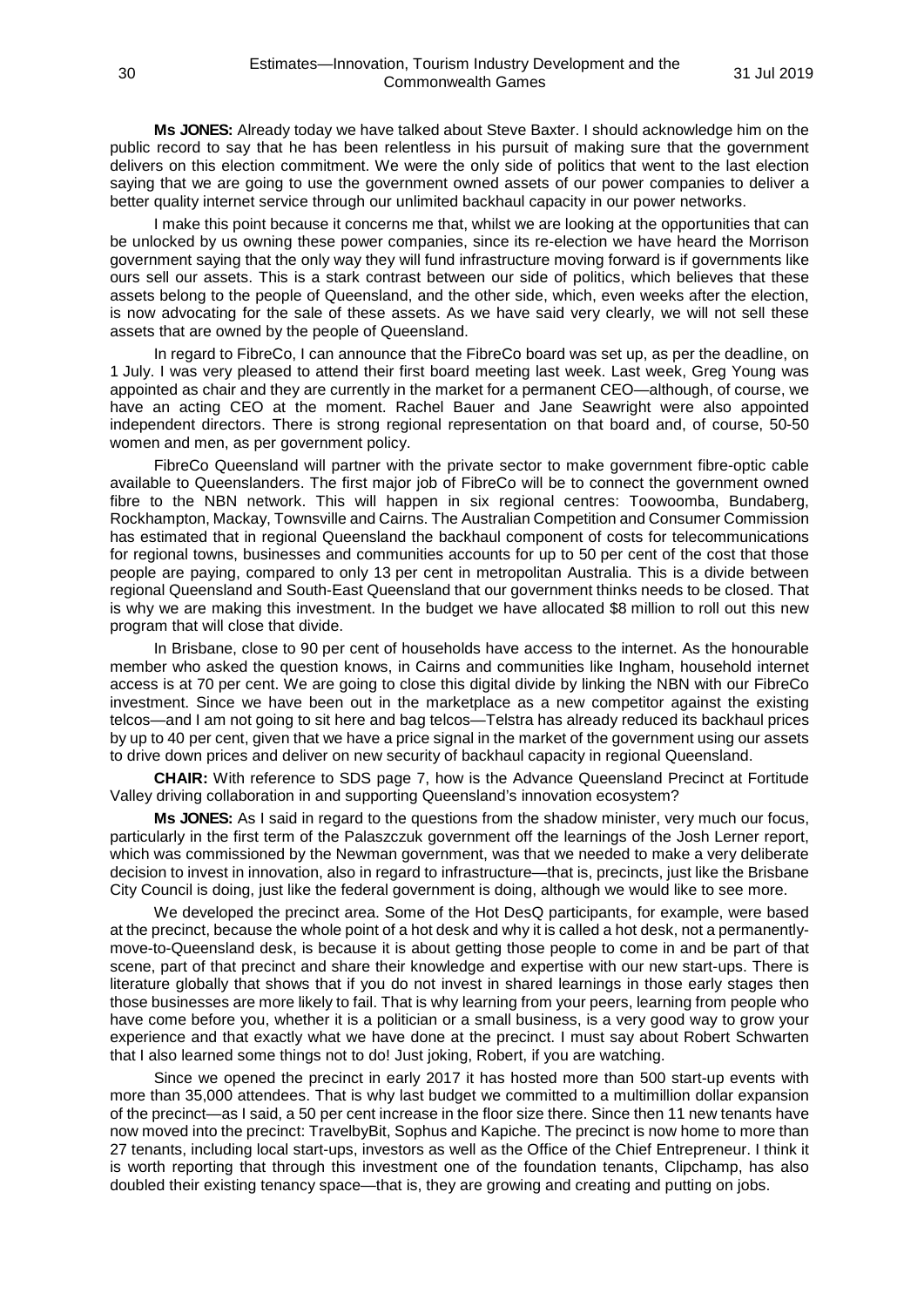As they grow their team to deliver, they are rapidly growing a global customer base but, importantly, because they have stayed here in Brisbane, because we created a home and we have invested in them, they are keeping those jobs here in Brisbane. I cannot begin to tell you, since I have been in this role, how many businesses have said to me if they did not secure the funding through Advance Queensland they would have had to move interstate. Do not forget that New South Wales is breathing down our neck in this space. They want our businesses to move there. If we had not invested in them they would have taken their businesses interstate or overseas.

**Ms LUI:** I refer to page 7 of the SDS. Given the Palaszczuk government's focus on growing jobs in the regions, can the minister outline how the government is supporting regional innovation?

**Ms JONES:** As I said, one of the things that we are most passionate about is that I think 60 per cent of the grants that have been awarded through Advance Queensland have gone to regional recipients. That is because we understand there are greater challenges in those communities and we want to be backing regional businesses to stay in regional business. That is why Queensland's regions have also benefitted from \$1.3 million in the Regional Startup Hubs Support Program that has supported hubs in Noosaville, Tewantin, Ipswich, Rockhampton, Manunda in Cairns, Sippy Downs, Robina, Kalkie in Bundaberg—where chief of staff went to primary school and was in the drumming band—Maroochydore, Cairns, Toowoomba, Yeppoon, Mackay, Woodridge, Gladstone, Samford, Sunshine Coast, Atherton and in Maryborough. We want these programs to make a difference to everyone and businesses right across Queensland and to create jobs right across Queensland.

For example, in the electorate of Jordan, Advance Queensland has delivered over \$400,000 to more than 45 different businesses in your local community. Of this, \$250,000 has been committed through programs administered through my department, including \$180,000 to the research fellowships grant and also \$45,000 to the PhD scholarships grant and, additionally, the electorate has benefited from the Advance Regional Innovation Program, which delivers each region \$500,000 over three years.

Our funding is matched on a one-to-one basis with cash in kind, but at the end of the day this is about building a backbone, a spine of innovation across Queensland. I have been the education minister in the past in Queensland and we have fast-tracked robotics and coding in schools. I do not want those students who have grown up in Gladstone and have gone to Gladstone State High School to have to move to Brisbane to get a job. What this investment is all about is saying we want people to stay in regional communities and work in new, high-paying jobs in regional communities.

**Mr HART:** Director-General, Minister Jones said in an interview on 16 June—

Look, I actually think this program could have been run better. I think there is a better use of the money in a different project.

That was talking about the Small Business Innovation Research fund. Has that fund been scrapped now?

**Mr Walker:** The minister referred to this. As part of the broader review of our Advance Queensland Strategy we have been looking at every one of the programs that currently exist and, more importantly, what we need moving forward. This is one that is drawing to its close and we will not proceed with. We continue to monitor the programs to deliver the best possible value.

**Mr HART:** Where will the remaining funds go?

**Mr Walker:** We are yet to finalise that. As I am sure you would be aware, we put to the community at large a draft innovation strategy recently and it received a number of submissions. We are looking to finalise that shortly with regard to any redirection of funds.

**Mr HART:** Minister, in an interview on 16 June you said, 'It was a grant provided before I was the minister.' Did you speak to the former minister, Leeanne Enoch, about the program and how it was established before you threw her under the bus?

**Ms JONES:** That is a bit unfair. I was at the interview, you were not. They asked me specifically about one specific grant in 2016. I pointed out that I was not across the detail of a grant given in 2016 because I was not the minister in 2016. I was very prepared to answer in relation to Small Business Innovation Research Grants that had been received under my watch and I did have those details. As I said, I was not aware about the details in 2016. I thought it was better to be honest about the fact that I was not the minister in 2016 and did not have those details to hand than try to make up an answer which, as you well know, can lead to members of parliament not answering questions or being dishonest. I was honest in saying I was not across the detail of a specific grant in 2016.

What we have heard here today is that my job as the minister is to ensure the Advance Queensland policy and the projects that we fund keep pace with the growth that we are seeing in our innovation ecosystem. What we heard very loudly and clearly over the last 12 months in regard to the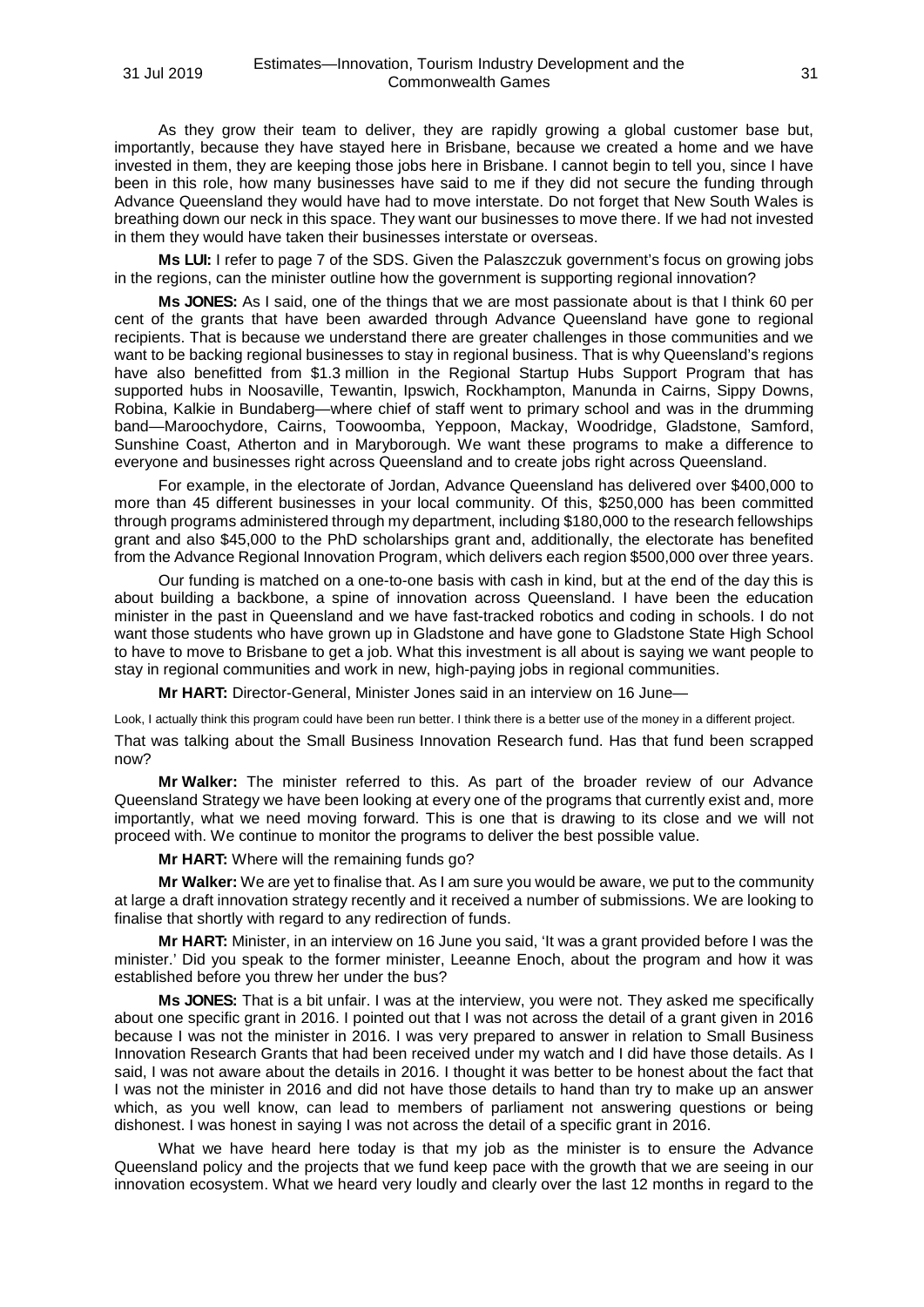detailed community consultation that we have run is that they want us to focus now on scale-ups, that a number of programs absolutely had a time and place in the first term of government, which was growing that ecosystem, becoming a place where people actually want to be part of the innovation sector, which is why we have now overtaken Victoria as having more start-ups and entrepreneurs based in Queensland than Victoria, and they are not happy about it, because we had those programs, we had those deliberate innovations.

As we have said repeatedly here this morning, my job now is to align the funding to match where our growth trajectory is. It is a forward thinking plan about where we need to invest and which businesses we should invest in.

**Mr HART:** When Steve Baxter was the Chief Entrepreneur of Queensland can you tell us whether he provided any advice about innovation policy or Advance Queensland initiatives?

**Mr Walker:** The Office of the Chief Entrepreneur and in particular the Chief Entrepreneur is a primarily honorary role. It does a number of things. In particular it is about inspiring entrepreneurs across Queensland. On occasions Steve would certainly provide feedback about what is working and what is not working, but it is not a policy role as such. It is the role of my department to provide advice and strategic advice to government.

**Mr HART:** Can I clarify whether Steve Baxter would have provided advice about the Business Development Fund?

**Mr Walker:** I have never had a conversation with Steve around the BDF.

**Mr HART:** Moving on to SDS page 7, Advance Queensland, specifically the Venturer Program, Director-General, how much funding was provided to the Venturer Program, please?

**Mr Walker:** I believe it was \$124,000 which was to go towards the design of the program. Again, this was an intervention that was identified as necessary early on in the journey of our ecosystem to build it, particularly focused on scale-ups. The Chief Entrepreneur at the time, Mark Sowerby, identified certainly as part of his commentary to us that one of the issues along with the feedback we got from Josh Lerner is that it is a very mentally tough thing to succeed with this start-up. That was an investment that was made. The provider thereafter essentially put it to market and charged participants to attend and participate in that program.

**Mr HART:** Ultimately, who decided where the missions went—that is, the locations they travelled to?

**Mr Walker:** My understanding is that it was a decision of the provider. When it was announced, as I recall, back in 2017, it made it very clear that there would be five missions, some of them within Queensland and some interstate. It even mentioned, from recollection, that one would be overseas.

**Mr HART:** The provider has had its contract terminated. Will that program continue under somebody else?

**Mr Walker:** The contract is not continued because we have seen that program out. It finished last year. It has done its job. As the minister has mentioned, some of these programs were very helpful in the early stages of AQ. We are now in a review process as part of the Advance Queensland review, with a new strategy to come. As the minister has mentioned, our focus will move to scale-up in particular.

**Mr HART:** Can you clarify: did the minister sign off on this program and approve the funding for it?

**Mr Walker:** Again, my recollection is that this was pre the machinery-of-government change. If the question is around Minister Jones, I do not believe so. Again, I am not sure, at \$124,000, whether it would require or necessitate a ministerial sign-off. We would need to look into that. Again, it is not a program that Minister Jones had been involved in. The advice from my department is that the minister was not required to sign off on this program, given the number of \$124,000.

**Mr LANGBROEK:** I thank members of the committee for allowing me to attend today. I welcome the minister, her staff and staff from the department. Minister, I refer to page 280 of the Commonwealth Games' *Post games report* and the State Contingency Fund. Why will the Labor government not give back to the Gold Coast the \$167 million to fund light rail stage 3 and leave a true Commonwealth Games legacy?

**Ms JONES:** We saw only today in the *Gold Coast Bulletin* that John Coates, the chair of the Australian Olympic Committee, was saying that the Gold Coast is crucial to delivering the Olympics. For the Gold Coast, I do not think there is a bigger legacy from the Commonwealth Games than the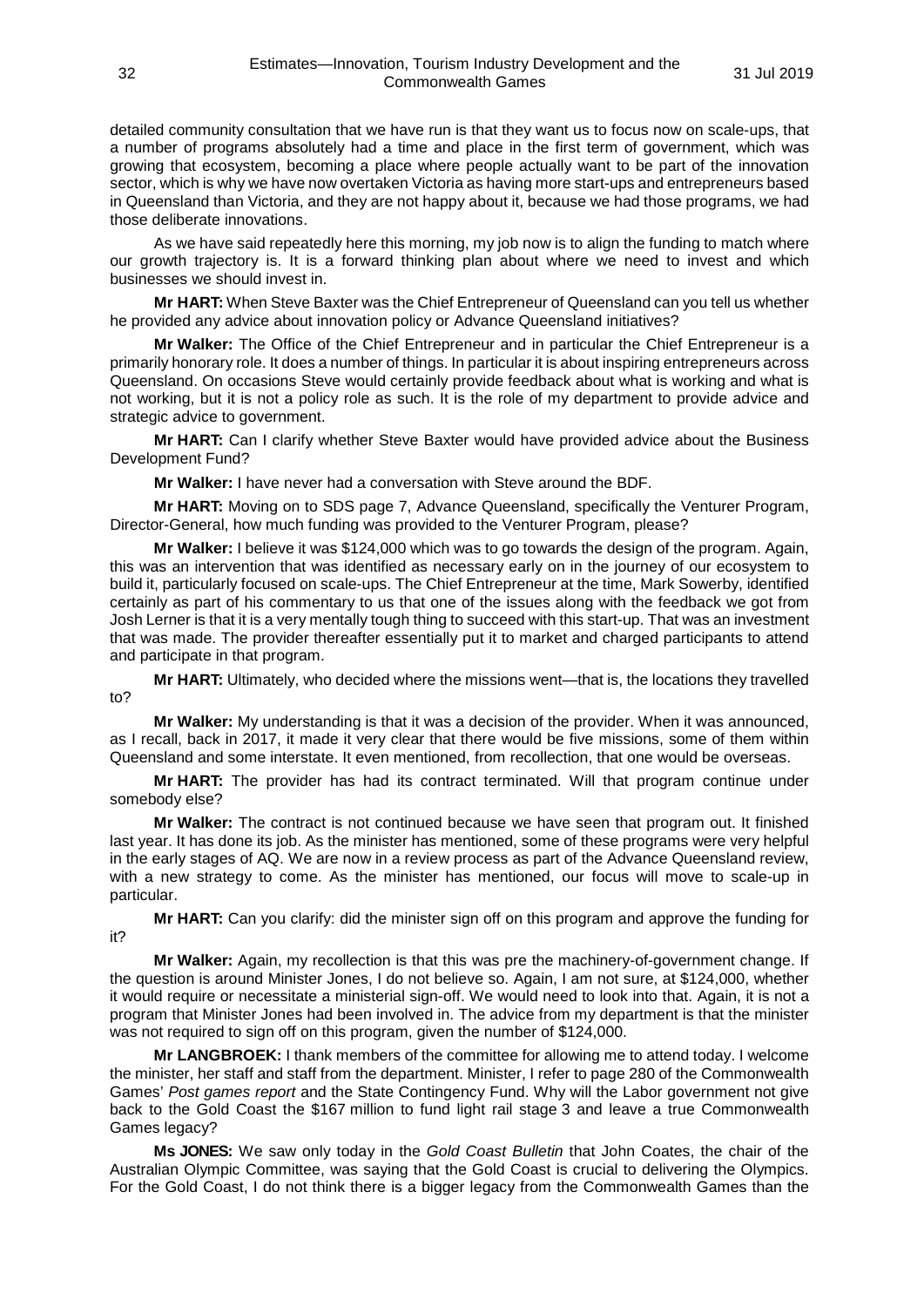whole of the International Olympic Committee saying that South-East Queensland, Queensland and, indeed, the Gold Coast should all be part of a Queensland bid for the Olympics. Our government made a commitment to deliver the Commonwealth Games on time and on budget. That is exactly what we did. We never sought legal advice to scrap the Commonwealth Games entirely, unlike the LNP government.

**Mr LANGBROEK:** Can you confirm that the \$167 million went back to Treasury?

**Ms JONES:** We discussed this at last year's estimates. I have already been on the record in regard to that. I can say that our government continues to keep our share of funding for the light rail project. In regard to stage 1, we did the heavy lifting. In regard to stage 2, we did the heavy lifting. We are also very keen to see the third stage go ahead. The transport minister has spoken about that. The Gold Coast City Council has consistently contributed the same amount of money for all three stages. In fact, the mayor was on the record saying that it is, I think, 13 per cent or 16 per cent and he will keep that same contribution from the Gold Coast City Council for each stage.

The only partner in this crucial—and I agree with you entirely that it is crucial—development for the Gold Coast that each and every time whittles down their contribution is the Morrison government, the conservative government of Australia. As I said last week, I think they are taking the Gold Coast for granted. Why is it that the members of the Gold Coast sitting opposite me right now are willing to accept that their colleagues in Canberra cut the funding—

**Mr KRAUSE:** Point of order, Mr Chair.

**Ms JONES:**—towards this program at each and every single stage?

**CHAIR:** Order, Minister. There is a point of order. I will hear the point of order from the deputy chair.

**Mr KRAUSE:** The point of order is on relevance. The question was quite specific. The minister is straying into other territory. I ask her to come back to the question or conclude.

**CHAIR:** There is no point of order, Deputy Chair. It was a very broad-ranging question that perhaps should have been asked yesterday. I have given the member for Surfers Paradise a lot of leeway and I am, therefore, giving the minister some scope as well. Minister, do you have anything further to add in answering the question? Member for Surfers Paradise, do you have any further questions?

**Mr LANGBROEK:** Yes, thank you, Chair. My reference is again to the Commonwealth Games *Post games report,* page 265. Minister, are you satisfied that all subcontractors were adequately informed by Goldoc, as security was budgeted to be a total net cost to the government of \$221 million and the actual figure was \$174 million, notwithstanding the accompanying note explanation? I have read the note explanation. I am querying that decreased number.

**Ms JONES:** My understanding is that all contracts have been finalised.

**Mr LANGBROEK:** In that case, Minister, will you advise whether there were any financial repercussions for the government from the Fair Work Ombudsman's investigation into the delayed payments to Commonwealth Games security providers?

**Ms JONES:** I am not aware of any of those. As I have said, our No. 1 commitment was to deliver the Commonwealth Games on time and on budget. You started the questions saying that we had made a saving and now you are saying that there is a cost blow-out; is that right?

**Mr LANGBROEK:** No. I was asking whether there were financial repercussions from the ombudsman's investigation.

**Ms JONES:** Not that we are aware of, no.

**Mr LANGBROEK:** Minister, was there any investigation into claims by security guards that 'subcontractors were waiting on Goldoc' and that that was the cause of payment delays and subsequent savings to government?

**CHAIR:** One moment, Minister. Member for Surfers Paradise, for the benefit of the committee, you have given a quote. Do you have a reference for the quote that you can either table or provide to us?

**Mr LANGBROEK:** Yes, I do. I am prepared to provide it. It is a quote from a newspaper article. I did not bring enough copies.

**CHAIR:** You are seeking to table that document. Is leave granted? Leave is granted.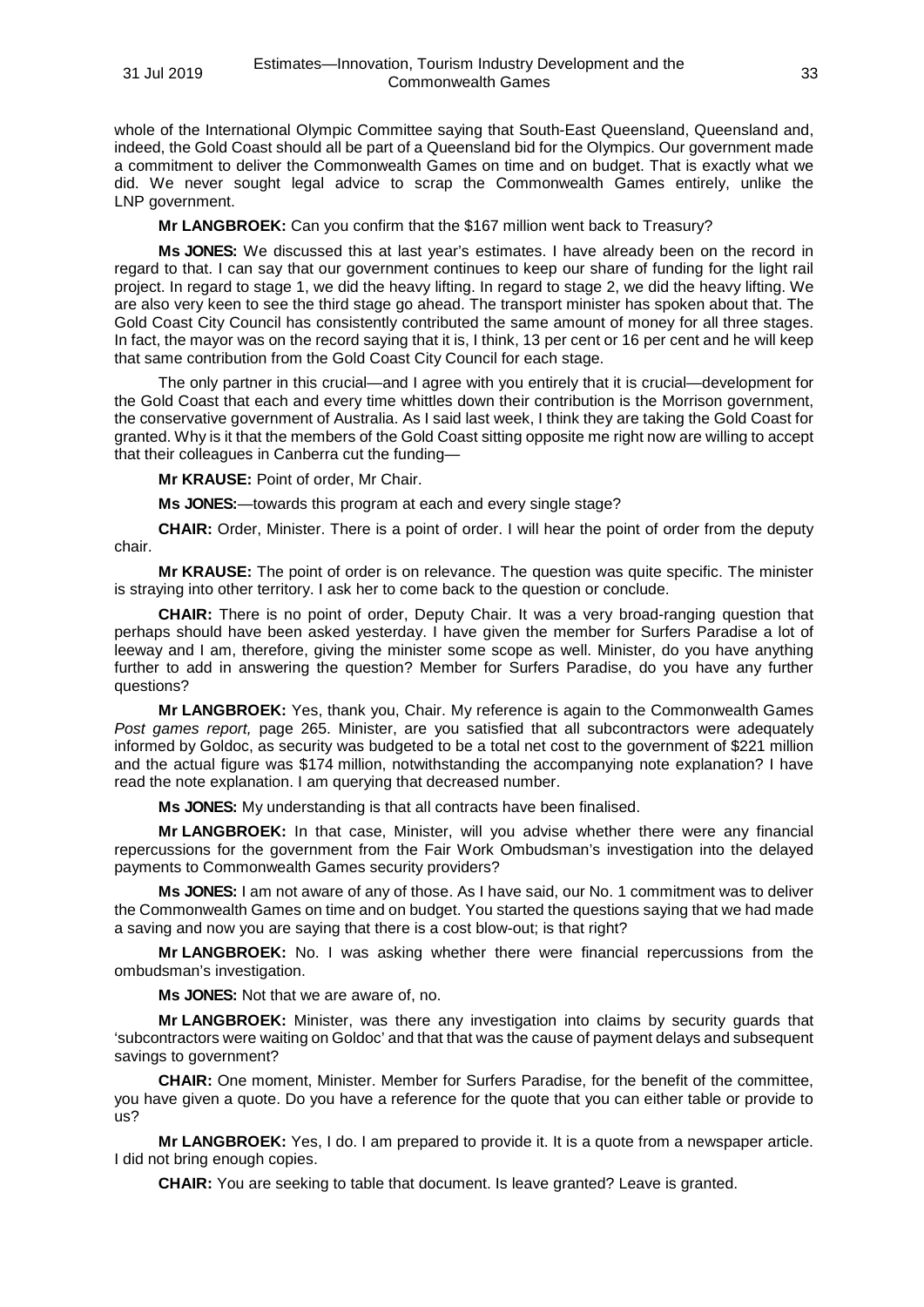**Ms JONES:** I am happy to look at that. My understanding is that it was advertised that tourism and major events was the first part of the estimates and now we are in the innovation part. I do not know whether all of the innovation members want to continue to ask questions that should have been asked in the first part of the estimates. Maybe the member for Surfers Paradise has a legitimate reason for why he could not be here this morning.

As I said, my understanding is that this matter has been finalised. I am not aware of any additional penalty being paid because of the Fair Work Ombudsman. If there is any information that the member has that he would like to share with me, I am happy to look at it. However, my understanding is that this has been resolved. In fact, most conversations that we seem to be having now in regard to the Commonwealth Games long-term legacy for Queensland are that it is now being talked about as the state to host the Olympic Games in 2032.

**Mr HART:** Director-General, as we have heard this morning, the government is investing \$3.8 million in FibreCo, which was strongly pushed by Steve Baxter, who at the time was the Chief Entrepreneur of Queensland. Can you advise if Mr Baxter has any financial interest in or position with FibreCo and if he stands to benefit in any way from FibreCo's existence?

#### **Mr Walker:** No.

**Mr HART:** Director-General, I refer to page 7 of the SDS. It appears as though, after two years, the Myriad Festival is no longer. Can you confirm whether the Myriad Festival has been cancelled?

**Ms JONES:** We had a whole new festival this year called Curiocity. You could have come. Thousands went.

**Mr Walker:** The minister is absolutely right: we transitioned from Myriad. Earlier this year we held an innovation festival called QODE. It was quite the success.

**Mr HART:** On the Myriad Festival, the Chief Entrepreneur signed an underwriting agreement for the e-charter. Can you tell us if he did that on his own behalf or on behalf of the government? Did that charter cost the government any money?

**Mr Walker:** We are now talking about the inaugural Chief Entrepreneur, Mr Mark Sowerby. He did enter into an arrangement to underwrite it personally. There was no requirement for state dollars, given that the flight itself was funded by sponsorship and ticket sales.

**Mr HART:** In a TV interview the minister said that the flight was paid for by donations, including the airline. Director-General, can you tell the committee who made those donations and how much they were?

**Mr Walker:** Sponsorship is what took place. There were a number of sponsors. I do not have them at hand. We had some of the big end of town from Cisco, from memory, to Gadens law firm. We had a number of sponsors for this flight. Please remember it was a particularly dynamic thing for the state of Queensland to do. This was from Silicon Valley to Fortitude Valley.

It had over 220 passengers representing 25 international and Australian investors. It did not cost taxpayers in terms of that flight, but what it did do is provide a tremendous opportunity for start-ups in Queensland to further their cause. In fact, many of them now talk about the opportunities that they were given and they have now received funding as a result of being involved in that exercise.

**Mr HART:** Minister, it appears that Advance Queensland's QODE event replaced Myriad on a one-year contract. Is this where the rest of Myriad's funding went? If you have had better luck with it will it be continuing?

**Ms JONES:** Yes, QODE will be continuing.

**CHAIR:** Member for Burleigh, do you have one more question before I go to the member for Maiwar?

**Mr HART:** Yes. Director-General, can you advise how much rent River City Labs paid at the Advance Queensland hub in Brisbane while Steve Baxter was the state Chief Entrepreneur?

**Mr Walker:** We would need to get that figure. The rate they would pay would be equivalent to the other tenants within the building. They have a slightly larger square metre arrangement there. We will get that information for you, but it would have been the standard rate that we have sought from all tenants.

**Mr HART:** Will you take that on notice?

**Mr Walker:** Yes.

**Mr HART:** Could you also just check and see whether after River City Labs was sold the deal is still the same?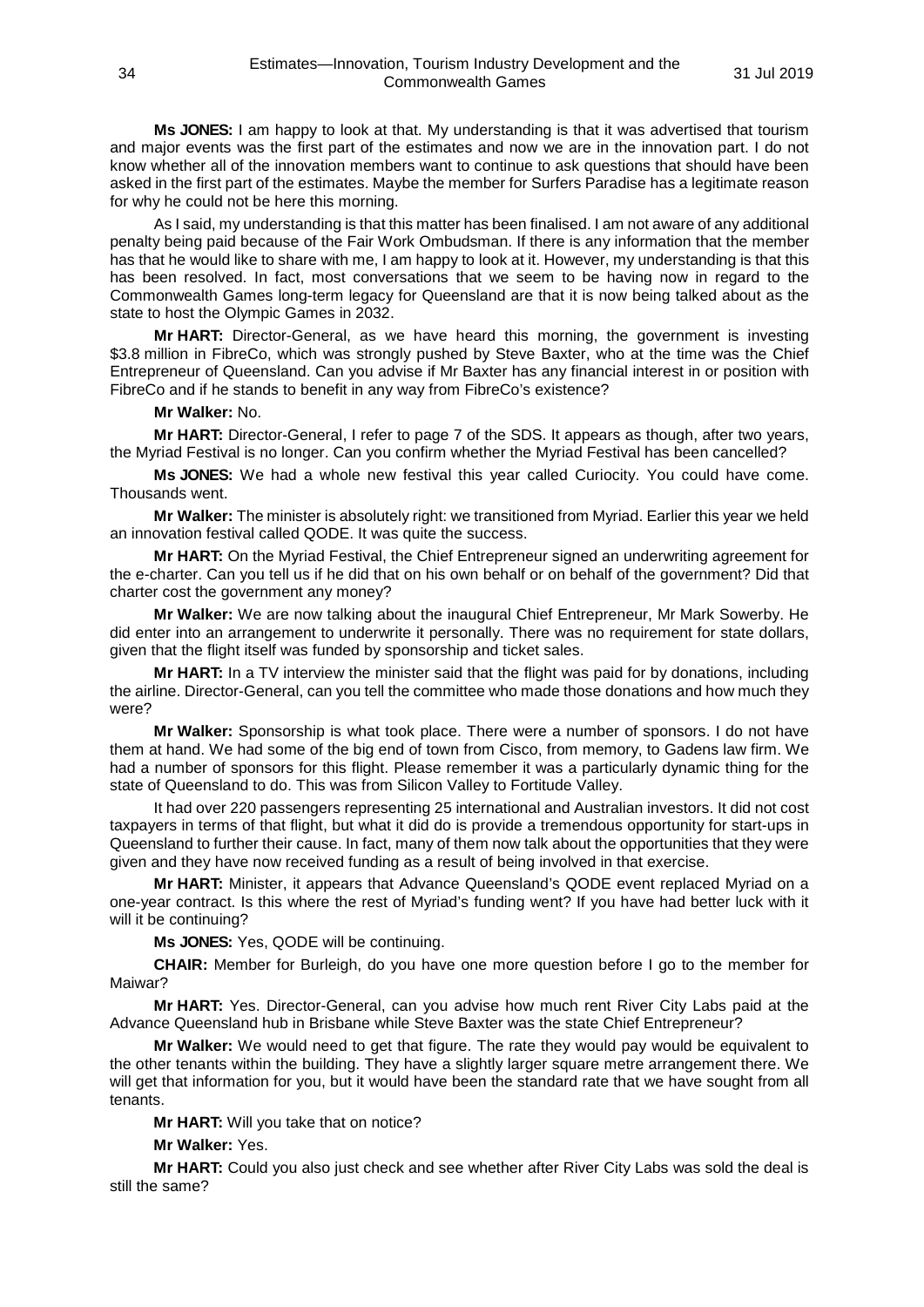**Mr Walker:** Will do. I cannot imagine why it would have changed but we will look into that.

**Mr BERKMAN:** My question relates to \$15 million in state funding for the Defence CRC. There is an international campaign led by an Australian expert in AI calling for a treaty banning lethal autonomous weapons or in other words those drones that can kill without human control. This is proposed alongside existing treaties that ban nuclear weapons proliferation, chemical weapons and other weapons of mass destruction. Minister, are you concerned we could end up spending taxpayers' money on a facility to develop weapons of mass destruction that are ultimately banned under international law?

**CHAIR:** Minister, before you answer the question, member for Maiwar you referred to a treaty. For the benefit of the committee and all those present and watching, could you inform us as to which treaty you were specifically referring to in your question?

**Mr BERKMAN:** I referred to an international campaign led by an Australian AI expert who is calling for a treaty.

**CHAIR:** Thank you for that clarification, member for Maiwar.

**Ms JONES:** I have full confidence in the Australian Defence Force and it acting in an ethical way. As we have said on the record and as my ministerial colleague who has appeared before me the Minister for State Development has said, we are backing defence as an industry. It is one of the largest employers in Queensland.

For many years I represented the Enoggera Army base which was in my electorate. I have had the great privilege of working with a number of key people in that area. We are also backing agriculture, mining, resources and environmental management as key industries where Queensland is seen as world leading and having world-leading technology. To answer your question, I am very confident in the work that the Australian Defence Force is doing as part of the CRC.

**Mr BERKMAN:** Can you confirm whether any part of the \$15 million of Queensland taxpayers' money will go towards work to develop autonomous killer drones at the Defence CRC for Trusted Autonomous Systems?

**Ms JONES:** My understanding is that the Defence CRC was awarded by the federal government in a competitive process which Queensland won. We will be working very closely with them on the work that the Australian Defence Force prioritises. I am not the Australian defence minister. What I can say to you is that I think this is a great win for Queensland because it creates jobs locally in your community.

**CHAIR:** We now move on to government questions.

**Mrs MULLEN:** Minister, I also have a question in relation to the Queensland Chief Entrepreneur. Could you please outline how the government is encouraging investment in Queensland start-ups through the Office of the Queensland Chief Entrepreneur?

**Ms JONES:** Before I answer that question, with your indulgence, Chair, I wanted to say that I have now seen the document tabled by the leader, I am sorry, he is not the leader of the opposition anymore, the member for Surfers Paradise—I am having a flashback. I have read the article. As it quite clearly says, there are no outstanding payments with regard to security guards in terms of the government. It is between security companies and their subcontractors. My advice is consistent that there is no ongoing issue with regard to the state government or any contracts with Goldoc.

**CHAIR:** Thank you for that clarification, Minister.

**Ms JONES:** With regard to the Chief Entrepreneur, I am pleased to say that as the minister I have appointed Leanne Kemp, one of the world leaders in blockchain. She is hitting the ground running. She is such a dynamic woman. She is the first female Chief Entrepreneur in Queensland. Excitingly, she now participates in global forums with regard to the circular economy and also battery technology. I can announce today that from tomorrow she will be spending the next month on the road crisscrossing Queensland and holding innovation summits with small businesses and regional communities. She is kicking off her tour in Cairns. I understand that she is in Cairns as we speak.

We understand that having someone with global connections, such as Leanne Kemp, who has now secured major contracts with some of the largest companies in the world, is a way that we can really build the mindset in regional Queensland that what these new platform technologies deliver and with a more connected community through projects such as FibreCo, businesses based in Cairns or Bundaberg or Gladstone, for example, will have access to a global market.

It is not just us in Queensland that think having a chief entrepreneur is a great idea. We have now seen that the South Australian Premier who, as we know, came up to Queensland recently and toured our precinct now has a policy, I understand, to deliver a chief entrepreneur for the South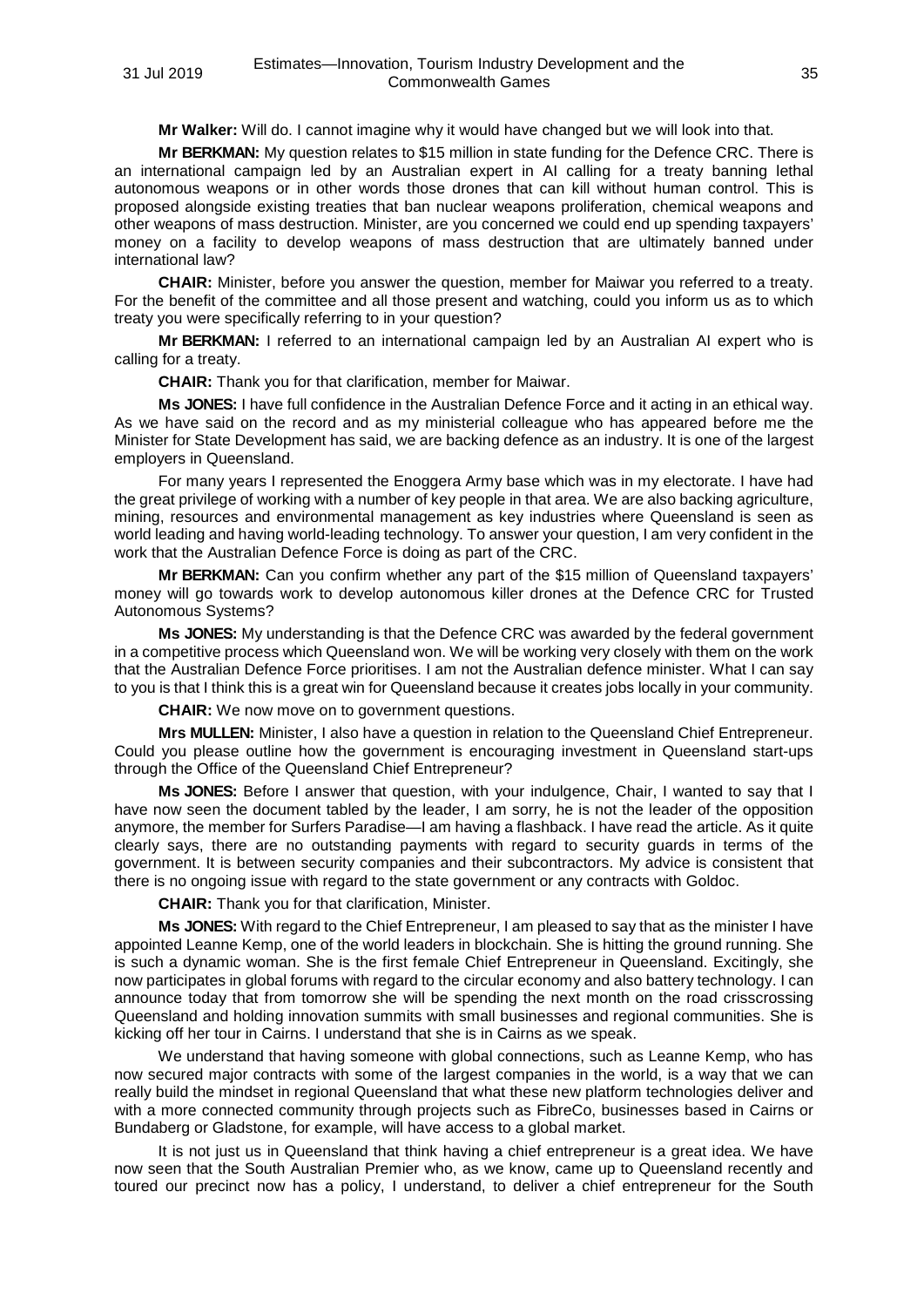Australian conservative government. That is a state that understands when you are not Sydney or Melbourne you have to fight hard to secure new contracts and jobs. As they often say, the best form of flattery is imitation. It is great to see that the Liberal Premier of South Australia is now saying that they would like to use our model and had a number of briefings with our staff at the precinct about how we have grown and now we were able to leapfrog Victoria and be the start-up capital, shadowed only in behind Sydney.

Ms Kemp is a great example of an innovation leader. As you know, she is the founder and CEO of Everledger, a leading, emerging enterprise that uses blockchain to track high-value assets on what is a global digital ledger. This technology will only continue to grow. Ms Kemp has presented at more than 40 conferences, workshops and school forums, including a keynote address at our QODE festival, that we talked about. With regard to QODE, we were up-front about saying that we were transitioning to a new event. I believe I answered all those questions last year. That has all been on the public record. She was a great speaker at that. I got a lot of good feedback about her.

In her role, Ms Kemp has already visited Chinchilla, Gladstone, Rockhampton, Emerald, Yeppoon, Great Keppel Island, Cairns, the Gold Coast and Sunshine Coast. She has earmarked for the next month that she will be on the road in Queensland talking to regional Queensland communities about jobs growth by investing in innovation.

**Mrs MULLEN:** Minister, I was hoping you could please update the committee on how the Palaszczuk government supports promising Queensland start-ups to scale up and grow?

**Ms JONES:** As we said, our focus as a government is not only on building an innovation ecosystem, as has been recognised by many of the largest business owners in Australia at an innovation summit as we speak. They have said very clearly that what they want from government is co-investment and strong, clear leadership and policies. I saw Campbell Newman comments—I think it was in the *Courier-Mail***—**saying that he is very pleased that the government has implemented what the Josh Lerner report said and it would have been a great shame to see us go backwards. I will take that endorsement where I can get it.

One of the great examples of where we have supported a Brisbane business to grow, both from its start-up stage into the scale-up stage, is RedEye. RedEye started as a Brisbane based tech start-up when they first received a \$250,000 grant through the Advance Queensland Ignite Ideas Fund in 2016. At that stage they were employing eight people. They are now employing 100 people globally and now manage more than \$200 billion worth of critical infrastructure through their technology.

RedEye, as a consequence of this large customer base, has also expanded overseas with offices in the Philippines and New Zealand and a US office in Denver. I had the privilege on behalf of the government to open their Denver office. It is a great success story of a Queensland business that is now achieving global reach. This Brisbane company is now exporting Queensland born and bred technology to global markets. It is largely thanks to the strong support of this government. Of course, as I say, do not take my word for it. RedEye chief executive and co-founder Wayne Gerard said—

I just can't comment enough on how effective I think the Queensland government has been. The level of government support available means that the state is really leading the world in terms of building start-up ecosystems. The people running Advance Queensland, the government initiative, really get it. They are not bureaucrats. These people are experimenting—trying, testing and learning—and they are supporting start-ups just like us.

RedEye is once again an example of how we have to back business to back jobs. So far we have supported more than 5,200 of these businesses. As I said in my opening remarks, this is supporting more than 16,400 jobs across our state.

**CHAIR:** Minister, in relation to page 7 of the SDS, I understand that RedEye are recipients, as you said, of the Palaszczuk government Ignite Ideas program. Could you please update the committee on progress in partnering with small to medium sized companies through this program to create jobs in Queensland?

**Ms JONES:** Ignite Ideas is one of the programs that I probably get the most feedback about, that it is such a great win. As I said, it really does fall into that category of helping businesses scale up so they can create more jobs in Queensland.

Rocklea based start-up Like a Photon Creative received an Ignite Ideas grant in round 3 to grow their production company. I had the privilege of meeting the two women who are running this business. It is amazing. They do digital technology. They have created new movies that will be released internationally. They have now secured deals with Sesame Street and with Disney. They are a Queensland start-up that now has contracts with Disney to create new content over many years to come.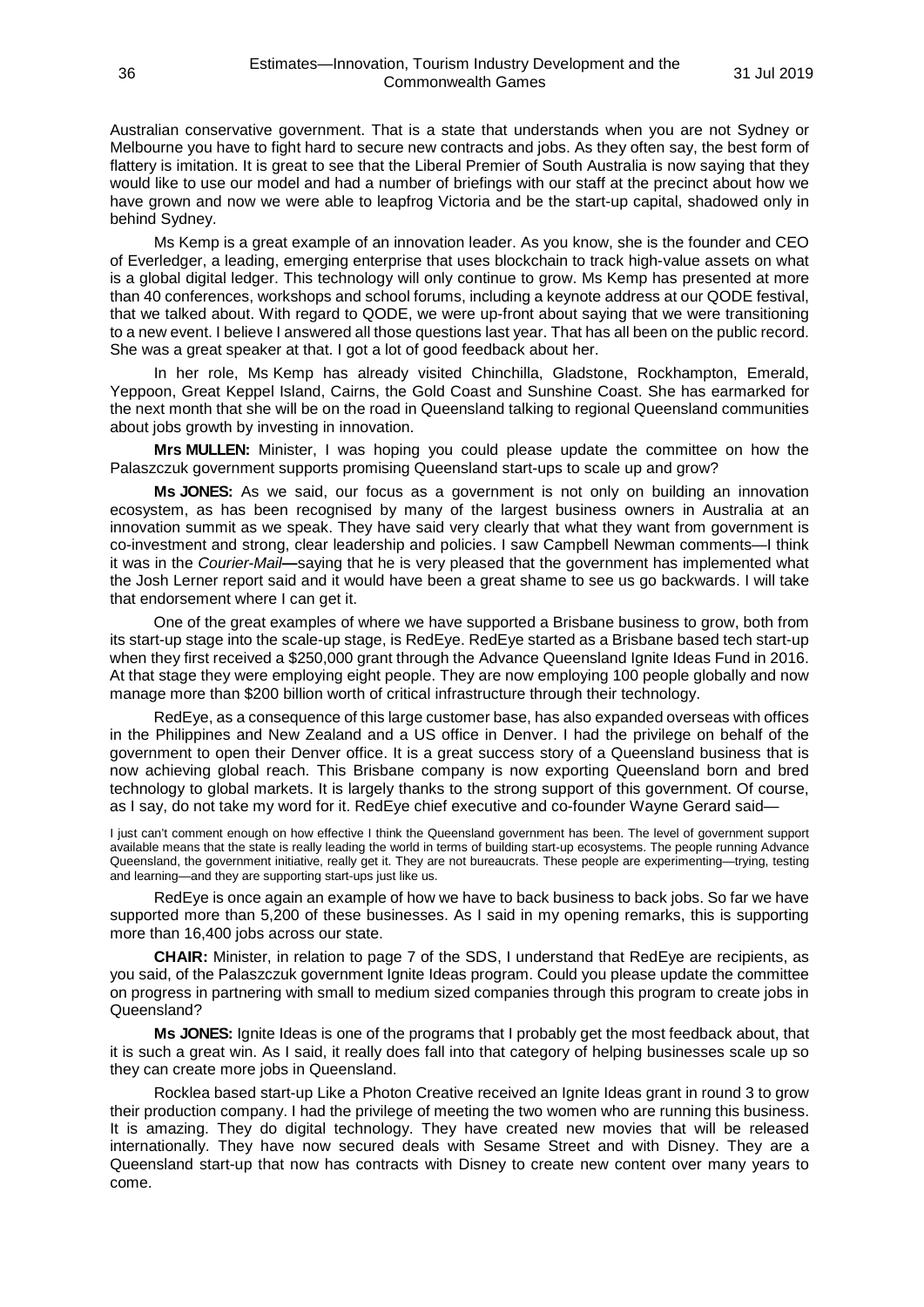Since partnering with the government, they have also signed a deal with Universal Studios to produce 10 animated feature films, and they are now employing 70 staff. This would not have been possible, in their own words when I met with them only last week, if it were not for the investment that we have made. We have fast-tracked those jobs and that growth here in Queensland.

Gold Coast start-up Kynd received an Ignite Ideas grant in round 3 to commercialise its mobile platform to connect local carers and support staff with anyone needing disability support and home care. Everyone in this room knows that one of the fastest growing segments of the Australian economy right now is the carer economy. In particular as we see the rollout of significant investment through the NDIS, connecting carers with people in need of support is going to be a growing business. That is why we are backing this Gold Coast business Kynd.

Milton based start-up WorkingMouse received an Ignite Ideas grant in round 2 to commercialise their artificial intelligence coding platform called Codebots. I have also had the privilege of meeting with them. At the time they received this grant from the state government they were employing around 14 people. Today I can advise that they are now employing 58 Queenslanders here in our local economy.

In total through Ignite Ideas alone we have now delivered more than 1,000 new jobs in businesses in Queensland. We know, as has been reported—and I quoted CEOs in my opening remarks—that we can fast-track jobs and create jobs in Queensland in these new technologies by partnering with the private sector. We are not trying to emulate what the private sector does, but we are backing the private sector to create these jobs.

**Ms LUI:** Minister, I refer to page 7 of the SDS. Can you please update the committee on the Palaszczuk government's efforts to attract international investors to Queensland?

**Ms JONES:** As I said, not only are we supporting businesses to go global; we are also working really hard to ensure we have global companies investing in Brisbane based or Queensland based companies to keep jobs here in our state. We are creating the jobs of the future by linking these partnerships.

There is an Underwood business called GO1, which provides corporate training and professional development. They launched in 2015. Since they partnered with the government they have gone from 19 workers to more than 100 jobs here in Queensland. They are also the first Australian firm to ever receive funding from Microsoft venture capital fund M12. This is once again an Australian first: a Queensland business has secured funding from global giant Microsoft, which has invested in it through its capital fund M12.

The company has now received \$30 million in investment and is ready for international expansion beyond its presence in the United States, London, Malaysia and Vietnam. The government support of GO1 in those early stages, when they needed that support, has enabled them to go global and secure investment in companies such as Microsoft. GO1 hire local developers, local project managers and support staff based in Queensland to scale up their business so they can have a global presence. As I say, this is just another example of a pioneering Queensland business that has benefited significantly from our agenda to invest in them.

Another example is Immersive Robotics founder Tim Lucas, who moved his company from Perth to Brisbane because he saw that through our government's investment in our Advance Queensland agenda there were more opportunities for him to grow his business here than being based in Perth. Immersive Robotics are world leaders in real-time video compression and streaming technology for virtual and augmented reality headsets. As members of parliament, many of you as you go to events, whether it is a tourism event or a football event, are seeing more and more of this augmented reality growing and these headsets becoming available as that technology advances. This is going to be a significantly growing segment of the market in coming years.

Immersive Robotics advised us that, after receiving a grant from the government, they have now created more than 10 high-value jobs in this new industry. What is even better, because it is such a fast-growing part of the economy, is that they expect to double their workforce in coming years. We have created and supported more than 16,400 jobs in total by investing in our best and brightest small businesses and start-ups here in Queensland.

**Ms LUI:** My next question is in reference to page 7 of the SDS. Could the minister please update the committee on the Palaszczuk government's strategy to promote Queensland as a global leader for clinical trials in the biopharmaceuticals industry?

**Ms JONES:** In my experience, what I hear very loud and clear from industry is that Queensland is seen as a bioresearch industry hub. We have seen significant growth in biopharmaceutical products. What is really exciting, though, is that we are laser focused on creating jobs in regional Queensland. I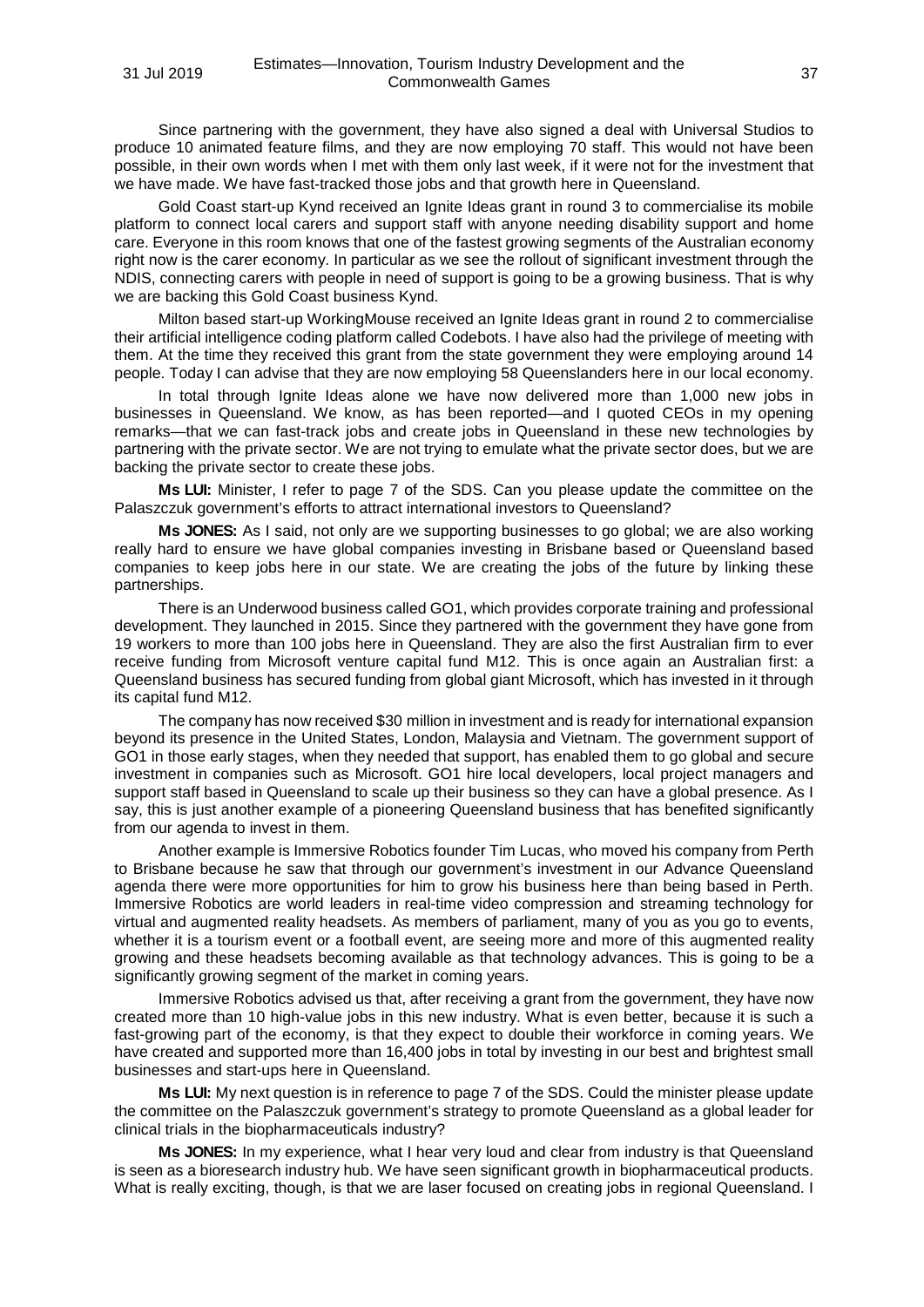am so proud that I was able to secure through our funding a partnership with the Mackay Regional Council to deliver the Coral Sea Clinical Research Institute to Mackay. This facility will pump an additional \$1 million into the Mackay economy each and every year. More importantly, it is a sign of how we can partner with local businesses and councils on the ground to diversify economies in regional Queensland.

I understand that Mackay is the first regional city in Australia to be running clinical trials. This relates to coeliac disease, which we know affects many people in our community. It is very exciting that this is now happening in a regional centre and that the first regional centre to have clinical trials like this is based in Queensland. We were able to do that not only because we are world leaders in this technology but also because when you have grown up in Queensland, like many of us have, we take for granted our significant investment in having such a strong regional hospital blueprint. Many of you will be familiar that, after years of not seeing investment, we as a government have rebuilt many of our regional hospitals.

Having a network of regional hospitals is one of the selling points we have when it comes to the investment in clinical trials like this and pharmaceutical companies wanting to trial new products to market in Queensland. This is a very competitive space. When I make representations on behalf of Queensland and on behalf of the Queensland government, they very much look at the world-class hospitals that we have—for example, the oncology research in South Brisbane, Herston, Woolloongabba and Southport on the Gold Coast and the cardiovascular research that is underway in Woolloongabba, Chermside, Bundaberg, Fortitude Valley and Herston. We will continue to work with biopharmaceuticals companies to create new opportunities to have clinical trials in regional Queensland.

**Mrs MULLEN:** Minister, I refer to page 7 of the SDS. Are you able to update the committee on the Palaszczuk government's commitment to invest in new technology to create jobs?

**Ms JONES:** As we know, investing in new technology is a great way to build new jobs in traditional industries in which Queensland is recognised globally as having world leaders and experts; for example, mining, resources, agriculture, environmental management and, moving forward, even our tourism industry. That is why we launched the IndustryTechFund, which is a \$15 million investment for large-scale co-funded tech projects that have the potential to take Queensland ideas and products to a global market. For example, we partnered with Boeing to deliver \$4.35 million for the unmanned systems project. This brought together Boeing, Telstra and Queensland Gas Company to develop an advanced airway system to enable drones to operate in a range of civil and commercial industries. This support alone will deliver 100 jobs here in Queensland which, if we had not secured that deal, would have been lost interstate or overseas.

We have also partnered with Boeing to deliver project Trinity. This project is aimed at working with small to medium enterprises to create the new generation of drones. Through this project we are engaging with 14 small to medium sized companies across the state from Caloundra to Toowoomba and Brisbane. Over the next three years this project will support 130 jobs based here in Queensland.

We have also partnered with Redback Technologies. This is, in my opinion, very exciting technology. I had the opportunity to meet with the scientists and researchers behind this new technology. This fast-growing Queensland based technology company is developing a state-of-the-art battery storage system. It is Redback's aim to make battery storage technology more affordable. We know there are many people out there who want to transition to more environmentally friendly ways of consuming and using energy. That is why investing in companies like this can fast-track the pricepoint which will open it up to families right across Queensland, particularly in areas that are represented by members of parliament here today. This system is capable of reducing energy costs for families and pumping renewable energy back into the grid. My prediction is that in the next two to three years the pricepoint of this battery storage at the home based level will see many more families embrace that.

I know that already there are a number of energy companies in Queensland partnering with Redback Technologies to provide that option to families who can afford it. When we introduced work with regard to solar energy on our roofs, our experience was that my community of the Ashgrove electorate—as it was then—took up that opportunity the most and were the earliest movers in that space. It meant that as we brought down the price per unit that then allowed other families who had lower disposable incomes to get on the back of that technology. I expect that will be the same with home based battery technology as well. Their system is capable of reducing energy costs but, more excitingly, already we expect that this project alone will support 65 jobs here in Queensland. Once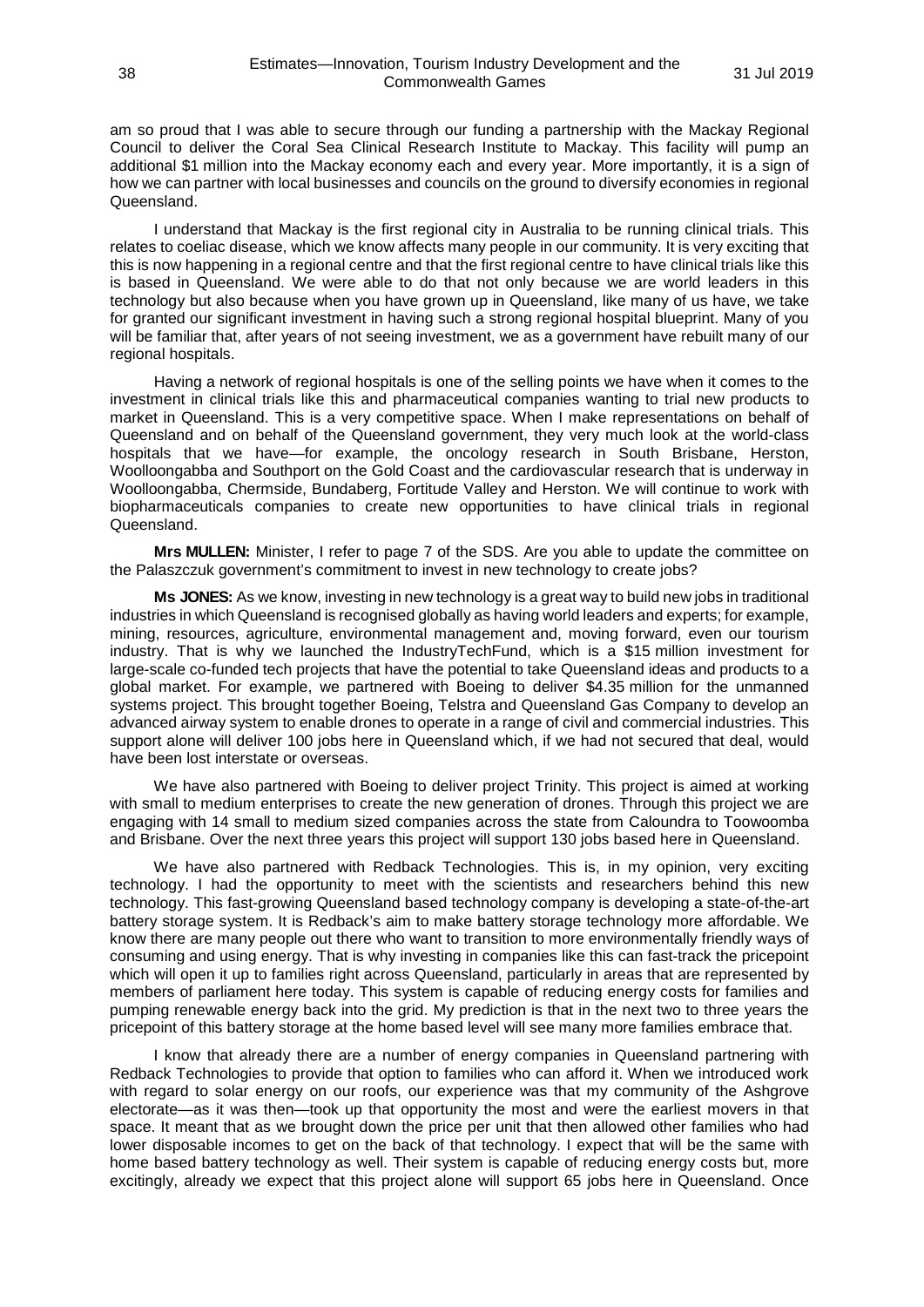again, if we had not invested in them they would have gone wherever that global investment was. They could have gone interstate or overseas. That is why we have to be interventionist in keeping these businesses here in Queensland.

**CHAIR:** We will now move to non-government questions for the short time we have remaining.

**Mr HART:** Minister, I notice that you said you were up-front about Myriad closing, but I do not remember you making an announcement about it. I do not remember you talking about it at any stage. When I checked this morning their website was still up. You could still look at booking a stand; you could still look at booking a ticket. Do you think that as the minister for Advance Queensland you should at least take the website down?

**Ms JONES:** When I stood there and announced that Curiocity was going ahead, I also answered questions at that time—as you would imagine I would—and said that we were no longer pursuing Myriad. Myriad was a success and we had feedback, but we started working on a long-term innovation festival for Queensland some years ago. In actual fact, I am being told that I released a media statement on Thursday, 13 December 2018 about this.

**Mr HART:** So why hasn't the website been taken down?

**Ms JONES:** I do not run the Myriad website. Myriad runs their website. Anyway, I am really excited. Because we had Myriad, we were able to start building an innovation event here in Queensland. We have taken it to the next level, through our investment in Tourism and Events Queensland, to create QODE. What we want to carve out is that Queensland is the home to Australia's largest innovation festival. Indeed, when I announced QODE what we said was we want the QODE festival and the Curiocity branding. You would be well aware that the partner in this is the Brisbane City Council. The Brisbane City Council is a large partner for us in Curiocity and QODE. We want to build it to be the largest innovation festival in the Southern Hemisphere based here in Queensland. The reason why we want to do that is because we know that brings the best and brightest to Queensland. As stated in that press release—

Lord Mayor Graham Quirk said QODE would bring the world's thought leaders in technology and innovation to Brisbane at a time when the city's start-up and research sectors were undergoing significant growth.

"I look forward to welcoming more than 1000 innovators, investors and entrepreneurs to QODE in April next year," Cr Quirk said.

**CHAIR:** I have a point of clarification. The member for Jordan did not want to interrupt and create a point of order, but she has helpfully had a look at the Myriad website. For your reference, member for Burleigh, it is clearly marked 2018 and it seems as though you cannot purchase any tickets.

**Mr HART:** That is not what I said, Chair. I said it was still running.

**Ms JONES:** For clarity, my understanding is that Myriad is a festival proponent. They might want to have the Myriad festival somewhere else in the world. The difference is QODE is a festival that Queensland owns and that we have built in partnership with the Brisbane City Council. I have been on the public record for a number of months about this. QODE happened at the beginning of the year. It was well attended. As I said, the Lord Mayor was there—

**Mr HART:** That is QODE. I was talking about Myriad, but thank you.

**Ms JONES:** Yes, so Myriad ended in May 2018.

**Mr HART:** Can I just ask a quick question of the director-general?

**Ms JONES:** It might go to Canada.

**CHAIR:** Do you have a question, member for Burleigh? We are pushing up against time because we have questions on notice. Do you have a question?

**Mr HART:** Page 7 of the SDS advises that an Advance Queensland Economic Council will be established. Can the director-general tell us if that council has been established, who appoints the people, and who might they be if it has been established?

**Mr Walker:** We are looking to finalise the Advance Queensland strategy in the very near future, and that will be a decision of government; namely, its finalisation and release. One of the suggested actions in that was as you say, so that will be a decision of government in due course.

**Mr HART:** Point of order, Mr Chair. I find the remark of the minister personally offensive and I ask her to withdraw.

**CHAIR:** For the benefit of the committee, can you clarify which remark?

**Mr HART:** It was about being away or on a cruise or a trip.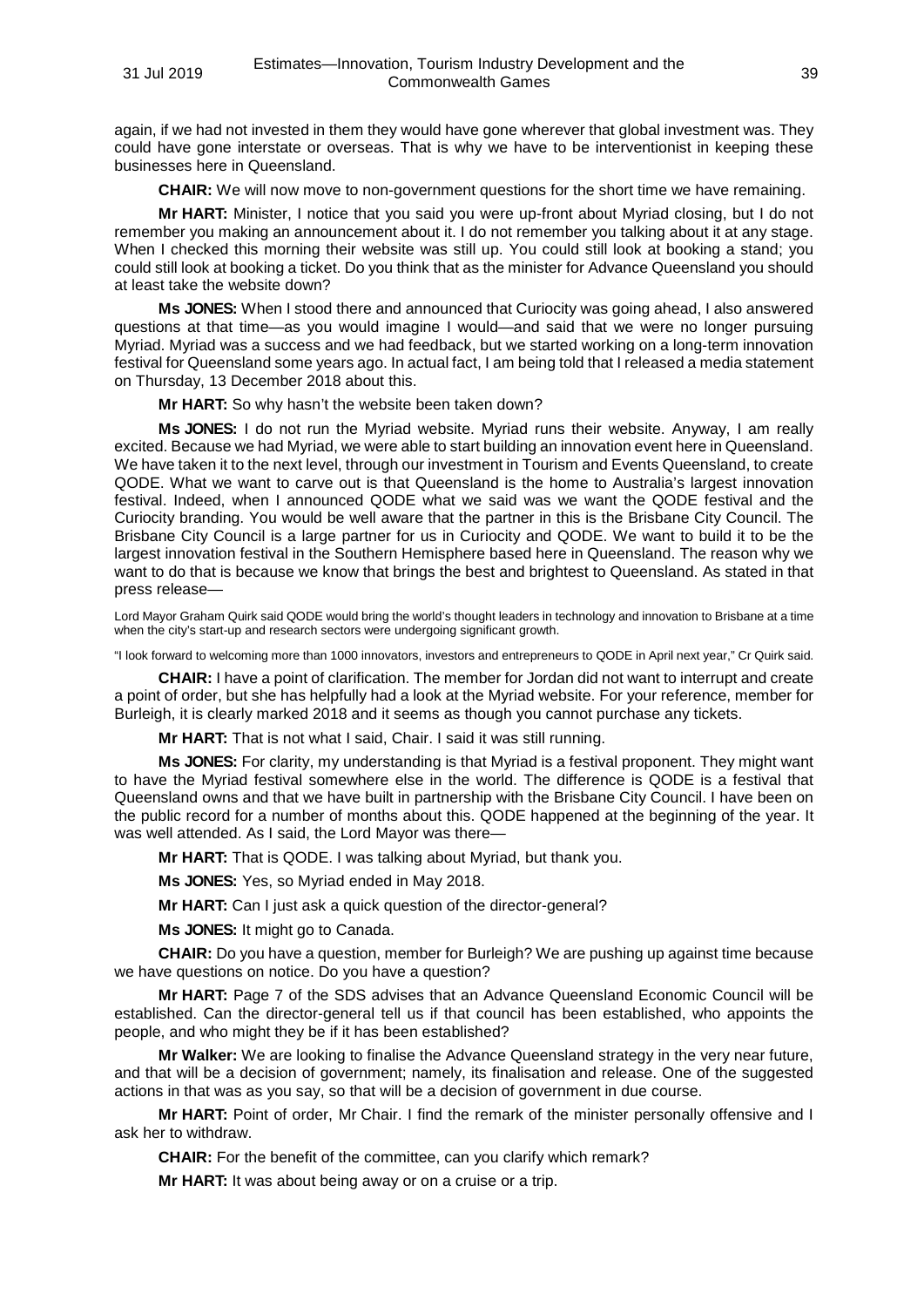**CHAIR:** Was it the reference to a holiday in Canada that you found offensive?

**Mr HART:** Yes, that was the one.

**CHAIR:** Are you willing to withdraw that, Minister?

**Ms JONES:** I just said that Myriad could go anywhere, including Canada.

**CHAIR:** There is clearly a dispute about the remarks. Member for Burleigh, you will have other options to take that up.

**Mr HART:** I found it personally offensive and I ask the minister to withdraw.

**Ms JONES:** I withdraw.

**CHAIR:** The minister has withdrawn. We will now move on to answers to questions on notice if you wish to provide those at this juncture, Minister.

**Ms JONES:** Hot DesQ 2017-18: there were 28 recipients, of which 19 have stayed in Queensland; in 2018-19 there were 10 recipients, and I am advised that all remain in Queensland.

With regard to SBIR, 22 companies have received funding of which approximately half were Queensland. River City Labs' rent was for a lease of 1,323 metres squared. Rates are consistent with other tenants' there. I am advised there has been no change with regard to the rent rate following the sale of River City Labs.

**Mr HART:** Minister, can I just clarify. When you said roughly half, do you actually have the numbers?

**Ms JONES:** I am just trying to read the writing. Ten.

**CHAIR:** Thank you very much, Minister. Before we formally close off this session is there anything you would like to add?

**Ms JONES:** Yes, I would like to finish something with regard to SBIR because there was been a bit of commentary on this. As the director-general said in answering the question, this is a procurement policy. All procurement contracts across Australia must comply with the national competition law in Australia, which was introduced by the Howard government. It stipulates that you can provide some weighting for communities. We know that as a government we have introduced the strongest procurement policies with regard to Buy Queensland that Queensland has ever had. Even with those policies in place, through a procurement policy you must provide the contract to the person who wins the procurement contract. My understanding is that one was a project done with the Australian department of environment, to which they contributed \$1.5 million. That was a requirement of the grant funding which was jointly funded with the federal government.

**CHAIR:** The time allocated for the consideration of the portfolio areas of the Minister for Innovation and Tourism Industry Development and Minister for the Commonwealth Games has expired. I note that all questions on notice have been answered. You are very efficient today, Minister. Thank you, Minister, Director-General and officials for your attendance. The committee will now adjourn. The hearing will resume at 1.30 pm with the examination of estimates for the portfolios of the Minister for Environment and the Great Barrier Reef, Minister for Science and Minister for the Arts.

**Proceedings suspended from 12.30 pm to 1.30 pm.**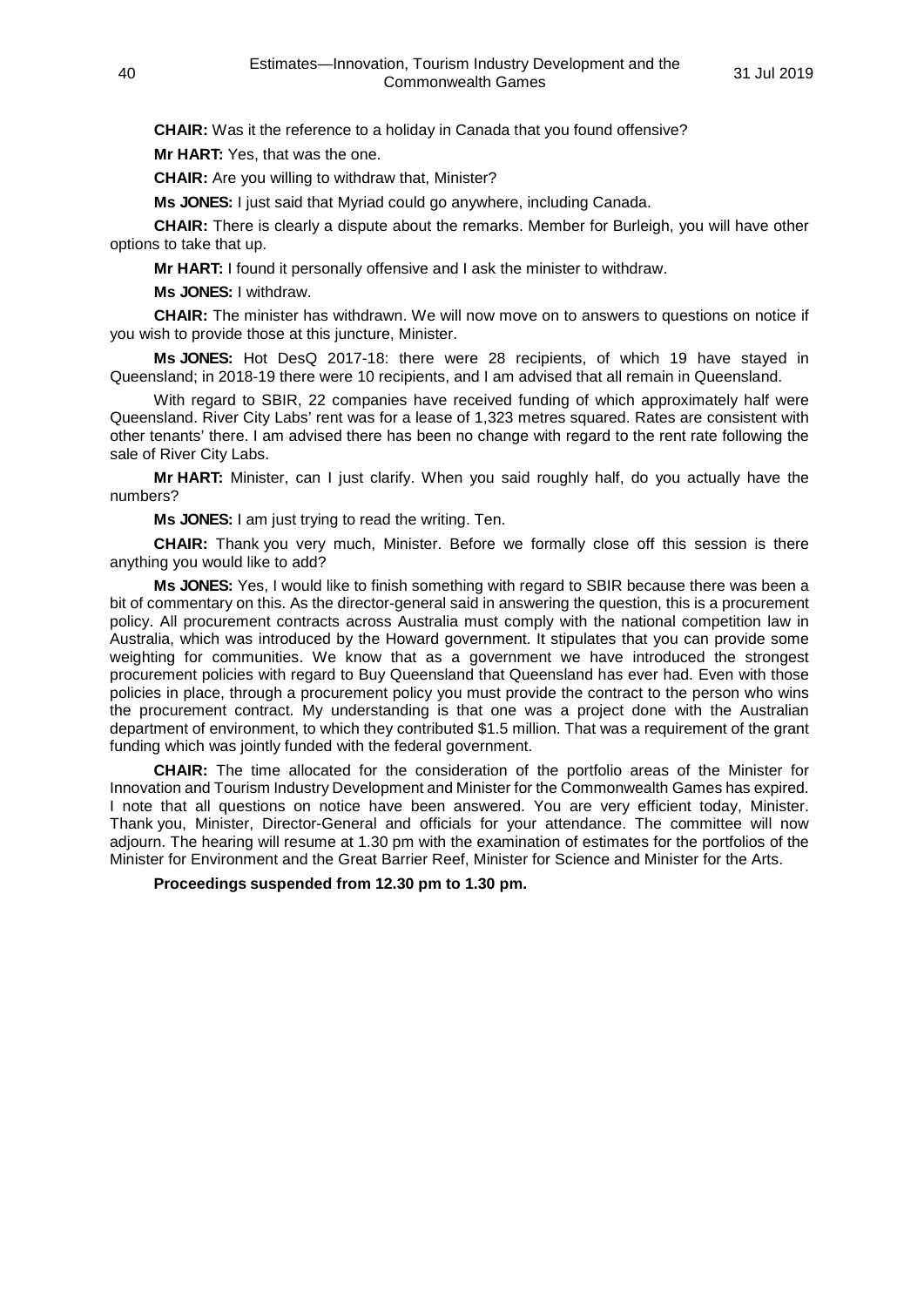# **ESTIMATES—INNOVATION, TOURISM DEVELOPMENT AND ENVIRONMENT COMMITTEE—ENVIRONMENT AND THE GREAT BARRIER REEF, SCIENCE AND THE ARTS**

#### **In Attendance**

Hon. LM Enoch, Minister for the Environment and the Great Barrier Reef, Minister for Science and Minister for the Arts

Ms H Jackson, Chief of Staff

**Department of Environment and Science**

Dr J Merrick, Director-General

Mr T Roberts, Deputy Director-General, Environmental Policy and Programs

Mr M Jacobs, Deputy Director-General, Science and Technology

**Queensland Art Gallery**

Mr C Saines, Director

## **Arts Queensland**

Ms K Herring, Deputy Director-General

**Queensland Theatre Company**

Ms A Jolly, Director

**[CHAIR:](http://www.parliament.qld.gov.au/docs/find.aspx?id=0Mba20190731_133002)** The committee will now examine the proposed expenditure in the Appropriation Bill 2019 for the Minister for Environment and the Great Barrier Reef, Minister for Science and Minister for the Arts. The visiting members present are Mr David Crisafulli, the member for Broadwater, and Mr Michael Berkman, the member for Maiwar.

\_\_\_\_\_\_\_\_\_\_\_\_\_\_\_

I remind those present that the hearing is a proceeding of the Queensland parliament and is subject to the standing rules and orders of the parliament. It is important that questions and answers remain relevant and succinct. The same rules for questions that apply in parliament apply in this hearing. I refer to standing orders 112 and 115 in this regard. Questions should be brief and relate to one issue and should not contain lengthy or subjective preambles, argument or opinion. I intend to guide proceedings this afternoon so that relevant issues can be explored fully and to ensure there is adequate opportunity to address questions from government and non-government members of the committee.

I remind everyone present that any person may be excluded from the proceedings at my discretion as chair or by order of the committee. I ask that all mobile phones and electronic devices now be turned off or switched to silent mode. I also remind everyone that food and drink are not permitted in the chamber, except for water.

I now welcome the minister, the director-general, officials and members of the public to the hearing. For the benefit of Hansard, I ask officials to identify themselves the first time they answer a question referred to them by the minister or the director-general. I now declare the proposed expenditure for the portfolio areas of environment, national parks, heritage and the Great Barrier Reef open for examination. The question before the committee is—

That the proposed expenditure be agreed to.

Minister, I welcome you and invite you to make an opening statement of no more than five minutes.

**Ms ENOCH:** Thank you, Chair and members of the committee, for the opportunity to provide an update on the Palaszczuk government's work in protecting the environment and Great Barrier Reef. I would also like to acknowledge that today is World Ranger Day, and I would like to thank the more than 800 Queensland Parks and Wildlife Service rangers as well as the many Indigenous land and sea rangers across the state who work very hard to preserve more than 1,000 parks, forests and marine parks in Queensland.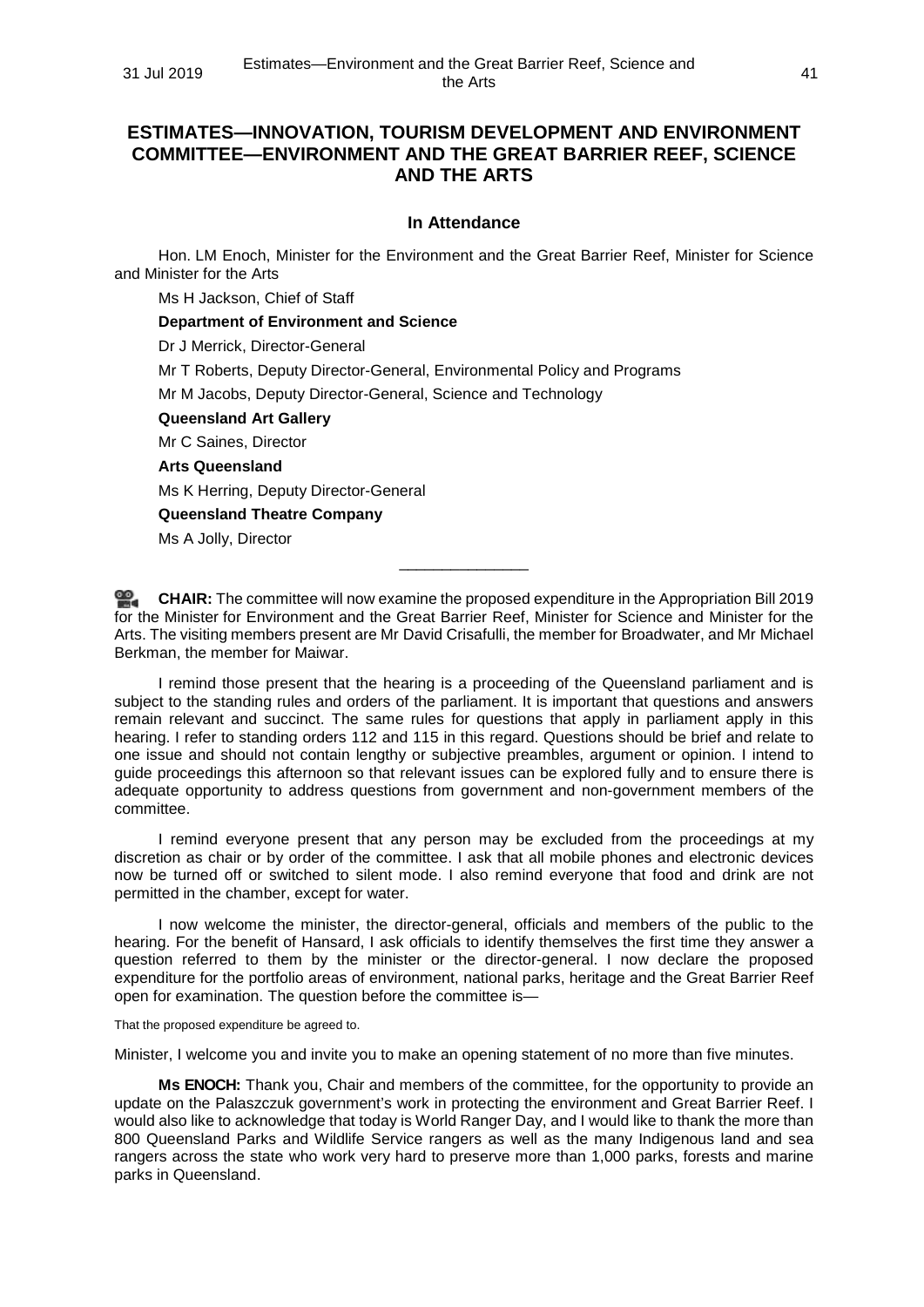Just like rangers, we know that Queenslanders care about protecting the environment. The environment plays a pivotal role in the health of our communities. A clean and healthy environment is essential for healthy living—from the air that we breathe to the water we drink. Our world is facing a challenging time as we start to feel the effects of climate change, and we are ultimately the last generation to be able to do something about it.

The Palaszczuk government recognises the importance of responding to this challenge, and that is why we have established ambitious targets, including zero net emissions by 2050 and 50 per cent renewables by 2030, to put Queensland on the path to a more sustainable future. In this year's budget, we are continuing our commitment to protect the Great Barrier Reef following record funding of \$330 million over five years. Protecting the reef and the more than 60,000 jobs that rely on it is one of our government's Advancing Queensland priorities, and we are accelerating our work on improving water quality and tackling ongoing issues, such as crown-of-thorns starfish, to help the reef become more resilient.

Science shows that one of the biggest threats to the Great Barrier Reef is climate change. Since 2015 the Palaszczuk government has continued to lead climate change action, with an investment of more than \$70 million through to the forward estimates of 2022-23. In this year's budget, we have invested more than \$17 million in climate change initiatives. We are also funding projects under the \$500 million flagship Land Restoration Fund, which supports carbon-farming initiatives and reduces greenhouse gas emissions.

In Queensland we have about 13 million hectares of protected areas and forests, including five World Heritage areas. The Queensland Parks and Wildlife Service manages more than 600 protected areas, 60 per cent of which falls within bushfire prone areas. In this year's budget, we have committed a further \$16 million towards the ongoing fire management project to allow QPWS to continue their hard work in bushfire mitigation. In 2018-19 QPWS conducted planned burns on more than one million hectares, which was 62 per cent higher than the targeted amount. This was also the largest area covered in five years.

Queensland's unique landscapes and waterways are beacons for around eight million international and 50 million domestic visits each year. The Palaszczuk government has allocated \$10 million for national parks revitalisation this financial year which will go towards upgrading infrastructure in national parks including those impacted by Tropical Cyclone Debbie.

Our government is also pleased to continue to support the work in the Wet Tropics World Heritage area, with \$9 million over three years to eradicate yellow crazy ants. This year's budget has also included funding to protect Queensland's threatened species. This includes \$1.5 million for infrastructure improvements to the Moggill Koala Rehabilitation Centre and to the RSPCA for their wildlife hotline service, which I had the opportunity to visit personally just a few weeks ago.

This year we have had some incredible success in making Queensland a more sustainable state. It has been more than a year since the plastic bag ban came into effect, and we have seen a 70 per cent drop in plastic bag litter. Earlier this morning, I also announced that more than 700 million containers have been returned through the container refund scheme, which started just nine months ago. This scheme has created more than 600 new jobs and has had incredible success as more and more Queenslanders get involved in the recycling initiative. More refund sites have opened up, and today I was able to announce that we have reached 307 container refund points across the state. That is three months ahead of the legislated target by 1 November this year.

We are also continuing to invest in better waste management for Queensland. As the committee knows, unfortunately Queensland is generating waste faster than it is growing in population. We are addressing this through our new waste management strategy, which is underpinned by the waste levy that came into effect on 1 July. We know that there are more economic and job opportunities in recycling. It is anticipated that by 2025 there will be an extra 2,000 jobs in recycling thanks to the work we have done. Having a more sustainable future will go a long way in helping protect Queensland's environment.

**CHAIR:** Thank you very much, Minister. We will now move to questions. I will give the non-government members the first opportunity to ask some questions.

**Mr CRISAFULLI:** My first question is to the director-general. I refer to the \$228 million spent last year as part of the department's environmental protection services, outlined on page 5 of the SDS. Have the director-general or any of his senior staff received any input by either oral or written means from the Deputy Premier or her staff regarding the approval of the Adani mine in the Galilee Basin?

**Dr Merrick:** No.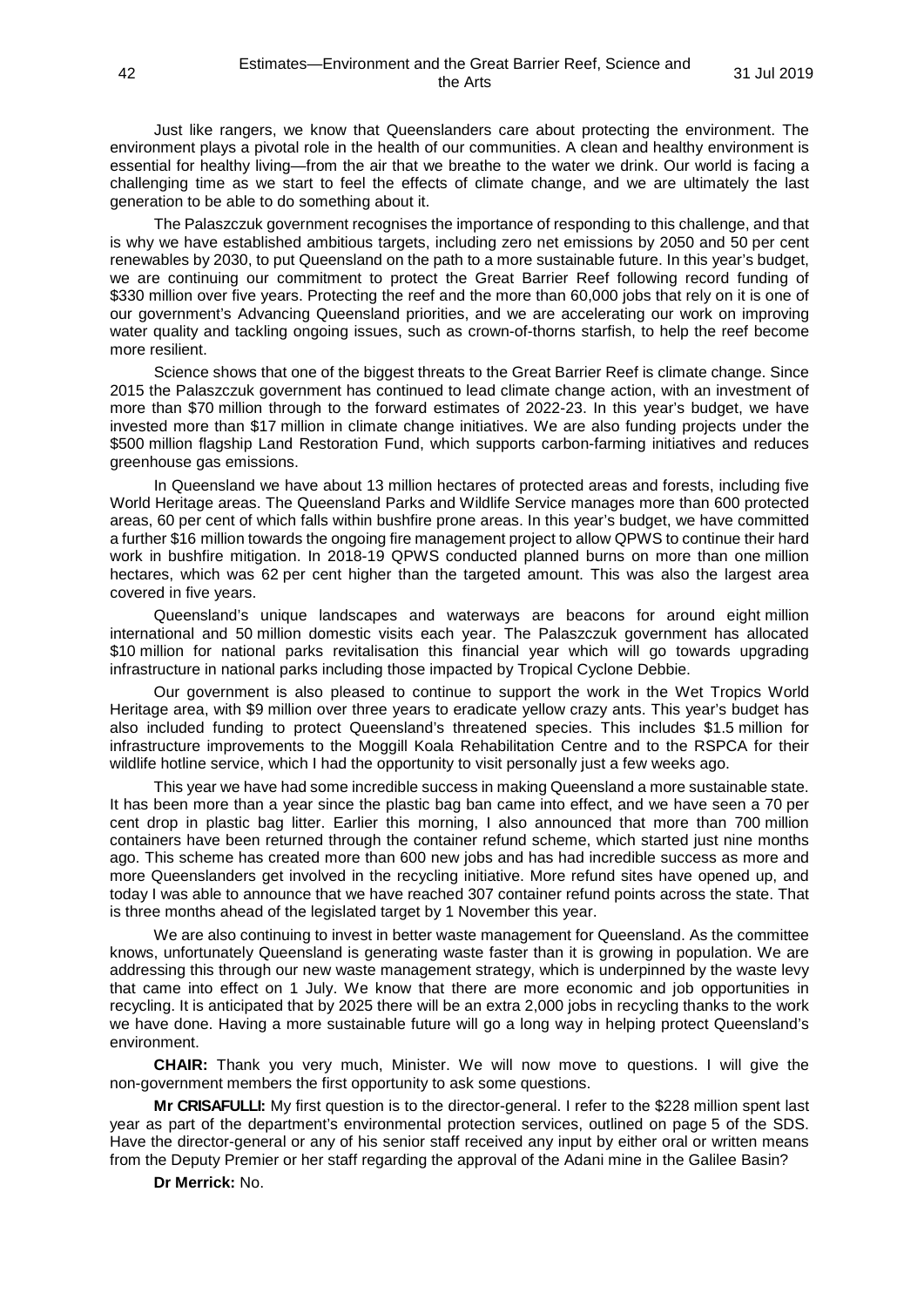**Mr CRISAFULLI:** Minister, I refer to the \$228 million spent last year as part of the environmental protection services, outlined on page 5 of the SDS. Have the minister or any of her senior staff received any input by either oral or written means from the Deputy Premier or her staff regarding the approval of the Adani mine in the Galilee Basin?

**Ms ENOCH:** No.

**Mr CRISAFULLI:** Nothing?

**Ms ENOCH:** No.

**Mr CRISAFULLI:** Not a phone call?

**CHAIR:** The minister has answered the question, member for Broadwater. Do you have further questions?

**Mr CRISAFULLI:** Is it time to buy a cute cottage in Clermont or a big block in Bowen?

**CHAIR:** Member for Broadwater, I really caution you. You are continuing on with your interruptions from earlier this morning. I counsel you to ask some questions or we will move on.

**Mr CRISAFULLI:** Thank you, Chair. Minister, I refer to one of the department's services—that is, to control actions that will impact on the state's environment, on page 5 of the SDS. Why did the department contract external consultants to review Adani's wildlife management plan?

**Ms ENOCH:** I thank the member for the question. I will bring forward the appropriate deputy director-general on that matter shortly. However, can I just be clear for the committee, as I have done for the parliament, that there is legislation in place—the Environmental Protection Act—that ensures that the regulator is able to make these kinds of decisions regarding Adani or any other proponent free from political interference. It is the role of the regulator to determine whether they need to receive more technical advice outside the remit of their department to be able to make their decision. That is the capability of the department to choose that. It is the same with the federal government as they are able to seek input from CSIRO, for instance, and other external bodies to help make decisions.

**Mr CRISAFULLI:** Further to that, when was the last time the department required a wildlife management plan for a mine to be externally reviewed?

**Ms ENOCH:** I thank the member for the question. I will seek some advice from the director-general on that. I bring forward the director-general. However, can I say this? I think every Queenslander expects the environmental regulator in this state to be able to seek information to make the most informed decision on behalf of them.

**Mr CRISAFULLI:** And to treat everyone fairly.

**Ms ENOCH:** That is absolutely what every Queenslander would expect from their environmental regulator. They should be able to do that free from political interference, which they have been able to do in this state under the legislation that has been in place since 1994.

**Dr Merrick:** By way of context in relation to the first question, the Carmichael coalmine is the site of the largest and most significant known population of the endangered black-throated finch. As a result of engagement with the proponent over a period of time, the fact that a number of matters were unresolved and the significance of the BTF population, the regulator formed the view that there should be a review by an independent expert panel. The review was to ensure that the final decision regarding the potential approval of the BTFMP was consistent with the very best threatened species and conservation science and was assessed and reviewed externally to government by highly qualified experts in the field. The review ensured the final decision was guided by independent scientific analysis that was beyond reproach in terms of its objectivity.

In terms of the second question the member raised, it is not unusual for the Department of Environment and Science to seek expert advice on environmental matters, particularly in relation to approvals. Indeed, in the last year there were a number of examples of that. I will give one example in relation to the recent QGC Surat Basin acreage development project. In the environmental authority amendment application we sought expert advice from GHD Ltd in terms of potential impacts on groundwater. I could provide other examples if the committee needs them.

**Mr CRISAFULLI:** My next question is to the minister, and I refer to SDS page 5. What involvement did anti Adani campaigner Tim Seelig and former Greens party candidate Kirsten Lovejoy have in the Adani approval process?

**Ms ENOCH:** None whatsoever. It is the role of the regulator, which is a particular part of the department that has that responsibility, and the delegate who oversees those decisions.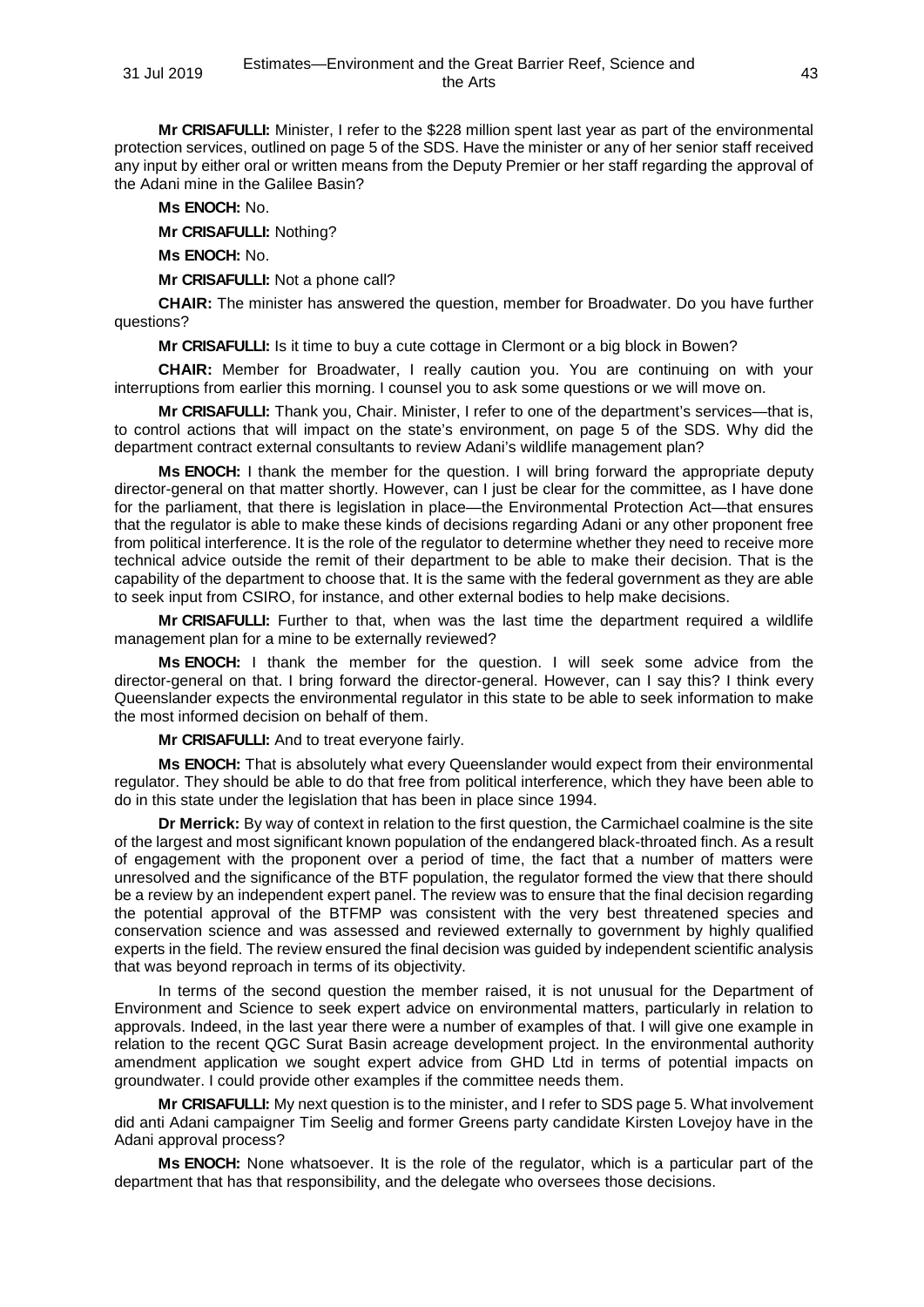**Mr CRISAFULLI:** My next question is to the director-general. I refer to the 2019-20 service area highlights and a review of the EIS process under the 1994 act, which is in SDS page 6. Is this review in response to the minister's statement that Queensland's environmental laws are flawed?

**Ms ENOCH:** Can I clarify that they are not my comments at all. I did not say that the Queensland laws are flawed. I said that legislation is flawed. When you look at the federal government in terms of the lack of policy and legislation around climate change, there certainly needs to be some action at the federal level.

**CHAIR:** Thank you very much, Minister. The member for Broadwater is claiming statements made were made by the minister.

**Mr CRISAFULLI:** I will reword that, Mr Chairman.

**CHAIR:** Are you prepared to—

**Mr CRISAFULLI:** Absolutely. Director-General, is this review in response to the minister's public statements surrounding the approval process for the Adani mine?

**Dr Merrick:** With respect, I have just given the reason the regulator commissioned the review.

**Mr CRISAFULLI:** My next question is to the minister, and I refer to SDS page 6 and the Environmental Protection Act. How much has the department budgeted for the review in question for the EIS process?

**Ms ENOCH:** I thank the member for the question. I will bring forward the director-general to answer that very direct question.

**Dr Merrick:** In relation to the cost of the review of the BTFMP, I am advised it was \$27,000.

**Mr CRISAFULLI:** My next question is to the minister. I refer to the service area highlighting a waste strategy for Queensland, which is SDS page 22. What procurement process was undertaken to appoint Coex as the container deposit scheme manager?

**Ms ENOCH:** I thank the member for the question. In terms of the procurement process with regard to Coex, I will bring forward the Deputy Director-General for Environmental Policy and Programs as his area has had direct involvement around that. Of course, as the member would know, Coex is a not-for-profit organisation that has been awarded the opportunity to run our container refund scheme in Queensland, a scheme that the parliament through legislation wholeheartedly supported. However, I will bring forward the deputy director-general to answer that particular question.

**Mr Roberts:** The WRR Act, the waste act, provides a mechanism for the minister to invite an eligible company to apply to become the product responsibility organisation for running the scheme. Following passage of the amendments to the act in September 2017 and the establishment of the CRS scheme, the beverage industry was informed of its obligations to form a PRO and subsequently operate the scheme. This included a letter to the two entities, the Lion organisation and Coca-Cola Amatil, in September 2017 inviting the formation of an eligible company to apply to become a PRO. CCA and Lion subsequently formed Coex as an eligible company under the Corporations Act. A formal invitation was then issued by the minister in October 2017 for Coex to apply to become the PRO. Coex then made an application to become the PRO and, subsequently, the minister conditionally approved Coex as the PRO for Queensland.

The appointment process was as follows. In September 2017 invitations were sent to CCA and Lion inviting the formation of an eligible company. In October 2017 the eligible company Coex was established under the Corporations Act. In October 2017 the minister formally sent a letter of invitation to Coex for them to apply for appointment as the PRO. In November 2017 an application was received and assessed. In November 2017 the application assessment report was prepared and the appointment recommended. In 2017 Coex was conditionally appointed as the PRO. As well as the enduring conditions of appointment, Coex is obligated to satisfy a number of appointment conditions prior to receiving unconditional appointment, which happened subsequent to that stage.

**Mr CRISAFULLI:** Mr Chairman, I will stay with the deputy director-general. It does not seem like it is an overly competitive process. I will park that. What about the selection of the chair, the former Labor candidate for the seat of Warrego? What was that appointment process?

**CHAIR:** Member for Broadwater, to ask a direct question of the deputy director-general you have to get a referral by either the minister or the director-general. I am sure you are aware of that.

**Mr CRISAFULLI:** I will ask the minister. I am confident that she will refer it.

**CHAIR:** Your question is: will the minister refer a question to the deputy director-general? Minister?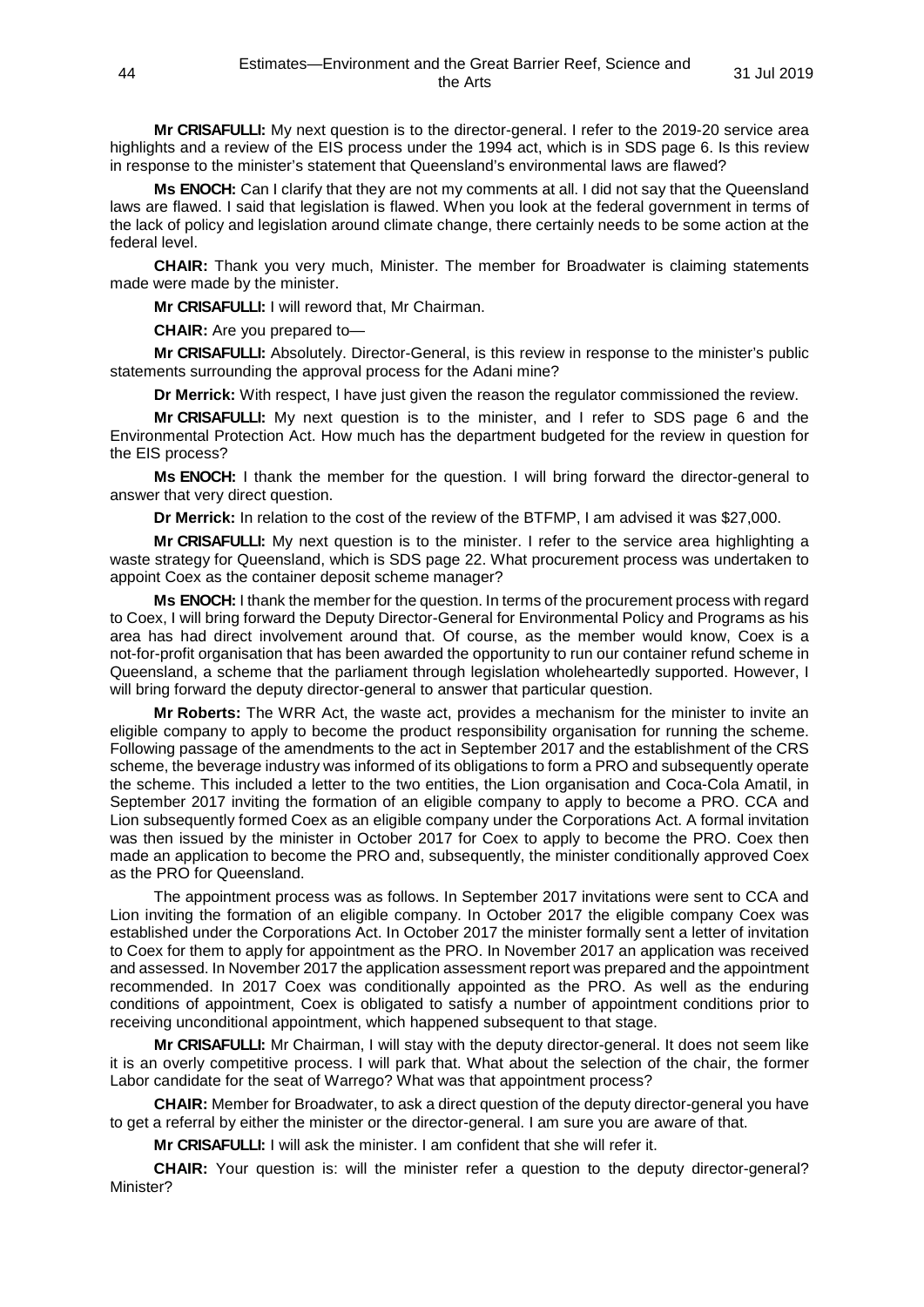**Ms ENOCH:** No, I am happy to answer that question.

**CHAIR:** Thank you. Please respond.

**Ms ENOCH:** Of course. There was a full process with regards to the appointment of the chair of Coex along with other board members. I can confirm that an organisation was used in helping to seek out suitable candidates. That company was called Effective Governance Pty Ltd.; they were commissioned. That full process was undertaken and recommendations made to me by the department regarding a suitable chair to be appointed to Coex.

**Mr CRISAFULLI:** Minister, are you aware of any legal action against the scheme operator?

**Ms ENOCH:** There is a matter that is currently being undertaken. It would be inappropriate to make comments about that.

**Mr CRISAFULLI:** Has the minister, the minister's office or the department received any complaints from Queensland recycling companies about Coex's tactics in terms of the way they do business?

**Ms ENOCH:** I just caution the member in terms of his language in this hearing.

**Mr CRISAFULLI:** The word 'tactics' is how you conduct yourself.

**Ms ENOCH:** I understand that. We are clearly witnessing 'tactics' here.

**CHAIR:** Thank you for your definition, member for Broadwater. We will let the minister answer the question.

**Ms ENOCH:** This is a new scheme. It is nine months old. There is a legislative framework in place—a legislative framework that was supported by the parliament—to ensure that the scheme works alongside the existing industry in Queensland. That work is continuing. You would expect that, as the scheme matures, Coex and various members of the industries will be able to work closely on ensuring the scheme is the success that everybody wants it to be.

**Mr CRISAFULLI:** Further to the waste strategy, I refer to page 22. Minister, what investigations has the government undertaken to ensure all recyclable containers that are part of the container refund scheme have an end market?

**Ms ENOCH:** Under the legislation, the way the scheme in our state has been set up puts that responsibility on Coex, the company responsible for delivering our service. There are a number of mechanisms to ensure that that information is being provided. For instance, there is a requirement for an annual report. I have expected and received updates in terms of the successful progress of the scheme. Of course, the department works closely with the scheme operators to ensure they are operating within the legislative framework set by the parliament.

**Mr CRISAFULLI:** My question is very specific. In terms of what people are paying extra for and getting the refund—we also want an environmental benefit—is there an end market, for example, for juice box containers?

**CHAIR:** Member for Broadwater, you are effectively repeating the question you asked previously.

**Mr CRISAFULLI:** No, I am not, Mr Chairman.

**CHAIR:** I will give the minister an opportunity to respond, but I do caution you about repeating questions.

**Mr CRISAFULLI:** It was very specifically about the juice boxes.

**CHAIR:** Thank you, member for Broadwater.

**Ms ENOCH:** As I said, the legislative framework places that responsibility on the container refund scheme operator. However, this speaks to a bigger problem nationally. We know that we need to see more work in terms of being able to remanufacture, recycle and utilise those opportunities in this country. In Queensland we have put \$100 million towards developing and encouraging industry development in this state with regard to recycling and creating end markets. We need a comprehensive waste strategy at the federal level. In fact, many states that have container refund schemes have called on the federal government to harmonise schemes so that Australia sees more opportunities for recycling and the industry and jobs that go with it. Every state is challenged by this. We have put \$100 million towards industry development in this state. Of course, I continue to call on the federal government with regard to its waste management strategy.

**Mr CRISAFULLI:** My understanding from industry is that there is probably in excess of 100 tonnes of those juice boxes, which we call 'poppers'. Without the ability to recycle them, it really undoes the whole premise of the scheme—almost a tax without a benefit. Minister, what investigation have you done to find a possible solution for that? Otherwise we are creating a tuckshop tax. Has the government investigated ways they can be recycled and put pressure on Coex to do so?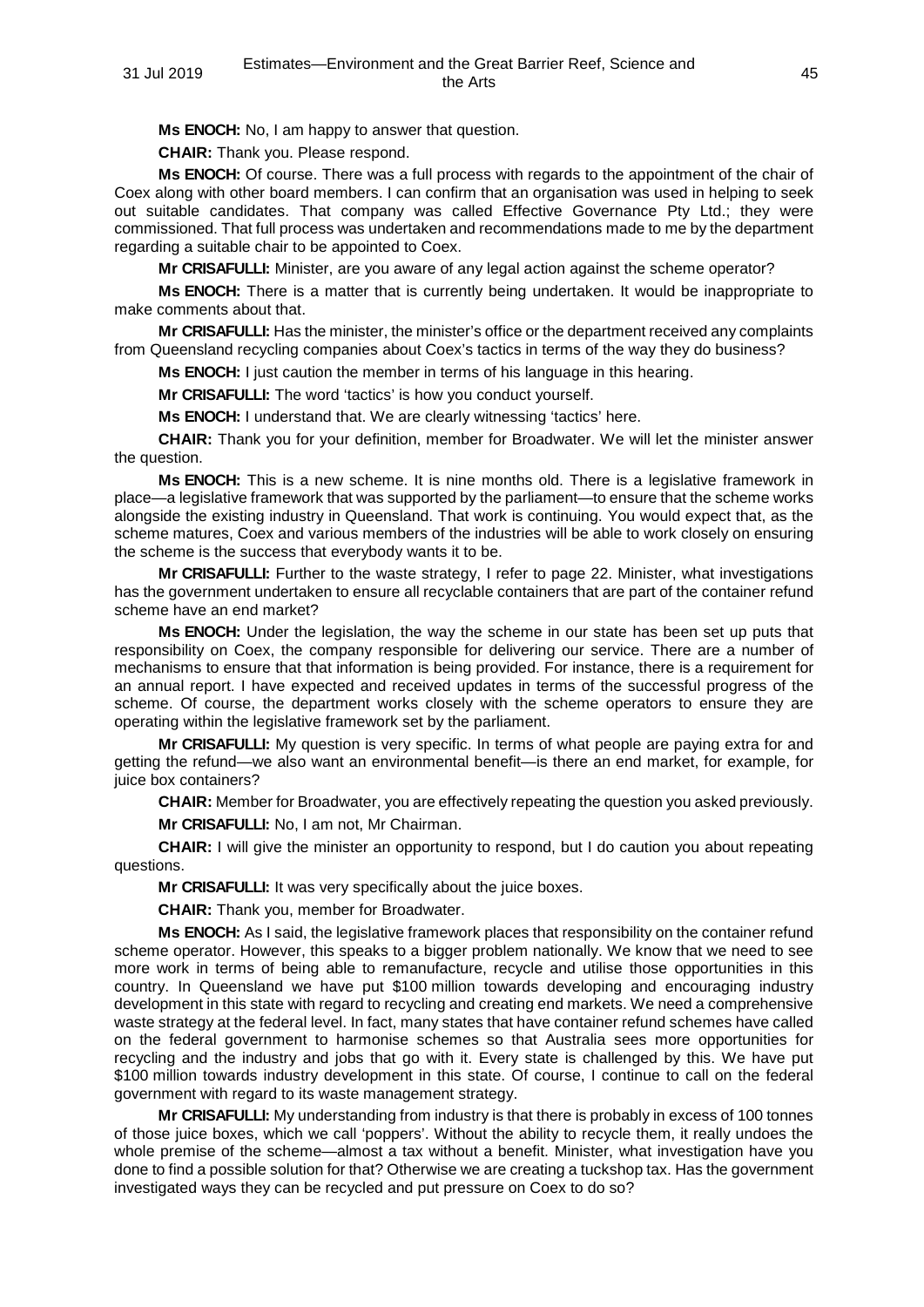**Ms ENOCH:** It is astonishing that, nine months into a scheme that has been incredibly successful, that is supporting small businesses and the creation of new jobs, the opposition continues to trash the scheme. In terms of the kinds of questions being asked by the member for Broadwater with regard to the container refund scheme, I have already said that this state is investing in developing industry in Queensland. This is a perplexing issue for the whole of the nation. That is why in Queensland we have taken the step to contribute and invest \$100 million in terms of industry development. Without a comprehensive waste strategy at the federal level—the ability to harmonise and see investment from the federal government in this space—it is once again states like Queensland doing the heavy lifting. When we consider the level of waste being generated in Queensland, we want to prevent this kind of material ending up in landfill and to create clean product for the market, at the same time as developing a market here in our state where we get to remanufacture and recycle. That is why the \$100 million is such an important part of the broader conversation we are having with regard to the recycling revolution that Queensland is embracing wholeheartedly.

**Ms BOLTON:** Minister, with reference to strengthening reef regulations and health on page 6 of the SDS, what funding has been allocated to purchase vulnerable areas within the Great Barrier Reef catchment as part of the strategy to decrease sediment run-off and assist in reaching reef water quality targets as well as add to the target of 17 per cent of conservation lands by 2021? Is this achievable given that this budget's target is 8.25 per cent of lands?

**CHAIR:** Member for Noosa, I understand that you are enthusiastic about this topic. You have asked a very lengthy question. I will allow the minister an opportunity to respond, but I invite the minister to respond on the basis that it is a lengthy question with a number of components.

**Ms ENOCH:** I thank the member for Noosa for her question and her passion for the Great Barrier Reef, in particular ensuring we are giving the reef the best possible chance to withstand the impacts of climate change. We know that climate change is the No. 1 risk to the Great Barrier Reef, but, of course, the second greatest risk regards water quality. That is why there has been an investment from this government, working with landholders, to reduce sediment and nutrient run-off to provide the best opportunity for the reef to withstand climate change impacts.

This government has already acted in this space. For instance, we acquired Springvale Station in 2016 to have some impact around the kind of sediment run-off we were seeing in that catchment area. To be clear, there is obviously legislation before the House so I will not go any further into other measures regarding the protection of the reef through reef regulations.

The final part of the question concerned protected areas. Since the Palaszczuk government came to office we have seen an increase of one million hectares in protected area estate. As I understand it, the amount of protected area that we now have is two times the size of Tasmania. Of course, we continue to see opportunities for that to expand. The introduction of a new category of protected area—special wildlife reserve—is another opportunity to extend and expand our protected area estate in Queensland.

**Mrs MULLEN:** Minister, with reference to page 5 of the SDS and your opening comments, how is the waste strategy supporting the industry to create jobs?

**Ms ENOCH:** I thank the member for the question and I am pleased to inform the member about the potential for new jobs to be created by Queensland's new waste management and resource recovery strategy. The strategy was released on 1 July this year and its implementation is supported by the waste disposal levy, which also commenced on 1 July. The strategy is based on transitioning Queensland to a circular economy and puts a focus on growing the economic opportunity that will come from increased recycling and resource recovery. I am sad to report that Queensland's recycling rate is currently the second worst in the country. Increasing our efforts is important, not just for the environment but also because we know that there are three times as many jobs in recycling as there are in landfill.

Data developed by Arup consultants along with Queensland Treasury Corporation have confirmed that Queensland's new waste strategy has the potential to create an extra 2,000 new jobs in the industry by 2025. That is a significant opportunity for Queensland's economy, and the Palaszczuk government is also supporting more jobs in this sector. Since the introduction of the waste levy, an extra 16 compliance staff from the Department of Environment and Science have been on the ground, ensuring businesses are doing the right thing when it comes to waste management.

Today I can also announce that the Queensland government has formed a partnership with four councils including Bundaberg, Fraser Coast, Gold Coast and Townsville where we are providing funding to support an extra two staff on the ground for each council to help crack down on illegal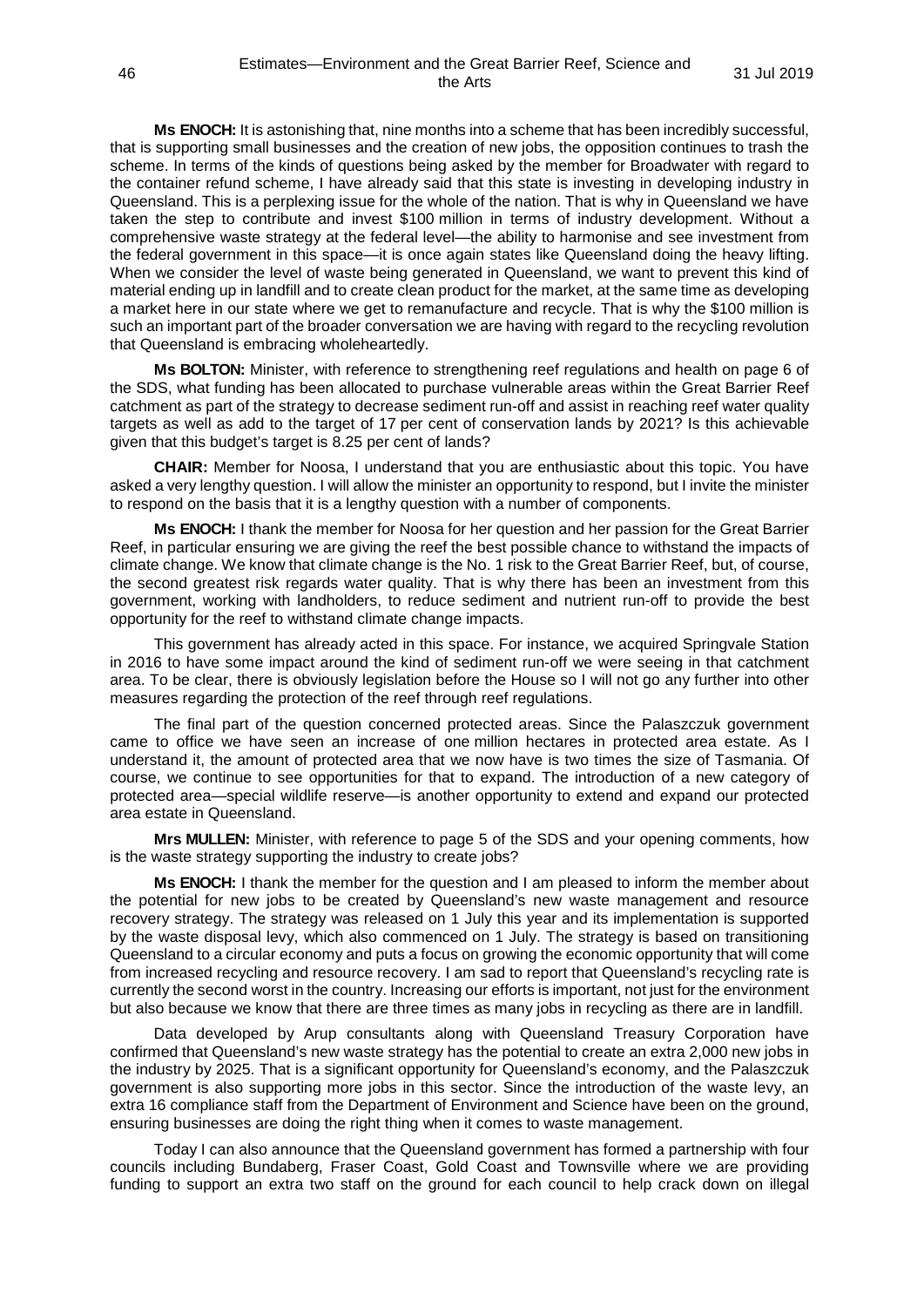dumping. All councils in Queensland can also now apply for grants as part of a \$2 million program over two years to get this support. We are committed to ensuring councils have the resources on the ground to improve waste management.

More broadly, we also recognise that investing in the resource recovery sector represents an enormous opportunity to create jobs in Queensland whilst also delivering significant improvements in how we manage our waste. In 2018 the Waste Recycling Industry Association of Queensland identified that there were over 800 businesses already operating in the waste and recycling industry in Queensland. Through the \$100 million Resource Recovery Industry Development Program, the Queensland government is committed to growing that industry, including biofutures, and diverting waste from landfill. One of the clear objectives of this program is to support investment that creates new jobs, including skilled jobs in innovation and new industries and new jobs in regional areas. All of this work is critical to developing the waste and resource recovery industry to see jobs growth right across Queensland.

**Mrs MULLEN:** I would like an update on how you are helping Queenslanders to manage their waste better and increase recycling rates.

**Ms ENOCH:** This is a question that I think all members of parliament get asked quite often in terms of some practical, easy steps that households can do in this space. My family now has five bins that we manage in our household to be able to separate waste and ensure that we minimise the amount of waste that goes to landfill. It is important in all of that to reframe how we think about waste management in our state.

On 1 July our government released the new waste management and resource recovery strategy, as we know, and this strategy provides the long-term strategic framework for how we intend to increase Queensland's recycling rate from around 45 per cent—the second worst performer in the country—to 75 per cent by 2050. The strategy was developed over 18 months in consultation with the waste and resource recovery industry, environmental groups, businesses, the building industry and local councils, making it a true collective piece of work.

Underpinning implementation of the strategy is the reintroduction of the waste disposal levy. The levy provides price disincentive to landfill while providing much needed funds to help invigorate investment in new and expanded recycling and reprocessing infrastructure. Implementation of the strategy is also supported by the development of action plans that target specific priority wastes. The first of these action plans is the resource recovery industry's 10-year road map and action plan developed by the Department of State Development, Manufacturing, Infrastructure and Planning. The draft road map, which will be finalised soon, is supported by an investment of \$100 million into the Resource Recovery Industry Development Program.

On top of the work that has been done on the new waste strategy, a number of other milestones have also been achieved in the past year. As I already pointed out in my opening statement, on 1 July last year legislation banning the supply of single-use lightweight plastic bags came into effect. Before the ban, around one billion of these bags were being used each year in Queensland and 16 million ended up as litter every year. The ban on these bags has seen a 70 per cent drop in plastic bag litter which is great news for our environment. Also, on 1 November last year Queensland's container refund scheme, Containers for Change, commenced. The introduction of the scheme has provided many parts of Queensland with access to recycling services for the first time and helped prevent these containers from ending up as litter, and we are not finished yet.

A number of other initiatives will be delivered over the coming year to further support the strategy and progress Queensland's waste reform agenda, including a school based waste education strategy and finalisation of an energy from waste policy. Importantly, the government has made a commitment that 70 per cent of waste levy revenue will go back into local councils, waste management and environmental priorities. The department is also working with the Local Government Association of Queensland and specialist contractors to deliver an Indigenous communities waste management plan, with \$4 million allocated in this year's budget to undertake further removal of car bodies and scrap metal from islands in the Torres Strait, for instance. There is a lot of work happening in this space as we support Queenslanders to fight the war on waste in our communities, across our state and in our own households.

**Ms LUI:** My question is to the minister, and I ask: what are the successes of the container refund scheme and could you outline the key achievements?

**Ms ENOCH:** I thank the member for the question. After just over eight months and nearly nine months of operation, Queensland's container refund scheme has exceeded everyone's expectations. Commencing on 1 November last year with 232 container refund points, there are now more than 307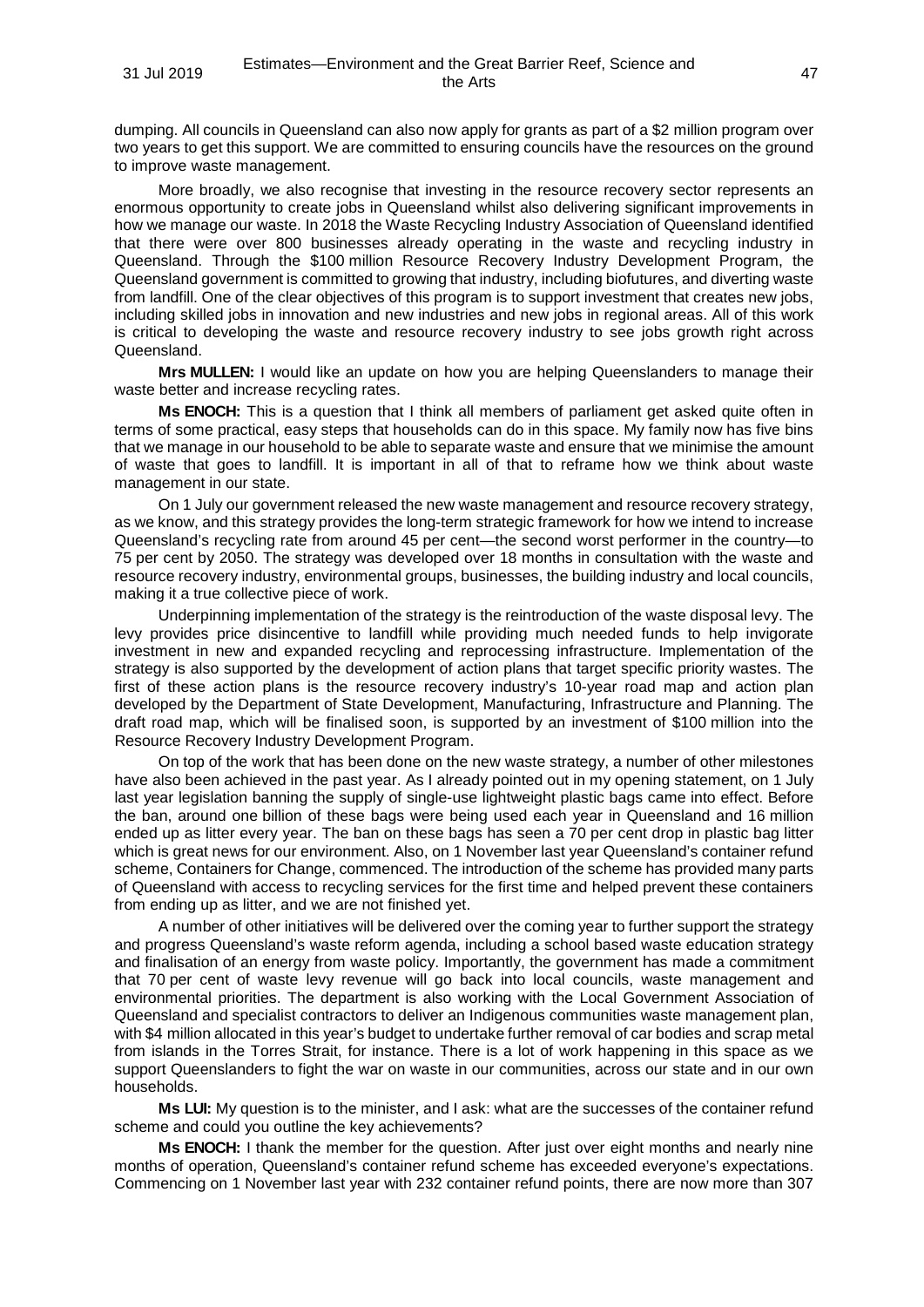refund points operating across the length and breadth of the state. In fact, today I was able to visit what we have claimed as being the 307th site with a small business operator—a family business—operated by Lee Armstrong and his family. That is a great success for the local community in terms of jobs creation and a great small business story. As the committee knows, Container Exchange, or Coex, the not-for-profit company appointed to run the scheme, was required to establish at least 307 refund points by 1 November this year under legislation. As I have already said, today we have announced that they have met their target well ahead of schedule.

Of course, the key marker of success is that we now can say that 700 million containers have been returned through the refund points in the last eight months and more than 600 jobs have been created, and this is absolutely extraordinary. We are tracking at a third more than what we thought we would be doing at this stage. In fact, if you want to put it in State of Origin terms, Queenslanders have returned more than 200 million more containers than New South Wales did when their scheme had begun. Litter surveys conducted at more than 300 locations across the state show at least a 30 per cent to 35 per cent reduction in beverage container litter. More than 600 jobs have been created, as I have said, with many of these in regional areas. More than \$70 million in refunds have so far been returned to individuals, charities, schools and community organisations and the small scale community infrastructure grants provided through the Department of Environment and Science have seen around 170 community groups, schools and charities benefit from funding to help establish donation points that will provide much needed additional fundraising opportunities.

In my own electorate of Algester I have seen schools set up monthly container refund drives and they have been able to secure some \$1,000 every time they do that, which is a lot of sausage sizzles and cake bakes. It has been an incredible success for schools, for charities, for individuals and for small businesses and jobs across Queensland.

**Ms LUI:** Can the minister please update the committee about the container refund scheme and how it is creating jobs, particularly in regional Queensland?

**Ms ENOCH:** I thank the member for the question. As I have already stated, we have seen more than 600 jobs created as a result of the container refund scheme. As I said this morning, since the scheme started on 1 November last year we have seen more than 700 million containers returned and Coex has now opened 307 container refund points across the state, reaching its 12-month target ahead of schedule. That is such an incredible achievement—to reach that milestone so soon into the operation of the scheme, remembering that it is still quite a new scheme at almost nine months old. To have that kind of achievement has been fantastic. It is proof of how eagerly Queenslanders have embraced this recycling scheme.

As I have said, many container refund points are run by small businesses and social enterprise organisations, with the scheme creating opportunities for long-term unemployed in particular. Many of these jobs have been created in regional Queensland. One refund point operator who operates 22 refund points across Cape York, for instance, is newly employing 11 full-time and three casual staff, which is great for the local community. In fact, I visited Weipa recently to see the opening of a container refund processing point where some of those people are employed. In April I also had the chance to visit a container refund point in Hervey Bay and had the opportunity to meet two brothers who had been unemployed for quite some time and who now were absolute star employees of this container refund point in Hervey Bay.

These employment opportunities not only exist at container refund points. Additional jobs have been created through the establishment of new logistics and processing businesses to service the collection of containers through the scheme. I expect to see the container refund scheme continue to deliver for Queensland in terms of both benefits for our environment and long-term jobs across the state.

**Ms LUI:** Minister, with respect to page 4 of the SDS, could you outline the contribution that the Great Barrier Reef is making to jobs and the economy and any threat to its continued contribution?

**Ms ENOCH:** I thank the member for Cook for the question. I acknowledge her obvious passion for the Great Barrier Reef and the region in which it is situated. The Great Barrier Reef supports more than 60,000 jobs, many of which I am sure are in the electorate of Cook. It contributes over \$6 billion to the Australian economy, so it is incredibly important in terms of not just its environmental values but also its economic value. The Palaszczuk government is working hard to preserve the health of the reef, with a record investment of \$330 million. We are also seeking to build on the reef's immense economic contribution.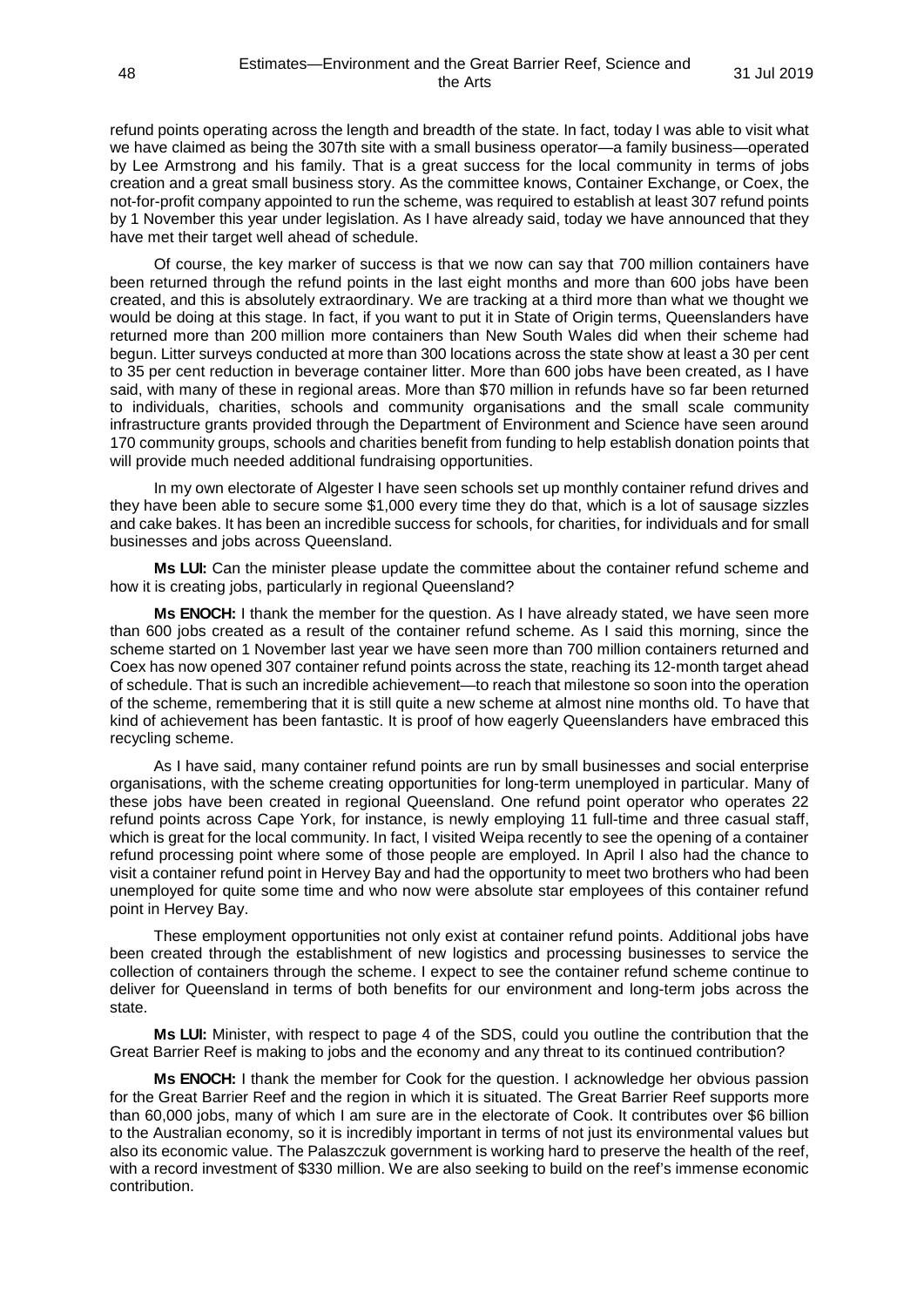In terms of threats, if there is a real threat to local tourism jobs supported by the Great Barrier Reef in Cairns and right along the coast it is, in fact, the Special Envoy for the Great Barrier Reef, the federal member for Leichhardt, Warren Entsch, and the LNP opposition members who sit here today and who we can only assume agree with the views of Mr Entsch. In a national radio interview on 29 May 2019, two days after being appointed special envoy, when asked if he was aware of a link between climate change and the Great Barrier Reef Mr Entsch said, 'We'll find that out as we go,' and, 'I'm not going to make uninformed comments.' This is an absolutely frightening response.

Climate change is not just an environmental issue but also a serious economic one, and the federal LNP government's failure to act on climate change puts at risk tens of thousands of jobs that rely on the Great Barrier Reef. Recently, Cairns tourism retailers reported concerns about climate change hurting the number of tourists visiting the Great Barrier Reef, telling reporters that this is starting to hurt their businesses—evidence of the damage that the LNP's failure to act on climate change is now being felt by small and medium businesses that rely on the Great Barrier Reef to grow and on the jobs we know are supported by the reef in Far North Queensland and right down the Queensland coast. The opposition leader and her shadow environment minister, the member for Broadwater, who is here today, need to pull their federal special envoy colleague into line. Their deafening silence over the last two months since he made these comments says to Queenslanders that they agree with his uninformed views. We know that Queenslanders' jobs are at stake.

I note that COAG is being held in Cairns a week from tomorrow. I think it is a timely opportunity for the opposition leader and the shadow Treasurer to pick up the phone to the Prime Minister and tell him that he needs to rebuke his special envoy and start taking strong action on climate change for the families who rely on the Great Barrier Reef.

**CHAIR:** Minister, could you please update the committee on how the Queensland government is addressing climate change and also the programs that are in place to assist Queensland's communities, local councils and businesses in adapting to climate change?

**Ms ENOCH:** I thank the chair and member for Stretton for the question. The Palaszczuk government is taking strong action to address climate change. Our programs target individual Queenslanders, communities, local governments and businesses to better adapt to and take advantage of the opportunities presented by climate change impacts. In particular, the government is focusing on support for Queensland's local governments and industry to help them respond to climate change and new low-carbon industries. Regional export exposed economies like Queensland's must plan and act decisively if we are to capitalise on emerging opportunities and remain an attractive investment location in an increasingly risk-averse environment.

To guide better response, seven sector adaptation plans have been co-developed with sectors including built environment and infrastructure, agriculture, tourism, human health and wellbeing, biodiversity and ecosystems, emergency management, and small and medium enterprises. I was happy to be able to launch the sector adaptation plan for small and medium enterprises at a recent CCIQ event. A final plan is being co-developed with the resources and manufacturing sector. The sector adaptation plan development process has been warmly embraced by industry bodies and other stakeholders participating in the process, at a cost of just over \$376,000 invested to date.

Carbon farming is an example of a new and emerging industry that will provide low-carbon jobs in regional Queensland. This sector would be worth up to \$8 billion to the Queensland economy by 2030 under supported policy and marketing conditions—conditions that the Queensland government can assist to create. Carbon farming can deliver more than carbon offsets—new jobs and revenue sources for rural and regional communities, healthier habitats for threatened species, improved water quality flowing into the Great Barrier Reef and social benefits, particularly in First Nations communities where carbon-farming practices align with cultural practices.

The government is establishing the \$500 million Land Restoration Fund to facilitate the growth of this new industry and become a supplier of choice for high-quality carbon offsets. To further support local governments, we have also partnered with the Local Government Association of Queensland on the QCoast2100 and Queensland Climate Resilient Councils programs. In 2015 the Queensland government committed \$12 million to the QCoast2100 program to help coastal communities better prepare for hazards such as sea level rise and coastal inundation. A further \$1.25 million has been committed to expand this program to the remaining 45 local governments in Queensland. All of this demonstrates how seriously the Palaszczuk government takes climate change risk and how much work is going into adaptation and the development of new industries.

**CHAIR:** Thank you, Minister. We will now move on to some non-government questions.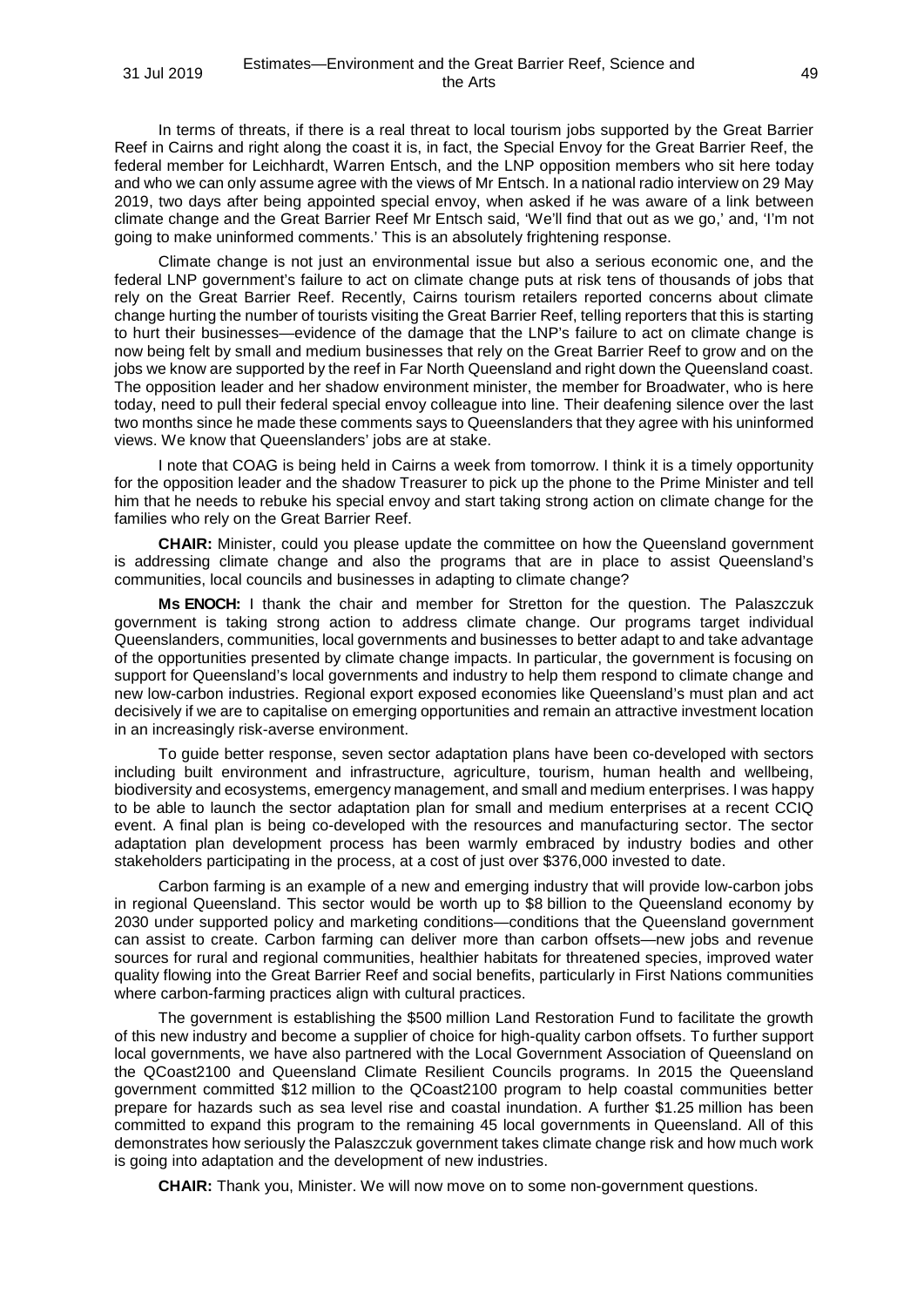**Mr CRISAFULLI:** Minister, I refer to page 22 of the SDS regarding the waste strategy. Do any Coex employees have a personal or family commercial interest in operating their own container deposit sites in Queensland?

**Ms ENOCH:** That would be a matter for the operations of Coex, who are operating under a legislative framework. That would be a matter that you would need to write to them about.

**Mr CRISAFULLI:** On 5 September during parliamentary debate the previous environment minister stated the government would include recycling industry representatives on the board of the Product Responsibility Organisation. Was the waste reduction and recycling regulation ever amended to include a recycling industry representative?

**CHAIR:** It might assist, member for Broadwater, if you can tell us what the reference to the SDS is?

**Mr CRISAFULLI:** The reference is to SDS page 22, which is about the waste strategy.

**CHAIR:** And your reference to the quote from the former environment minister?

**Mr CRISAFULLI:** That was a public statement made by the former environment minister.

**CHAIR:** On which particular date and at which forum? Was it in parliament or are you talking about a media quote?

**Mr CRISAFULLI:** It was in parliament on 5 September. It has been widely reported since.

**Ms ENOCH:** I thank the member for the question and, Chair, thank you for your clarification. As I understand it, that has not occurred. However, Coex talks with and consults with the industry in depth and I have personally asked those questions of Coex representatives in correspondence and in my dealings with them.

**Mr CRISAFULLI:** Will the minister be stepping in to make that change to the regulation?

**Ms ENOCH:** Can I just be clear to the member, in terms of the operations of Coex and the legislative framework that exists, one that the whole of the parliament supported and those opposite supported, that legislation exists now to ensure that we have the best possible operation of a scheme in our state. When you consider schemes in other states—let us have a look at South Australia, some 40 years old now—we are seeing results in Queensland that have been absolutely amazing outstanding. The legislative framework that the whole of the parliament supported has been ensuring that that scheme has the greatest possible chance of success in this state.

**Mr CRISAFULLI:** My question relates to the statement in the parliament by your predecessor about the need to put that into the regulation for it to occur. That is a matter for parliament. Would you be of the view to do that?

**CHAIR:** Member for Broadwater, you have already asked that question and the minister has given a comprehensive answer. I am ruling that question out of order.

**Mr CRISAFULLI:** So Steven Miles under the bus. My next question also relates to SDS page 22. What actions has the minister taken to ensure the scheme operator is charging reasonable and fair audit fees?

**Ms ENOCH:** In this state there has been a unique approach, and I think a sound approach, to ensuring that the pricing is appropriate. First of all, our scheme was designed to keep costs down by having prices based on actual sales rather than projections. Given the overwhelming number of containers that have been returned the cost of administering the scheme, of course, is reflected. When the scheme was first initiated I made it clear that the government would commission, and we have commissioned, the Queensland Productivity Commission to undertake price monitoring over the first 12 months of the scheme to examine the impact of beverage prices and ensure there will not be any unreasonable price increases on any range of beverages in Queensland. That report is still to be provided, but that is underway.

Recently in New South Wales an independent report was done on their pricing scheme. New South Wales has a monthly way that they determine the pricing. In Queensland it has been held for 12 months. The independent report indicated that New South Wales should follow the lead of Queensland in this matter to ensure that they are able to follow our lead in ensuring that costs are kept down by basing it on actual sales data rather than projections.

A great deal of work has been happening around that space to ensure that we have the best possible scheme we can possibly have in Queensland. I think when we are seeing the amount of containers being returned through the scheme and the number of small businesses that have taken up the opportunity to actually be part of the scheme, we are seeing a great balance there.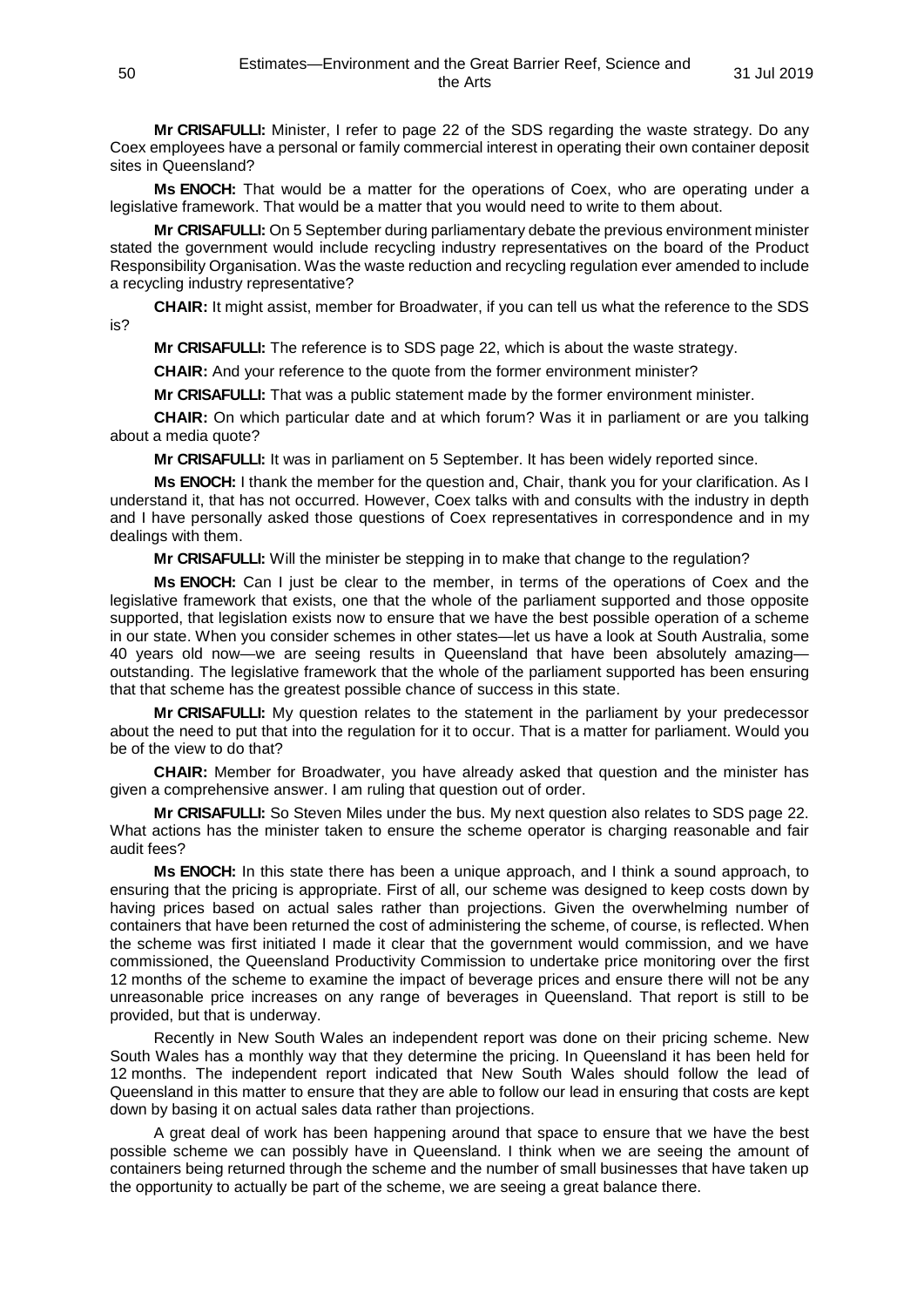**Mr CRISAFULLI:** I would like to turn to the Land Restoration Fund and your response to question on notice 17. From the answer you have provided is it correct that less than two per cent of the \$500 million promised at the last election has been invested in the Land Restoration Fund?

**Ms ENOCH:** As the member has already said, this was an election commitment at the last election and so it been just over a year and a half since that commitment was made. In terms of the kind of outcomes that we are seeking through the Land Restoration Fund, the establishment of a carbon farming industry and opportunities for Queensland, there is a great deal of work that is required in terms of ensuring that we have the pipeline of projects to be able to attract that kind of investment.

There have been a number of investments already from the Land Restoration Fund. In fact, two pilot projects have already been funded. I was able to announce just last week the latest pilot project that has been able to provide some opportunities for very regional projects to be supported. A \$5 million Pilot Projects Program was announced on 25 October to support projects to enhance stakeholders' capacity to participate in carbon farming, as I have said, and demonstrate the viability of carbon farming for multiple environmental and social benefits through those on-ground actions or innovative business models.

**Mr CRISAFULLI:** This is a \$500 million fund. It would take 98 years at that rate to spend that.

**Ms ENOCH:** To be clear for the member for Broadwater, who once again is supposed to be the spokesperson for the environment for the opposition, who continues to find ways—

**Mr CRISAFULLI:** To try to get you to spend your money on the environment, to do good.

**Ms ENOCH:**—to talk down the incredible work that has been happening in this space.

**CHAIR:** Member for Broadwater, please stop interrupting the minister.

**Ms ENOCH:** When you consider the opportunities around carbon farming, the way that carbon credits operate, just last week I was able to announce with the mayor of the Sunshine Coast Regional Council, for instance, and Unitywater, a great project that will be seeking out opportunities around blue carbon, for instance. These are new markets that we are entering into. The Land Restoration Fund is the first of its kind in Australia and there is a great deal of work to set up to ensure that we are able to continue finding the best opportunities for landholders and others in Queensland to benefit from carbon farming. Two pilot projects have already been announced.

The first six projects under the Kickstarting the Market stream, with a total value of \$1.2 million, were approved on 26 February. A further six projects, under the Catalysing Action stream, with a total value of \$4 million, were approved on 14 May and announced just last week. These projects include work that demonstrates a cost-effective approach for restoring rainforest to North Queensland, using traditional mosaic and firestick farming practices to control non-native species, demonstrate how ending clearing of regrowth on grazing property can deliver cultural, economic, social and environmental benefits—I am happy to continue on. In fact, these fantastic projects—

**Mr CRISAFULLI:** No, that is excellent. You mentioned the carbon credit units. I want to touch again on answer to question on notice No. 17. What you did not mention is how many carbon credit units have been issued from the fund since it was promised. Can you please advise how many credits have been generated from that \$8.1 million invested?

**Ms ENOCH:** This has been answered in the question on notice. I would direct the member to read the response.

**Mr CRISAFULLI:** How many carbon credits?

**Ms ENOCH:** I encourage the member to read the response, once again.

**CHAIR:** Member for Broadwater, again you are asking a question that has been addressed in answer to a question on notice.

**Mr CRISAFULLI:** Would you be able to tell me that answer, Mr Chairman?

**CHAIR:** Member for Broadwater, you are asking the minister to read the answer to a question on notice that is publicly available. I have given you a lot of leeway.

**Mr CRISAFULLI:** I respect your ruling, Mr Chairman. Director-General, I refer to the department's key priority to implement the Queensland waste levy. Of the \$1.2 billion that this levy is forecast to raise, how much will be available to the private sector or not-for-profit groups to spend on environmental initiatives?

**Dr Merrick:** The government has made a commitment over the forward estimates that 70 per cent of forecast levy revenue will be reinvested in a range of programs that will support advance payments to councils, scheme start-up and operational costs, industry programs and environmental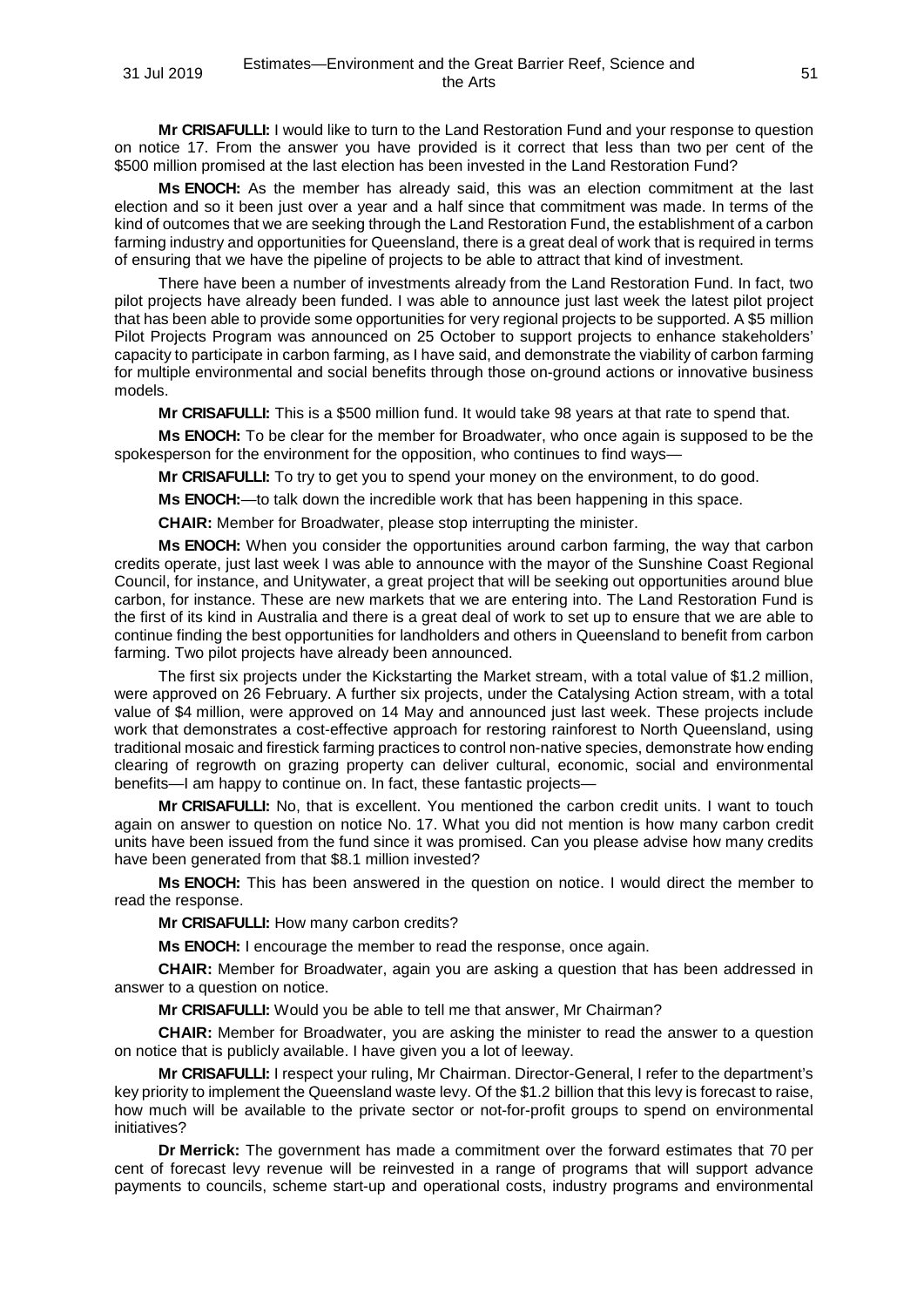programs. Clearly, we are very early into the levy. In terms of, for example, dedicated environmental streams, we have already seen an additional \$6 million allocated towards the community sustainability awards, the first \$2 million of that in this financial year.

**Mr CRISAFULLI:** It is a \$1.2 billion scheme. The question is: of the \$1.2 billion that will be raised in the next three years, how much is available for people other than government—that is, environmental initiatives by not-for-profit groups, community groups and business? You mentioned the local government fund, yes; the administration fund, yes; and the amount that goes back to consolidated revenue. I get all of that. How much of the \$1.2 billion can be accessed by somebody other than government?

**Dr Merrick:** In terms of the allocation to date, 26 per cent of the forward estimates funding has been allocated. Of course, the actual revenues from the levy are only just starting to flow, so it would be premature at this stage to have fully allocated revenues that are yet to come forward. As the minister alluded to in an earlier answer, the government has already committed \$100 million to industry development schemes. That strikes to the question the member is asking.

**Mr CRISAFULLI:** That is less than 10 per cent. Minister, again I refer to the Queensland waste levy. Will the rebate paid to local governments for the collection of wheelie bins continue beyond the next three years?

**Ms ENOCH:** As the member knows, we were the only state in mainland Australia left without a waste levy due to the fact that the LNP repealed the waste levy in this state back in 2012. In terms of the operations regarding the 105 per cent that is provided to local councils, no other state in the country does that. The Palaszczuk government made a commitment that it would not cost any more to put your wheelie bin out. We have honoured that commitment through the 105 per cent allocation of funding, in advance, to local councils.

We have seen a \$143 million payment to local councils in advance of the levy even coming into effect fully. Of course, the levy only came into effect 30 days ago. Therefore, in terms of being able to ensure that residents do not have to pay any more to put out their wheelie bins, that 105 per cent absolutely is something that no other state does. That is on top of the fact that we provided just over \$5 million to local governments to be levy ready. Every single local government inside the levy zone, bar one, accessed that funding.

**Mr CRISAFULLI:** Point of order, Mr Chairman. The question asked whether it will continue beyond three years. The minister has not addressed that. The minister has spoken about the valve of it and I understand that. The question is: will it continue beyond three years?

**CHAIR:** The minister is addressing your question, member for Broadwater. Please continue, Minister.

**Mr CRISAFULLI:** I am not sure if it is a yes or no.

**CHAIR:** If you listen, you might actually get the answer, member for Broadwater. I call the minister.

**Ms ENOCH:** This is a hearing for this budget. This budget indicates that there is a 105 per cent allocation to local councils to ensure that residents would not have to pay more to put out their wheelie bins. We know that the LNP have already said that they will repeal this levy if, at any time in the future, they would actually be in charge of the treasury benches again. They have said publicly that they will repeal this levy, creating uncertainty in the market. In terms of the \$100 million investment being made right now to bring more industry into this space, that kind of talk from the LNP continues to place uncertainty in the market.

**CHAIR:** We will now have a question from the member for Noosa.

**Ms BOLTON:** Minister, I refer to page 11 of the SDS regarding the protected area strategy. What funding increases will be made available to organisations that are involved at a grassroots level in protecting our threatened species and biodiversity, as this is a key concern of not-for-profits and volunteers, including the Great Barrier Reef hearings?

**Ms ENOCH:** I thank the member for Noosa for the question and acknowledge her passion for biodiversity. She lives in a part of the state that is home to some incredible native species and great biodiversity. Of course, we have seen some great examples of how local council, community organisations and state government can work together to expand habitat for protected species or threatened species such as the koala. Being able to add some, I think, 2,500 hectares—or around that amount—to the protected area estate in the fashion that we saw with the local council, a local community organisation and the state government was a great example of how to work together to ensure that we are protecting species and biodiversity.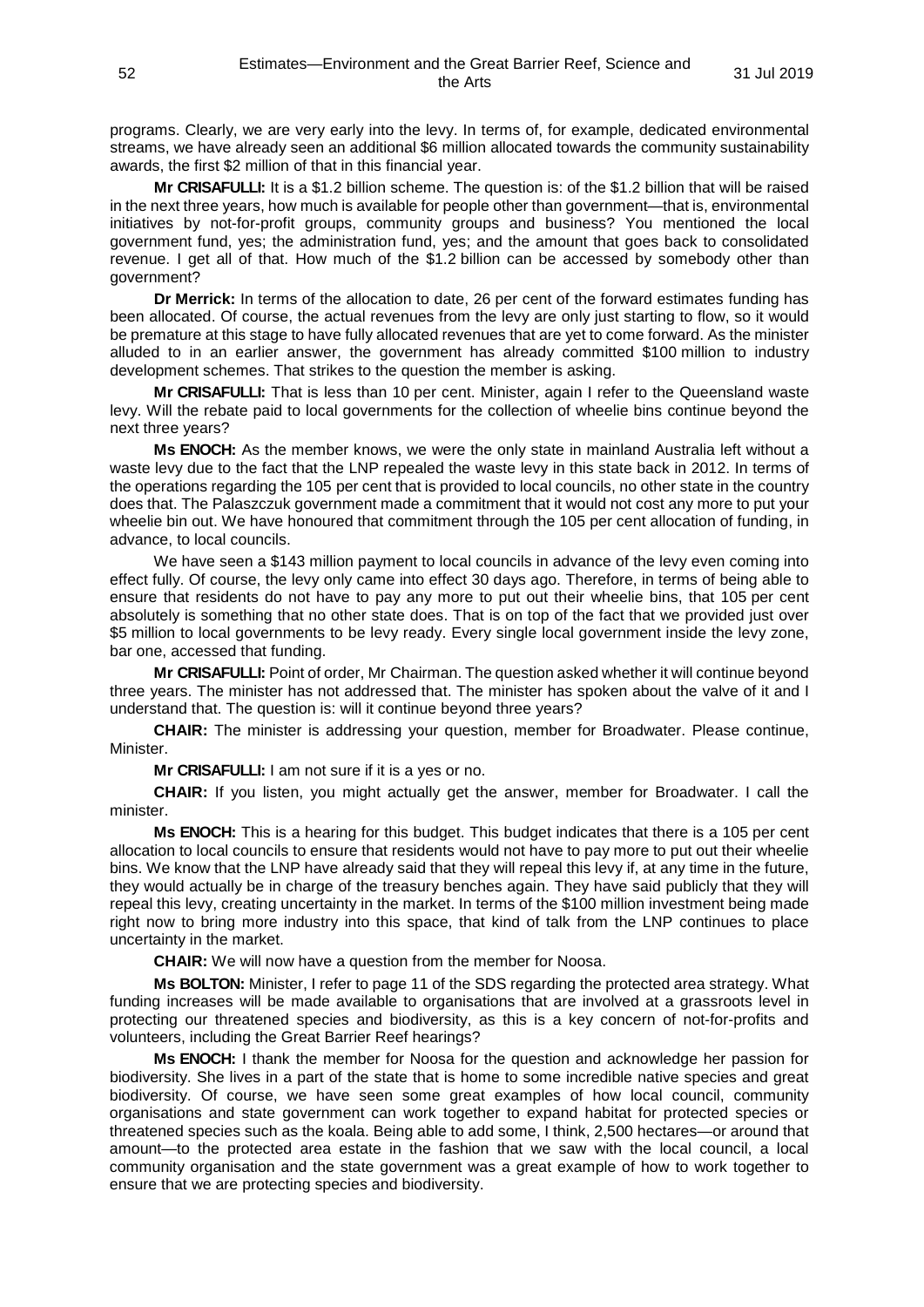There are bodies of work underway currently to establish a biodiversity strategy and a threatened species strategy. Those two bodies of work will inform our operations and practices into the future. However, the 2019-20 budget that we are debating now includes \$11.3 million that has been allocated to enable the department to progress priority acquisitions for protected areas in southern Queensland, for instance. That obviously will go some way in terms of securing and ensuring that biodiversity is upheld in those areas.

On top of that, the Land Restoration Fund will deliver co-benefits in this space, including habitat rehabilitation. There is an anticipation in that space. Also, there is \$1.5 million for the Community Sustainability Action—Protecting Queensland's Threatened Species funding scheme, where you will see individual grants of up to \$100,000. There are a number of projects that support this work, but, of course, the overarching two bodies of work that will be very significant in this space—the biodiversity strategy and the threatened species strategy—will play an important part into the future.

**Mr BERKMAN:** In approving Adani's Groundwater Dependent Ecosystems Management Plan, GDEMP, the minister and the department relied heavily on advice from CSIRO and Geosciences Australia that, in turn, adopts findings and recommends measures from the Lake Eyre Basin Springs Assessment, LEBSA. I seek leave to table a short excerpt from that CSIRO/GA advice, if I may.

**CHAIR:** Is leave granted? Leave is granted. Do you have enough copies for all committee members?

**Mr BERKMAN:** I have an abundance of copies, Mr Chair. Dr Merrick, would you like a copy of that?

**Ms ENOCH:** We would like to see it, yes.

**CHAIR:** We will take time to distribute the copies.

**Mr BERKMAN:** For ease of reference, I specifically bring your attention to a highlighted passage on the second page, which is page 6 of the document.

**CHAIR:** Member for Maiwar, there are a number of highlighted passages on the page you are referring to. Which one are you specifically referring to?

**Mr BERKMAN:** The second one, which states—

Whether the springs with discharge character at Doongmabulla emanate from a Triassic or Permian aquifer is unresolved without further data. Drilling of new monitoring bores in the vicinity of the springs, and appropriate seismic survey are required.

**CHAIR:** Member for Maiwar, can you clarify your question?

**Mr BERKMAN:** Indeed. I was just identifying the passage as you asked. Dr Merrick, can you confirm that the advice from GA and CSIRO, relied on for the approval of Adani's GDEMP, was that the source aquifer of the Doongmabulla Springs remained unresolved or in plain English it had not been identified?

**Dr Merrick:** With the agreement of the minister, we might call forward the project's executive, environmental services and regulation. While he is coming forward, I point out that the department and the regulator took extensive advice from CSIRO. The report to which you refer was the second piece of work that CSIRO and Geosciences Australia has done.

In terms of the second piece, we sought very specific questions around the level of certainty one can reasonably expect in terms of underground water. That work was tested in terms of the extent to which the source of the springs was identified. That work very much set out the fact that, certainly in terms of the principal source of the springs complex, that had been identified in the GDEMP. That was tested also in terms of independent legal opinion.

**Mr BERKMAN:** You have referred to a principal source there. I would like to go back to this. The minister in estimates last year, you will recall, responded—

... Adani is required to identify the source of the aquifer at Doongmabulla Springs prior to the approval of that plan.

Dr Merrick, was the Doongmabulla Springs identified before the GDEMP was approved on 13 June?

**Dr Merrick:** The delegate considered the advice of CSIRO and Geosciences Australia which identified that principal source aquifer had been identified. As the minister's statement to the House also pointed out, there were additional requirements of Adani and commitments that were made through the approved GDEMP that were very much intended to address any remaining uncertainty around other potential contributory sources to the springs. Yes, in terms of the department's consistent position around identifying the source springs, the Geosciences Australia and CSIRO report provided the necessary certainty for the delegate to make that decision.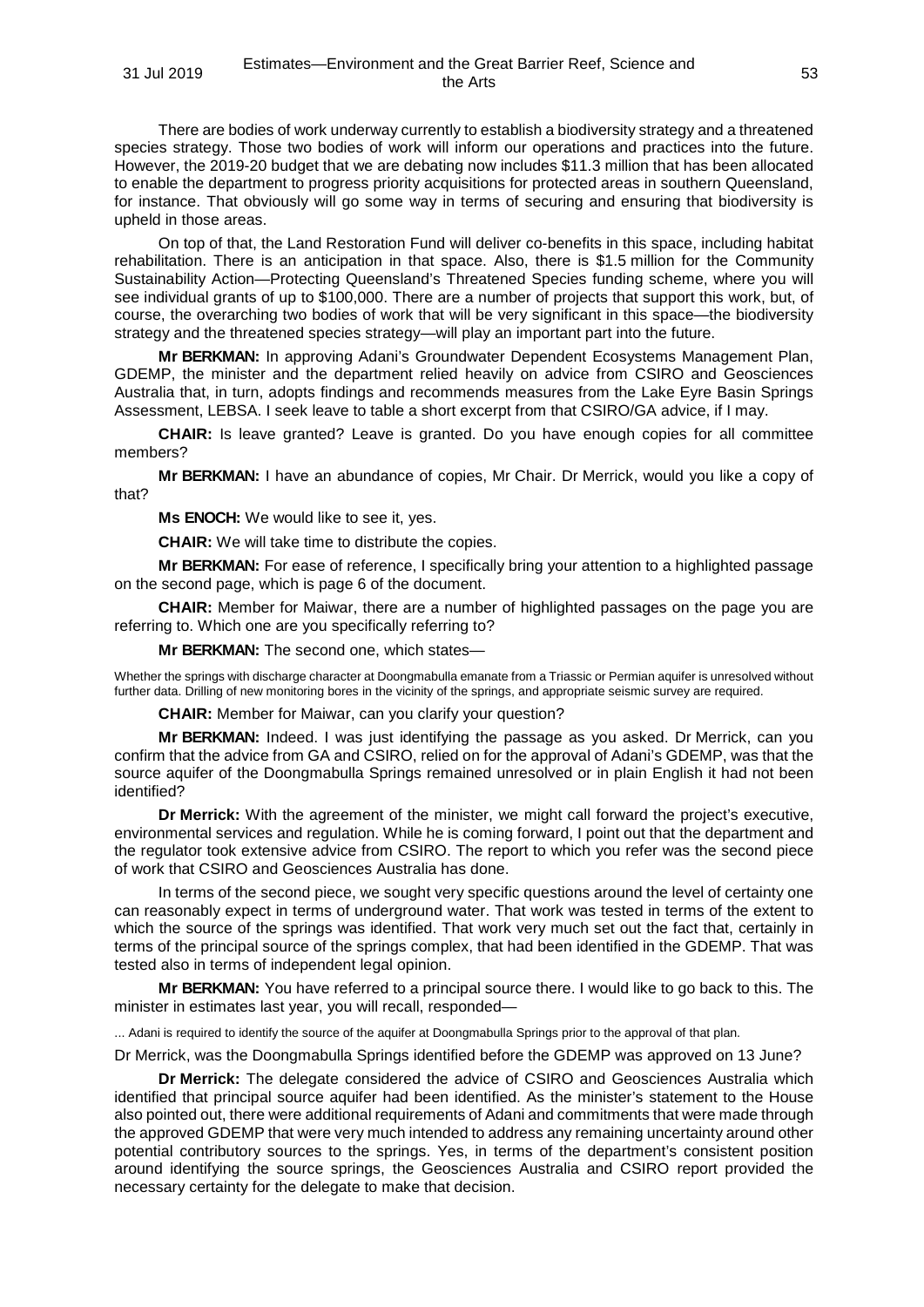**Mr BERKMAN:** Going to the GDEMP itself, the triggers for adaptive management regarding the Doongmabulla Springs are based on assumptions about a single-source aquifer for these springs yet that advice from GA and CSIRO makes it abundantly clear that there may be other or multiple source aquifers. Dr Merrick, if the GDEMP assumptions on a single-source aquifer are not correct, is it the case that the adaptive management measures in the GDEMP will not protect the ancient, unique Doongmabulla Springs?

**CHAIR:** I am ruling that question out of order, member for Maiwar. It is clearly hypothetical. I call the member for Jordan.

**Mr BERKMAN:** Chair, if I might raise a point of order.

**CHAIR:** I will hear your point of order, member for Maiwar.

**Mr BERKMAN:** It refers to assumptions explicitly identified in the Groundwater Dependent Ecosystems Management Plan.

**CHAIR:** Member for Maiwar, you have had a good go—

**Mr BERKMAN:** Allow me to move on to one final question.

**CHAIR:** Member for Maiwar, you have had a really good opportunity. I have ruled your question out of order.

**Mr BERKMAN:** This will be a very brief question.

**CHAIR:** You are becoming unruly. I call the member for Jordan.

**Mr BERKMAN:** Chair, seriously, protection racket extraordinaire.

**Mrs MULLEN:** I would like to go back to an earlier response in relation to addressing climate change. What will a well thought through plan to combat climate change deliver for Queensland?

**Ms ENOCH:** At the outset, I need to be very clear that the Palaszczuk government absolutely accepts the science on climate change and, as such, is implementing a comprehensive climate change response to ensure Queensland remains an innovative and resilient state that manages the risks and harnesses the opportunities presented by a changing climate. Our response was released in July 2017 and comprises the Queensland Climate Adaptation Strategy and the Queensland Climate Transition Strategy. Together these two plans outline 46 actions delivering significant benefits for Queenslanders by building awareness, fostering innovative approaches to the multiple challenges and opportunities, enhancing the resilience of communities, importantly, and the resilience of infrastructure, and effectively managing climate risks.

For the benefit of the committee, I am happy to highlight just a few of the important programs underway as part of the response. The climate science program is delivering high-resolution climate projection data via an easy to use online interface, enabling all Queenslanders to access and apply quality data in climate risk assessments. The Queensland Climate Resilient Councils and QCoast2100 programs, delivered in partnership with the Local Government Association of Queensland, are improving the resilience of local governments and regional communities by increasing their capacity to understand and manage climate risks. Careful planning for the direct and indirect effects of a changing climate can help regional communities thrive and prosper.

The communities in transition program is also helping regional communities take charge of their own futures by managing risks and identifying opportunities that will emerge through the economic transition to a zero net emissions economy. Stakeholder-led sector adaptation plans are helping to prioritise climate change adaptation activities across the key sectors of the economy by identifying emerging risks and opportunities, sharing knowledge and encouraging collaboration.

The Queensland government is fostering innovation to ensure we stay ahead in the transition to a low carbon economy by partnering with the private sector and non-government organisations. In Queensland we are proud of the fact that our electric superhighway is the world's longest electric vehicle highway in a single state, with a network of charging stations from Coolangatta north to Cairns and west to Toowoomba.

The Queensland government is also supporting the growth of the carbon-farming industry, including through the \$500 million Land Restoration Fund that will facilitate a pipeline of projects that generate carbon credits, along with additional environmental, social and economic co-benefits. Planning for the future, including climate adaptation, is critically important for Queensland and our economy, and our government is leading the way in this space.

**Mrs MULLEN:** I have a further question in relation to resilience. Can the minister outline the important work that QPWS is doing to safeguard our protected areas and the community from bushfires?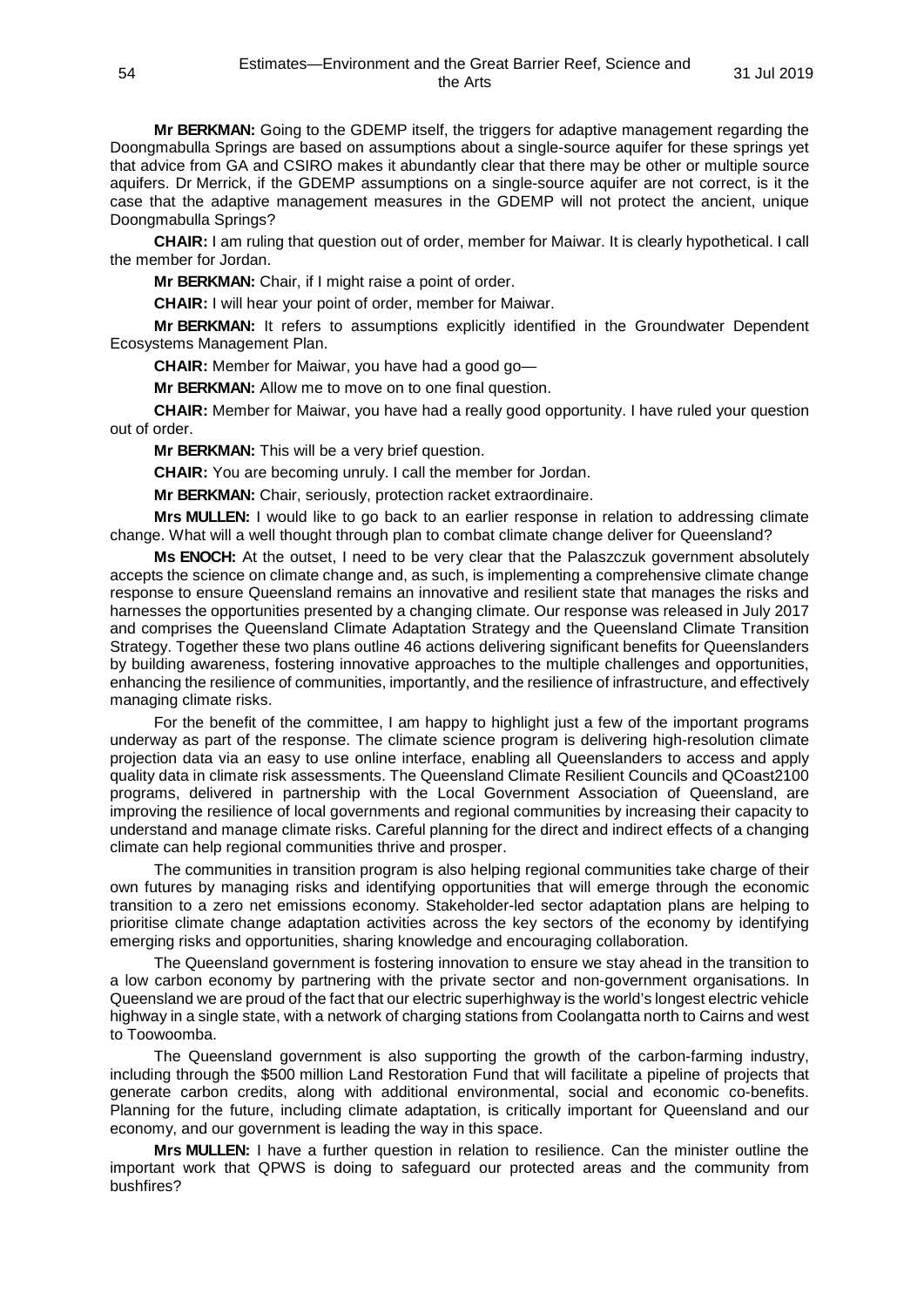**Ms ENOCH:** I again want to highlight the amazing work that our Queensland Parks and Wildlife Service rangers do in our protected area and national parks. They are incredible individuals who commit so much of their time and their lives to the protection of these very important places. Through the Queensland Parks and Wildlife Service the department priorities the protection of life, property and the environment. The Palaszczuk government's commitment to bushfire management in our parks and forests is demonstrated in the budget with new funding of \$16 million over four years and \$2.6 million per year ongoing for the enhanced fire management project.

This project aims to improve the capacity and capability of QPWS to reduce the risk to life, property, cultural sites, places and biodiversity from the adverse impacts of damaging wildfires. It will also focus on extending and enhancing the collaboration with First Nations peoples and application of traditional ecological knowledge within QPWS managed areas. Collaboration with First Nation peoples already exists through the planning and operations across many of our managed areas, including, for example, the Rinyirru Lakefield National Park. It fosters continued improvement and implementation by incorporating traditional knowledge and practices in many of our land management processes.

The department monitors bushfire risk and employs a number of mitigation techniques, such as planned burning, with over, as I have already said, one million hectares of estate completed in terms of planned burning in 2018-19. That was the largest area of completed planned burns in five years. It was well above the target that had been established by the department.

In preparation for the 2019 bushfire season and as part of Operation Cool Burn, the department, QFES, other government bodies and landholders will focus on reducing bushfire risk. In addition to planned burns, the department maintains an extensive network of roads and fire lines, trails and equips staff to respond to bushfires and works cooperatively with other fire agencies, neighbours, lessees and First Nations partners.

The bushfires that Queenslanders experienced during the 2018 summer were a result of an unprecedented and a very protracted heatwave. The bushfire response operation was the largest in Queensland's history, and the severity of the fires was far greater than what has previously been considered normal for Queensland.

Our rangers are first responders to bushfires in parks and forests, and the Inspector-General Emergency Management report into the 2018 bushfires acknowledges the exceptional response of responsible agencies including QPWS. It is important to acknowledge that during November 2018 and December 2018 less than 10 per cent of fires originated on the QPWS managed estate. Of those bushfires that did originate on QPWS managed estate, approximately 70 per cent were contained within the estate boundaries due to the effective combination of prevention, preparedness and response activities.

The department works with neighbours and lessees to encourage a landscape scale approach to fire management through the good neighbour policy. The department supports planned burning by lessees and landholders where it is carried out at safe times and not in high fire risk periods.

Despite the misinformation being spread by the opposition, amendments to the Vegetation Management Act 1999 made last year have not changed the way lessees and neighbouring landholders can clear firebreaks to protect their homes and properties. The effectiveness of QPWS's good neighbour policy to drive good relationships with its neighbours and a collaborative approach to bushfire management is also acknowledged in the IGEM report.

I would like to take this opportunity to acknowledge the incredible efforts during last year's bushfires of the QPWS staff who day after day worked in very extreme conditions to protect not only our national parks and forests but also the property and lives of adjacent landholders. They should be commended for the amazing work that they did.

**CHAIR:** Minister, as you are aware, many people in my local community love to visit the great national parks we have throughout Queensland. Could you advise on the government's commitment to visitor infrastructure in our national parks?

**Ms ENOCH:** Thank you, Chair and member for Stretton. I know that we share some communities across our electorates and that people are very passionate about national parks and having appropriate access to them. Of course, our national parks are world renowned for their conservation values, their magnificent landscapes and wildlife which attract millions of visitors each year.

The Palaszczuk government is committed to investing in visitor infrastructure in our national parks to enhance visitor experience and boost ecotourism, thereby increasing advocacy for protecting our state's precious national and cultural heritage. Over \$24 million of additional funding is being invested in 2019-20 as part of a \$45 million program to revitalise infrastructure in the state's high-profile national parks. This will enhance visitor experiences and boost ecotourism.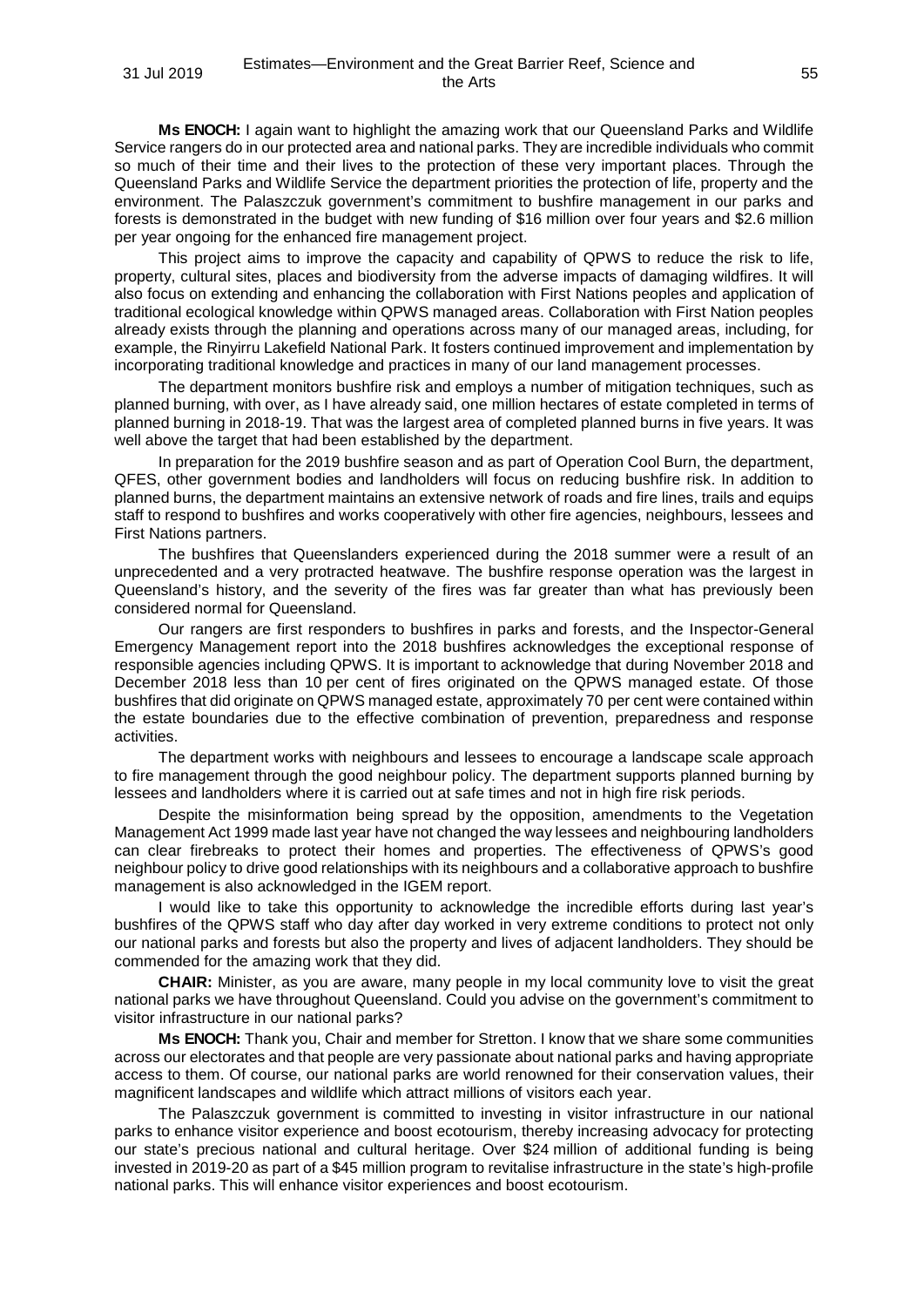Our major project investments in 2019-20 include \$3.8 million to redevelop the Mon Repos Turtle Centre, with a further \$3.75 million from the Commonwealth Building Better Regions Fund; \$7.4 million for Whitsunday Island; \$4.3 million to complete a \$5.1 million upgrade of the visitor facilities at D'Aguilar National Park; and \$10 million for tourism and visitor infrastructure including Great Sandy, Lamington and Daintree national parks.

Last financial year the Queensland Parks and Wildlife Service delivered over \$50 million of capital works—its largest ever program. Over 250 projects, worth \$35.6 million, were completed including \$1.1 million to upgrade the Whitsunday Island day use area; \$1.7 million for Noosa National Park tracks and visitor facilities; \$2.5 million for boardwalks and tracks in Daintree National Park; \$900,000 for visitor facilities in the Glass House Mountains; \$1 million to upgrade visitor facilities in Springbrook National Park; \$1.2 million for new moorings to protect the Great Barrier Reef; \$1 million to upgrade visitor amenities at Inskip Point; \$750,000 for the Lamington National Park visitor centre and facilities; and \$400,000 for tracks in Mount Archer National Park. A further \$12 million was spent on 27 projects that are still under construction.

In recent years the Queensland Parks and Wildlife Service has invested significantly in improving access for people with disability across the national parks estate. Disability access and facilities are considered in the design of all new infrastructure and whenever upgrading existing facilities in Queensland's parks and forests. Examples of recently completed projects include: in the Noosa National Park, improved disability access along the Noosa coastal walking track, a major redevelopment of the Noosa day use area including improved disability access throughout and provision of a wheelchair accessible barbecue area with picnic tables; Laguna Lookout has also been redeveloped with disability access provided throughout; in the Glass House Mountains National Park, development of the new Tibrogargan day use area including provision of assisted disability access, wheelchair accessible picnic tables and toilet facilities with disability access; and, in the Beerburrum State Forest, a new toilet facility with disability access in the camping area there.

The maintenance and upgrade of national park infrastructure is, of course, incredibly important. As the committee can see, there is a lot of work going on in this space.

**Ms LUI:** Minister, with reference to page 4 of the SDS, could you outline how the Queensland government has been working to protect the reef and where the federal government is currently failing to do so?

**Ms ENOCH:** Of course, protecting the reef is not just about the environment, although that is obviously incredibly important. The interconnectedness that that ecosystem has with other ecosystems is incredibly important. It is also, however, about protecting the over \$6 billion that the reef contributes to the national economy and the more than 60,000 jobs that rely on its health.

Scientists tell us that the Great Barrier Reef is facing two major threats. The first major threat of course is climate change and the second is poor water quality. Last year the Palaszczuk government announced record funding for the reef, with \$330 million over five years to help restore, protect and build its resilience. We continue to deliver on-the-ground improvements to reef water quality through the Queensland Reef Water Quality Program.

Our extensive program of work includes land restoration and on-farm projects tackling everything from gully erosion to fertiliser efficiency, building extension capacity and boosting coral recovery and abundance in the face of the reef's greatest threat—climate change. We have committed, as we have heard already, \$500 million to the Land Restoration Fund and a raft of climate actions to ensure that Queensland not only transitions to a low-carbon future but also prospers in doing so. Here in Queensland we are committed to playing our part by reducing carbon pollution by 30 per cent on 2005 levels by 2030 and to zero net emissions by 2050.

By contrast, the federal LNP government has not yet settled on an effective climate change response. The federal government's Great Barrier Reef Special Envoy has stated that plastics are the greatest threat to the reef, apparently. I am not taking away from the fact that we need to deal with plastic pollution. We are doing a great deal of work in that space including some work that has been done around the plastic pollution reduction strategy. The introduction of a waste levy and other measures to reduce litter in our environment—like the container refund scheme, like the single-use plastic bag ban—are all contributing to ensuring that we are seeing less plastic in our environment. However, the fact that in the last days of the Morrison government the former environment minister appointed a political adviser to a role within the Great Barrier Reef Marine Park Authority only demonstrates even further the politicisation of a key reef protection institution.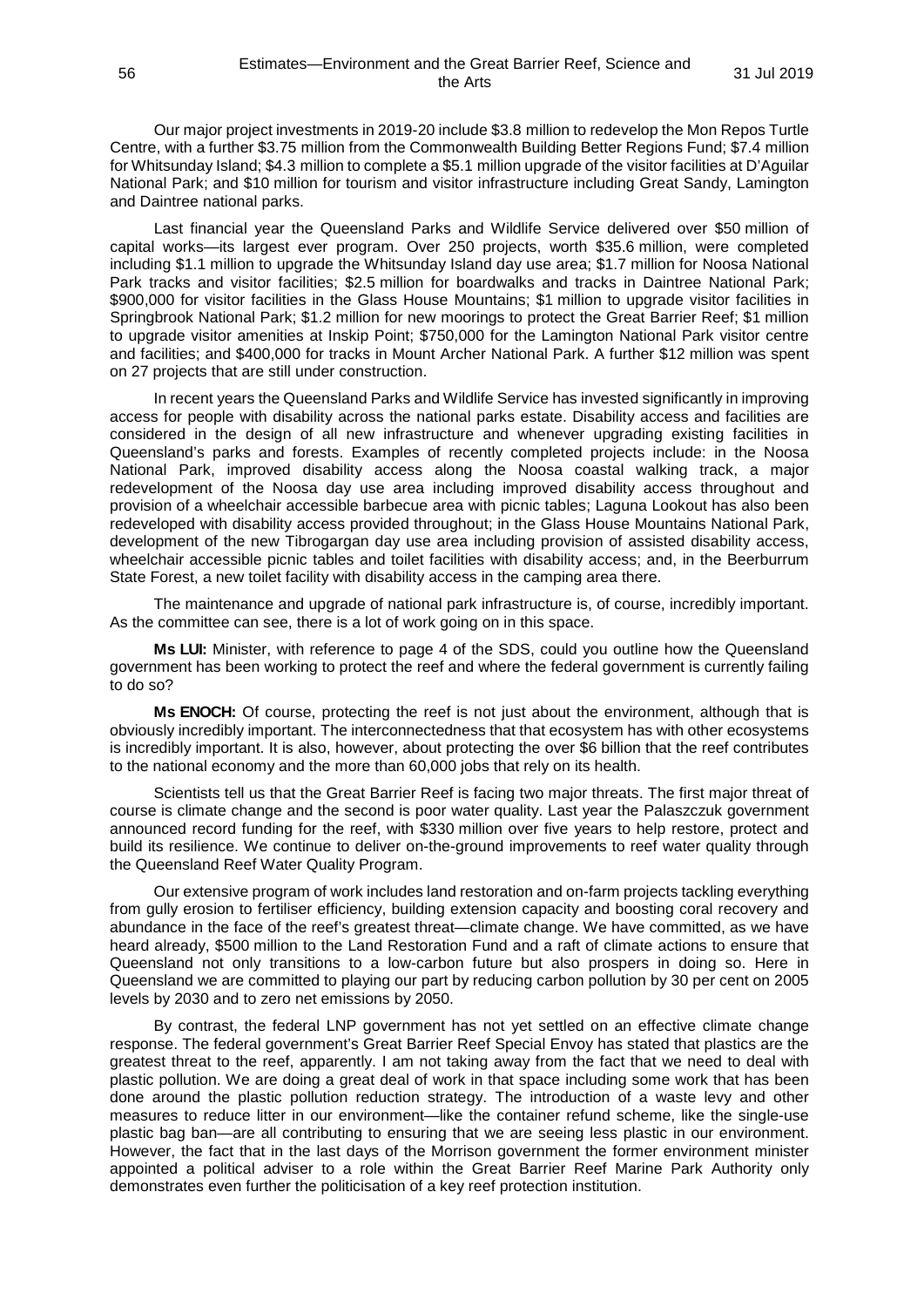At the state level, I note that the member for Broadwater has recently recognised that climate change and water quality do need to be dealt with. I acknowledge that, but apparently he is uncomfortable with the government talking about these challenges and responding to them substantively. Frankly, to my way of thinking that is a cop-out. What good are empty words? We need to act on the science. That is just what the Queensland government is doing. We are stepping up and ensuring that the reef is protected for future generations. We are accepting the science and we are supporting science in this state. We are taking action to ensure that we are protecting the reef against its two major threats: climate change and water quality.

**CHAIR:** The time allocated for this session has expired. The committee will now adjourn for a short break and the hearing will resume at 3.30 pm with the examination of estimates for the portfolio area of science.

## **Proceedings suspended from 3.00 pm to 3.30 pm.**

옆. **[CHAIR:](http://www.parliament.qld.gov.au/docs/find.aspx?id=0Mba20190731_153010)** The committee will now examine the proposed expenditure for the portfolio area of science. The question before the committee is—

#### That the proposed expenditure be agreed to.

Minister, I invite you to make an opening statement of no more than five minutes.

**Ms ENOCH:** Thank you for the opportunity to make some opening remarks about the Palaszczuk government's investment in science. Science is in our everyday lives. It creates new understandings, it helps educate us all and ultimately helps improve our lives. The Palaszczuk government backs science, and we will continue to advocate for our scientists and the important work they do in providing trusted knowledge to Queenslanders and across the globe. Queensland is home to so many great scientists who are at the forefront of many breakthroughs and discoveries and who tackle important issues across the state.

One of the great things about science is that anyone can play a role in furthering this knowledge. Earlier this year we released the Queensland Citizen Science strategy, and last week I announced more than half a million dollars in funding as part of our first round of Citizen Science Grants across Queensland. These grants are about helping to boost community participation and research projects and encouraging more people to engage in science. We announced funding for 21 projects ranging from a Get Involved—Colours of the Reef project, which encourages people to help collect important data on the health of the Great Barrier Reef, to the Wild Macadamia Hunt, which asks Queenslanders to collect macadamia leaves for genetic testing. I had the privilege of seeing this particular macadamia program in action last week.

Here in Queensland we have many great scientists doing incredible work that benefits our everyday lives. We have scientists consistently monitoring air quality across the state as well as storm tides and waves along the Queensland coastline which provide real-time sea level data during severe weather events. This is particularly valuable during severe weather events, including storm surges and tropical cyclones, when the results can save lives and protect property. While the Palaszczuk government is furthering its commitment to getting more Queenslanders involved in science, we are also continuing our work on the global stage.

Queensland has an international reputation for science and research excellence. Our government recognises that a strong research and development capability is a critical driver for innovation in the state's economy and for putting us on the global market. That is why earlier this year we announced a \$25 million investment in the state's key scientific infrastructure through the Advance Queensland Research Infrastructure Co-investment Fund. Through this fund we are bringing the latest state-of-the-art equipment to Queensland and growing the state's cutting-edge science and innovation capabilities. This year's World Science Festival Brisbane also helped put Queensland's science on the global stage. More than 130 events were held across the state, attracting record crowds. More than 205,000 visitors attended events and it attracted more than 90,000 visitor nights, which was a 39 per cent increase from last year. These results support our government's vision to establish Queensland as a place that recognises, supports, advocates and engages in science and the job opportunities it underpins.

The Palaszczuk government is also continuing its commitment to enhance the Statewide Land Cover and Tree Study, otherwise known as SLATS. We are developing new scientific approaches for regrowth and vegetation biocondition monitoring as part of a \$4 million commitment over two years. This new approach will be based on new satellite and computing technologies supported by field data acquisition. The program is being developed and delivered through the expertise of scientists at the Queensland Herbarium and the remote sensing centre and will provide a more comprehensive view of Queensland's woody vegetation for land holders, the agricultural industry and environment groups.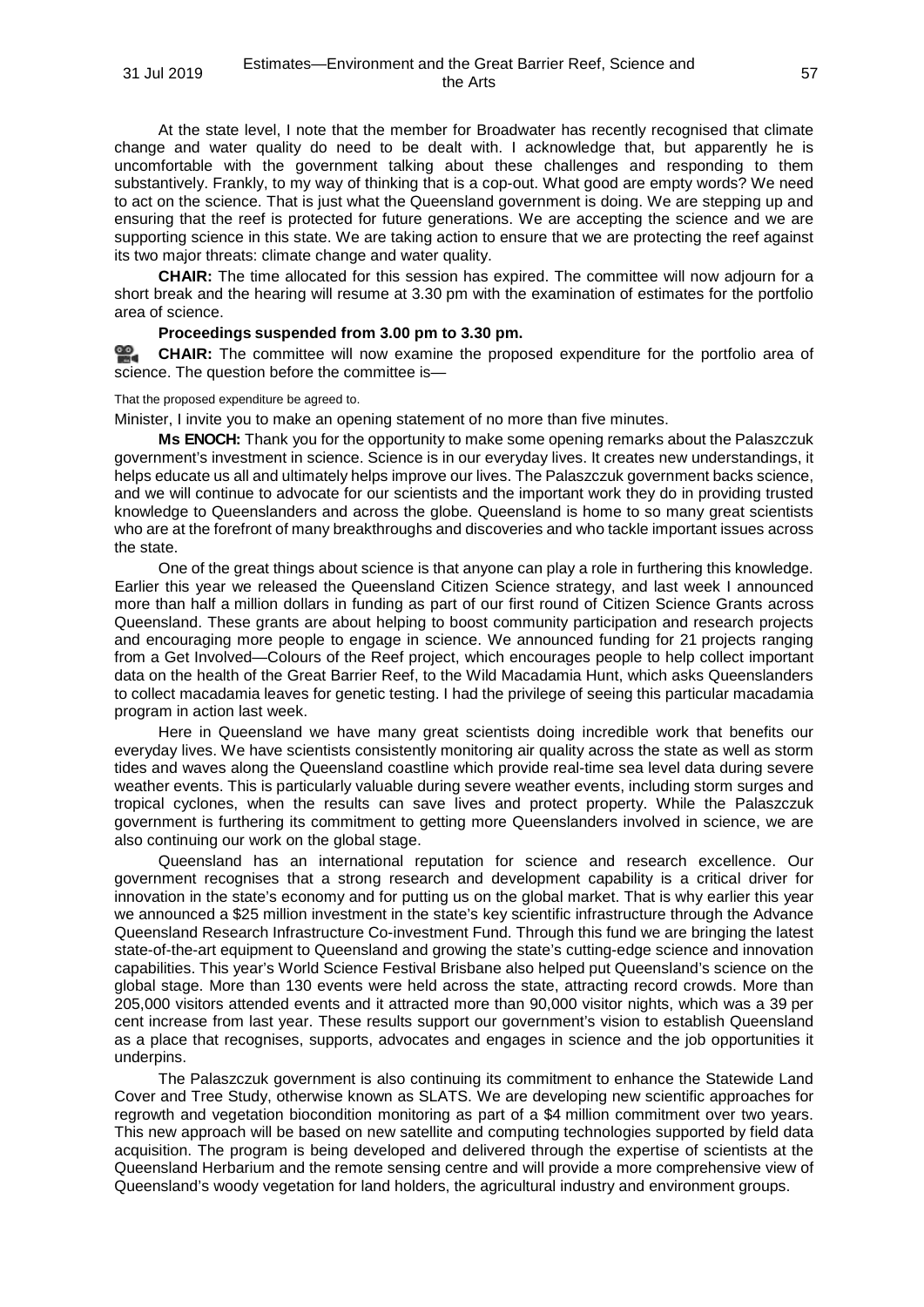The work of our scientific community is critically important in this generation as we adjust to the impacts of climate change. Last year Queensland experienced a series of unprecedented weather events from fires in rain forests to devastating floods to extreme droughts, and our scientists are helping ensure our state and communities can be better prepared. The department's scientists are collaborating with leading international researchers on the Palaeoclimate for Water Security project under the government's Drought and Climate Adaptation Program. Palaeoclimate research looks at climate variability beyond the relatively short time line of instrumental records. In this case, our scientists are extending the record out from 100 years to a few thousand years to help identify trends, patterns or cycles in climate events that may be missing in shorter records. Queensland scientists are linking globally and delivering locally. They are working to address global issues such as climate change, global health and water quality and helping us as a community to manage the local impacts of drought and natural disasters, tropical disease and water safety and security.

**CHAIR:** We will again begin questions in this session with a block of non-government questions. I call the member for Broadwater.

**Mr CRISAFULLI:** My question is to the minister. I refer to the minister's answer to question on notice No. 12 and the \$99,643 approved by the minister for international travel for the Department of Environment and Science. If this amount relates to the 23 approved trips, how many trip requests were rejected by the minister?

**Ms ENOCH:** Obviously, as I said in my opening statement, the scientists in this state who we back and support are connecting globally and delivering locally. Of course, international travel—not just for the portfolio of science but obviously across the portfolio, including the arts—is critical to ensure that we are connecting globally, supporting the great work they are doing and sharing that across the world and obviously being able to bring back great knowledge and information to enhance the work of scientists and other workers in other work that we do across the portfolio. In this last financial year none were rejected.

**Mr CRISAFULLI:** My question again is to the minister. I refer to the \$1.8 million spent by the department on conferences, catering and other hospitality expenses per question on notice No. 16. How much of the \$1.8 million spent by the department over the past financial year was on alcohol and food?

**Ms ENOCH:** I will bring forward the director-general who oversees that particular expenditure.

**Dr Merrick:** In relation to the question asked by the member, expenditure where alcohol was part of the total package of expenditure of events was \$13,000. I would stress that that is not the expenditure on alcohol: that is the total cost of the events at which alcohol was part of the package. These are longstanding events that the department has regularly held over a number of years, including the Queensland VIP reception at BIO, which a number of ministers over a long period have attended, and the Young Tall Poppies event for leading young scientists.

**Mr CRISAFULLI:** My question is to the minister. I refer to the biodiversity offset framework and the service area objective to deliver environmental, scientific and technical expertise on SDS page 14. In total, how much money does the state hold in environmental offsets?

**Ms ENOCH:** I will just gather that figure for you. To answer the member's question, as at 30 June 2019 the offsets account had received 131 financial settlement offset payments totalling more than \$36 million.

**Mr CRISAFULLI:** With \$36 million available in environmental offsets, how many hectares of offsets were acquired over the past year?

**Ms ENOCH:** I will again refer to the briefing note that I have been provided by the department. My advice from the department is that there have been 245 authorities requiring offsets for impacts on 14,107 hectares that have been registered in the environmental offsets register since July 2014. There have been eight advanced offset sites that have been registered across 193 hectares of land. Of this 193 hectares, 77 hectares have the potential to offset marine plant impacts, 87 hectares to offset koala habitat impacts and 29 hectares to offset regulated vegetation impacts.

**Mr CRISAFULLI:** Minister, what time frame would you envisage the government taking to spend that \$36 million at a time when koala populations are under immense pressure?

**Ms ENOCH:** I know that the member avoids all conversations about science, but we are now into the science section of today's hearing—

**Mr CRISAFULLI:** Mr Chairman, two points—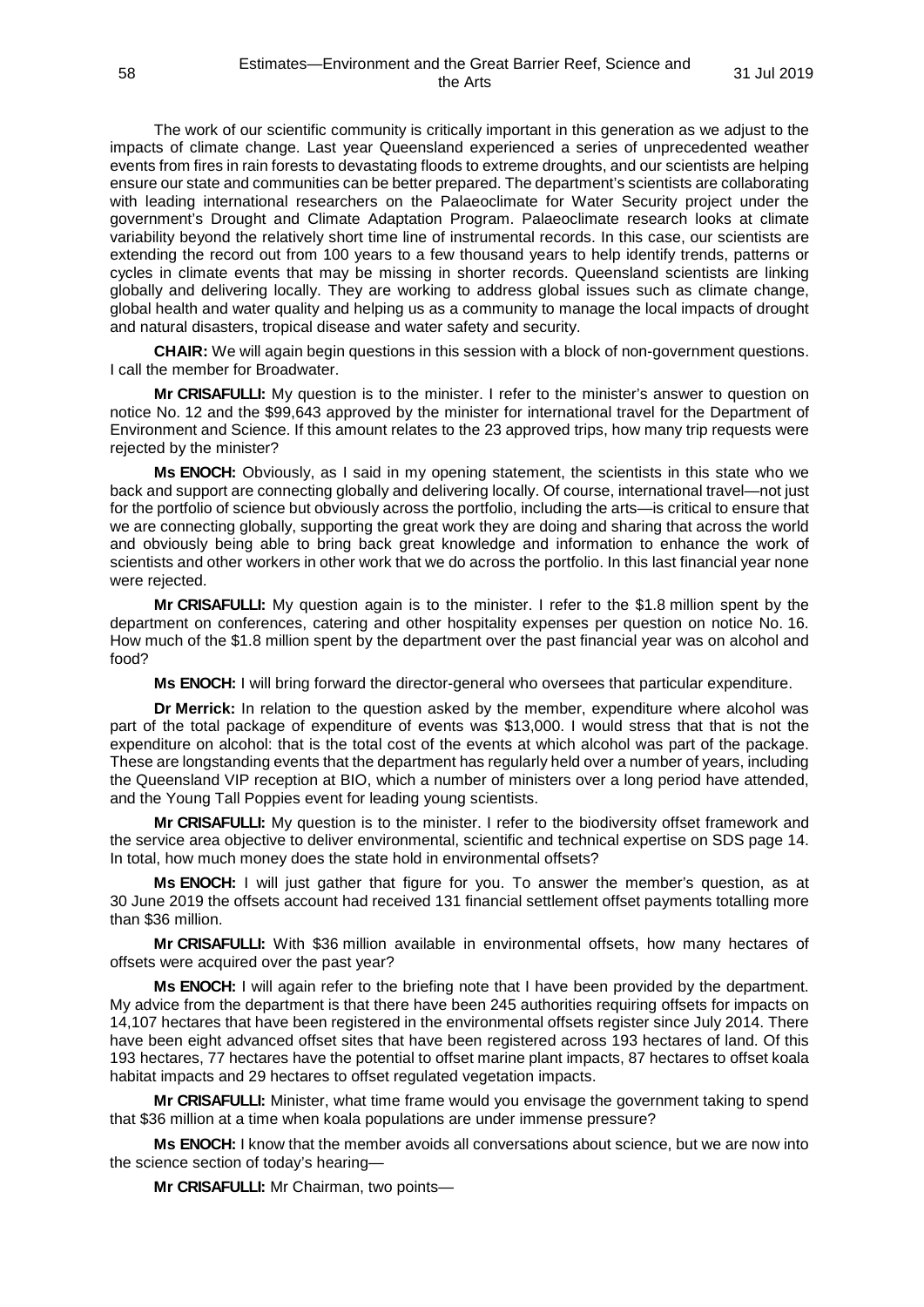**Ms ENOCH:**—and we are continuing to see questions regarding the environment.

**CHAIR:** Member for Broadwater, the minister is making a point of order in relation to your question. There was also an aspect that was hypothetical in relation to that question.

**Mr KRAUSE:** Chair, I want to make a point of order in relation to the minister's statement that the Clerk clarified last week. Timetables do not prevent members from asking questions across the entire portfolio.

**Ms ENOCH:** It also does not prevent members asking questions about science.

**Mr KRAUSE:** To that point, I would say that the minister's statement is unnecessary and the shadow minister's questions are quite in order in this section.

**Mr CRISAFULLI:** Mr Chairman, I referred to SDS page 14, which is for science, but I will continue. I know it is uncomfortable for the minister—

**Ms ENOCH:** Not at all.

**Mr CRISAFULLI:**—because koalas are something the government is failing on.

**CHAIR:** Member for Broadwater and Minister. I take the point from the deputy chair; however, we are dealing with the very important portfolio area of science so I take the point from the minister. Notwithstanding the situation, we have a specific area for science directed to science questions. You said you were going to move on, member for Broadwater, and I urge you to do so.

**Mr CRISAFULLI:** I am, and this question relates to the service area objective to deliver environmentally scientific and technical expertise. That is on SDS page 14. My question is to the minister. I refer to the Queensland Koala Advisory Council service area highlight, which is on SDS page 10, which is the earlier reference but it relates to SDS page 14. When will the South-East Queensland koala conservation strategy be finalised and released?

**Ms ENOCH:** I thank the member for the question. Queenslanders understand and embrace the importance of koalas in our ecosystem. That is why we as a government established the Koala Expert Panel, which provided six recommendations that the government accepted. Those six recommendations were fairly wide ranging. A number of activities have occurred immediately. One of those in the last 12 months has been the establishment of the Koala Advisory Council. That advisory council has a number of representatives from across sectors—from the development sector to the conservation sector to wildlife hospitals—who are working in the field to support the preservation and conservation of koalas.

I met with the Koala Advisory Council yesterday. They have had their fifth meeting as a council and they have been doing an incredible body of work. It is a quite substantial body of work. The chair of that committee has recently written to me requesting an extension of time for the council in terms of finalising the koala conservation strategy, which I have granted. The chair has been very clear that the work has been quite substantial and it is complicated. He has very much recommended that there be consultation with councils in particular to make sure a very granular level of mapping is forthcoming. He has asked for that extension on behalf of the Koala Advisory Council and, as I have said, I have granted that, although that is not without some limits. I expect that the Koala Advisory Council will endorse the koala conservation strategy in its most granular form for cabinet's consideration within the time frame heading into the fourth quarter of this year.

**Mr CRISAFULLI:** Mr Chairman, I will continue on mapping and again on page 14. Minister, after the Gabba was revealed as being included in areas incorrectly covered by the government's trigger mapping, has the department ensured that the latest version of the maps is true and correct?

**Ms ENOCH:** I thank the member for the question. As the member would know, the trigger maps were first brought in by the LNP government in 2014, as I recall. That was when the member for Broadwater was a cabinet member around the cabinet table making decisions regarding these things. The trigger maps at the time the LNP brought them in saw some four per cent of the state covered by the trigger maps.

If the member for Broadwater is suggesting in any way that the trigger maps that were introduced by the LNP were wrong, he is substantially correct in that. What we have seen is that the trigger map that was first introduced by the LNP covered areas like I am showing here like in Mooloolaba, for instance. Since the work that has occurred under the Palaszczuk government, we have seen further refinement of trigger maps to ensure it is a more accurate map so there is more certainty—in fact, more certainty than the LNP had ever given to landholders during their time in office. In what I am holding up now, you can see the stark difference between the LNP's trigger mapping and the trigger mapping that now exists under the Palaszczuk government.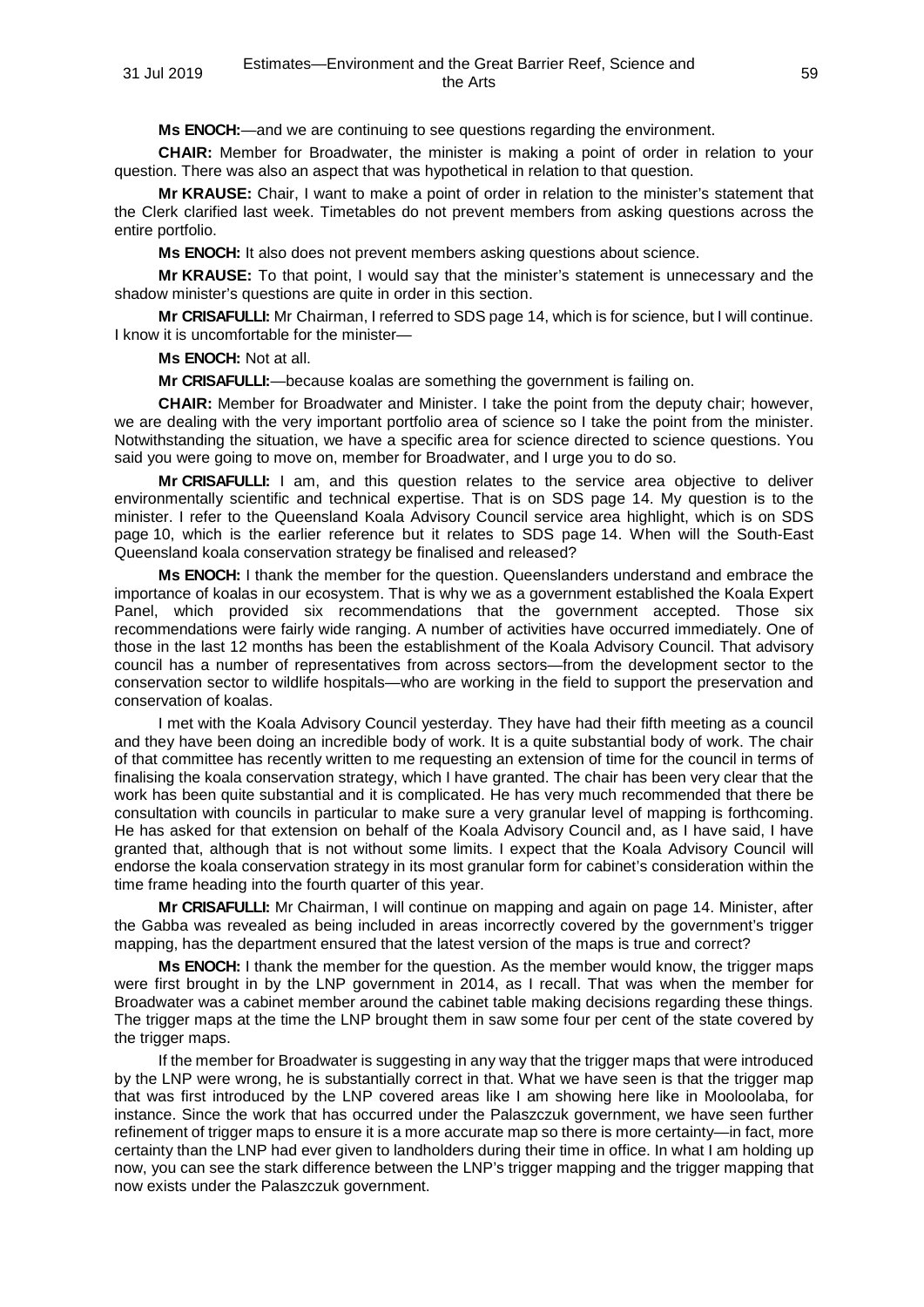**Mr CRISAFULLI:** Mr Chairman, further to that point on SDS page 14, I have been spending some time looking at the revised mapping and I can today reveal that mine sites like Rosewood mine and even the Brisbane River are still included. Minister, how can Queensland communities have faith in these maps if they continue to be inaccurate?

**Ms ENOCH:** As I have already stated to the committee, what we saw when the LNP introduced trigger mapping was four per cent of the state being covered by those trigger maps. That was outrageous. Now under the Palaszczuk government we see about 2.13 per cent of the state covered under trigger mapping. These maps are to protect plants. This flora survey trigger map is generated based on verified species records and information on a likely habitat for endangered plants. Much of the data has been provided by landholders through protected plants flora surveys conducted on their properties.

In terms of the LNP's record in this space, they gave so much uncertainty to landholders when they covered four per cent of the state with their trigger maps. The further refinement and the work that the Herbarium and others have been doing in this department to ensure that the trigger maps provide more certainty for landholders has been outstanding. They have been able to reduce it from four per cent under the LNP to 2.13 per cent. This is on top of a record by the LNP where tree clearing quadrupled after the LNP tore up Labor's sensible vegetation management laws. If the LNP and the member for Broadwater do not believe that the trigger maps were right, then there is criticism on their own introduction of trigger maps.

**Mr CRISAFULLI:** Minister, I refer to revelations that the department is spending \$4.8 million to fix the errors in the current SLATS report, and that is in the budget. Minister, why did the government not wait until the science and data behind SLATS was accurate before introducing the vegetation management legislation?

**Ms ENOCH:** I thank the member for the question. I will take guidance from the chair given that that is legislation that is not held by this department or under my jurisdiction.

**Mr CRISAFULLI:** Mr Chairman, I am talking about the science behind it. I am talking about the science that informed that which the minister is responsible for under SDS page 14.

**CHAIR:** You are asking for a scientific analysis from the minister from legislation that is in another portfolio area, member for Broadwater. I am ruling that question out of order. Do you have any further questions?

**Mr CRISAFULLI:** Yes, I do. My question is to the minister. I refer to the discontinued performance measure and the service area objective of delivering environmental, scientific and technical expertise on SDS page 14. During last year's estimates the minister defended the department's three-month response time for the removal of crocodiles. Why is this KPI no longer satisfactory?

**Ms ENOCH:** I thank the member for the question. I think we are all well aware of the member for Broadwater's and the LNP's view on crocodile management.

**Mr CRISAFULLI:** It is three days.

**Ms ENOCH:** It is one of culling and killing.

**Mr CRISAFULLI:** No, no, three days.

**Ms ENOCH:** No, it is pretty clear. It is pretty clear from the comments that the member for Broadwater has made with regard to crocodiles.

**CHAIR:** Member for Broadwater, you are continually interrupting.

**Mr CRISAFULLI:** Mr Chairman, my next question—

**CHAIR:** No, member for Broadwater, the minister has not had the opportunity to respond. You have continually interrupted about four times in less than 30 seconds. Could you please restrain yourself? Minister?

**Ms ENOCH:** Further to the member's question with regards to what is a protected species in this state not just under state legislation but also under federal legislation and of course with international regard, there was an answer to a question on notice that clearly outlined the answer to that question. I would encourage the member to perhaps read that response.

**Mr CRISAFULLI:** Based on that response and the question to you in question on notice No. 2, over the past financial year what was the longest time taken to resolve a problem crocodile declaration?

**Ms ENOCH:** I outline for the committee that I am advised that 61 per cent of recognised problem crocodile declarations were resolved in the first 24 hours—61 per cent—which is an incredible effort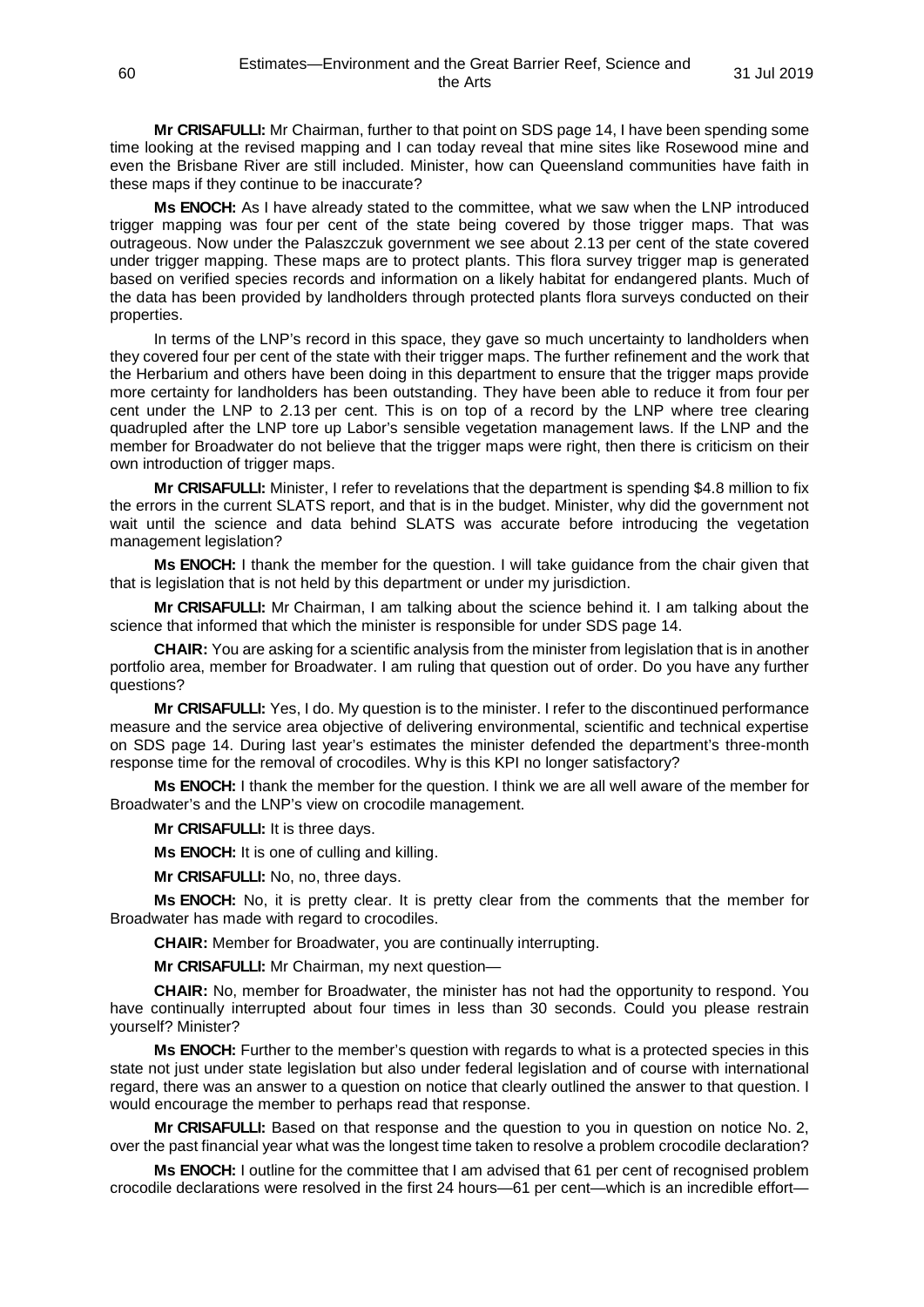**Mr KRAUSE:** Point of order, Chair.

**Ms ENOCH:**—in terms of the operations of our officers on the ground.

**CHAIR:** Sorry, Minister. The deputy chair has a point of order.

**Mr KRAUSE:** It is about relevance. It was a very specific question. The clock is ticking. I would ask the minister to please answer the specific question.

**Mr CRISAFULLI:** The question was: what is the longest time taken for an individual problem crocodile declaration? I was not asking about the whole lot.

**CHAIR:** The minister is answering the question and putting the statistics into context.

**Mr KRAUSE:** The minister is filibustering.

**CHAIR:** She is clearly directly answering the question. There is no point of order. I call the minister.

**Ms ENOCH:** I thank the member and I thank the chair for his guidance. Clearly, when we are seeing those kinds of results from the department we want to be able to measure those results in a way that better reflects the efficiencies of the department. When you consider that 61 per cent of all declared problem crocodiles are resolved in the first 24 hours, that is a remarkable outcome.

**Mr KRAUSE:** What is the longest time?

**Ms ENOCH:** We want a measurement that better reflects the efficiencies of the department in this space.

**Mr CRISAFULLI:** I would suggest, Mr Chairman, that the law of averages says there is some—

**CHAIR:** Are you asking a question, member for Broadwater?

**Mr CRISAFULLI:** I am asking again—

**CHAIR:** No, member for Broadwater.

**Mr KRAUSE:** What is the longest time?

**CHAIR:** I am going to give the member for Noosa an opportunity to ask a question because you do not seem to be—I am calling the member for Noosa.

**Mr CRISAFULLI:** Mr Chairman, the question was a specific—

**CHAIR:** Order, member for Broadwater.

**Mr CRISAFULLI:** Can the minister take it on notice?

**CHAIR:** The minister has answered the question—

**Mr CRISAFULLI:** No, Mr Chairman, the minister has not answered the question.

**CHAIR:** The minister has answered the question. I have made my ruling.

**Mr CRISAFULLI:** Mr Chairman—

**CHAIR:** You are being unruly, member for Broadwater.

**Mr CRISAFULLI:**—may I respectfully raise a point of order? My question was specifically about the longest time taken for an individual removal. The minister has done an excellent job in answering about the overall situation. She has spoken about the average.

**Ms ENOCH:** Thank you. I appreciate that.

**Mr CRISAFULLI:** It is true; it was a factual answer, but it has not responded to the question I asked.

**Ms ENOCH:** It is a great outcome.

**CHAIR:** Member for Broadwater, the minister has answered your question. You may not like the answer—

**Mr CRISAFULLI:** No, Mr Chairman, with respect, my question was about—

**CHAIR:** Member for Broadwater, I warn you under standing orders. I call the member for Noosa.

**Ms BOLTON:** My question is to the minister. I refer to page 6 of the SDS regarding the appointment of the mining rehabilitation commissioner. Minister, can you advise when the commissioner will be appointed? Will their role include assessing current sites that have not been rehabilitated and also the construction of a time line and strategy to do so?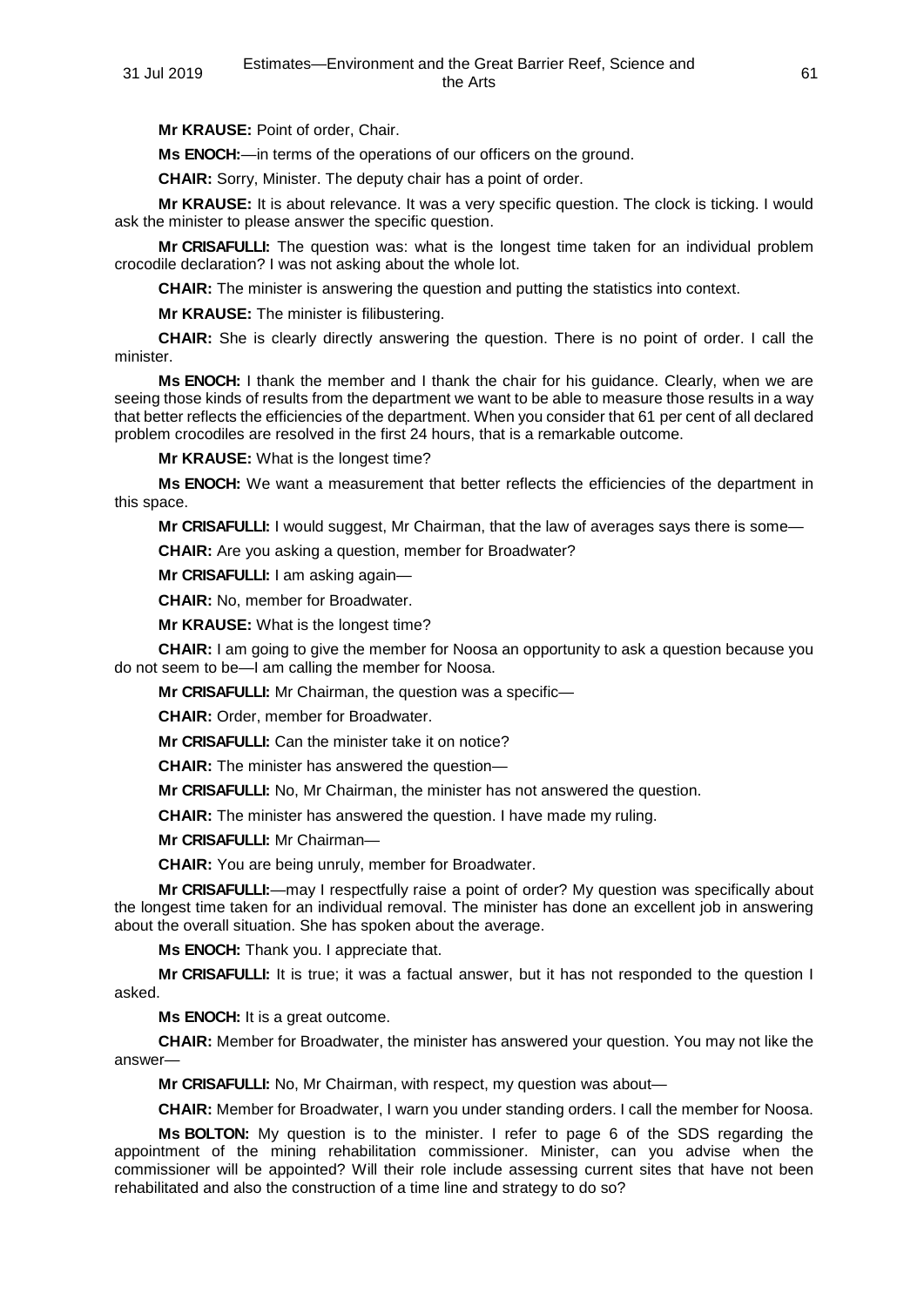**Ms ENOCH:** I thank the member for the question. Of course, it was a commitment of the Palaszczuk government to explore this avenue. There is a body of work that is happening currently to finalise a discussion paper for that particular model to make sure that we have it right. There is further work being done in that space and further consideration by government is to come with regard to the question that you posed.

**CHAIR:** We will now move on to some government members' questions.

**Mrs MULLEN:** Minister, I have a direct question about science. With reference to page 14 of the SDS, how does the science carried out by the Queensland government benefit Queenslanders, and have there been any alternative ideas about how we treat science in Queensland?

**Ms ENOCH:** I thank the member for Jordan for a question about science; I appreciate that. The Department of Environment and Science provides quality, timely and innovative scientific and technical services. Science has always played an important role in our community. It is helping us to understand complex challenges and it informs our actions in an unbiased way. Unfortunately, there has been a concerted attack on science in this state. Science is coming under attack for political purposes, and the LNP appear to be the flag-bearers for this.

Just recently the LNP state conference made a recommendation—a recommendation I should add that the Leader of the Opposition confirmed she would look into. That recommendation was that Queensland should create an office of science quality assurance. I can only imagine that the purpose of such a body would be to undermine science in this state, allowing the LNP to pick and choose which scientific evidence they will accept to suit their agenda and which scientific evidence they will ignore.

Quite frankly, I think the Leader of the Opposition may as well call it the 'Derek Zoolander centre for alternative facts'. In fact, if those opposite were to turn to page 23 of the SDS, they would see that the government spent close to \$88 million on science last year. That includes research, staffing and, most importantly, quality assurance. Our investment in science will continue in 2019-20 to meet the challenges presented to us. This science enables the responsible use of our natural resources, protects and preserves our pristine environments, and ensures the best science and applied technical innovations are available to provide credible, evidence based information for Queensland.

In response to the unprecedented heatwaves, fires and devastating floods experienced in Queensland last summer, the department's scientists processed data and satellite imagery that informed emergency management decisions and assisted landholders to recover after what Queensland experienced. The Department of Environment and Science climate scientists are also working with the Global Change Institute at the University of Queensland to produce Australia's most extensive set of downscaled climate change simulations. The Queensland Fire and Emergency Services is using the data to help stakeholders of the Queensland Emergency Risk Management Framework to understand their risks from hazards like heatwaves. Through this work, local governments and communities can prepare for potential increases in the frequency and severity of extreme weather events. Responding to extreme weather events, a changing climate and a growing population—scientific research underpins all of this work. My department has gone the distance in delivering world-class, peer reviewed, credible science, and we do not apologise for that.

The department is adept at not only doing the science but also supporting our research institutions to grow their ability to respond to challenges and create the jobs of the future working with universities and research institutes. The LNP's political attacks on the credibility of scientists in order to advance their own political agenda are, quite frankly, absolutely appalling. Their 'office of alternative facts' is the sort of idea you would expect to hear from people running around with tin foil hats on saying that the earth is flat. I stand by our scientists and the important work that they do. The LNP need to stop playing politics with science.

**Ms LUI:** Minister, how is the Palaszczuk government supporting science literacy in our community and encouraging great science outcomes?

**Ms ENOCH:** I thank the member for Cook. I know that the member for Cook has been able to see some incredible science in her own electorate. In fact, the Flying Scientists have visited her electorate and have done some fantastic stuff with young children in her schools. I know that building science literacy across her electorate is something about which she is quite passionate.

Of course, the Palaszczuk government more broadly supports science literacy in our community and encourages great citizen science outcomes. Our government has a vision for a Queensland population that engages in, supports and advocates for science. The Queensland government's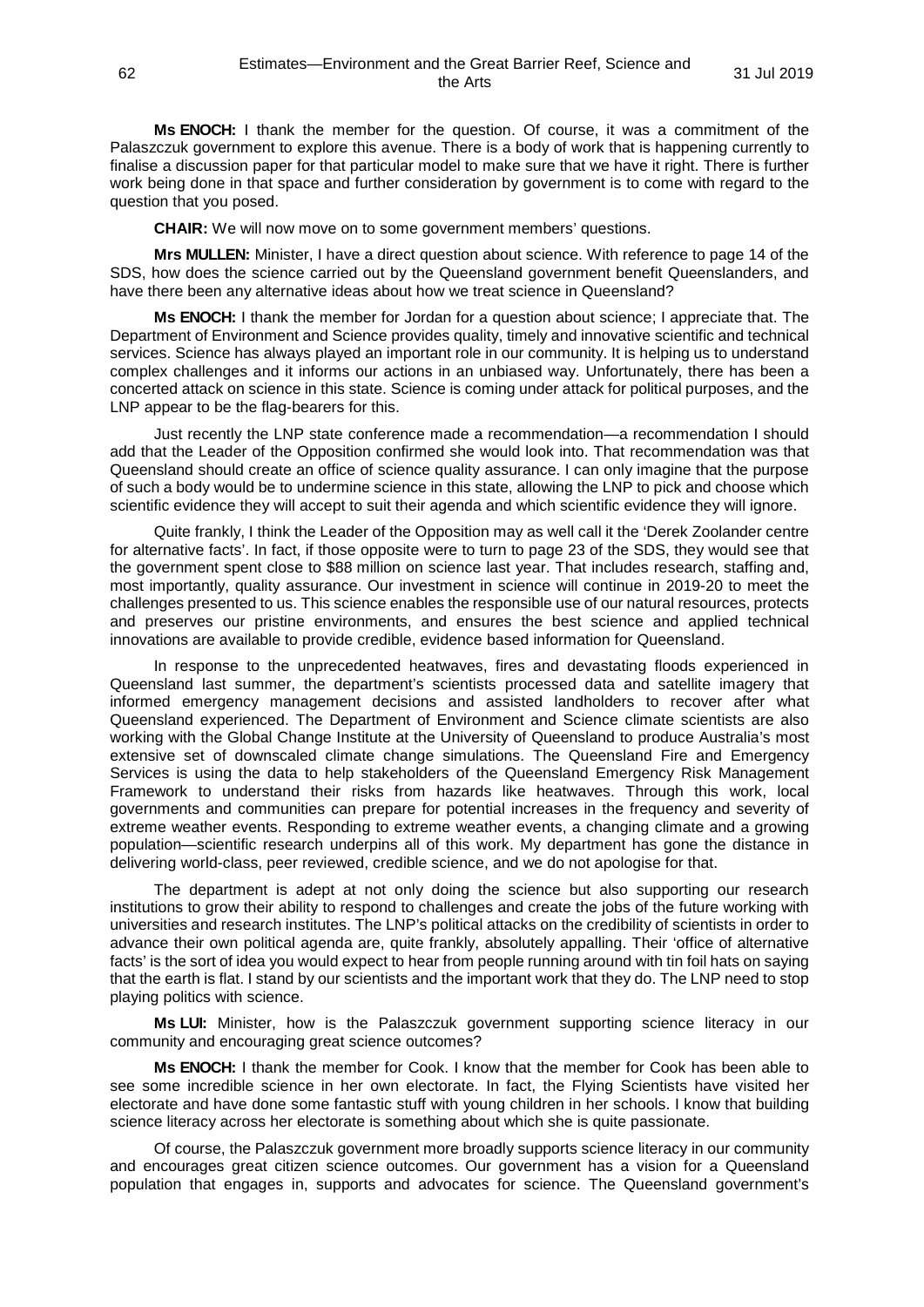Engaging Queenslanders in Science strategy looks to grow the number of students studying STEM and of course the arts, encourage participation in science based activities and improve understanding of the great science happening in Queensland.

We recognise that citizen science is one way in which these goals can be addressed. It is probably one of my more favoured areas. I think citizen science is a great opportunity for all communities across Queensland, for young and old, to get engaged in the incredible world of science. Citizen scientists are community volunteers who participate in scientific research specifically to deliver scientific knowledge. Anyone can be a citizen scientist. You do not need any priority experience. In fact, being involved in citizen science projects gives you the opportunity to learn scientific skills including collection, analysis and methodology. Not only that, but citizen scientists get to hear from professional scientists and researchers about important issues. They can learn about issues that impact us—for example, particular plants or animals, behaviours of wildlife and the local environment.

In January this year the Queensland Citizen Science Strategy and the Citizen Science Grants scheme were launched to increase Queenslanders' awareness of and participation in citizen science. There are more than 130 citizen science projects in which Queenslanders can get involved. As a government, we are keen to encourage more people in the community to become citizen scientists and at the same time support our researchers in the pursuit of scientific discovery. We want to help people find opportunities where they can work with scientists on research projects, whether those projects protect the reef, test water quality or monitor threatened species.

The first round of the Queensland Citizen Science Grants closed earlier this year. I was very pleased that the Queensland government has now supported 21 citizen science projects to help build science literacy across our state. This included projects such as CoralWatch's 'Get Involved—Colours of the Reef' project, which collects important data on reef health.

The potential global impacts of citizen science are phenomenal. Citizen science can increase our scientific knowledge. When applied, this has the potential to improve human health, our environment and our society. It is programs like this that our government is funding that are improving science literacy across our state. We will continue to support their important work.

**CHAIR:** Minister, with reference to page 15 of the SDS, how is the Queensland government working with landholders, traditional owners and the Queensland community to get great scientific outcomes?

**Ms ENOCH:** I thank the chair and member for Stretton for his interest in science and for his question. The Queensland government is working to bolster and encourage science through meaningful engagement with First Nations peoples, Queensland landholders and the general community. Our first scientists in Queensland have knowledge of the natural world and its uses which today is informing the development of cutting-edge science. Scientific discoveries are improved when researchers work in partnership with First Nations peoples. The Queensland government understands and values these partnerships to ensure Queensland's science policies and initiatives reflect community expectations and encourage a thriving and world-leading scientific sector in Queensland.

In partnership with the University of Queensland, the Dugalunji Aboriginal Corporation is working to process native spinifex grass into diverse commercial applications, from superstrong roads and tyres to super thin condoms and surgical gloves. It is incredible that these nano-fibres in spinifex grass can be applied in such a way that really can make a huge difference to the market and give Queensland, and of course First Nations organisations like Dugalunji Aboriginal Corporation, a competitive edge in the market globally.

Of course, reforming the Biodiscovery Act 2004 is both a government priority and an example of where Queensland's regulatory framework is being improved to foster excellence in scientific research and the sustainable use of Queensland's unique biological resources while providing for biodiversity's benefits to be shared equitably. This is a reform piece that is really assisting in this work that is happening in partnership with First Nations peoples and university research institutions. This legislation is being reformed to align with international access and benefit-sharing practices—changes that are vital to ensuring future research and industry that originates in Queensland can be shared internationally and with our First Nations peoples.

Recently I attended a combined workshop of the traditional knowledge stakeholder round table and representatives of the biodiscovery entities. The message was clear: our consultation is working to form an act that acknowledges traditional knowledge and customs and helps to find a way forward to build benefit-sharing agreements with industry and universities. Through meaningful and genuine consultation we can achieve this. We have brought together traditional owners and experts in the field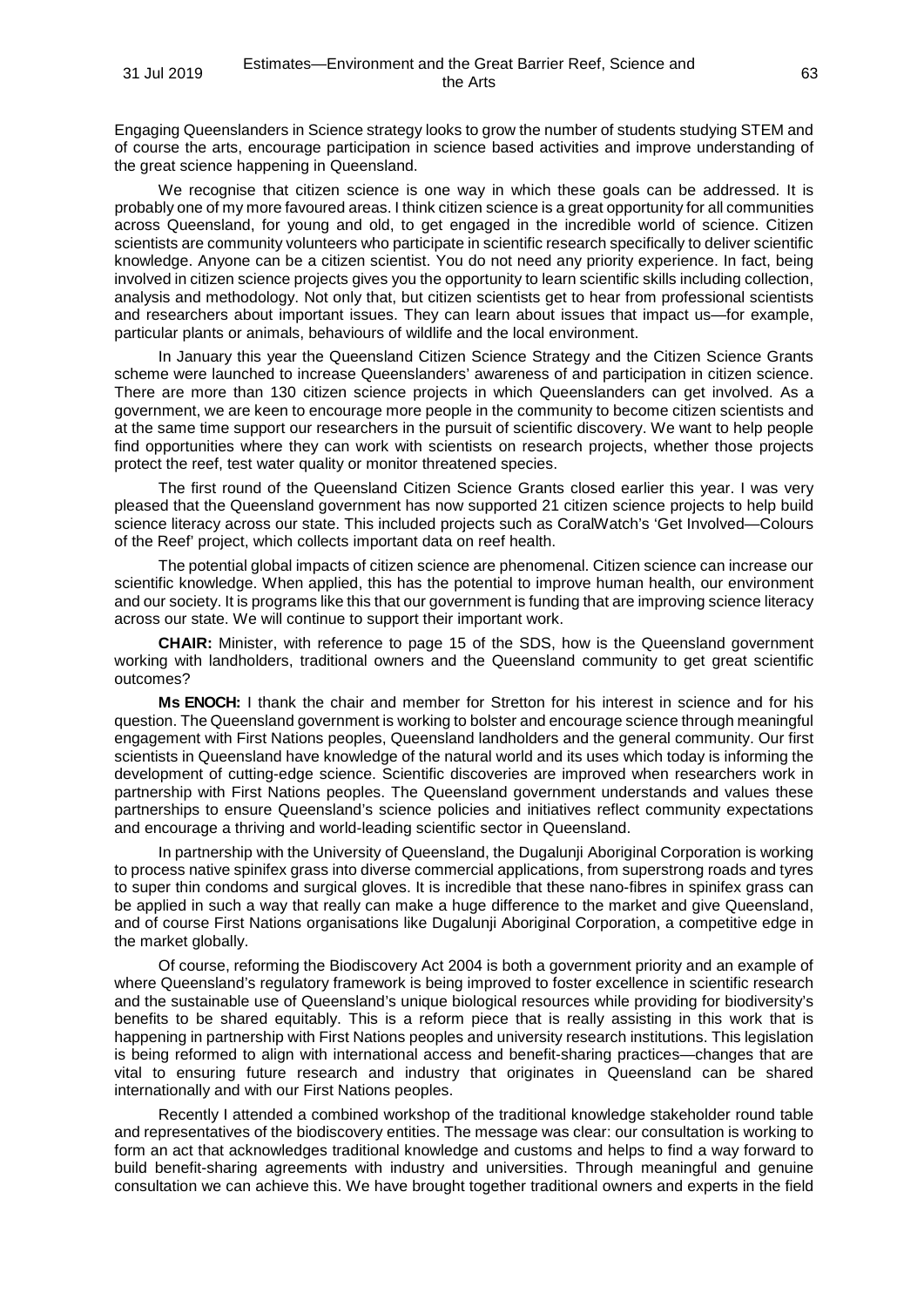of access and benefit sharing and biodiscovery research to inform us on how our regulatory framework can best meet the needs of all stakeholders and still promote a thriving scientific industry. Consultation is ongoing and has reinforced a need to streamline our regulatory process to more efficiently facilitate Queensland research and development. My department will continue to engage with First Nations peoples, Queensland researchers and community stakeholders to develop a thriving and world-leading science industry that recognises the immense potential of Queensland's biodiversity.

**Ms LUI:** Minister, how is the Queensland government making science more accessible to Queenslanders?

**Ms ENOCH:** As the committee has already heard, there are many programs currently being delivered to extend science in this state and to demonstrate the huge commitment that the Palaszczuk government has to science and scientists. One initiative is the extremely popular World Science Festival. Since its inception we have welcomed over 700,000 attendees to this event. Since the program started in August 2016, our flying scientists have visited 17 rural and remote communities across the state, engaging more than 18,000 locals. Engaging regional towns is an important science outreach activity that the department undertakes each year as part of National Science Week celebrations. Last year the department delivered a National Science Week event in Longreach involving 560 students and teachers from 14 schools and covering a range of activities including coding and robotics, drone building and flying, entrepreneurship, and virtual reality. Over two days in August this year, the department is travelling to Maryborough to engage the local community in science based activities and inspire an interest in science subjects and careers.

While our government is engaging Queenslanders in science and new ideas for research and discovery, the LNP is engaging in a different discussion. In the last week we have seen the LNP's nuclear plan for Queensland. In fact, you cannot pick up a newspaper in this state without seeing the far right of the LNP agitating for our state to go nuclear. On 18 June, when quizzed about nuclear energy on Sky News, Gold Coast MP and federal Minister for Science Karen Andrews said that she did not have an issue with it being considered. Just recently, federal energy minister Angus Taylor has said that the federal government has an open mind to nuclear energy. We all know that Senator James McGrath and federal Queensland MP Keith Pitt are on a unity ticket regarding nuclear power. They are out in the national media calling for an inquiry into nuclear power.

These comments come on the back of a recent policy motion passed at last year's LNP state conference which called on the federal government to consider the feasibility of nuclear powered energy generation in Australia. Federal energy minister Angus Taylor is now saying that Canberra is more than willing to consider nuclear power. The question remains: where in Queensland would the LNP like a nuclear reactor to be built? Reports indicate that nuclear power plants require large quantities of water and are usually located close to large, reliable water sources. A 2007 study identified six locations in Queensland for possible nuclear power plants including Townsville, Mackay, Rockhampton, Bundaberg, the Sunshine Coast and Bribie Island.

What the people of Queensland need to know is where the Queensland LNP would locate their nuclear power plant. Could it be on the Gold Coast in the member for Broadwater's electorate, for instance? I have not yet heard the shadow environment minister's opinion on nuclear power, but I think the people of Queensland need to know where the LNP stands on this matter. The LNP need to stand up for Queensland when it counts, not just when it suits them. They need to reassure Queenslanders that they will not sell them out to their LNP mates in Canberra.

**Mrs MULLEN:** This is a question close to my heart, with two daughters who love science. How is the Queensland government continuing to profile and promote great Queensland female scientists?

**Ms ENOCH:** I thank the member for Jordan for this question. Of course, more female representation in STEM and STEAM subjects and the industry is critically important for the expansion of those industries in that sector. Queensland is home to dedicated female scientists who, through their contribution, inspire and engage with the broader community about science. The Department of Environment and Science in partnership with the World Science Festival Brisbane and the Office for Women in the Department of Child Safety, Youth and Women is involved in running and promoting the annual Queensland Women in Science, Technology, Engineering and Mathematics Prize. The competition celebrates inspiring female STEM professionals who are making a positive contribution to their individual fields and engaging with the broader community. The Palaszczuk government is committed to getting more women engaged in STEM, and that is what this prize is all about.

This year the STEM prize recognised the outstanding contribution of three early career scientists, awarding \$15,000 to a researcher looking at how to tame weeds using gene editing, marine scientists investigating the impact of microplastics on seafood and a first nations researcher seeking to protect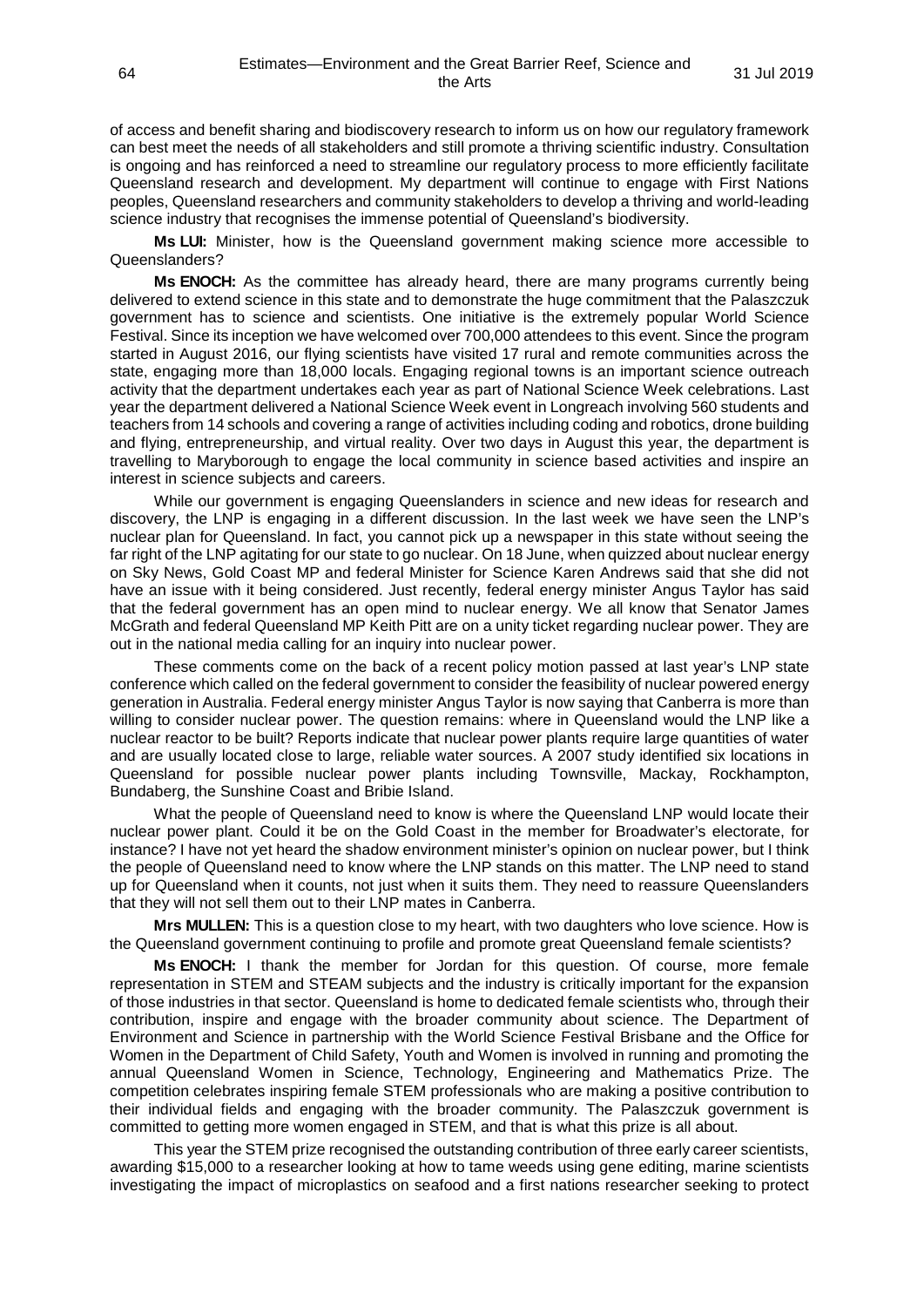the eyesight of people with diabetes—all incredibly important projects. Queensland's female experts in STEM fields are international leaders at the forefront of many breakthroughs and discoveries. They are working to make a difference to the wellbeing of individuals and communities locally, nationally and internationally and we have an array of talented women scientists here in our own backyard—for example, James Cook University's Dr Alana Grech, who was awarded the Queensland Young Tall Poppy Scientist of the Year Award in 2018 for her work which leverages the power of spatial technology to inform the conservation of Australia's diverse coastal environment, and Professor Ranjeny Thomas based at the Translational Research Institute who is developing a vaccine for rheumatoid arthritis. There are so many more female scientists who are being recognised for their incredible contribution to science in this state.

The Palaszczuk government is committed to raising the profile of women's STEM professionals in this state and there are many benefits to sharing that profile. Women have a lot to contribute to the field of science and it is incumbent upon government to help break glass ceilings and make sure all of the voices in the room are heard and appreciated. On top of that, encouraging smart, professional women in science today creates role models for our girls—for your girls—who will be the scientists of tomorrow. The government recognises and actively pursues the benefits of having gender equality across-the-board and our approach to science further demonstrates exactly that commitment.

**CHAIR:** Thank you, Minister. I note that we only have a few minutes remaining, but I have a question that I really wanted to ask you in the time remaining. With reference to the World Science Festival, departmental open days and community outreach programs, how is the Queensland government engaging Queenslanders to understand, share and embrace science?

**Ms ENOCH:** I thank the member for the question. The extremely popular World Science Festival Brisbane has been held in Queensland since 2016 and we have welcomed over 700,000 people since its inception. The festival is the only global extension of this initiative and so Queenslanders are very lucky to have this opportunity right on their doorstep, but of course that does not happen by accident. It is happening in Queensland because of the commitment that we have to science as a government. Our regional program has gone from strength to strength. We have seen a 47 per cent increase in attendances in Gladstone, a 39 per cent growth in Townsville, 124 per cent growth in Ipswich, 94 per cent growth in Toowoomba and a 27 per cent growth in Chinchilla since last year. All up, this represents over 18,000 people in regional Queensland engaged in the World Science Festival.

The World Science Festival is an incredible success story for our state. After visiting some of the locations where we have held World Science Festival events across the state, we have seen young people, their mums and dads, their grandparents and members of the community wholeheartedly engaged in the incredible activities of World Science Festival. We continue to fund and support World Science Festival Brisbane in Queensland knowing that it is going to make a massive difference to lots of young lives who will see science as a career path for them into the future.

**CHAIR:** Thank you very much, Minister. The time allocated for consideration of the science portfolio has now expired and the committee will now examine the proposed expenditure for the important portfolio area of the arts. The question before the committee is—

That the proposed expenditure be agreed to.

Minister, I invite you to make an opening statement.

**Ms ENOCH:** I thank the committee for the opportunity to report on the Palaszczuk government's continued investment in the arts. We recognise the value of Queensland's dynamic arts and cultural sector and the role it plays in telling unique stories, connecting communities and ensuring Queenslanders have access to rich and vibrant arts experiences. The arts and cultural sectors contribute to the creation of jobs across the state and provide pathways for artists to showcase their talents. This year's budget is an exciting one for the arts. Since forming government, we have restored funding in the sector and invested in infrastructure and programs that continue to attract visitors and put Queensland on the global map for arts and cultural experiences.

The Palaszczuk government is eager to see a First Nations cultural centre finally established in Queensland, and that is why we have allocated \$2 million in this year's budget for an options assessment. Australia is an ancient land, with the oldest living continuous cultures in the world, and our new First Nations cultural centre will help to respectfully showcase these cultures, tell important stories and contribute to the important task of truth telling in this state. At a time when Queensland is also working on Tracks to Treaty, our first nations cultural centre will play a very important role.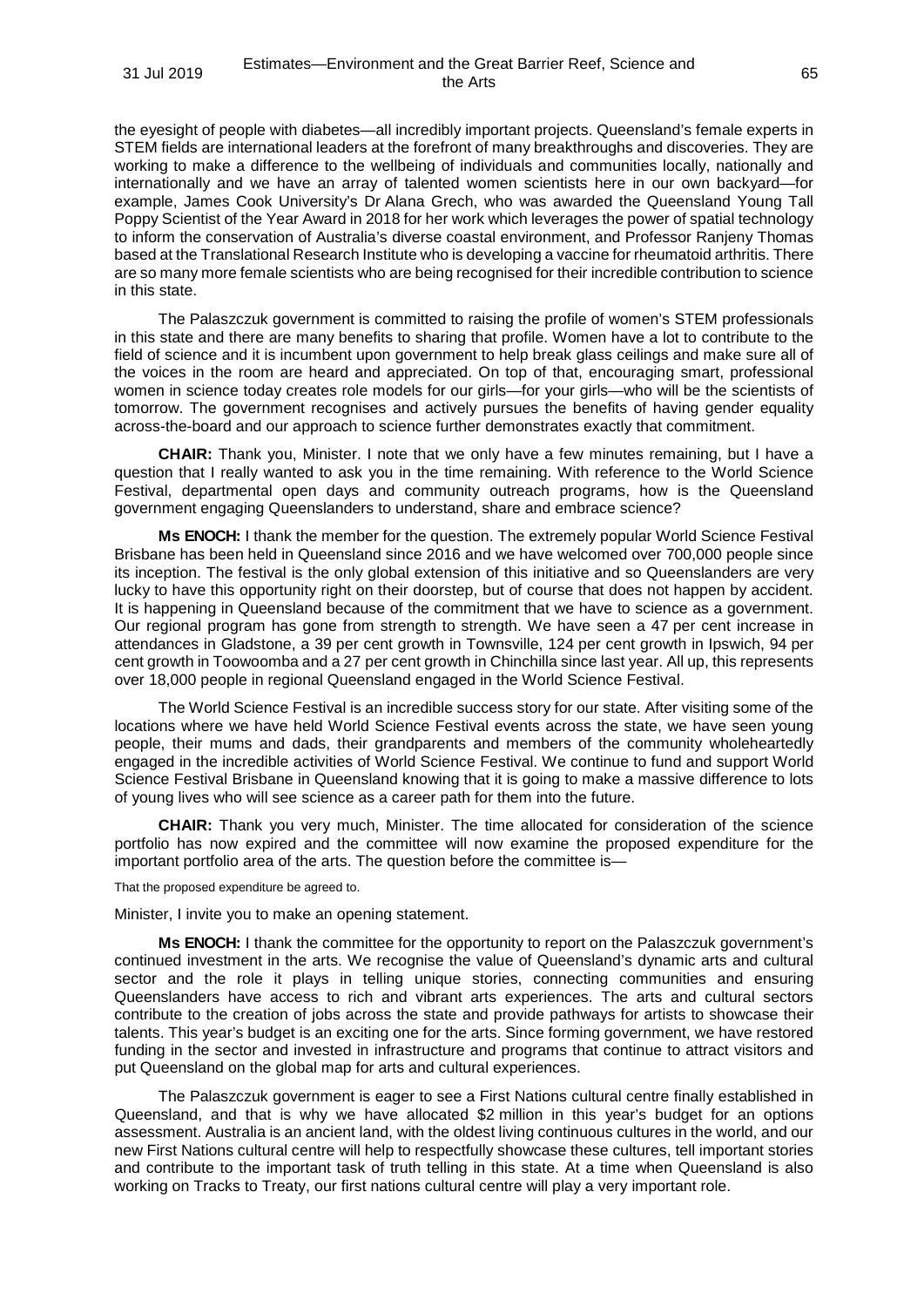We are also continuing our investment in the new performing arts venue at QPAC, with works on the \$150 million new theatre due to start next year. We are investing a total \$125 million in this project, which is the largest investment in Queensland arts infrastructure since the Gallery of Modern Art. It will also make QPAC the largest performing arts centre in Australia and ensure Queensland can compete at a global level in attracting productions. It is expected that this new world-class facility will support more than 100 jobs during construction and more than 40 new full-time jobs upon completion.

The Palaszczuk government is also continuing the investment in arts infrastructure in regional Queensland. Our work is progressing on the refurbishment of the Cairns Centre of Contemporary Arts, which we have committed more than \$5 million towards. The upgrade will open new performance and creative opportunities to local arts groups and Aboriginal and Torres Strait Islander artists and will help expand cultural tourism in Far North Queensland. In Rockhampton the Palaszczuk government is investing \$15 million towards a new art gallery as part of a new cultural hub in the city and of course the Rockhampton Art Gallery has played a leading role in the city's cultural history for more than 50 years. Rockhampton's art collection is also one of the best in the world and has a collection of truly legendary modern Australian art. All of these investments in arts infrastructure support job creation, both during construction and after completion, and are also ensuring Queensland can maximise the opportunities for residents and visitors to experience what the thriving arts and cultural sector has to offer.

The Palaszczuk government's support for the arts also goes further than infrastructure investment. In this year's budget we have allocated \$4 million over two years to allow the Queensland Art Gallery and Gallery of Modern Art to attract more blockbuster exhibits. The Queensland Cultural Centre in Brisbane attracted a record seven million visitors in 2017-18 and investment from this year's budget will help draw more exclusive exhibitions to Queensland and enhance our reputation as a globally significant arts institution. Supporting the arts in regional areas is part of our ongoing commitment to foster Queensland's healthy communities. The Palaszczuk government is continuing to invest in the Regional Arts Services Network to deliver localised models to support local arts priorities, build collaboration across regions and leverage the value of the arts to boost local jobs.

All of these programs and initiatives I have mentioned are just a snapshot of what the Palaszczuk government is doing in the arts space. We know that the arts and cultural sector delivers social and economic opportunities and outcomes to Queenslanders. Our government is leading the way in delivering arts services and infrastructure. We know the important role the sector plays in engaging with audiences right across the state in connecting communities, showcasing local talent and telling stories that are unique to Queensland.

**CHAIR:** Thank you, Minister. We will now move to questions. I call the member for Moggill.

**Dr ROWAN:** Thank you, Chair and thank you, Minister, and your staff for your attendance here today. With reference to pages 17 and 45 of the SDS and the Queensland Art Gallery and Gallery of Modern Art and the public controversy surrounding the displayed works of Australian paedophile artist Donald Friend, will the government ensure that a portion of the proceeds of the Margaret Olley *A Generous Life* exhibition be given to child victim support groups? Whilst I acknowledge there was free admission given to the exhibition, there are proceeds from merchandise sales and other things that are provided.

**Ms ENOCH:** I thank the member for the question. Of course, art in all its forms often plays a critical role in challenging the thoughts of those who witness it and are experiencing it. Quite often we will see artworks that will do exactly that—that will challenge the viewer. To answer that question further, I will bring forward the director of the Queensland Art Gallery, Mr Chris Saines.

**Mr Saines:** In directly responding to that question, no, the gallery had not contemplated doing as the member has proposed. The only receipts, as it were, or new income that will be received from the exhibition will come through the form of merchandise associated with the exhibition, which is on sale through our retail operations. I am prepared to give consideration to the proposal, but I have not given consideration to it to this point.

**Dr ROWAN:** We have had the Royal Commission into Institutional Responses to Child Sexual Abuse. Minister, based on the response from the director, Chris Saines, will the government and you consider that? I am happy for you to take it on notice for further consideration. Given there has been displayed artwork by a known paedophile and there has obviously been the receipt of income around that, is there some consideration to a portion of that being provided to the victims of child abuse through various organisations?

**CHAIR:** Member for Moggill, you have effectively restated your original question that was answered by Mr Saines. Minister, do you have anything further to add?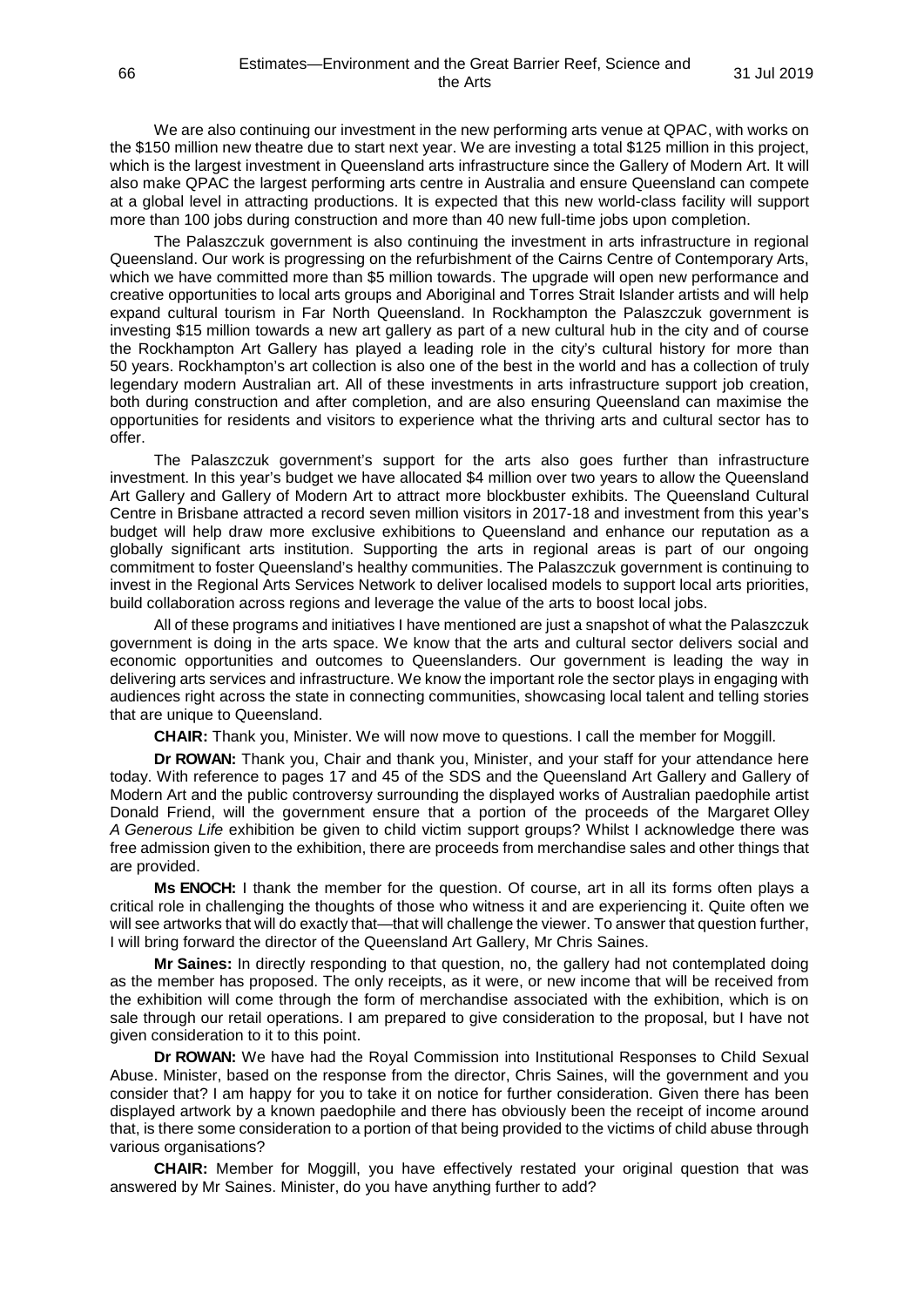**Ms ENOCH:** As the member would know from his interactions with stakeholders, curatorial decisions are made by the gallery. I am happy to have that conversation with the board, which makes those decisions.

**Dr ROWAN:** I refer to page 17 of the SDS and the 2019 Queensland Arts Showcase Program, where its funding recipient is specifically the \$34,000 funded project titled *TOY*, which—

… provides young children and families with the creative space to explore gender fluidity and multiplicity, against the backdrop of traditional gendered roles and responsibilities.

What evaluation is occurring by the department or Arts Queensland of such projects?

**Ms ENOCH:** I will bring forward the deputy director-general for Arts Queensland with regard to the processes for evaluation of any set of programs that are undertaken in Arts Queensland. That is a normal and natural process. In terms of programs that are supported, for the member's benefit, there is an independent panel that makes recommendations about grants. The department ensures that the evaluation of the programs more generally is part of their everyday approaches.

**Ms Herring:** I thank the member for Moggill for the question. The Queensland Arts Showcase Program is one of the contestable funding programs for the Queensland government that disburses project grants right across the state of Queensland. It is a rolling fund. We do around 11 rounds each year so that we can be responsive to clients' needs. QASP has four key criteria by which it is assessed and it is assessed by an independent panel. Certainly, that is what the minister said. They come from a peer assessment pool, so we choose the peers based on their understanding and knowledge of the projects in that round that will go forward, noting that probably around 25 per cent will be successful in any round. In any round you are probably considering around 20 to 25 grant applications of which anywhere between five and eight may be successful.

There are four key criteria, as I mentioned. The first one is quality, which really relates to artistic achievement by the artist previously—that they have produced evidence of a high standard of artistic work, that they are demonstrating artistic progression in their practice and, for some categories, that they are engaging with other partners in that activity.

Reach is another key criteria. We very much would like to see the work that we fund reach as many people as possible. We rely on the applicant to explain how that work will be seen, connects with and develops new audiences in Queensland, and provides access to and participation in arts and culture in Queensland communities. I suppose you could also say in that situation that we also like to see that that work is accessible to a range of different target groups. The peer assessors do not necessarily make a decision about the content of a specific target group that might be the subject of it; they are just really trying to connect with a large audience.

There are another two criteria. One is impact: it has to contribute to the capacity building of the Queensland arts and cultural sector, including the cultivation of local talent and legacy outcomes as well as create employment and training opportunities for Queensland based artists and arts workers. It includes that there is evidence of community support for the activity. We like to see co-funding in the projects that come to our table because, obviously, if there is co-funding that shows there is community demand and community interest.

The fourth criteria that we work through is viability. Clearly, we need it to be a viable project that can be delivered within the constraints of the budgets provided. We like to see, again, good financial and in-kind support from partners but also evidence of good planning and logistics for the delivery of the project to make sure that it is delivered on time and on budget.

**Dr ROWAN:** I refer to page 16 of the SDS and supporting individual artists and the biennial Lev Vlassenko Piano Competition. Given that the competition did not receive any state government funding for this year's event, will the minister consider financial support for the next event separate to contestable funding via the Queensland Arts Showcase Program?

**Ms ENOCH:** My recollection is that there has been some correspondence from the party that the member is referring to. I have asked the department to work directly with them regarding the pathway into the funding arrangements that are available.

**Dr ROWAN:** With reference to page 17 of the SDS, as you have outlined in your opening statement the government intends to create an Aboriginal and Torres Strait Islander cultural centre, as I understand it, in Brisbane. Why has the state government refused to commit \$13.3 million towards the Cairns Gallery Precinct project to be funded on a three-way basis with the Cairns Regional Council and the federal government?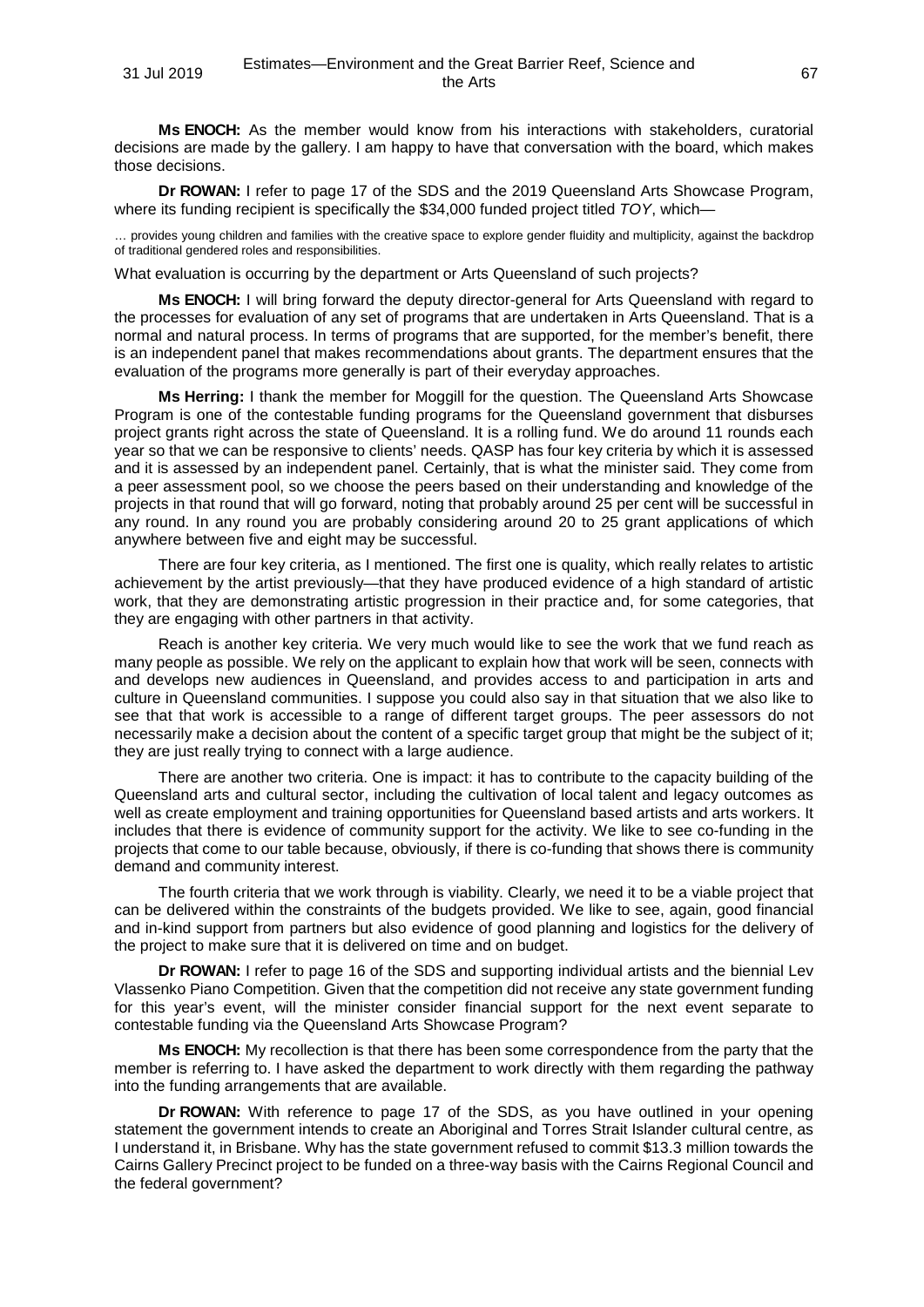**Ms ENOCH:** I thank the member for the question. Unless the member has some information that is new to this area, I understand that the federal government has not made available that \$13 million. I have been in constant negotiations and conversations with the mayor of Cairns regarding the movement of that project. The federal government has been slow to uptake in this space, just as the federal government has been leaving the heavy lifting in terms of arts funding in this state to the Queensland government.

I say that because right now, in terms of the support that is provided to our major performing arts companies, the federal government continues to short-change Queensland. For every dollar that Queensland is investing in our major performing arts organisation this year the federal LNP chips in just 81 cents, whereas in New South Wales the federal LNP government invests \$3.93 for every dollar provided by the New South Wales government.

**Dr ROWAN:** Chair, I raise a point of order under standing order 118 on relevance. I wanted the minister to answer specifically in relation to the Cairns Gallery Precinct project and whether the state government will be funding that on a tripartite basis?

**CHAIR:** The minister is answering your question.

**Ms ENOCH:** I thank the chair. The member referred to the federal government already stumping up the \$13 million and that, as I understand, is not correct unless he has other information. This is the story of the LNP government at the federal level when it comes to the arts in Queensland. Queensland contributes the most of any state to our major performing arts organisations whilst we receive the lowest percentage of funding contribution from the federal government. If the LNP is serious about the arts in Queensland, and in particular speaking to the member for Moggill's question about the Cairns Gallery Precinct, then he should pick up the phone to his friends in Canberra and get the LNP federal government to invest more in the arts in Queensland.

**Dr ROWAN:** In the SDS on page 57 there is a reference to First Nations artists. Can you outline what progress has been made on increasing Aboriginal and Torres Strait Islander peoples on boards and committees under your control?

**Ms ENOCH:** There are a number of boards that sit within this portfolio. Can I be really clear in this space: of course we want to see, I personally want to see, more First Nations peoples engaged in decision-making around arts outcomes in this state. We know that Queensland has a unique opportunity in that we are home to the longest continuous living cultures on the planet and we are uniquely positioned as a state as a result of that. One of the things that I have made very clear to the department is that improving our First Nations partnerships is an absolute priority right across the board in this department. Obviously the member has asked for specific numbers.

**Dr ROWAN:** I am happy for you to take it on notice.

**Ms ENOCH:** I think we can add them up now if that is what you wish. On the board of Queensland Museum there is one dedicated Aboriginal and Torres Strait Islander member. On the Queensland Art Gallery Board of Trustees there is also one. The Queensland Theatre Company, another First Nations person is on that board. On the Library Board of Queensland there is another position. The Aboriginal Centre for the Performing Arts, there are three Aboriginal and/or Torres Strait Islander people on that board. In relation to the Queensland Music Festival we see another position and, of course, where there are not Aboriginal and Torres Strait Islander people situated on the boards, those boards make every effort to consult with and often create First Nations reference groups or advisory groups to be able to inform the decisions of the board.

**Dr ROWAN:** I refer to page 22 of the SDS and to the Queensland Theatre Company's 2018 annual report. The key performance indicator of engaging with regional artists, companies and underserved communities failed to be reached by a significant margin of 62 per cent. The target was 10,000 and the actual was 3,821 attendees or participants. Why did the extensive tour of regional Queensland as mentioned in the footnotes not eventuate?

**Ms ENOCH:** I thank the member for the question. I will bring forward Amanda Jolly, who is the executive director for the Queensland Theatre Company, to address that question.

**Ms Jolly:** This was a result of a tour that no longer eventuated, but it is also part of a larger change in strategy on our part. There have been years when we have toured anything up to five shows regionally but talking to regional venues and communities and looking at our own program we have now moved to a much more participatory model. We are now developing work in the regions with regional stories, shows like *My Name is Jimi* or *The Longest Minute*, where stories are developed, rehearsed and premiered in Cairns before then moving down to Brisbane.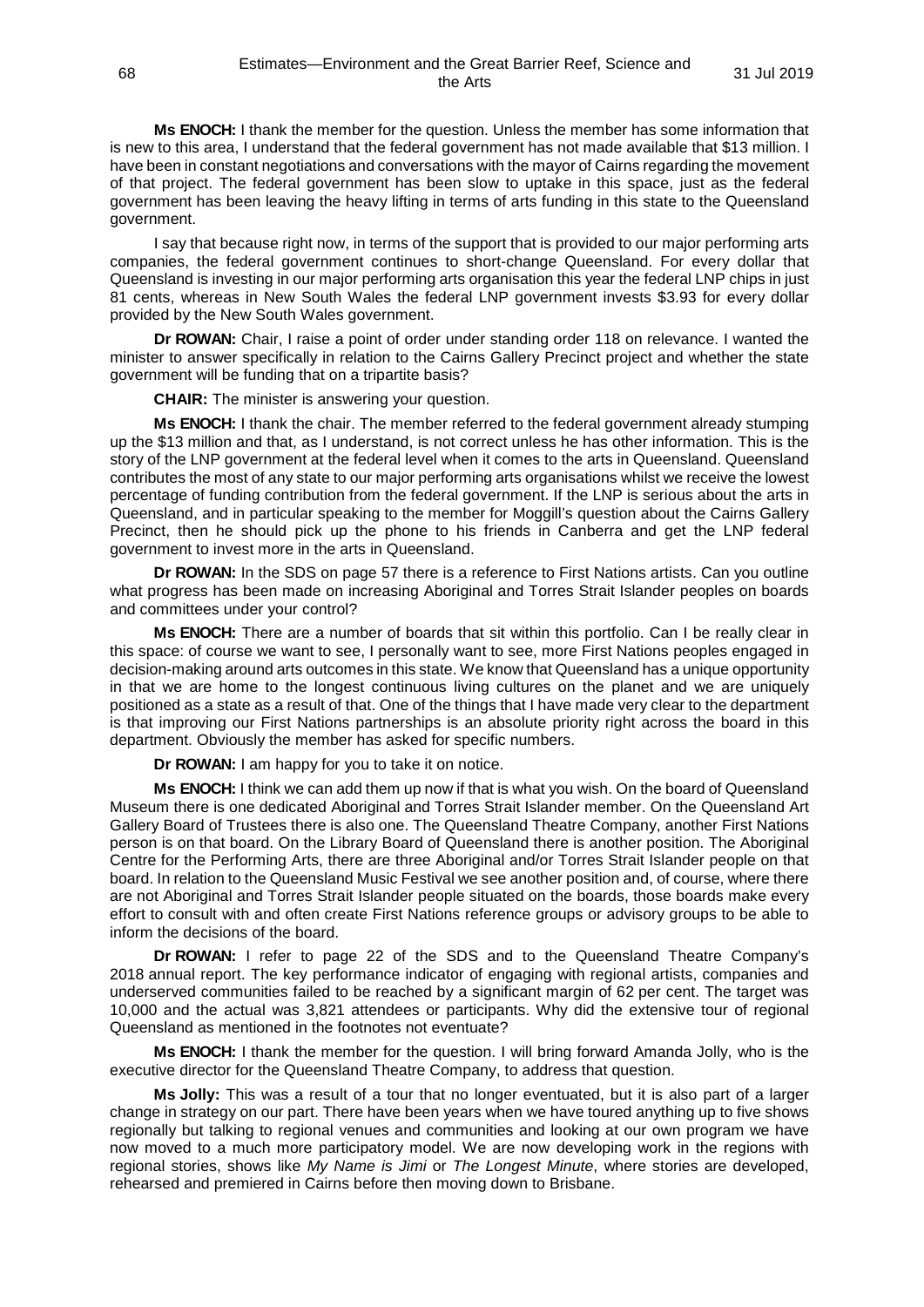We have also significantly increased our education programs, now working with 32 regional schools on a project called The Scene Project which involves us working with schools over a whole term with our professional artists and also giving a lot of professional development to regional teachers. A lot of them can work in a lot of isolation so they work with our artists as well. This year for the first time we will then be taking that regional Scene project and working with local theatre companies. Although the reach is less, we feel that the impact will be greater and more sustainable because we are trying to develop the skills in the regional communities.

**Dr ROWAN:** Thank you. Minister, again referencing page 22 of the SDS and the Queensland Theatre Company's annual report, a footnote in that annual report on improving sustainable practices noticed that power cost reductions are unlikely to continue in 2019 due in part to electricity prices. Can you shed some light on what expectations the Queensland Theatre Company has for electricity prices and has any modelling been done to factor in the government's 50 per cent renewable energy target?

**Ms ENOCH:** Again I will bring forward the executive director for the Queensland Theatre Company. Can I just refer to the previous question that the member asked with regard to regional reach of the Queensland Theatre Company and reassure the member that the Palaszczuk government is absolutely committed and finds it incredibly important to ensure that we have regional reach of arts experiences. We have seen some great examples of that through our international program where we had simulcast events across regional Queensland in places like Longreach, Mount Isa and Yarrabah where people from across the state got to experience international ballet companies. People absolutely enjoyed that. That is one of the features of the new performing arts venue, to be able to build in the capacity of the new theatre, the new venue, to be able to reach into regional Queensland and share the experiences across our state.

That is on top of the amount of work that has been happening to support regional Queensland storytelling and arts development from the Regional Arts Development Fund to the Regional Arts Services Network which was created since I have been the arts minister to really foster and grow arts across our state because that is where our competitive edge will be in terms of the great storytelling and the incredible artists that we have in all the corners of our state. But to answer the most recent question I will bring forward the executive director of the Queensland Theatre Company.

**Ms Jolly:** We are very much involved in the sustainable energy movement. We have 400 solar panels on the roof of our theatre. We have recently renovated the Bille Brown Theatre into a fully functioning theatre. We have worked very closely with the building landlord, the Department of Housing and Public Works, on energy efficiency. Obviously, we have installed LED lights into the theatre. The reason we are expecting our power bill to increase is because our power consumption has increased because of the increased size of that theatre, and the air conditioning and other services needed there. We have gone from a 228-seat space to 351 seats. We are also performing more in our own performance space.

**CHAIR:** We will now move to government questions.

**Ms LUI:** Minister, with reference to pages 16 and 17 of the SDS, what work is the Queensland government doing to support artists, companies and individuals in Queensland?

**Ms ENOCH:** I acknowledge that the electorate of Cook is home to some amazing artists who have been supported through our arts network and, in particular, our arts centres that are supported by the Queensland government. We support artists and arts organisations to provide an array of vibrant arts experiences to Queenslanders statewide. In 2019-20, Arts Queensland will invest \$12.9 million through a suite of contestable funding programs including the Queensland Arts Showcase Program, the Playing Queensland Fund and the Organisations Fund. In 2018-19, the \$3.2 million QASP fund supported 88 projects across all art forms, delivering vibrant and accessible arts and cultural experiences for Queenslanders. The Playing Queensland Fund continues to deliver high-quality visual and performing arts throughout Queensland, with 40 tours approved, some of which will span multiple years.

Brisbane based Topology are established leaders in musical creativity in Australia, creating original work and collaborating across genres and art forms to produce award-winning musical experiences for audiences of all ages and backgrounds. In 2018-19 the company delivered its most extensive regional Queensland tour, Queensland at Home, visiting 42 towns statewide, supported with \$153,175 through the Playing Queensland Fund. Topology also receives \$125,000 per annum through the Organisations Fund, which spans 2017-2020.

Townsville's contemporary dance company, Dancenorth, is supported with \$550,000 per annum from the Organisations Fund and creates outstanding and critically acclaimed work that is in demand locally, nationally and internationally. The company has grown significantly over the past five years,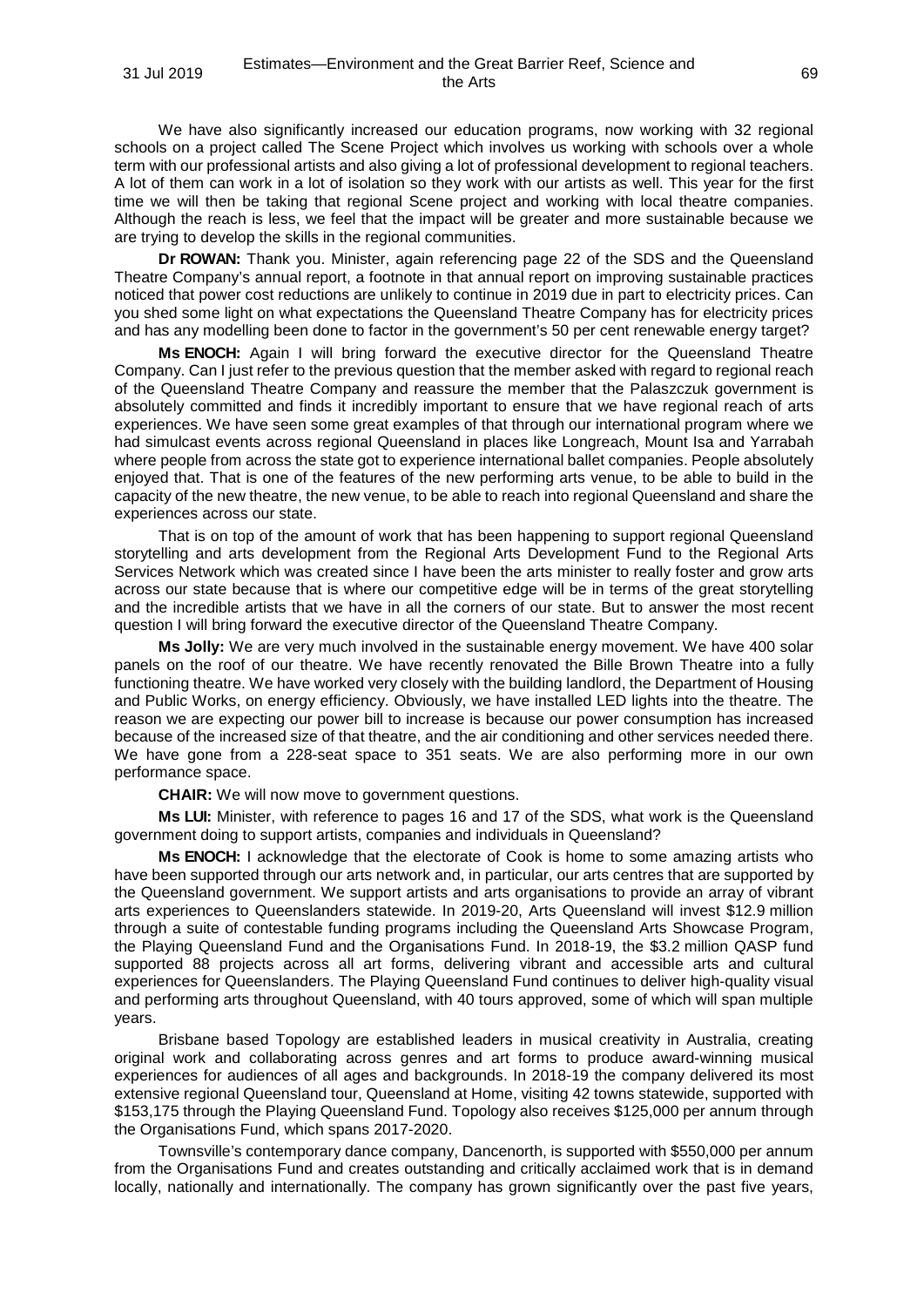doubling its turnover and significantly expanding its activities and audiences. Dancenorth's performance output more than tripled, from 19 performances in 2014 to 66 in 2018, with audiences and participant numbers growing by more than 1,000 per cent over the same period, to 50,000 in 2018. That is an incredible achievement. Since 2015, the company has undertaken an annual national tour. As part of its vision to be a dynamic regional presence, Dancenorth engages with local communities, schools, the disability sector and at-risk youth through its expanding community enrichment program.

The government also assists artists and cultural workers via the Individuals Fund, which supported 27 emerging and established artists and cultural workers with \$171,246, enabling them to participate in transformational professional and career development opportunities at home and abroad.

Queensland's four major performing arts organisations—Opera Queensland, Queensland Symphony Orchestra, Queensland Theatre and Queensland Ballet—will receive \$12.7 million in core funding in 2019. The Queensland government also provided \$6.84 million in core funding to three arts owned companies: Major Brisbane Festivals, Queensland Music Festival and the Aboriginal Centre for the Performing Arts. The government will continue to support our artists and arts organisations to provide dynamic arts and cultural experiences to Queenslanders statewide.

**Ms LUI:** Minister, with reference to page 17 of the SDS, how is the Queensland government investing in arts infrastructure across Queensland and how is this supporting Queensland arts?

**Ms ENOCH:** The Palaszczuk government is investing in arts infrastructure right across Queensland. In Far North Queensland, the new Cairns Performing Arts Centre, CPAC, opened in December with Queensland government investment of \$15 million. The Far North Queensland community has already embraced this new venue and its calendar of top-quality productions presented in the 940-seat CPAC theatre, the 400-seat studio and the outside performance area.

Also in Cairns, the government is investing more than \$5 million in an exciting refurbishment of the Centre of Contemporary Arts, or CoCA as it is known, to strengthen the local arts sector and open up new performance and creative opportunities for Aboriginal and Torres Strait Islander artists, helping to expand cultural tourism in Far North Queensland. Recently I visited CoCA and saw firsthand the work being undertaken. This is an important investment in the Cairns arts community and it is great to see it coming together.

I was very fortunate to also be at the opening of the Cairns Performing Arts Centre. It is an absolutely beautiful building. I am sure it will continue to service the great city of Cairns and the region into the future.

The Palaszczuk government is also delivering upgrades to Indigenous arts in Far North Queensland and the Torres Strait as part of a \$500,000 infrastructure fund through the Backing Indigenous Arts initiative. This has seen art centre infrastructure upgraded in Aurukun, Darnley Island, Hope Vale, Mornington Island, Mossman Gorge and Thursday Island.

In Rockhampton the Queensland government is supporting the Rockhampton Regional Council's vision for the construction of a new \$31.5 million art gallery as part of a new cultural hub in the city. A further \$5 million has been allocated from Building our Regions, on top of the \$10 million already allocated through the state budgets in 2017-18 and 2018-19. The Rockhampton Art Gallery has played a leading role in Rockhampton's cultural history for more than 50 years. The gallery relocation to the new CBD site will ensure it remains a cornerstone in a changing and revitalised cityscape and riverfront.

The government is, of course, also investing in new infrastructure in Brisbane, with \$125 million in funding for a new \$150 million theatre at the Queensland Performing Arts Centre. In May the project reached another key milestone with the release of the winning concept design and the announcement of Brisbane architects Blight Rayner, in partnership with globally renowned Snohetta, as the principal consultant design team for the new theatre. It is quite stunning. The winning design was selected following an international design competition and a rigorous evaluation process. When completed, the new theatre will make QPAC the largest performing arts centre in Australia, which is something that all Queenslanders can be very proud of.

The government is also investing in the redevelopment of the Queensland Ballet's home, the Thomas Dickson Centre, supporting the company to broaden its reach and community engagement. We have also supported the \$3 million redevelopment of the Judith Wright Centre of Contemporary Arts and Queensland Theatre's new Billie Brown Theatre, which I was also very pleased to be at the opening of in October 2018, following Queensland government investment of \$2 million.

It is encouraging to see each of those infrastructure projects take shape. As they progress, they support jobs in construction as well as create an important legacy for current and future generations of Queensland audiences and, of course, artists.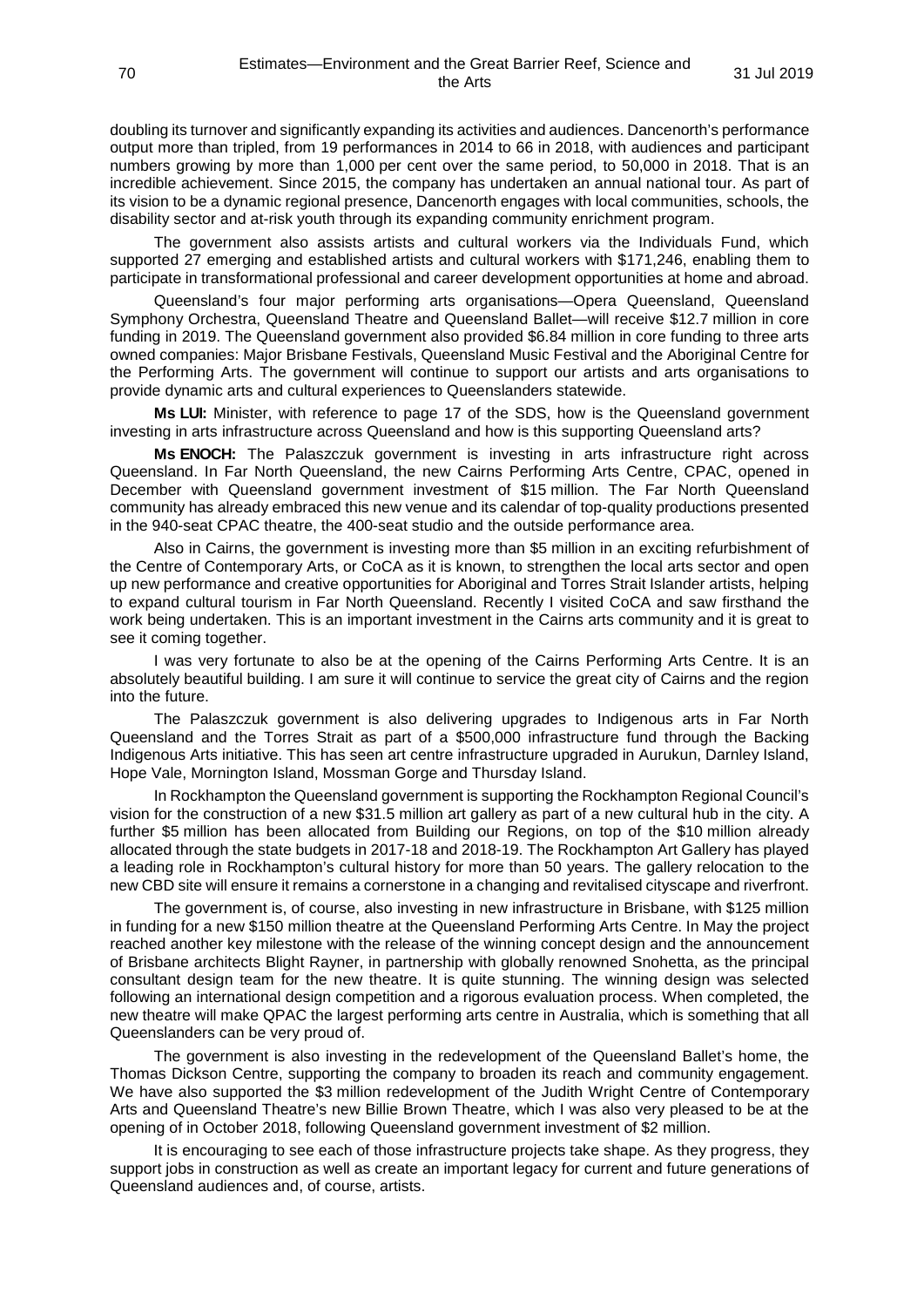**Mrs MULLEN:** Minister, with reference to page 38 of the SDS, will you outline the success of the government's First 5 Forever program?

**Ms ENOCH:** I imagine that many committee members know how important the First 5 Forever program is. It is critically important for the brain development of young children under five. It has been a very popular program right across the state. It is coordinated by the State Library of Queensland. It provides families with the information and resources they need to help children aged zero to five years develop language and early literacy skills.

The program is integral to the government's objective of giving all children a great start. Nearly three million attendances have been reported at First 5 Forever events in the four years since it was launched. The Palaszczuk government proudly committed ongoing funding of \$5 million per year to this vital program in 2018. I can tell you that there were many a happy librarian and community groups and families when that announcement was made.

We see over 320 public libraries and Indigenous knowledge centres across Queensland now deliver First 5 Forever sessions for families and children up to the age of five. The program's reach continues to grow. Twelve Aboriginal and Torres Strait Islander councils are delivering First 5 Forever through 24 Indigenous knowledge centres, up from 22 participating IKCs in 2018. Some 74 councils covering over 99 per cent of the Queensland population are delivering First 5 Forever events this year, up from 69 participating councils in 2018.

Last month while in Weipa I got to visit some students at the St Joseph's Parish School who welcomed a First 5 Forever pop-up library as part of their annual Under 8s Day. I think every child in Weipa and surrounds was there for that event. The school students in Weipa came together for that day and were excited to be able to do arts and craft and take part in storytelling.

In 2019, \$1.8 million has been allocated to councils in direct First 5 Forever funding and nearly half a million dollars in project grants have been awarded to 17 local councils under the inaugural First 5 Forever Project Grants program. These grants will support innovative, flexible and local delivery of early literacy support for children aged five and under.

2019 is the International Year of Indigenous Languages. Five of the successful projects aim to embrace and celebrate local Aboriginal and Torres Strait Islander languages, including Cook Shire Council's work with local Aboriginal artists to translate four popular nursery rhymes into local Aboriginal languages. These nursery rhymes will then be used in First 5 Forever rhyme time sessions at Cook shire libraries and shared with the neighbouring Indigenous knowledge centres at Wujal Wujal and Hope Vale and other community groups. All participating library and Indigenous knowledge centre staff should be very proud of what First 5 Forever has achieved.

**Ms LUI:** Minister, could you update the House on the success of the Backing Indigenous Arts program?

**Ms ENOCH:** Backing Indigenous Arts has been a groundbreaking initiative for Queensland. Now in its 12th year, BIA, Backing Indigenous Arts, invests \$12.6 million over four-year periods to build ethical and sustainable Aboriginal and Torres Strait Islander arts industries. Supporting these artists is an important part of ensuring the continuation of vibrant art, which contributes significantly to Queensland.

BIA provides a development pipeline supporting First Nations artists, production and professional development in 14 Indigenous art centres across North Queensland through to the annual Cairns Indigenous Art Fair, CIAF—an ethical marketplace for exhibition and sales. I recognise that CIAF, the Cairns Indigenous Art Fair, celebrated its 10-year anniversary this year. I was very happy to be there with the member for Cook to celebrate that great milestone for Australia's leading Indigenous art fair. In recent years total art sales via the network of BIA funded Indigenous art centres have increased annually 16 per cent, directly contributing to an increase in income for Aboriginal and Torres Strait Islander artists living in Queensland's remote communities. A large portion of these sales occur through CIAF.

What we heard at the 10-year anniversary were some staggering statistics. CIAF has attracted more than 280,000 visitors. They have welcomed 1,800 First Nations artists and contributed more than \$22 million to the Queensland economy. It just goes to show how important CIAF is in generating direct and incremental expenditure, which has exceeded \$4.1 million, for the Cairns economy.

In the 2017-18 state budget the Palaszczuk government invested an additional \$2.1 million into BIA to support Queensland Indigenous performing arts over a two-year period, including funding to strengthen emerging performing arts organisations, support industry placements for early career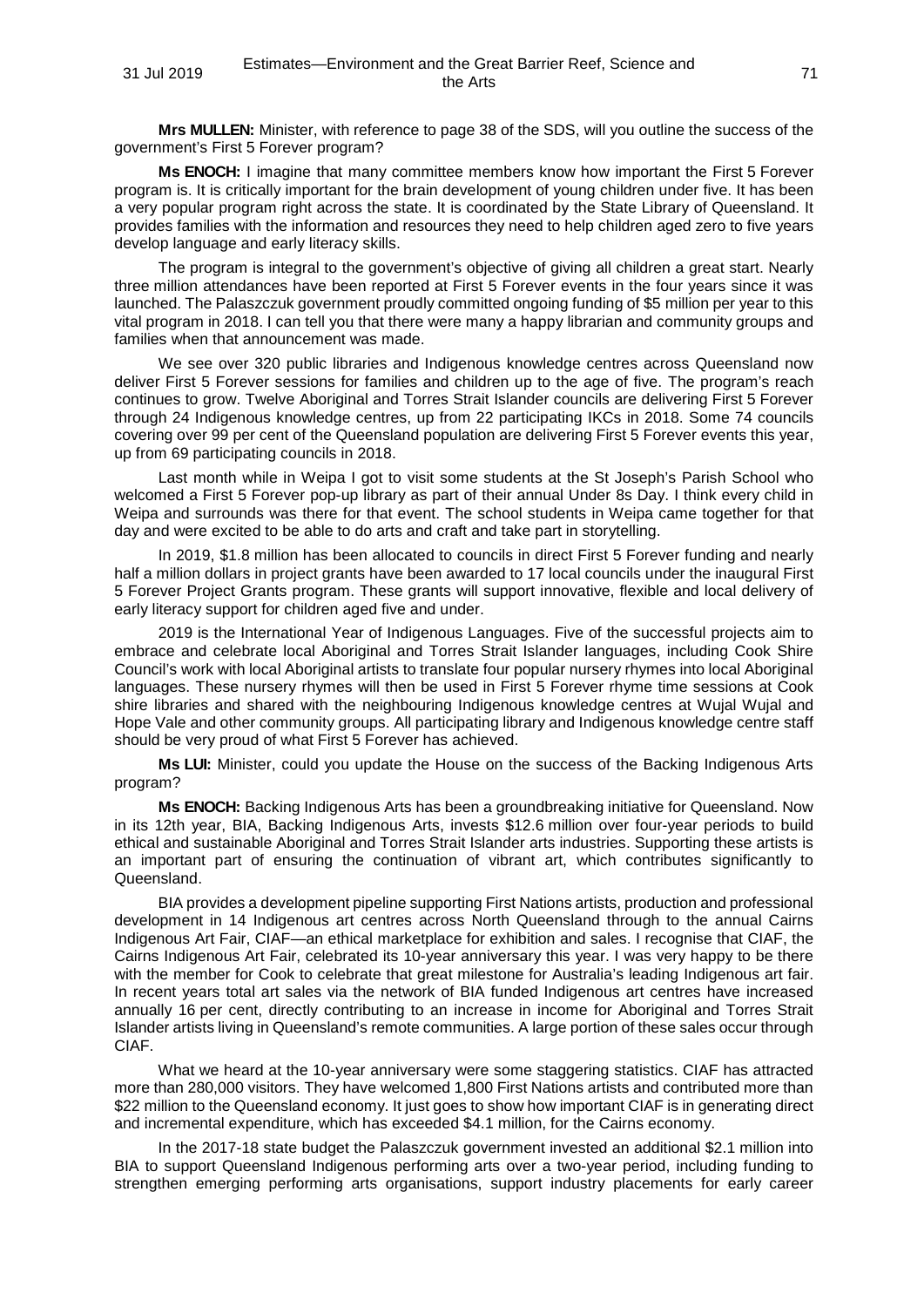producers and commission new productions. Over 2018-19 a number of emerging First Nations arts organisations have been supported to strengthen their business and governance and develop new work, including Grace Lillian Lee Productions, Nintiringanyi Cultural Training Centre and the Pryce Centre for Culture and Arts. These organisations will present new works at the revitalised Centre of Contemporary Arts Cairns when it reopens later this year, sharing distinctly Queensland stories with new audiences.

The arts allow us to reflect on our past, help us understand the present and of course imagine our future. Art can play a vital role as we embark on an historic journey towards negotiated treaties for First Nations peoples in this state. The Palaszczuk government continues to support First Nations art and storytelling through programs like Backing Indigenous Arts.

**Mrs MULLEN:** Could you please update the committee on the progress of the Regional Arts Services Network?

**Ms ENOCH:** The Regional Arts Services Network is a \$6.5 million commitment from Palaszczuk government over four years to drive regional development priorities, boost local jobs and provide better opportunities for arts investment across regional Queensland. RASN, as it is called, comprises seven contracted arts service providers across eight regions with Arts Queensland acting as an interim provider for Far North Queensland.

The Queensland Music Festival has been contracted in the role of State Coordination Office to establish the development of the wider network and offer support to contracted providers. The network is going from strength to strength, with powerful programs building across all regions and engaging regional communities to share their local stories.

Dress the Central West, presented by Red Ridge, a service provider for Western Queensland, was the first major initiative to roll out and was delivered across two showcase events in Blackall and Longreach with 400 attendees. In the lead up to events, 70 local residents and artists came together to create wearable art, exploring the region's unique stories and traditions.

Similarly, the inaugural Somerset Art Beat Festival was developed by the council in partnership with the Creative Arts Alliance, the service provider for South-East Queensland north. The event included an art exhibition, performances and local arts and craft products and sets a solid foundation for future collaboration with the Somerset Regional Council.

Recently, I had the pleasure of speaking at the Central Queensland Regional Arts Services Network summit hosted by CQ University, the service provider for Central Queensland. The summit focused on gathering diverse input from stakeholders in order to deliver the best outcomes for the Central Queensland region and has already informed the development of initiatives to benefit the region.

Empire Theatre Projects Co., the service provider for South-West Queensland, is presenting live performances of the children's book *My cat likes to hide in boxes* through a tour of libraries in Toowoomba, Balonne and Maranoa. This live production enhances the First 5 Forever program aimed at developing literacy foundations for all Queensland children and is developed and performed by local artists.

The Savannah Way Art Trail, a project being delivered within the Far North Queensland region, has secured \$50,000 through the Premier's Year of Outback Tourism Events Program fund. The project will enhance the already beautiful landscape of Georgetown, Croydon, Normanton, Karumba, Burketown and Doomadgee by creating artwork on and with existing water towers along the Savannah Way tourist route. The RASN has achieved so much in its first year. I look further to providing further updates on the array of projects RASN will support in the years ahead.

While I have your attention, Mr Chair, can I just note that the DG has further information on questions that were asked earlier regarding trigger maps. Can he take some time to deliver those?

**CHAIR:** Yes, that would be fantastic.

**Dr Merrick:** The member for Broadwater raised two examples in relation to the most recent trigger maps that were recently released. I can confirm, based on the diligent work of the scientists at the Queensland Herbarium, that in terms of the Rosewood open-cut mine site native vegetation is present around the open-cut mine. That includes a number of threatened plant species in the area. In relation to the Brisbane River, there is a threatened species present—*Lilaeopsis brisbanica*, which grows along the edge of the Brisbane River. In both cases there are threatened species present.

**CHAIR:** Minister, is there anything you would like to say before we close this session?